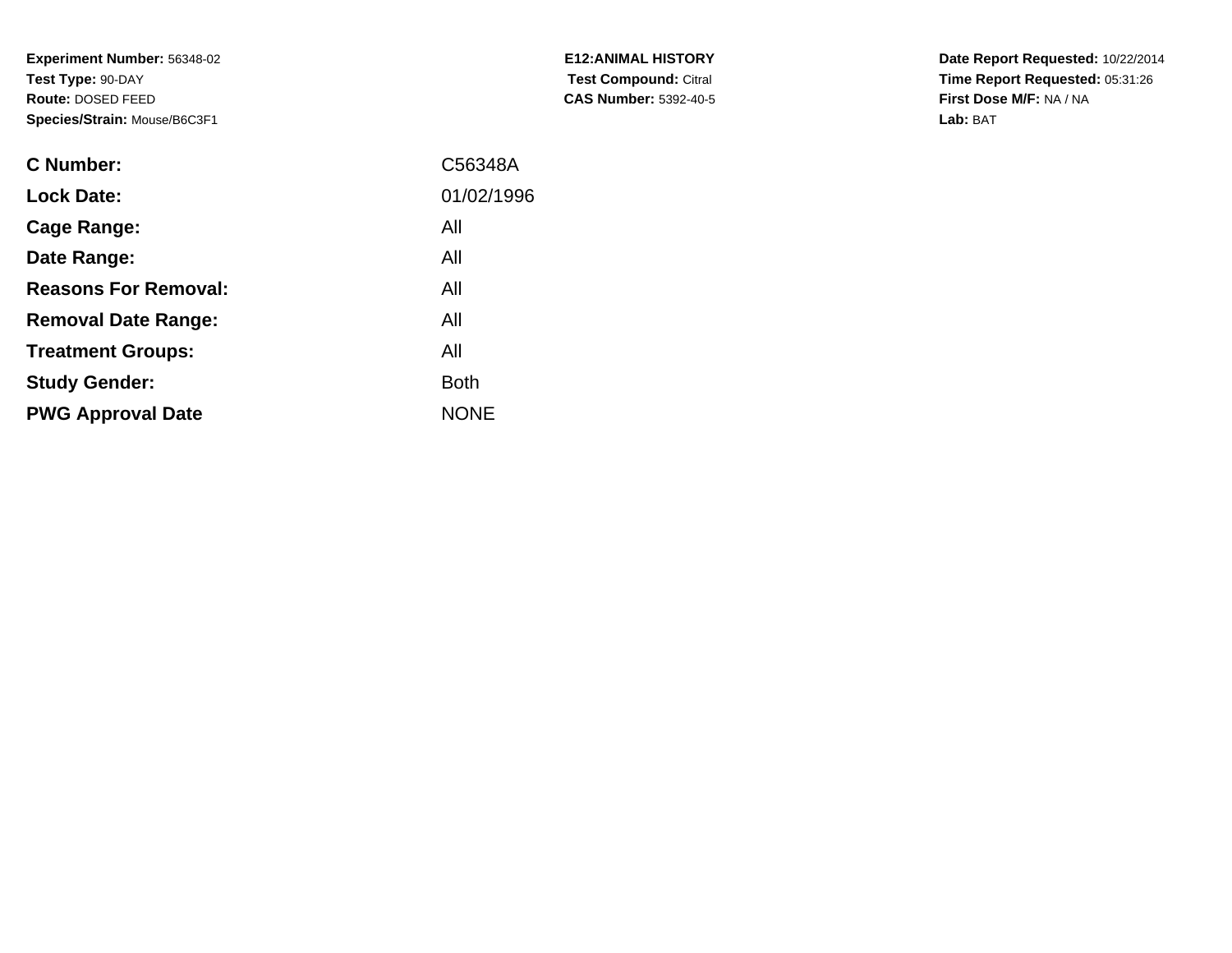**Test Type:** 90-DAY

**Route:** DOSED FEED

**Species/Strain:** Mouse/B6C3F1

# **E12:ANIMAL HISTORY Test Compound:** Citral **CAS Number:** 5392-40-5

| <b>CAGE: 1</b><br><b>ANIMAL ID: 1</b> |             |       | <b>SEX: Male</b> |                    |       | <b>TRT#: 1</b>                 |                 | <b>TRT: UNTREAT CONTROL</b> |  |
|---------------------------------------|-------------|-------|------------------|--------------------|-------|--------------------------------|-----------------|-----------------------------|--|
| <b>DAY</b>                            | <b>DATE</b> | OP ID | <b>DOSE TIME</b> | <b>WEIGHT TIME</b> | WT(g) | <b>WEIGHT</b><br><b>STATUS</b> | <b>OBS TIME</b> | <b>OBSERVATIONS</b>         |  |

|    |          |                                               |          |      | ------   |              |  |
|----|----------|-----------------------------------------------|----------|------|----------|--------------|--|
|    | 06/07/95 | 23                                            | 08:42:00 | 19.7 |          |              |  |
| 8  | 06/14/95 | 23                                            | 09:21:58 | 20.9 | 09:21:58 | Unremarkable |  |
| 15 | 06/21/95 | 23                                            | 08:40:42 | 22.2 | 08:40:42 | Unremarkable |  |
| 22 | 06/28/95 | 23                                            | 11:32:44 | 23.7 | 11:32:44 | Unremarkable |  |
| 29 | 07/05/95 | 23                                            | 08:47:12 | 25.1 | 08:47:12 | Unremarkable |  |
| 36 | 07/12/95 | 23                                            | 08:25:38 | 26.5 | 08:25:38 | Unremarkable |  |
| 43 | 07/19/95 | 23                                            | 08:39:00 | 27.6 | 08:39:00 | Unremarkable |  |
| 50 | 07/26/95 | 23                                            | 08:56:24 | 27.9 | 08:56:24 | Unremarkable |  |
| 57 | 08/02/95 | 23                                            | 09:11:26 | 28.5 | 09:11:26 | Unremarkable |  |
| 64 | 08/09/95 | 23                                            | 09:10:56 | 29.6 | 09:10:56 | Unremarkable |  |
| 71 | 08/16/95 | 23                                            | 08:50:20 | 30.7 | 08:50:20 | Unremarkable |  |
| 78 | 08/23/95 | 23                                            | 08:33:10 | 29.9 | 08:33:10 | Unremarkable |  |
| 85 | 08/30/95 | 23                                            | 08:56:32 | 31.5 | 08:56:32 | Unremarkable |  |
|    |          | <b>REMOVED ** REASON - TERMINAL SACRIFICE</b> |          |      |          |              |  |
| 93 | 09/07/95 | 23                                            | 06:34:26 | 32.5 | 06:34:26 | Unremarkable |  |
|    |          |                                               |          |      |          |              |  |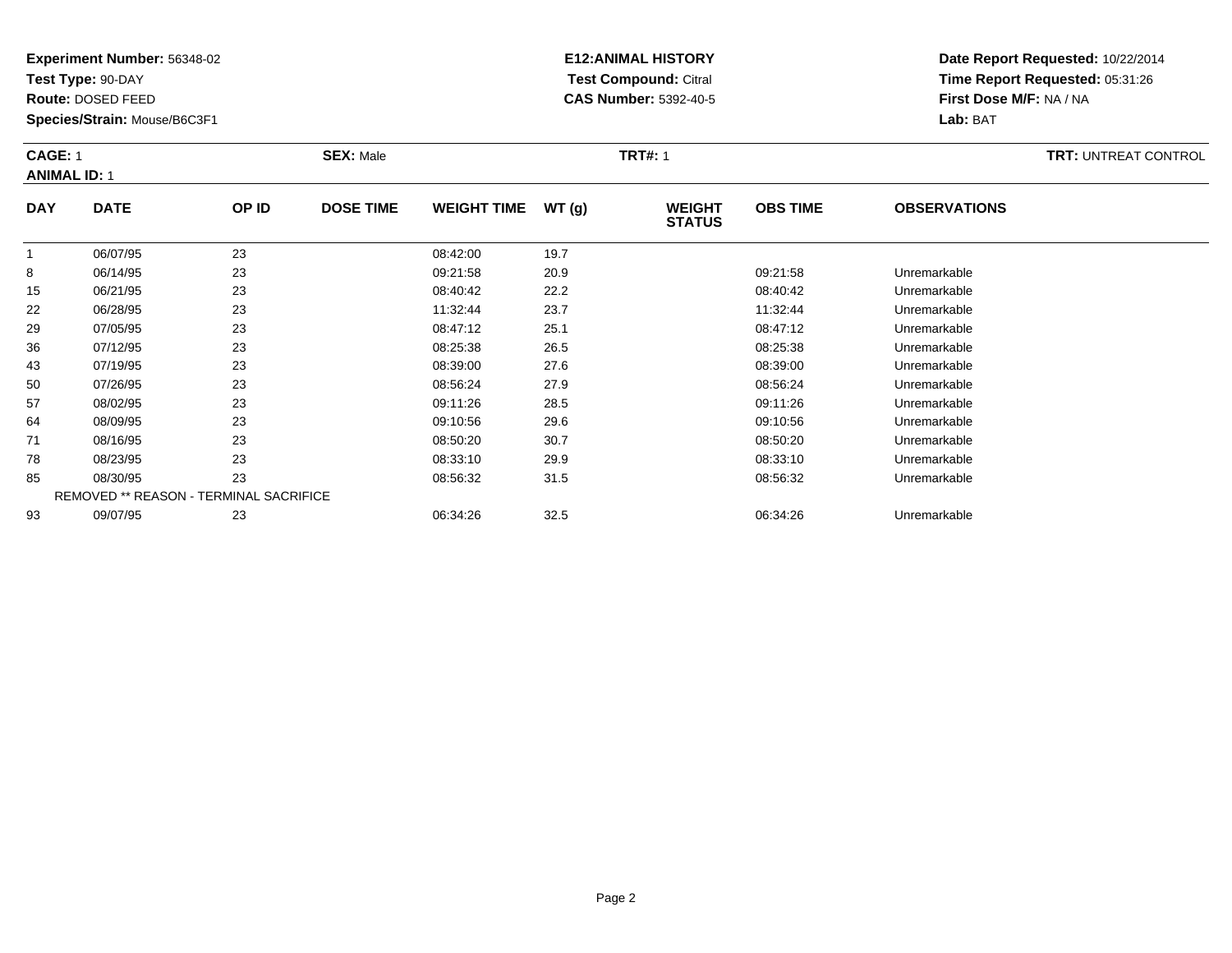**Test Type:** 90-DAY

**Route:** DOSED FEED

**Species/Strain:** Mouse/B6C3F1

# **E12:ANIMAL HISTORY Test Compound:** Citral **CAS Number:** 5392-40-5

| CAGE: 2<br><b>ANIMAL ID: 2</b> |             |       | <b>SEX: Male</b> |                    |        | <b>TRT#: 1</b>                 |                 | <b>TRT: UNTREAT CONTROL</b> |  |
|--------------------------------|-------------|-------|------------------|--------------------|--------|--------------------------------|-----------------|-----------------------------|--|
| <b>DAY</b>                     | <b>DATE</b> | OP ID | <b>DOSE TIME</b> | <b>WEIGHT TIME</b> | WT (g) | <b>WEIGHT</b><br><b>STATUS</b> | <b>OBS TIME</b> | <b>OBSERVATIONS</b>         |  |

|    |          |                                               |          |      | <b>01AIUU</b> |              |  |
|----|----------|-----------------------------------------------|----------|------|---------------|--------------|--|
|    | 06/07/95 | 23                                            | 08:42:50 | 19.6 |               |              |  |
| 8  | 06/14/95 | 23                                            | 09:23:46 | 20.3 | 09:23:46      | Unremarkable |  |
| 15 | 06/21/95 | 23                                            | 08:42:32 | 21.2 | 08:42:32      | Unremarkable |  |
| 22 | 06/28/95 | 23                                            | 11:29:04 | 22.4 | 11:29:04      | Unremarkable |  |
| 29 | 07/05/95 | 23                                            | 08:48:24 | 23.1 | 08:48:24      | Unremarkable |  |
| 36 | 07/12/95 | 23                                            | 08:26:42 | 24.4 | 08:26:42      | Unremarkable |  |
| 43 | 07/19/95 | 23                                            | 08:40:00 | 25.0 | 08:40:00      | Unremarkable |  |
| 50 | 07/26/95 | 23                                            | 08:57:30 | 25.9 | 08:57:30      | Unremarkable |  |
| 57 | 08/02/95 | 23                                            | 09:12:30 | 26.8 | 09:12:30      | Unremarkable |  |
| 64 | 08/09/95 | 23                                            | 09:12:02 | 27.0 | 09:12:02      | Unremarkable |  |
| 71 | 08/16/95 | 23                                            | 08:51:28 | 27.5 | 08:51:28      | Unremarkable |  |
| 78 | 08/23/95 | 23                                            | 08:34:06 | 28.1 | 08:34:06      | Unremarkable |  |
| 85 | 08/30/95 | 23                                            | 08:51:52 | 29.2 | 08:51:52      | Unremarkable |  |
|    |          | <b>REMOVED ** REASON - TERMINAL SACRIFICE</b> |          |      |               |              |  |
| 93 | 09/07/95 | 23                                            | 06:35:36 | 30.2 | 06:35:36      | Unremarkable |  |
|    |          |                                               |          |      |               |              |  |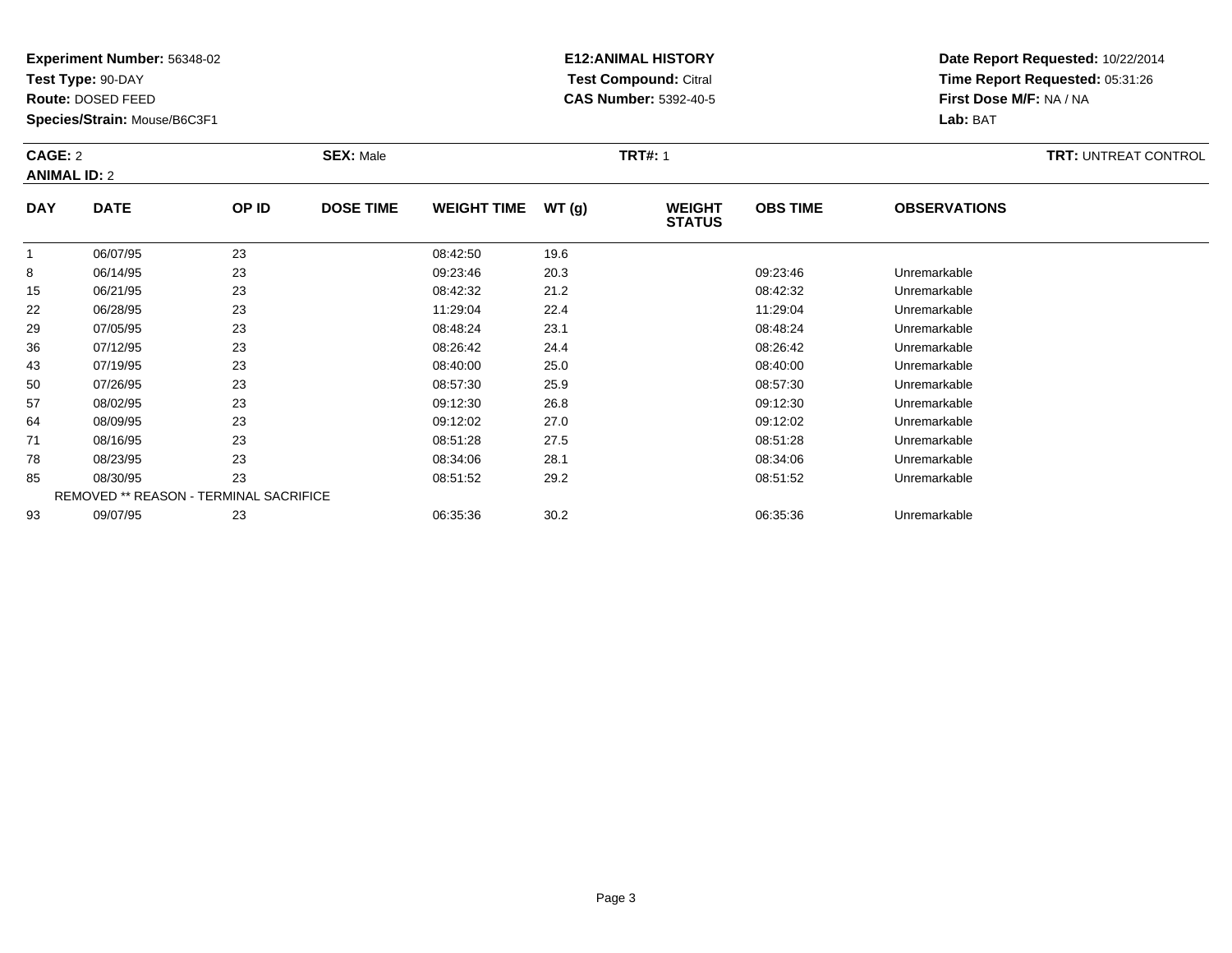**Test Type:** 90-DAY

**Route:** DOSED FEED

**Species/Strain:** Mouse/B6C3F1

# **E12:ANIMAL HISTORY Test Compound:** Citral **CAS Number:** 5392-40-5

| CAGE: 3<br><b>ANIMAL ID: 3</b> |             |       | <b>SEX: Male</b> |                    |               | <b>TRT#: 1</b>                 |                 |                     | <b>TRT:</b> UNTREAT CONTROL |
|--------------------------------|-------------|-------|------------------|--------------------|---------------|--------------------------------|-----------------|---------------------|-----------------------------|
| <b>DAY</b>                     | <b>DATE</b> | OP ID | <b>DOSE TIME</b> | <b>WEIGHT TIME</b> | <b>WT (g)</b> | <b>WEIGHT</b><br><b>STATUS</b> | <b>OBS TIME</b> | <b>OBSERVATIONS</b> |                             |

|    | 06/07/95 | 23                                     | 08:43:38 | 20.4 |          |              |  |
|----|----------|----------------------------------------|----------|------|----------|--------------|--|
| 8  | 06/14/95 | 23                                     | 09:26:20 | 21.3 | 09:26:20 | Unremarkable |  |
| 15 | 06/21/95 | 23                                     | 08:44:20 | 22.4 | 08:44:20 | Unremarkable |  |
| 22 | 06/28/95 | 23                                     | 11:30:00 | 23.7 | 11:30:00 | Unremarkable |  |
| 29 | 07/05/95 | 23                                     | 08:43:46 | 24.8 | 08:43:46 | Unremarkable |  |
| 36 | 07/12/95 | 23                                     | 08:22:24 | 25.8 | 08:22:24 | Unremarkable |  |
| 43 | 07/19/95 | 23                                     | 08:41:08 | 26.2 | 08:41:08 | Unremarkable |  |
| 50 | 07/26/95 | 23                                     | 08:58:38 | 26.6 | 08:58:38 | Unremarkable |  |
| 57 | 08/02/95 | 23                                     | 09:13:46 | 27.3 | 09:13:46 | Unremarkable |  |
| 64 | 08/09/95 | 23                                     | 09:13:02 | 27.7 | 09:13:02 | Unremarkable |  |
| 71 | 08/16/95 | 23                                     | 08:52:40 | 28.5 | 08:52:40 | Unremarkable |  |
| 78 | 08/23/95 | 23                                     | 08:38:28 | 29.3 | 08:38:28 | Unremarkable |  |
| 85 | 08/30/95 | 23                                     | 08:53:12 | 30.0 | 08:53:12 | Unremarkable |  |
|    |          | REMOVED ** REASON - TERMINAL SACRIFICE |          |      |          |              |  |
| 93 | 09/07/95 | 23                                     | 06:36:36 | 31.5 | 06:36:36 | Unremarkable |  |
|    |          |                                        |          |      |          |              |  |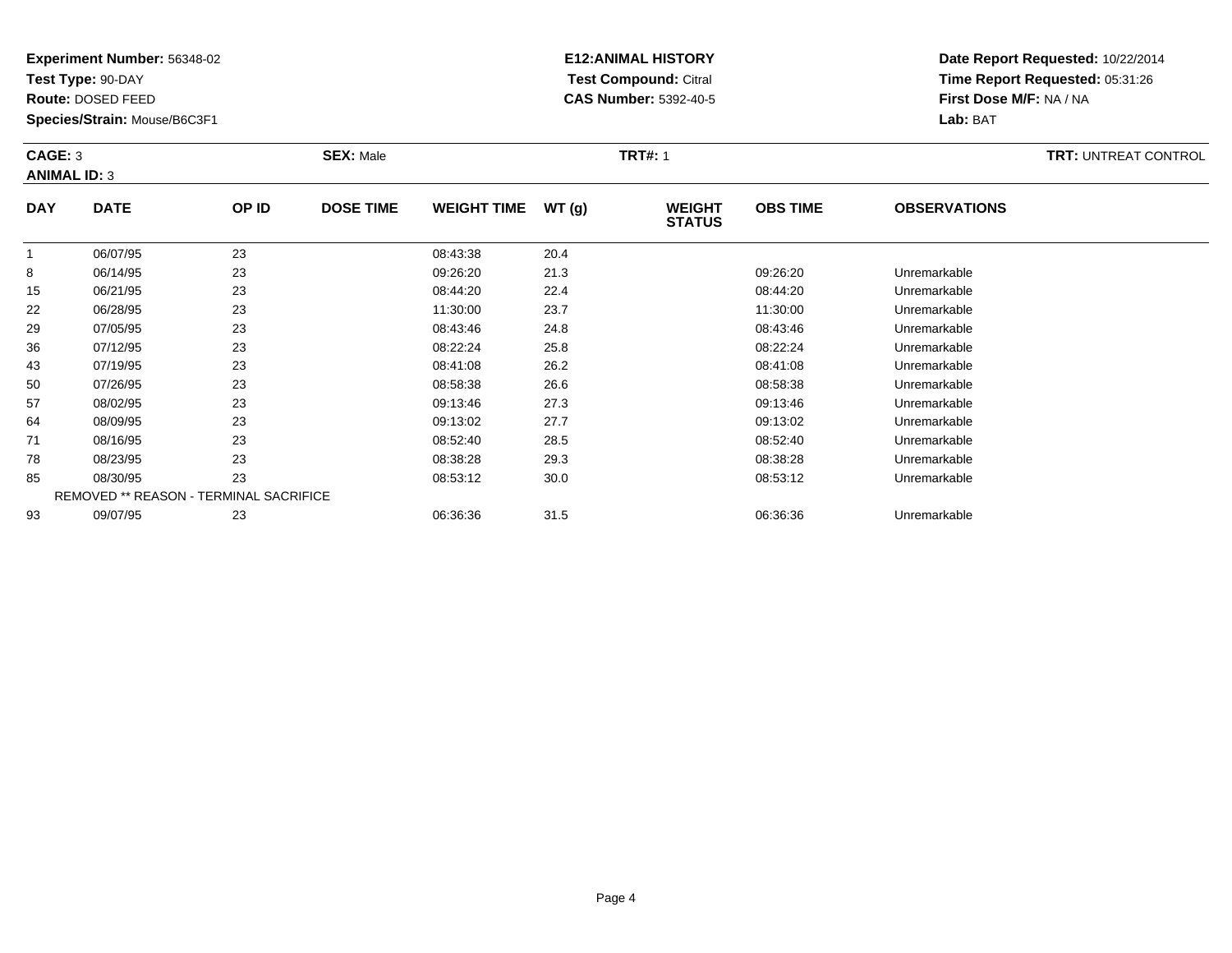**Test Type:** 90-DAY

**Route:** DOSED FEED

**Species/Strain:** Mouse/B6C3F1

# **E12:ANIMAL HISTORY Test Compound:** Citral **CAS Number:** 5392-40-5

| CAGE: 4<br><b>ANIMAL ID: 4</b> |             |       | <b>SEX: Male</b> |                    |       |                                | <b>TRT#: 1</b>  |                     |  |
|--------------------------------|-------------|-------|------------------|--------------------|-------|--------------------------------|-----------------|---------------------|--|
| <b>DAY</b>                     | <b>DATE</b> | OP ID | <b>DOSE TIME</b> | <b>WEIGHT TIME</b> | WT(g) | <b>WEIGHT</b><br><b>STATUS</b> | <b>OBS TIME</b> | <b>OBSERVATIONS</b> |  |

|    |          |                                               |          |      | ,,,,,,,  |              |  |
|----|----------|-----------------------------------------------|----------|------|----------|--------------|--|
|    | 06/07/95 | 23                                            | 08:44:28 | 20.4 |          |              |  |
| 8  | 06/14/95 | 23                                            | 09:27:48 | 21.4 | 09:27:48 | Unremarkable |  |
| 15 | 06/21/95 | 23                                            | 08:46:02 | 22.7 | 08:46:02 | Unremarkable |  |
| 22 | 06/28/95 | 23                                            | 11:30:50 | 22.9 | 11:30:50 | Unremarkable |  |
| 29 | 07/05/95 | 23                                            | 08:45:00 | 23.7 | 08:45:00 | Unremarkable |  |
| 36 | 07/12/95 | 23                                            | 08:23:36 | 25.3 | 08:23:36 | Unremarkable |  |
| 43 | 07/19/95 | 23                                            | 08:36:50 | 26.6 | 08:36:50 | Unremarkable |  |
| 50 | 07/26/95 | 23                                            | 08:54:26 | 27.6 | 08:54:26 | Unremarkable |  |
| 57 | 08/02/95 | 23                                            | 09:14:46 | 27.8 | 09:14:46 | Unremarkable |  |
| 64 | 08/09/95 | 23                                            | 09:14:32 | 28.8 | 09:14:32 | Unremarkable |  |
| 71 | 08/16/95 | 23                                            | 08:53:48 | 29.9 | 08:53:48 | Unremarkable |  |
| 78 | 08/23/95 | 23                                            | 08:40:02 | 31.4 | 08:40:02 | Unremarkable |  |
| 85 | 08/30/95 | 23                                            | 08:54:22 | 32.3 | 08:54:22 | Unremarkable |  |
|    |          | <b>REMOVED ** REASON - TERMINAL SACRIFICE</b> |          |      |          |              |  |
| 93 | 09/07/95 | 23                                            | 06:37:30 | 34.1 | 06:37:30 | Unremarkable |  |
|    |          |                                               |          |      |          |              |  |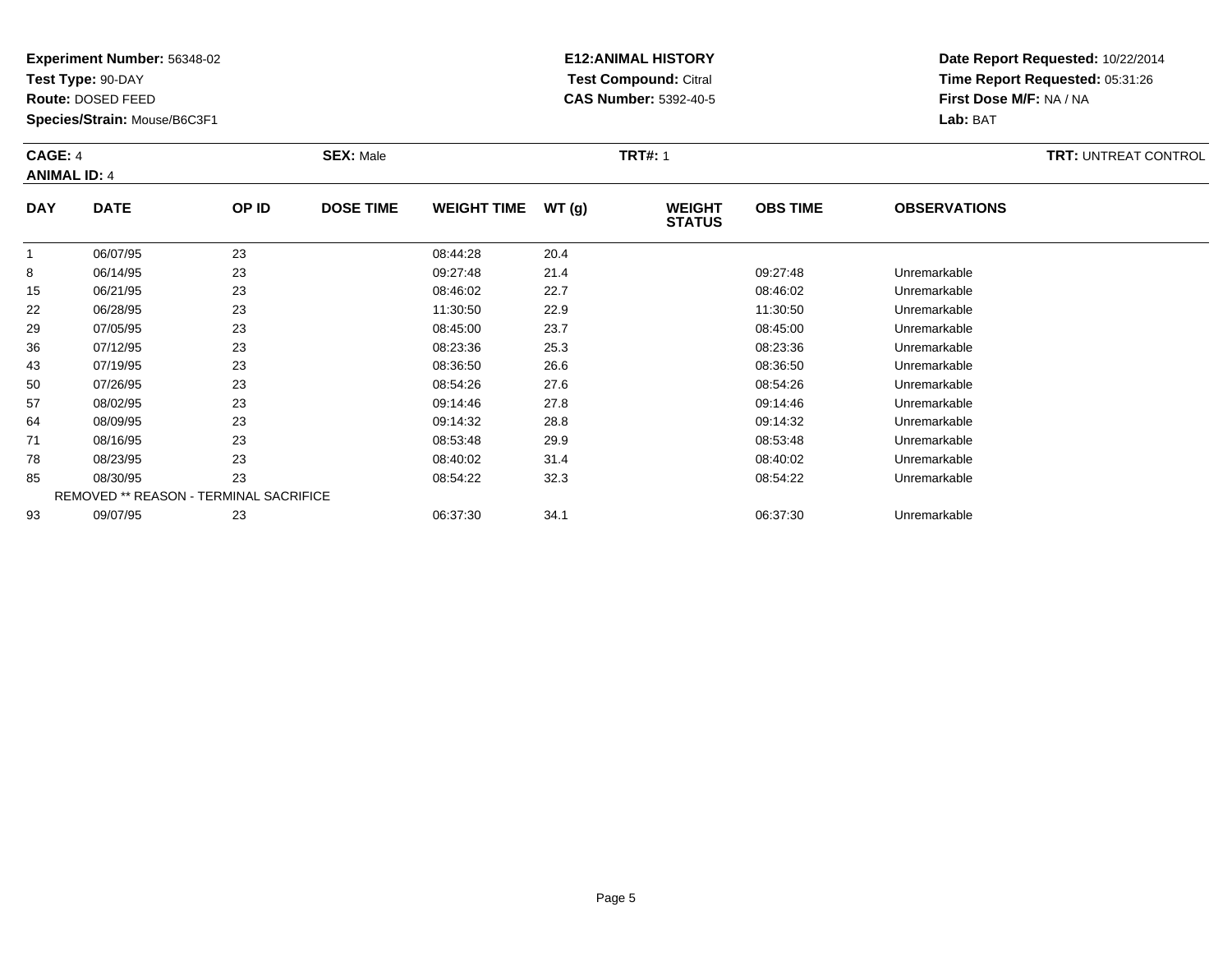**Test Type:** 90-DAY

**Route:** DOSED FEED

**Species/Strain:** Mouse/B6C3F1

# **E12:ANIMAL HISTORY Test Compound:** Citral **CAS Number:** 5392-40-5

| <b>CAGE: 5</b><br><b>ANIMAL ID: 5</b> |             | <b>SEX: Male</b> |                  |                    |       | <b>TRT#: 1</b>                 |                 |                     |  |
|---------------------------------------|-------------|------------------|------------------|--------------------|-------|--------------------------------|-----------------|---------------------|--|
| <b>DAY</b>                            | <b>DATE</b> | OP ID            | <b>DOSE TIME</b> | <b>WEIGHT TIME</b> | WT(g) | <b>WEIGHT</b><br><b>STATUS</b> | <b>OBS TIME</b> | <b>OBSERVATIONS</b> |  |

| 23<br>22.0<br>09:29:08<br>09:29:08<br>8<br>06/14/95<br>Unremarkable<br>23<br>21.6<br>06/21/95<br>08:47:32<br>08:47:32<br>Unremarkable<br>15 |  |
|---------------------------------------------------------------------------------------------------------------------------------------------|--|
|                                                                                                                                             |  |
|                                                                                                                                             |  |
| 23<br>22.7<br>22<br>06/28/95<br>11:31:40<br>11:31:40<br>Unremarkable                                                                        |  |
| 23<br>24.2<br>29<br>07/05/95<br>08:46:02<br>08:46:02<br>Unremarkable                                                                        |  |
| 23<br>25.8<br>36<br>07/12/95<br>08:24:40<br>08:24:40<br>Unremarkable                                                                        |  |
| 23<br>25.8<br>08:37:54<br>08:37:54<br>43<br>07/19/95<br>Unremarkable                                                                        |  |
| 23<br>26.2<br>50<br>07/26/95<br>08:55:26<br>08:55:26<br>Unremarkable                                                                        |  |
| 23<br>27.3<br>57<br>08/02/95<br>09:10:26<br>09:10:26<br>Unremarkable                                                                        |  |
| 23<br>27.8<br>09:09:52<br>64<br>08/09/95<br>09:09:52<br>Unremarkable                                                                        |  |
| 23<br>29.7<br>08/16/95<br>71<br>08:54:56<br>08:54:56<br>Unremarkable                                                                        |  |
| 23<br>30.1<br>08/23/95<br>Unremarkable<br>78<br>08:41:06<br>08:41:06                                                                        |  |
| 23<br>30.9<br>85<br>08/30/95<br>08:55:30<br>08:55:30<br>Unremarkable                                                                        |  |
| <b>REMOVED ** REASON - TERMINAL SACRIFICE</b>                                                                                               |  |
| 23<br>32.3<br>09/07/95<br>93<br>06:38:24<br>06:38:24<br>Unremarkable                                                                        |  |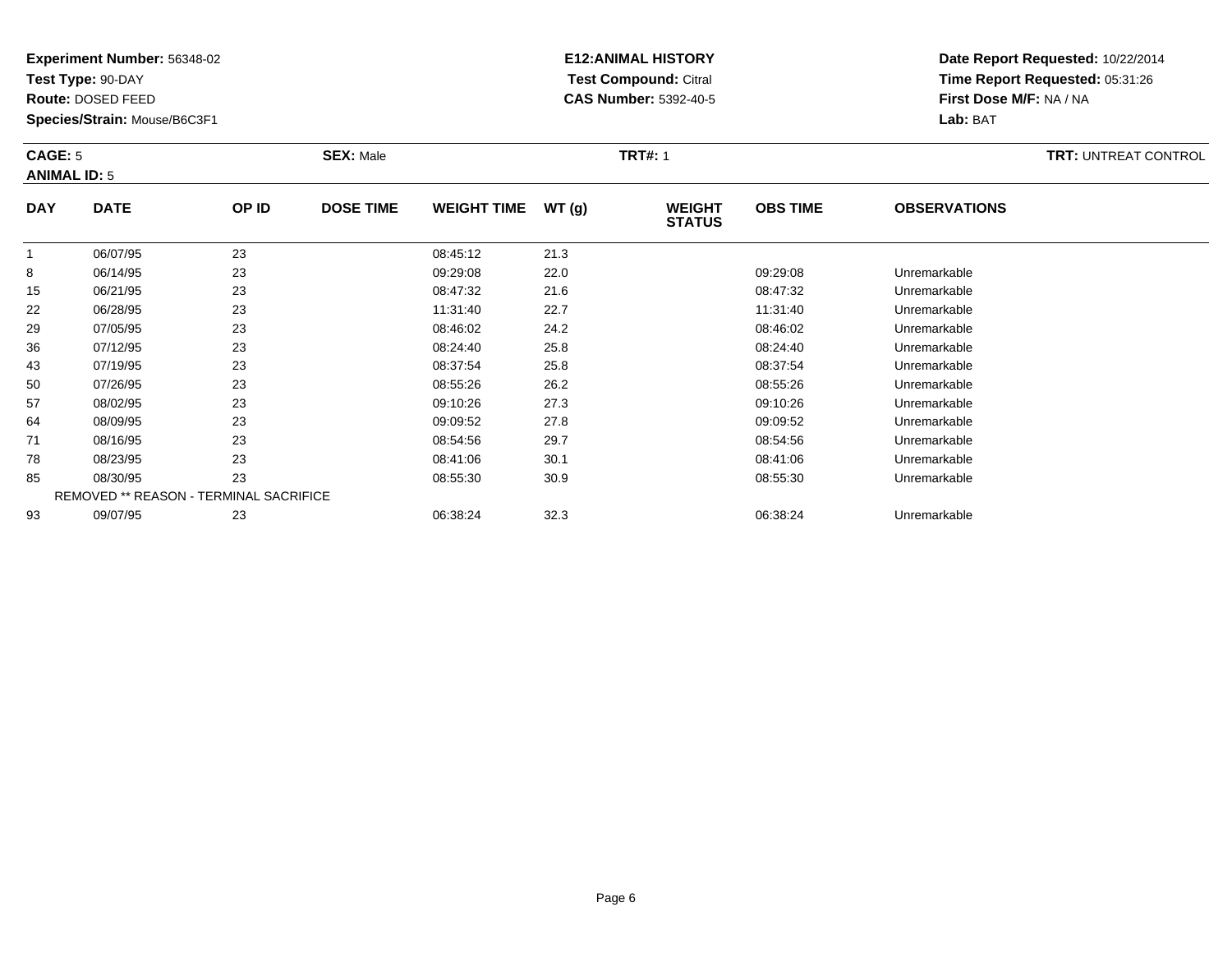**Test Type:** 90-DAY

**Route:** DOSED FEED

**Species/Strain:** Mouse/B6C3F1

# **E12:ANIMAL HISTORY Test Compound:** Citral **CAS Number:** 5392-40-5

| CAGE: 6<br><b>ANIMAL ID: 6</b> |             |       | <b>SEX: Male</b> |                    |       | <b>TRT#: 1</b>                 |                 |                     | <b>TRT: UNTREAT CONTROL</b> |
|--------------------------------|-------------|-------|------------------|--------------------|-------|--------------------------------|-----------------|---------------------|-----------------------------|
| <b>DAY</b>                     | <b>DATE</b> | OP ID | <b>DOSE TIME</b> | <b>WEIGHT TIME</b> | WT(g) | <b>WEIGHT</b><br><b>STATUS</b> | <b>OBS TIME</b> | <b>OBSERVATIONS</b> |                             |

|             |          |                                               |          |      | <b>01AIUU</b> |              |  |
|-------------|----------|-----------------------------------------------|----------|------|---------------|--------------|--|
| $\mathbf 1$ | 06/07/95 | 23                                            | 07:57:00 | 21.3 |               |              |  |
| 8           | 06/14/95 | 23                                            | 09:31:00 | 22.0 | 09:31:00      | Unremarkable |  |
| 15          | 06/21/95 | 23                                            | 08:57:34 | 22.8 | 08:57:34      | Unremarkable |  |
| 22          | 06/28/95 | 23                                            | 09:36:28 | 23.8 | 09:36:28      | Unremarkable |  |
| 29          | 07/05/95 | 23                                            | 08:54:48 | 24.9 | 08:54:48      | Unremarkable |  |
| 36          | 07/12/95 | 23                                            | 08:19:04 | 26.2 | 08:19:04      | Unremarkable |  |
| 43          | 07/19/95 | 23                                            | 08:31:06 | 27.2 | 08:31:06      | Unremarkable |  |
| 50          | 07/26/95 | 23                                            | 08:50:08 | 28.6 | 08:50:08      | Unremarkable |  |
| 57          | 08/02/95 | 23                                            | 09:04:42 | 29.2 | 09:04:42      | Unremarkable |  |
| 64          | 08/09/95 | 23                                            | 09:18:18 | 29.7 | 09:18:18      | Unremarkable |  |
| 71          | 08/16/95 | 23                                            | 08:42:46 | 30.4 | 08:42:46      | Unremarkable |  |
| 78          | 08/23/95 | 23                                            | 08:26:34 | 31.0 | 08:26:34      | Unremarkable |  |
| 85          | 08/30/95 | 23                                            | 09:04:18 | 32.3 | 09:04:18      | Unremarkable |  |
|             |          | <b>REMOVED ** REASON - TERMINAL SACRIFICE</b> |          |      |               |              |  |
| 93          | 09/07/95 | 23                                            | 06:39:30 | 33.0 | 06:39:30      | Unremarkable |  |
|             |          |                                               |          |      |               |              |  |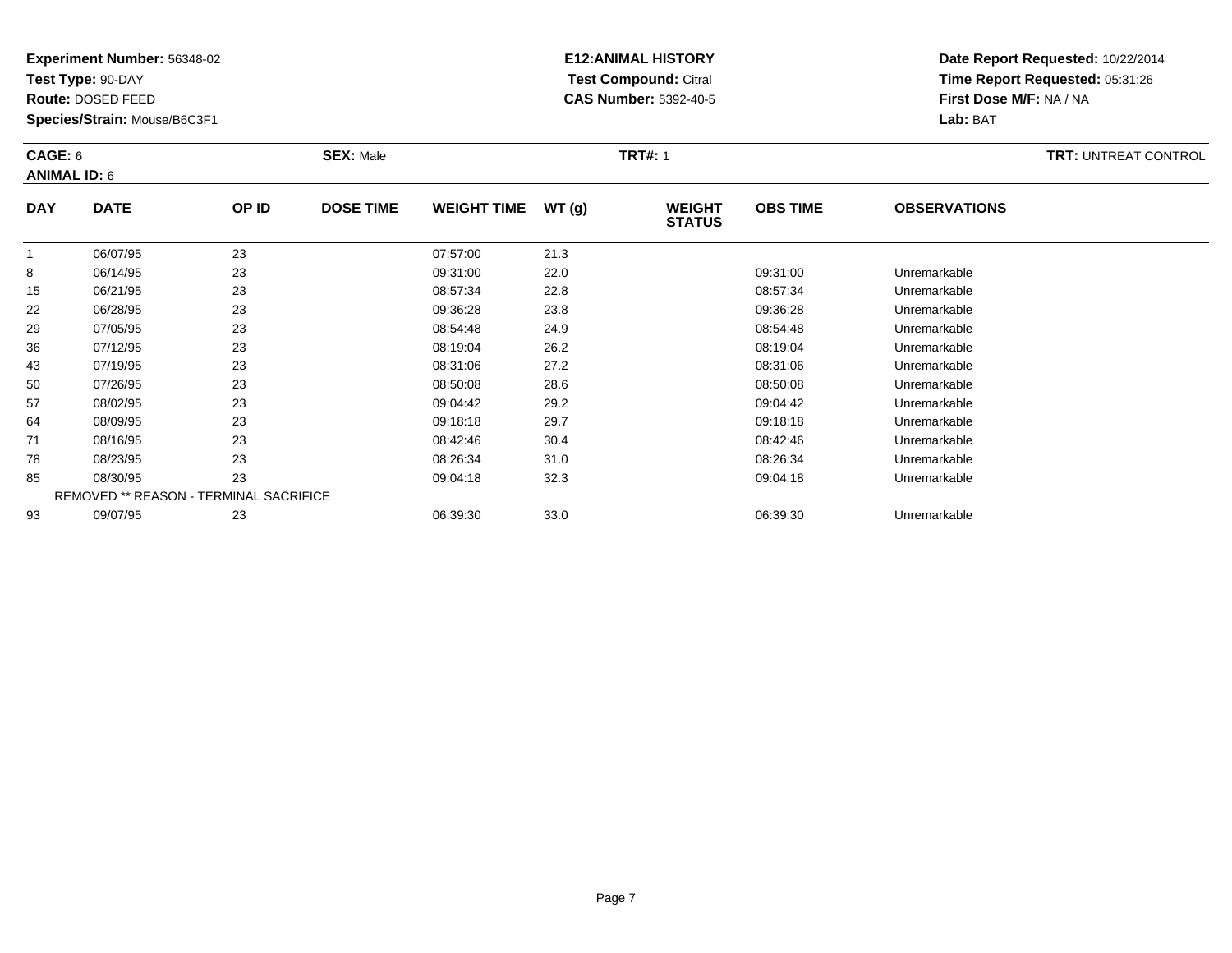**Test Type:** 90-DAY

**Route:** DOSED FEED

**Species/Strain:** Mouse/B6C3F1

# **E12:ANIMAL HISTORY Test Compound:** Citral **CAS Number:** 5392-40-5

| <b>CAGE: 7</b><br><b>ANIMAL ID: 7</b> |             |       | <b>SEX: Male</b> |                    | <b>TRT#: 1</b> |                                |                 | <b>TRT: UNTREAT CONTROL</b> |  |
|---------------------------------------|-------------|-------|------------------|--------------------|----------------|--------------------------------|-----------------|-----------------------------|--|
| <b>DAY</b>                            | <b>DATE</b> | OP ID | <b>DOSE TIME</b> | <b>WEIGHT TIME</b> | WT (g)         | <b>WEIGHT</b><br><b>STATUS</b> | <b>OBS TIME</b> | <b>OBSERVATIONS</b>         |  |

|    |          |                                               |          |      | -        |              |
|----|----------|-----------------------------------------------|----------|------|----------|--------------|
|    | 06/07/95 | 23                                            | 07:58:10 | 19.4 |          |              |
| 8  | 06/14/95 | 23                                            | 09:32:58 | 20.3 | 09:32:58 | Unremarkable |
| 15 | 06/21/95 | 23                                            | 08:49:26 | 21.1 | 08:49:26 | Unremarkable |
| 22 | 06/28/95 | 23                                            | 09:31:32 | 22.7 | 09:31:32 | Unremarkable |
| 29 | 07/05/95 | 23                                            | 08:55:56 | 24.1 | 08:55:56 | Unremarkable |
| 36 | 07/12/95 | 23                                            | 08:20:06 | 24.6 | 08:20:06 | Unremarkable |
| 43 | 07/19/95 | 23                                            | 08:32:10 | 26.0 | 08:32:10 | Unremarkable |
| 50 | 07/26/95 | 23                                            | 08:51:20 | 26.6 | 08:51:20 | Unremarkable |
| 57 | 08/02/95 | 23                                            | 09:05:42 | 26.2 | 09:05:42 | Unremarkable |
| 64 | 08/09/95 | 23                                            | 09:19:24 | 26.2 | 09:19:24 | Unremarkable |
| 71 | 08/16/95 | 23                                            | 08:43:52 | 28.0 | 08:43:52 | Unremarkable |
| 78 | 08/23/95 | 23                                            | 08:27:52 | 27.9 | 08:27:52 | Unremarkable |
| 85 | 08/30/95 | 23                                            | 08:59:36 | 28.1 | 08:59:36 | Unremarkable |
|    |          | <b>REMOVED ** REASON - TERMINAL SACRIFICE</b> |          |      |          |              |
| 93 | 09/07/95 | 23                                            | 06:40:22 | 29.1 | 06:40:22 | Unremarkable |
|    |          |                                               |          |      |          |              |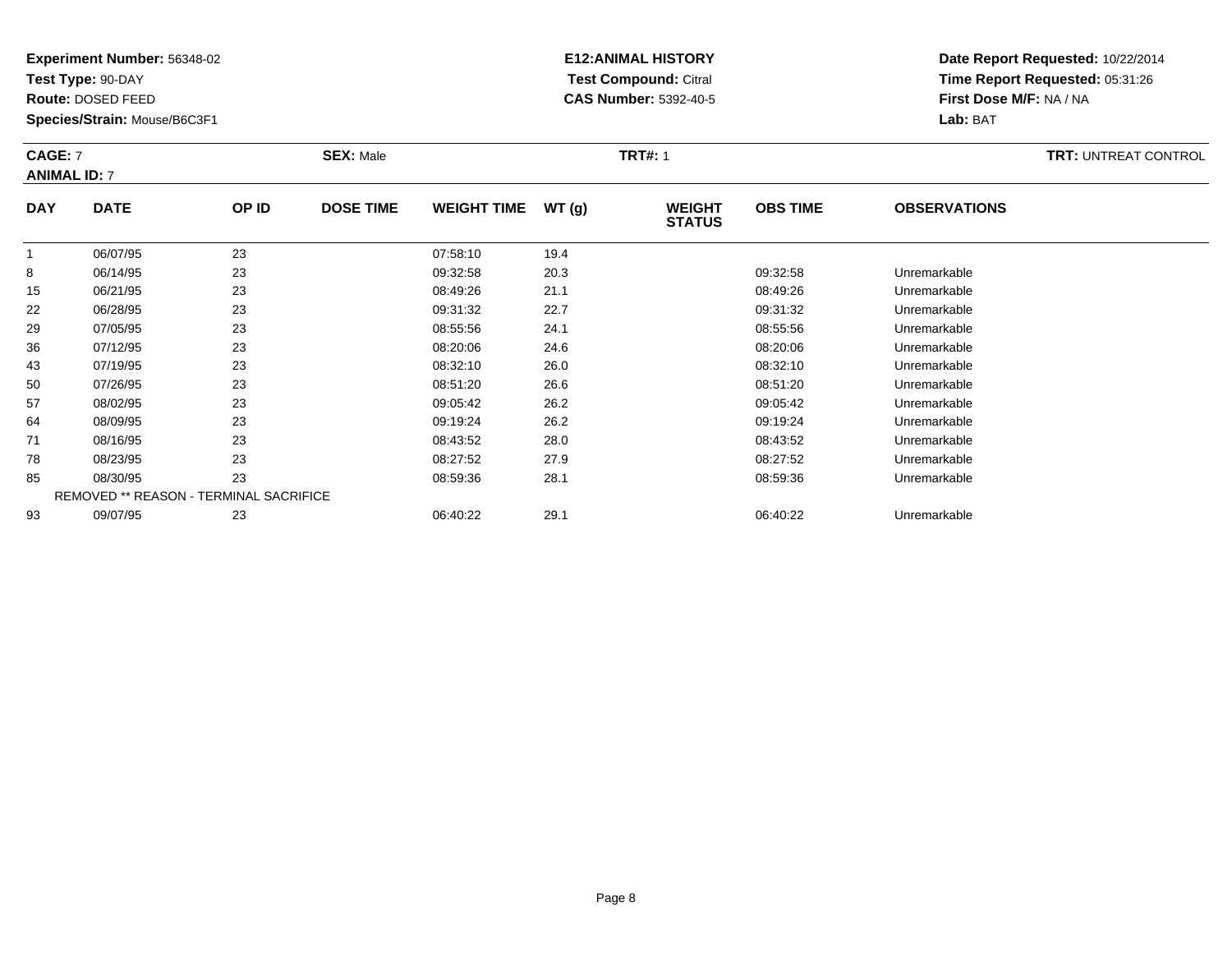**Test Type:** 90-DAY

**Route:** DOSED FEED

**Species/Strain:** Mouse/B6C3F1

# **E12:ANIMAL HISTORY Test Compound:** Citral **CAS Number:** 5392-40-5

| CAGE: 8<br><b>ANIMAL ID: 8</b> |             |       | <b>SEX: Male</b> |                    |       | <b>TRT#: 1</b>                 |                 |                     | <b>TRT: UNTREAT CONTROL</b> |
|--------------------------------|-------------|-------|------------------|--------------------|-------|--------------------------------|-----------------|---------------------|-----------------------------|
| <b>DAY</b>                     | <b>DATE</b> | OP ID | <b>DOSE TIME</b> | <b>WEIGHT TIME</b> | WT(g) | <b>WEIGHT</b><br><b>STATUS</b> | <b>OBS TIME</b> | <b>OBSERVATIONS</b> |                             |

|             |          |                                               |          |      | <b>UIRIUU</b> |              |
|-------------|----------|-----------------------------------------------|----------|------|---------------|--------------|
| $\mathbf 1$ | 06/07/95 | 23                                            | 07:58:56 | 19.8 |               |              |
| 8           | 06/14/95 | 23                                            | 09:34:32 | 20.2 | 09:34:32      | Unremarkable |
| 15          | 06/21/95 | 23                                            | 08:50:54 | 20.6 | 08:50:54      | Unremarkable |
| 22          | 06/28/95 | 23                                            | 09:32:38 | 21.9 | 09:32:38      | Unremarkable |
| 29          | 07/05/95 | 23                                            | 08:51:20 | 22.5 | 08:51:20      | Unremarkable |
| 36          | 07/12/95 | 23                                            | 08:12:36 | 14.6 | 08:12:36      | <b>Thin</b>  |
| 43          | 07/19/95 | 23                                            | 08:33:24 | 22.3 | 08:33:24      | Unremarkable |
| 50          | 07/26/95 | 23                                            | 08:52:22 | 22.9 | 08:52:22      | Unremarkable |
| 57          | 08/02/95 | 23                                            | 09:06:44 | 25.0 | 09:06:44      | Unremarkable |
| 64          | 08/09/95 | 23                                            | 09:20:24 | 25.3 | 09:20:24      | Unremarkable |
| 71          | 08/16/95 | 23                                            | 08:45:04 | 25.4 | 08:45:04      | Unremarkable |
| 78          | 08/23/95 | 23                                            | 08:28:46 | 26.9 | 08:28:46      | Unremarkable |
| 85          | 08/30/95 | 23                                            | 09:00:48 | 26.9 | 09:00:48      | Unremarkable |
|             |          | <b>REMOVED ** REASON - TERMINAL SACRIFICE</b> |          |      |               |              |
| 93          | 09/07/95 | 23                                            | 06:41:16 | 27.2 | 06:41:16      | Unremarkable |
|             |          |                                               |          |      |               |              |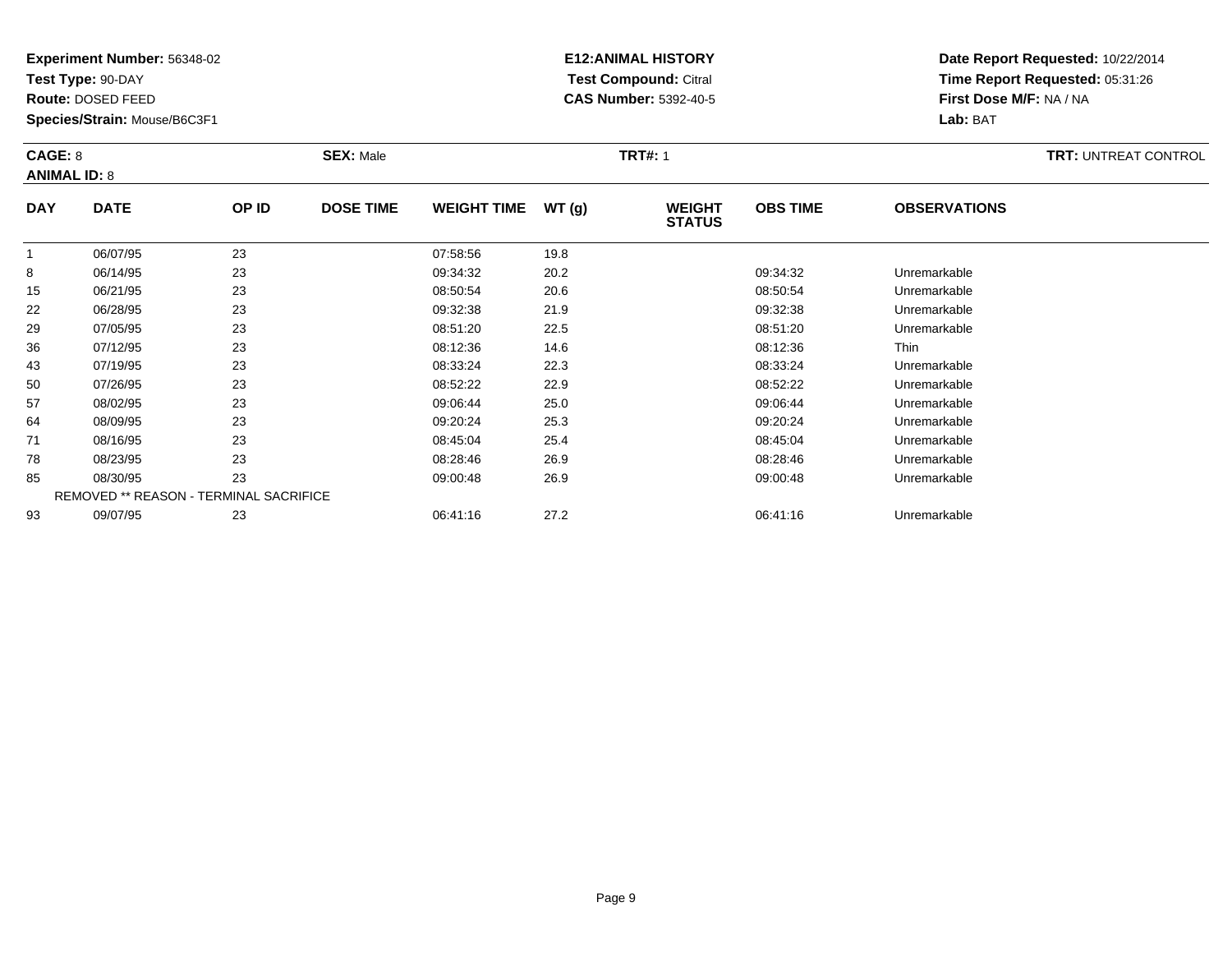**Test Type:** 90-DAY

**Route:** DOSED FEED

43

50

57

64

71

78

85

93

**Species/Strain:** Mouse/B6C3F1

REMOVED \*\* REASON - TERMINAL SACRIFICE

## **E12:ANIMAL HISTORY Test Compound:** Citral **CAS Number:** 5392-40-5

**Date Report Requested:** 10/22/2014**Time Report Requested:** 05:31:26**First Dose M/F:** NA / NA**Lab:** BAT

| CAGE: 9<br><b>ANIMAL ID: 9</b> |             |              | <b>SEX: Male</b> |                    |       | <b>TRT#: 1</b>                 |                 |                     | <b>TRT: UNTREAT CONTROL</b> |
|--------------------------------|-------------|--------------|------------------|--------------------|-------|--------------------------------|-----------------|---------------------|-----------------------------|
| <b>DAY</b>                     | <b>DATE</b> | <b>OP ID</b> | <b>DOSE TIME</b> | <b>WEIGHT TIME</b> | WT(g) | <b>WEIGHT</b><br><b>STATUS</b> | <b>OBS TIME</b> | <b>OBSERVATIONS</b> |                             |
|                                | 06/07/95    | 23           |                  | 10:04:00           | 22.1  |                                |                 |                     |                             |
| 8                              | 06/14/95    | 23           |                  | 09:35:50           | 14.0  |                                | 09:35:50        | Thin                |                             |
| 15                             | 06/21/95    | 23           |                  | 08:52:20           | 23.2  |                                | 08:52:20        | Unremarkable        |                             |
| 22                             | 06/28/95    | 23           |                  | 09:34:08           | 24.8  |                                | 09:34:08        | Unremarkable        |                             |
| 29                             | 07/05/95    | 23           |                  | 08:52:24           | 26.4  |                                | 08:52:24        | Unremarkable        |                             |
| 36                             | 07/12/95    | 23           |                  | 08:16:24           | 27.7  |                                | 08:16:24        | Unremarkable        |                             |

07/19/95 <sup>23</sup> 08:28:52 28.0 08:28:52 Unremarkable

0 07/26/95 23 23 08:46:26 26.0 26.0 08:46:26 26.0 08:46:26 Dhremarkable

08/02/95 <sup>23</sup> 09:08:00 29.7 09:08:00 Unremarkable

08/09/95 <sup>23</sup> 09:21:30 30.7 09:21:30 Unremarkable

08/16/95 <sup>23</sup> 08:46:34 32.5 08:46:34 Unremarkable

08/23/95 <sup>23</sup> 08:29:48 32.7 08:29:48 Unremarkable

08/30/95 <sup>23</sup> 09:01:52 35.1 09:01:52 Unremarkable

09/07/95 <sup>23</sup> 06:42:08 36.7 06:42:08 Unremarkable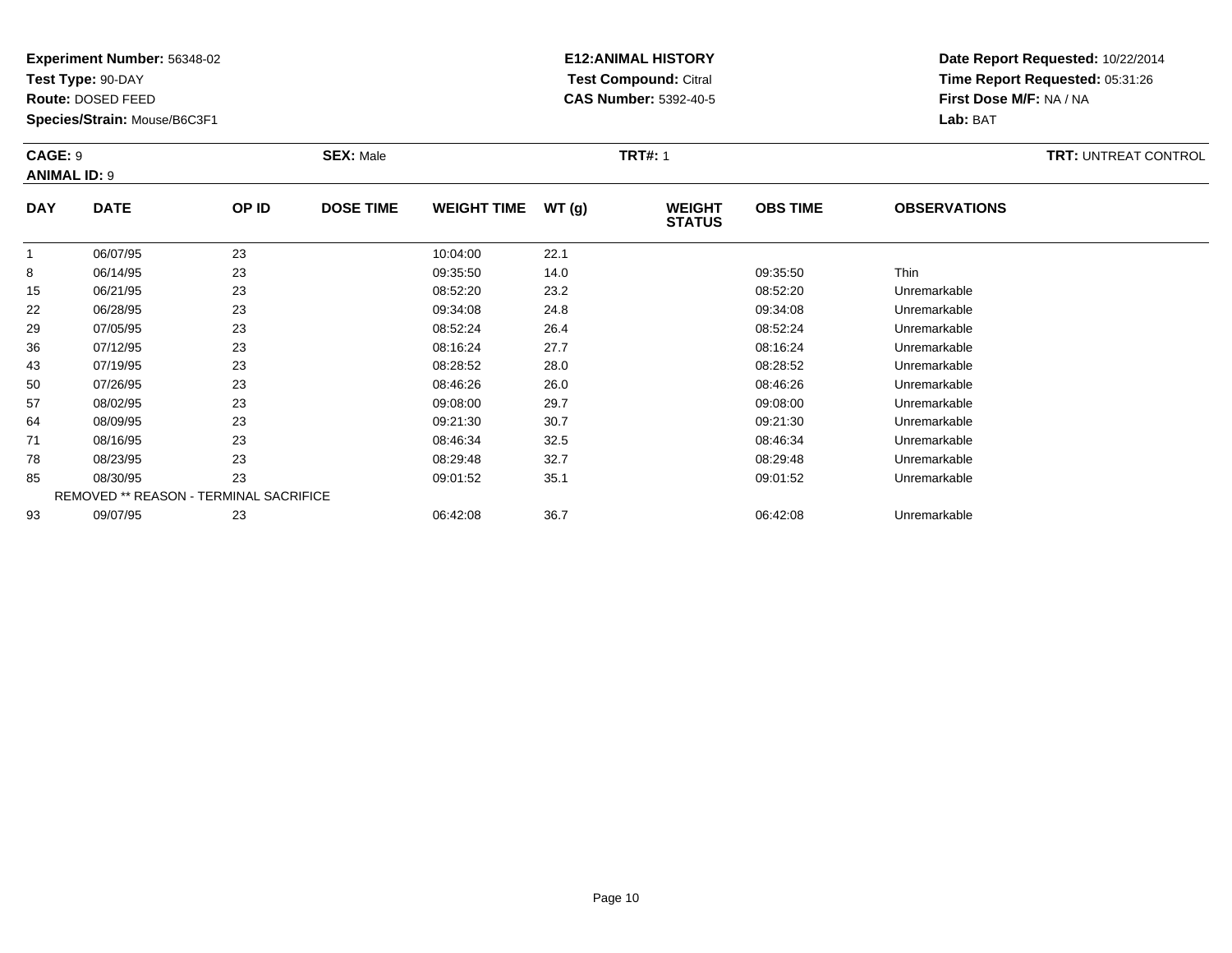**Test Type:** 90-DAY

**Route:** DOSED FEED

**Species/Strain:** Mouse/B6C3F1

# **E12:ANIMAL HISTORY Test Compound:** Citral **CAS Number:** 5392-40-5

| <b>CAGE: 10</b><br><b>ANIMAL ID: 10</b> |             |       | <b>SEX: Male</b> |                    |       | <b>TRT#: 1</b>                 |                 |                     |  |  |
|-----------------------------------------|-------------|-------|------------------|--------------------|-------|--------------------------------|-----------------|---------------------|--|--|
| <b>DAY</b>                              | <b>DATE</b> | OP ID | <b>DOSE TIME</b> | <b>WEIGHT TIME</b> | WT(g) | <b>WEIGHT</b><br><b>STATUS</b> | <b>OBS TIME</b> | <b>OBSERVATIONS</b> |  |  |
|                                         | 06/07/95    | 23    |                  | 08:01:02           | 19.0  |                                |                 |                     |  |  |
| 8                                       | 06/14/95    | 23    |                  | 09:39:34           | 20.4  |                                | 09:39:34        | Unremarkable        |  |  |
| 15                                      | 06/21/95    | 23    |                  | 08:56:16           | 21.6  |                                | 08:56:16        | Unremarkable        |  |  |
| 22                                      | 06/28/95    | 23    |                  | 09:35:22           | 22.9  |                                | 09:35:22        | Unremarkable        |  |  |

| 15 | U6/21/95 | 23                                            | <b>U8:56:16</b> | 21.b | <b>U8:56:16</b> | Unremarkable |  |
|----|----------|-----------------------------------------------|-----------------|------|-----------------|--------------|--|
| 22 | 06/28/95 | 23                                            | 09:35:22        | 22.9 | 09:35:22        | Unremarkable |  |
| 29 | 07/05/95 | 23                                            | 08:53:26        | 23.6 | 08:53:26        | Unremarkable |  |
| 36 | 07/12/95 | 23                                            | 08:18:00        | 24.9 | 08:18:00        | Unremarkable |  |
| 43 | 07/19/95 | 23                                            | 08:30:00        | 26.1 | 08:30:00        | Unremarkable |  |
| 50 | 07/26/95 | 23                                            | 08:49:10        | 26.4 | 08:49:10        | Unremarkable |  |
| 57 | 08/02/95 | 23                                            | 09:03:34        | 27.3 | 09:03:34        | Unremarkable |  |
| 64 | 08/09/95 | 23                                            | 09:17:20        | 27.4 | 09:17:20        | Unremarkable |  |
| 71 | 08/16/95 | 23                                            | 08:47:50        | 28.8 | 08:47:50        | Unremarkable |  |
| 78 | 08/23/95 | 23                                            | 08:30:52        | 29.5 | 08:30:52        | Unremarkable |  |
| 85 | 08/30/95 | 23                                            | 09:03:06        | 30.2 | 09:03:06        | Unremarkable |  |
|    |          | <b>REMOVED ** REASON - TERMINAL SACRIFICE</b> |                 |      |                 |              |  |
| 93 | 09/07/95 | 23                                            | 06:43:00        | 31.1 | 06:43:00        | Unremarkable |  |
|    |          |                                               |                 |      |                 |              |  |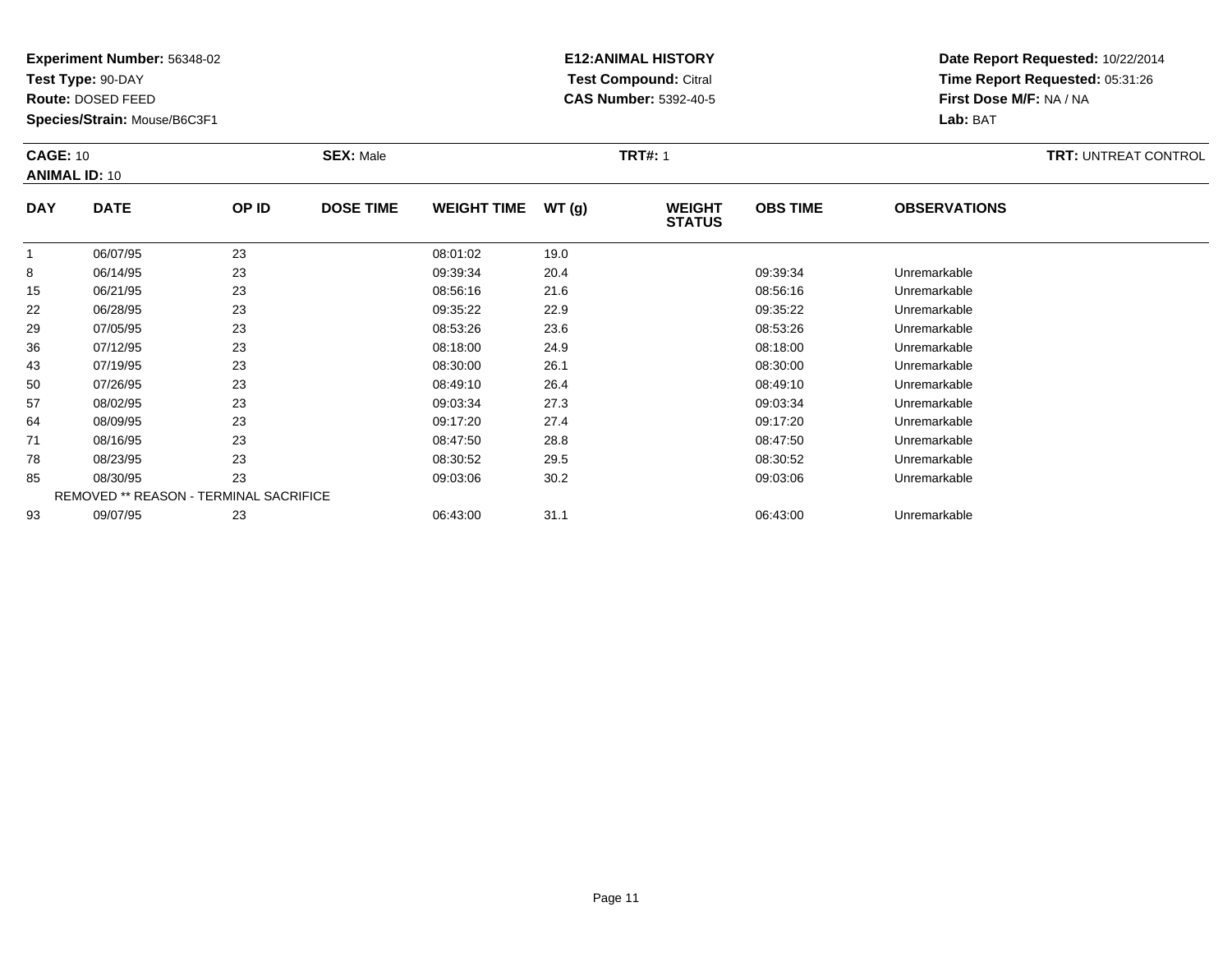**Test Type:** 90-DAY

**Route:** DOSED FEED

**Species/Strain:** Mouse/B6C3F1

# **E12:ANIMAL HISTORY Test Compound:** Citral **CAS Number:** 5392-40-5

| <b>CAGE: 11</b><br><b>ANIMAL ID: 11</b> |             |       | <b>SEX: Male</b> |                    | <b>TRT#: 3</b> |                                |                 |                     | <b>TRT: VEHICLE CONTROL</b> |
|-----------------------------------------|-------------|-------|------------------|--------------------|----------------|--------------------------------|-----------------|---------------------|-----------------------------|
| <b>DAY</b>                              | <b>DATE</b> | OP ID | <b>DOSE TIME</b> | <b>WEIGHT TIME</b> | WT(g)          | <b>WEIGHT</b><br><b>STATUS</b> | <b>OBS TIME</b> | <b>OBSERVATIONS</b> |                             |

|    | 06/07/95 | 23                                            | 07:50:16 | 19.5 |          |              |  |
|----|----------|-----------------------------------------------|----------|------|----------|--------------|--|
| 8  | 06/14/95 | 23                                            | 09:41:18 | 21.8 | 09:41:18 | Unremarkable |  |
| 15 | 06/21/95 | 23                                            | 09:06:02 | 22.6 | 09:06:02 | Unremarkable |  |
| 22 | 06/28/95 | 23                                            | 09:28:32 | 24.7 | 09:28:32 | Unremarkable |  |
| 29 | 07/05/95 | 23                                            | 09:09:04 | 24.9 | 09:09:04 | Unremarkable |  |
| 36 | 07/12/95 | 23                                            | 08:37:28 | 24.9 | 08:37:28 | Unremarkable |  |
| 43 | 07/19/95 | 23                                            | 08:46:06 | 25.8 | 08:46:06 | Unremarkable |  |
| 50 | 07/26/95 | 23                                            | 09:03:04 | 26.1 | 09:03:04 | Unremarkable |  |
| 57 | 08/02/95 | 23                                            | 09:18:14 | 26.5 | 09:18:14 | Unremarkable |  |
| 64 | 08/09/95 | 23                                            | 09:24:54 | 26.7 | 09:24:54 | Unremarkable |  |
| 71 | 08/16/95 | 23                                            | 08:59:08 | 27.3 | 08:59:08 | Unremarkable |  |
| 78 | 08/23/95 | 23                                            | 08:43:38 | 28.9 | 08:43:38 | Unremarkable |  |
| 85 | 08/30/95 | 23                                            | 09:11:56 | 29.0 | 09:11:56 | Unremarkable |  |
|    |          | <b>REMOVED ** REASON - TERMINAL SACRIFICE</b> |          |      |          |              |  |
| 93 | 09/07/95 | 23                                            | 06:44:00 | 30.5 | 06:44:00 | Unremarkable |  |
|    |          |                                               |          |      |          |              |  |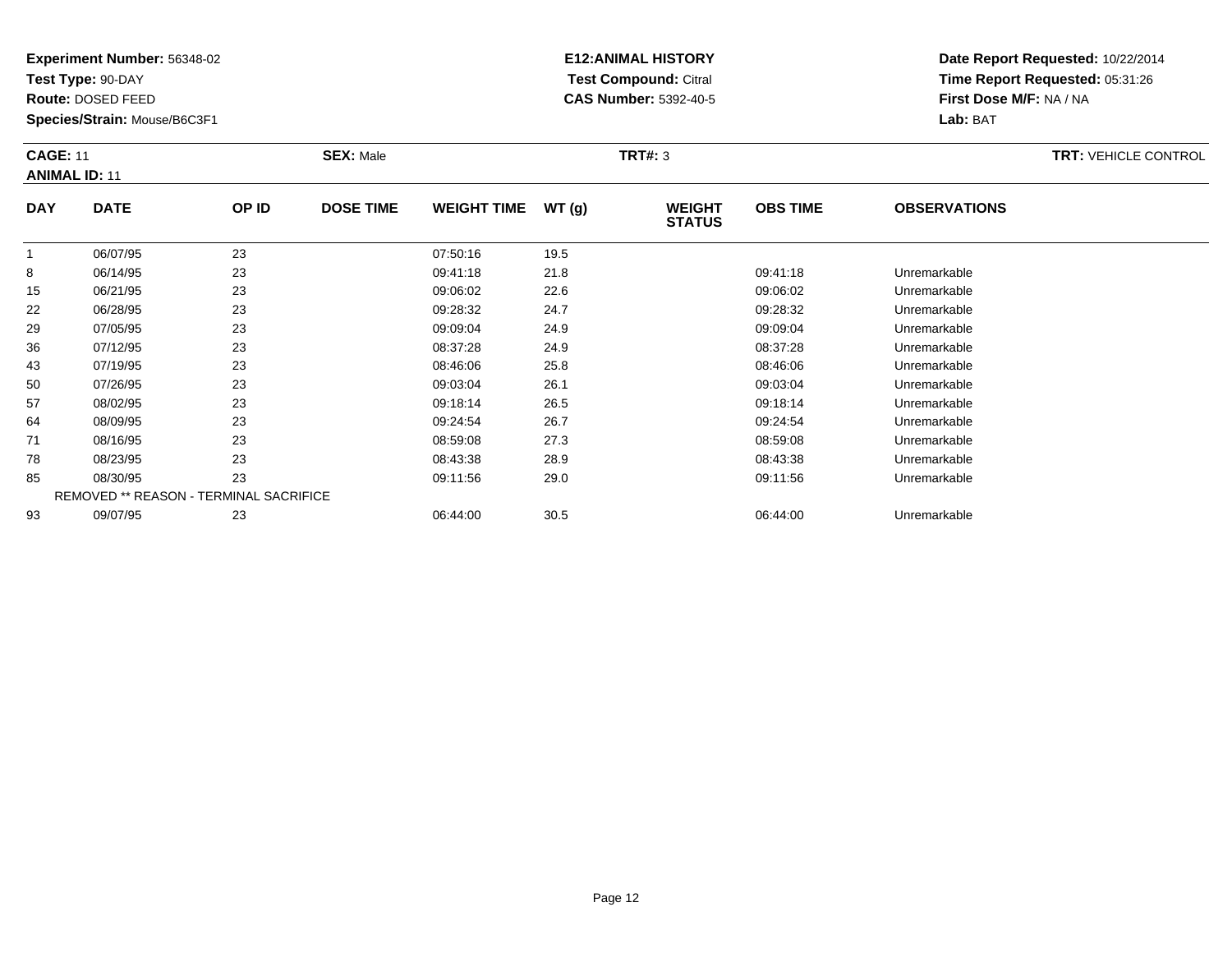**Test Type:** 90-DAY

**Route:** DOSED FEED

**Species/Strain:** Mouse/B6C3F1

# **E12:ANIMAL HISTORY Test Compound:** Citral **CAS Number:** 5392-40-5

| <b>CAGE: 12</b><br><b>ANIMAL ID: 12</b> |             | <b>SEX: Male</b> |                  |                    | <b>TRT#: 3</b> |                                |                 | <b>TRT: VEHICLE CONTROL</b> |  |
|-----------------------------------------|-------------|------------------|------------------|--------------------|----------------|--------------------------------|-----------------|-----------------------------|--|
| <b>DAY</b>                              | <b>DATE</b> | OP ID            | <b>DOSE TIME</b> | <b>WEIGHT TIME</b> | WT (g)         | <b>WEIGHT</b><br><b>STATUS</b> | <b>OBS TIME</b> | <b>OBSERVATIONS</b>         |  |

|    | 06/07/95 | 23                                     | 07:51:06 | 19.5 |          |              |  |
|----|----------|----------------------------------------|----------|------|----------|--------------|--|
| 8  | 06/14/95 | 23                                     | 09:42:38 | 21.5 | 09:42:38 | Unremarkable |  |
| 15 | 06/21/95 | 23                                     | 08:59:42 | 22.8 | 08:59:42 | Unremarkable |  |
| 22 | 06/28/95 | 23                                     | 09:23:24 | 25.3 | 09:23:24 | Unremarkable |  |
| 29 | 07/05/95 | 23                                     | 09:10:18 | 25.8 | 09:10:18 | Unremarkable |  |
| 36 | 07/12/95 | 23                                     | 08:38:42 | 27.1 | 08:38:42 | Unremarkable |  |
| 43 | 07/19/95 | 23                                     | 08:47:12 | 28.8 | 08:47:12 | Unremarkable |  |
| 50 | 07/26/95 | 23                                     | 09:04:04 | 29.1 | 09:04:04 | Unremarkable |  |
| 57 | 08/02/95 | 23                                     | 09:19:12 | 31.0 | 09:19:12 | Unremarkable |  |
| 64 | 08/09/95 | 23                                     | 09:25:58 | 32.4 | 09:25:58 | Unremarkable |  |
| 71 | 08/16/95 | 23                                     | 09:00:16 | 33.5 | 09:00:16 | Unremarkable |  |
| 78 | 08/23/95 | 23                                     | 08:44:36 | 34.3 | 08:44:36 | Unremarkable |  |
| 85 | 08/30/95 | 23                                     | 09:06:52 | 36.9 | 09:06:52 | Unremarkable |  |
|    |          | REMOVED ** REASON - TERMINAL SACRIFICE |          |      |          |              |  |
| 93 | 09/07/95 | 23                                     | 06:45:20 | 35.8 | 06:45:20 | Unremarkable |  |
|    |          |                                        |          |      |          |              |  |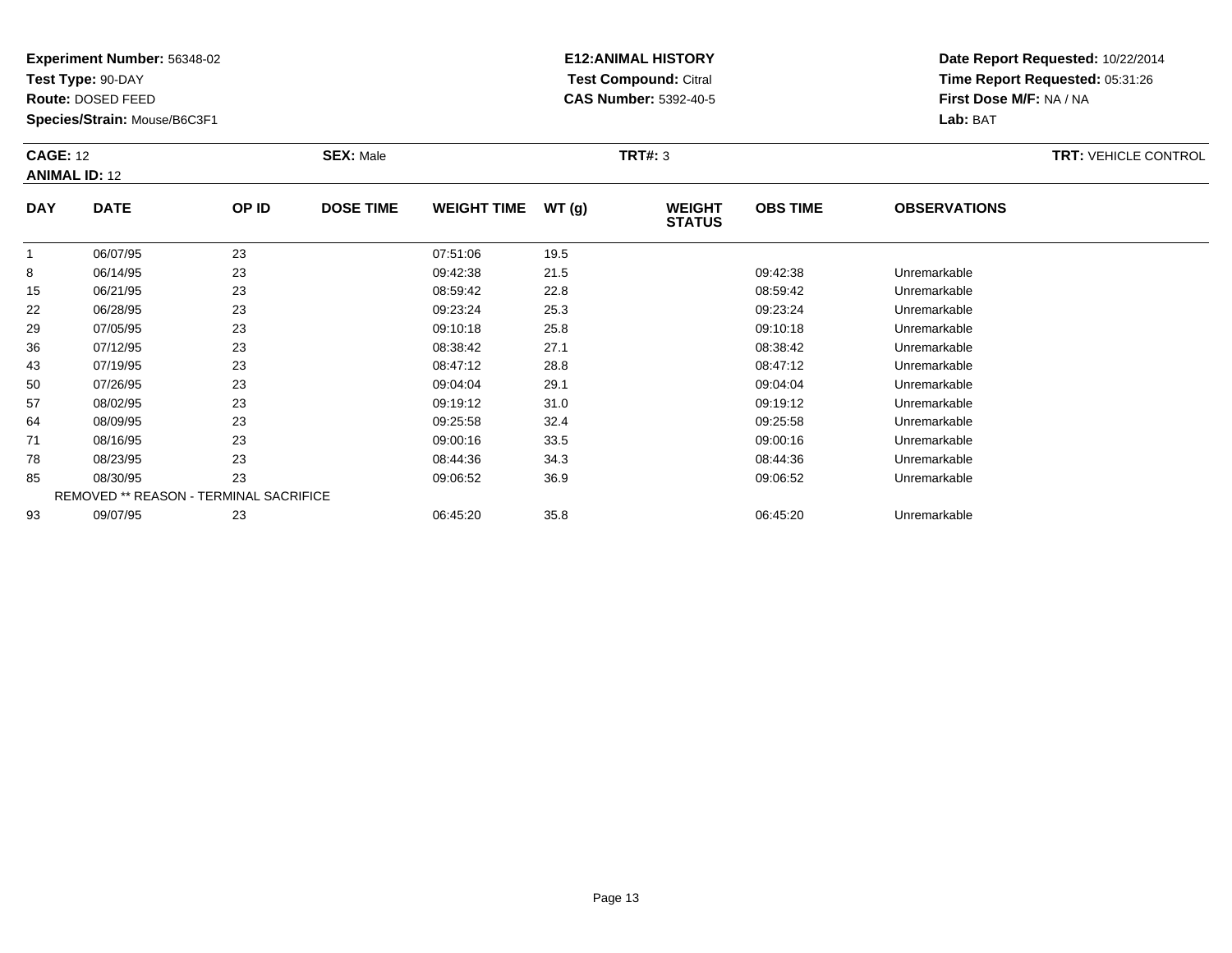**Test Type:** 90-DAY

**Route:** DOSED FEED

**Species/Strain:** Mouse/B6C3F1

# **E12:ANIMAL HISTORY Test Compound:** Citral **CAS Number:** 5392-40-5

| <b>CAGE: 13</b><br><b>ANIMAL ID: 13</b> |             | <b>SEX: Male</b> |                  | <b>TRT#: 3</b>     |        |                                | <b>TRT: VEHICLE CONTROL</b> |                     |  |
|-----------------------------------------|-------------|------------------|------------------|--------------------|--------|--------------------------------|-----------------------------|---------------------|--|
| <b>DAY</b>                              | <b>DATE</b> | OP ID            | <b>DOSE TIME</b> | <b>WEIGHT TIME</b> | WT (g) | <b>WEIGHT</b><br><b>STATUS</b> | <b>OBS TIME</b>             | <b>OBSERVATIONS</b> |  |

|    | 06/07/95 | 23                                     | 10:05:00 | 21.4 |          |              |  |
|----|----------|----------------------------------------|----------|------|----------|--------------|--|
| 8  | 06/14/95 | 23                                     | 09:44:16 | 22.9 | 09:44:16 | Unremarkable |  |
| 15 | 06/21/95 | 23                                     | 09:01:20 | 23.8 | 09:01:20 | Unremarkable |  |
| 22 | 06/28/95 | 23                                     | 09:24:38 | 24.7 | 09:24:38 | Unremarkable |  |
| 29 | 07/05/95 | 23                                     | 09:05:36 | 25.1 | 09:05:36 | Unremarkable |  |
| 36 | 07/12/95 | 23                                     | 08:32:18 | 27.5 | 08:32:18 | Unremarkable |  |
| 43 | 07/19/95 | 23                                     | 08:48:14 | 27.7 | 08:48:14 | Unremarkable |  |
| 50 | 07/26/95 | 23                                     | 09:05:00 | 29.3 | 09:05:00 | Unremarkable |  |
| 57 | 08/02/95 | 23                                     | 09:20:18 | 30.5 | 09:20:18 | Unremarkable |  |
| 64 | 08/09/95 | 23                                     | 09:27:04 | 30.3 | 09:27:04 | Unremarkable |  |
| 71 | 08/16/95 | 23                                     | 09:01:24 | 31.0 | 09:01:24 | Unremarkable |  |
| 78 | 08/23/95 | 23                                     | 08:45:36 | 32.9 | 08:45:36 | Unremarkable |  |
| 85 | 08/30/95 | 23                                     | 09:08:00 | 33.4 | 09:08:00 | Unremarkable |  |
|    |          | REMOVED ** REASON - TERMINAL SACRIFICE |          |      |          |              |  |
| 93 | 09/07/95 | 23                                     | 06:46:18 | 34.8 | 06:46:18 | Unremarkable |  |
|    |          |                                        |          |      |          |              |  |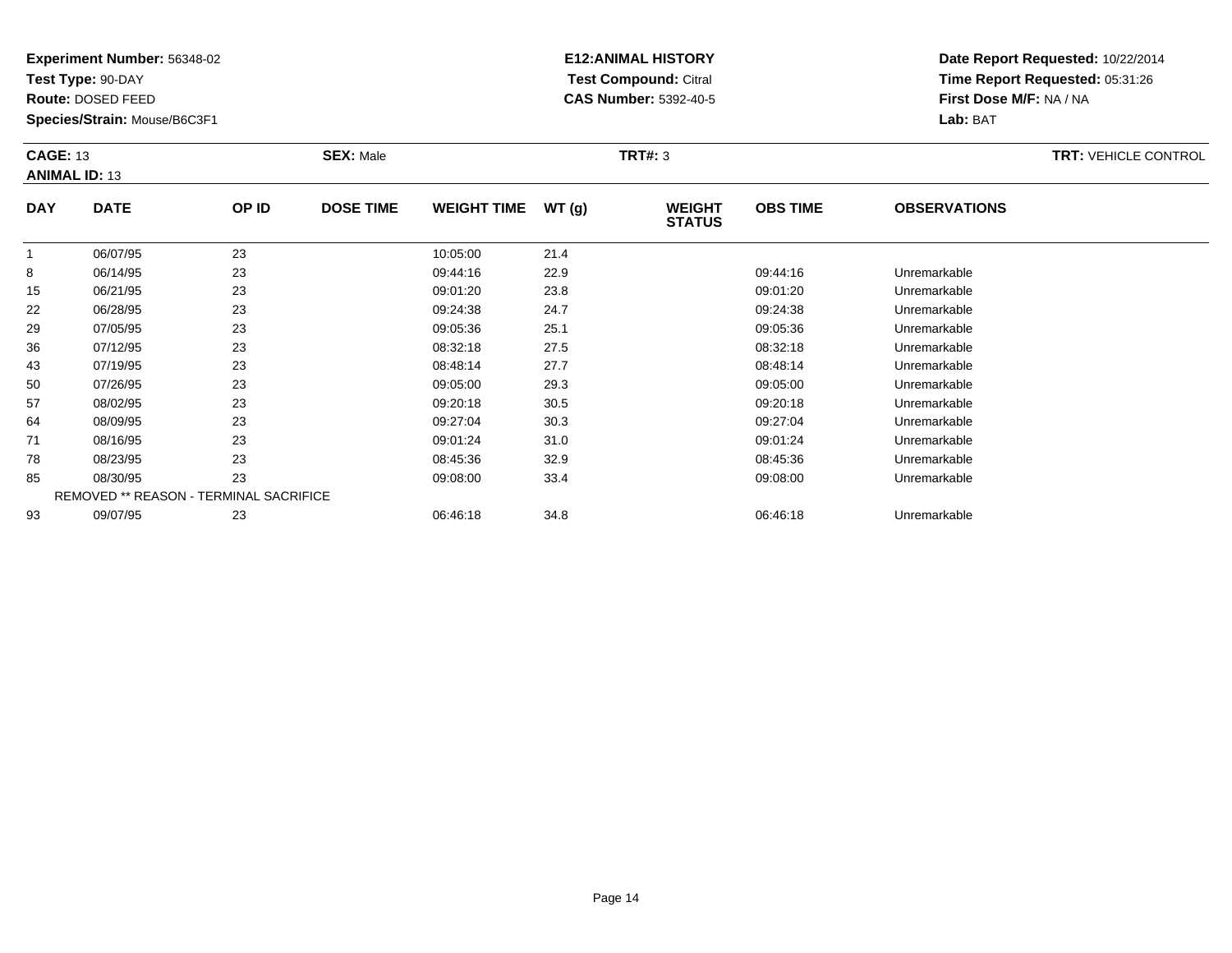**Test Type:** 90-DAY

**Route:** DOSED FEED

**Species/Strain:** Mouse/B6C3F1

# **E12:ANIMAL HISTORY Test Compound:** Citral **CAS Number:** 5392-40-5

| <b>CAGE: 14</b><br><b>ANIMAL ID: 14</b> |             |       | <b>SEX: Male</b> | <b>TRT#: 3</b>     |        |                                |                 |                     |  |
|-----------------------------------------|-------------|-------|------------------|--------------------|--------|--------------------------------|-----------------|---------------------|--|
| <b>DAY</b>                              | <b>DATE</b> | OP ID | <b>DOSE TIME</b> | <b>WEIGHT TIME</b> | WT (g) | <b>WEIGHT</b><br><b>STATUS</b> | <b>OBS TIME</b> | <b>OBSERVATIONS</b> |  |
|                                         | 06/07/95    | 23    |                  | 10:06:00           | 21.6   |                                |                 |                     |  |
| $\circ$                                 | QQ/A A/QE   | ົດລ   |                  | 00.45.20           | റാ റ   |                                | 00.45.29        | Lloromorkoblo       |  |

|    | <u>,,,,,,</u> | --                                            | .        | -    |          |              |  |
|----|---------------|-----------------------------------------------|----------|------|----------|--------------|--|
| 8  | 06/14/95      | 23                                            | 09:45:38 | 23.2 | 09:45:38 | Unremarkable |  |
| 15 | 06/21/95      | 23                                            | 09:02:44 | 24.2 | 09:02:44 | Unremarkable |  |
| 22 | 06/28/95      | 23                                            | 09:25:52 | 23.5 | 09:25:52 | Unremarkable |  |
| 29 | 07/05/95      | 23                                            | 09:06:44 | 26.0 | 09:06:44 | Unremarkable |  |
| 36 | 07/12/95      | 23                                            | 08:33:26 | 27.0 | 08:33:26 | Unremarkable |  |
| 43 | 07/19/95      | 23                                            | 08:43:52 | 28.2 | 08:43:52 | Unremarkable |  |
| 50 | 07/26/95      | 23                                            | 09:01:04 | 28.2 | 09:01:04 | Unremarkable |  |
| 57 | 08/02/95      | 23                                            | 09:21:16 | 29.9 | 09:21:16 | Unremarkable |  |
| 64 | 08/09/95      | 23                                            | 09:28:10 | 30.4 | 09:28:10 | Unremarkable |  |
| 71 | 08/16/95      | 23                                            | 09:02:36 | 31.9 | 09:02:36 | Unremarkable |  |
| 78 | 08/23/95      | 23                                            | 08:46:44 | 32.2 | 08:46:44 | Unremarkable |  |
| 85 | 08/30/95      | 23                                            | 09:09:10 | 34.0 | 09:09:10 | Unremarkable |  |
|    |               | <b>REMOVED ** REASON - TERMINAL SACRIFICE</b> |          |      |          |              |  |
| 93 | 09/07/95      | 23                                            | 06:47:34 | 34.8 | 06:47:34 | Unremarkable |  |
|    |               |                                               |          |      |          |              |  |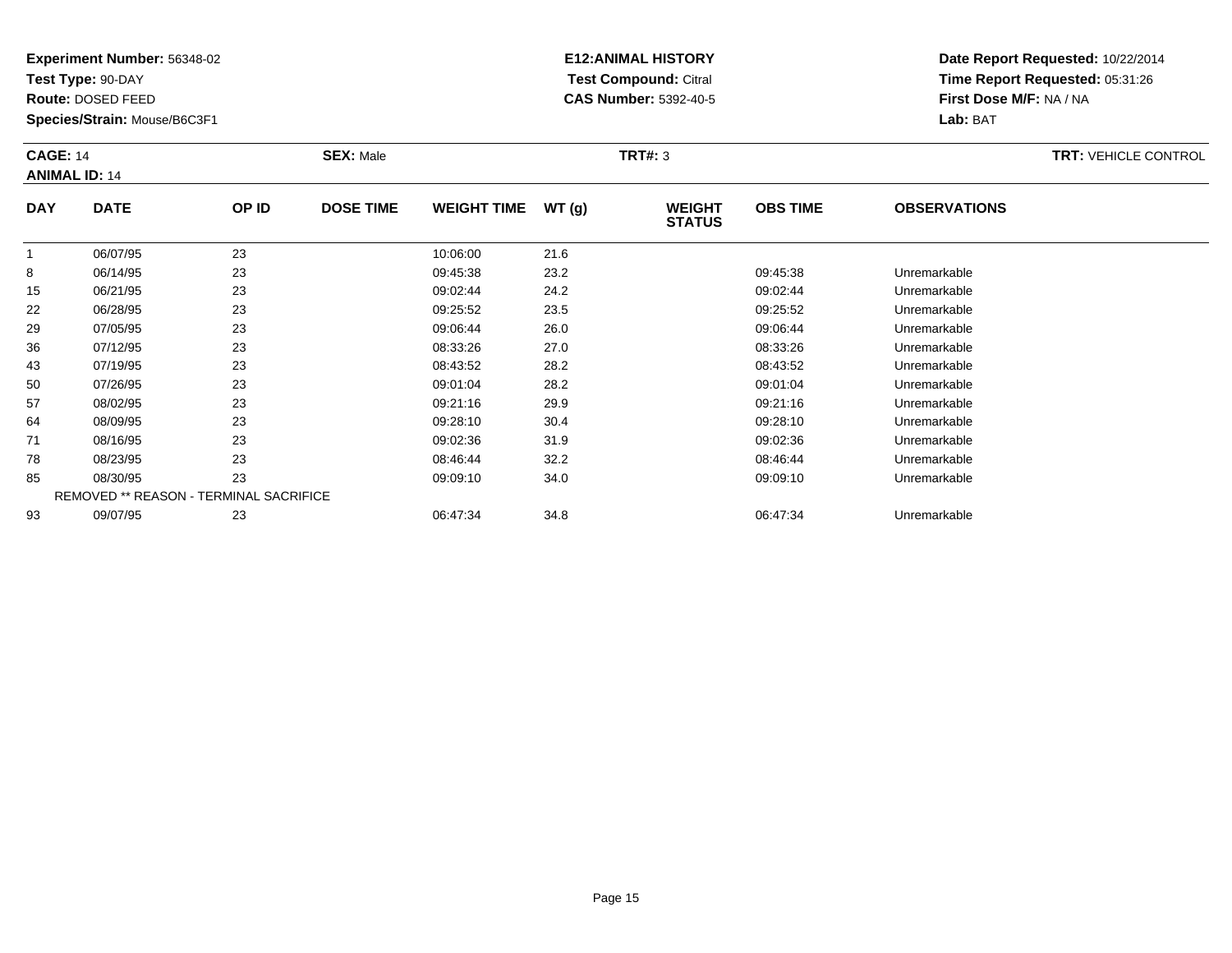**Test Type:** 90-DAY

**Route:** DOSED FEED

93

**Species/Strain:** Mouse/B6C3F1

# **E12:ANIMAL HISTORY Test Compound:** Citral **CAS Number:** 5392-40-5

**Date Report Requested:** 10/22/2014**Time Report Requested:** 05:31:26**First Dose M/F:** NA / NA**Lab:** BAT

| <b>CAGE: 15</b><br><b>ANIMAL ID: 15</b> |                      |          | <b>SEX: Male</b> |                      |              | TRT#: 3                        |                 | <b>TRT: VEHICLE CONTROL</b> |  |
|-----------------------------------------|----------------------|----------|------------------|----------------------|--------------|--------------------------------|-----------------|-----------------------------|--|
| <b>DAY</b>                              | <b>DATE</b>          | OP ID    | <b>DOSE TIME</b> | <b>WEIGHT TIME</b>   | WT(g)        | <b>WEIGHT</b><br><b>STATUS</b> | <b>OBS TIME</b> | <b>OBSERVATIONS</b>         |  |
| 8                                       | 06/07/95<br>06/14/95 | 23<br>23 |                  | 07:53:56<br>09:46:58 | 21.0<br>22.2 |                                | 09:46:58        | Unremarkable                |  |

| 15 | 06/21/95 | 23                                            | 09:04:28 | 23.7 | 09:04:28 | Unremarkable |
|----|----------|-----------------------------------------------|----------|------|----------|--------------|
| 22 | 06/28/95 | 23                                            | 09:27:08 | 25.0 | 09:27:08 | Unremarkable |
| 29 | 07/05/95 | 23                                            | 09:07:50 | 25.9 | 09:07:50 | Unremarkable |
| 36 | 07/12/95 | 23                                            | 08:36:20 | 26.8 | 08:36:20 | Unremarkable |
| 43 | 07/19/95 | 23                                            | 08:45:00 | 28.6 | 08:45:00 | Unremarkable |
| 50 | 07/26/95 | 23                                            | 09:02:04 | 29.3 | 09:02:04 | Unremarkable |
| 57 | 08/02/95 | 23                                            | 09:17:06 | 28.6 | 09:17:06 | Unremarkable |
| 64 | 08/09/95 | 23                                            | 09:23:50 | 30.6 | 09:23:50 | Unremarkable |
| 71 | 08/16/95 | 23                                            | 09:04:14 | 31.9 | 09:04:14 | Unremarkable |
| 78 | 08/23/95 | 23                                            | 08:49:00 | 33.1 | 08:49:00 | Unremarkable |
| 85 | 08/30/95 | 23                                            | 09:10:46 | 34.2 | 09:10:46 | Unremarkable |
|    |          | <b>REMOVED ** REASON - TERMINAL SACRIFICE</b> |          |      |          |              |

09/07/95 <sup>23</sup> 06:48:32 36.4 06:48:32 Unremarkable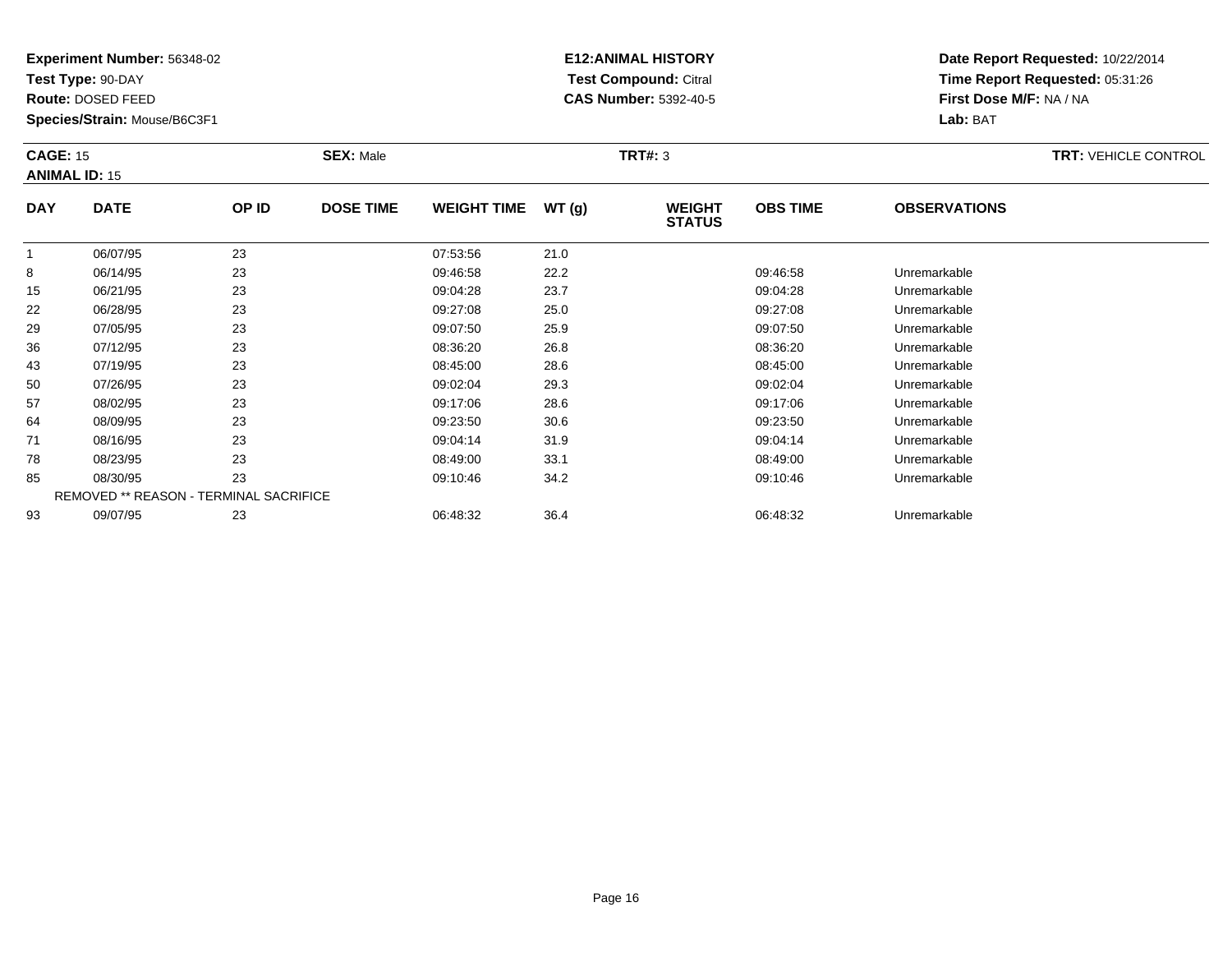**Test Type:** 90-DAY

**Route:** DOSED FEED

50

57

64

71

78

85

93

**Species/Strain:** Mouse/B6C3F1

REMOVED \*\* REASON - TERMINAL SACRIFICE

## **E12:ANIMAL HISTORY Test Compound:** Citral **CAS Number:** 5392-40-5

**Date Report Requested:** 10/22/2014**Time Report Requested:** 05:31:26**First Dose M/F:** NA / NA**Lab:** BAT

| <b>CAGE: 16</b><br><b>ANIMAL ID: 16</b> |             |       | <b>SEX: Male</b> |                    |       | TRT#: 3                        |                 |                     | <b>TRT: VEHICLE CONTROL</b> |
|-----------------------------------------|-------------|-------|------------------|--------------------|-------|--------------------------------|-----------------|---------------------|-----------------------------|
| <b>DAY</b>                              | <b>DATE</b> | OP ID | <b>DOSE TIME</b> | <b>WEIGHT TIME</b> | WT(g) | <b>WEIGHT</b><br><b>STATUS</b> | <b>OBS TIME</b> | <b>OBSERVATIONS</b> |                             |
|                                         | 06/07/95    | 23    |                  | 08:01:52           | 20.3  |                                |                 |                     |                             |
| 8                                       | 06/14/95    | 23    |                  | 09:48:56           | 22.3  |                                | 09:48:56        | Unremarkable        |                             |
| 15                                      | 06/21/95    | 23    |                  | 09:13:48           | 23.0  |                                | 09:13:48        | Unremarkable        |                             |
| 22                                      | 06/28/95    | 23    |                  | 09:44:26           | 24.5  |                                | 09:44:26        | Unremarkable        |                             |
| 29                                      | 07/05/95    | 23    |                  | 09:01:58           | 24.8  |                                | 09:01:58        | Unremarkable        |                             |
| 36                                      | 07/12/95    | 23    |                  | 08:44:16           | 26.7  |                                | 08:44:16        | Unremarkable        |                             |
| 43                                      | 07/19/95    | 23    |                  | 08:52:10           | 27.8  |                                | 08:52:10        | Unremarkable        |                             |

0 07/26/95 23 23 09:09:14 28.6 09:09 09:09 09:09:14 Dhremarkable

08/02/95 <sup>23</sup> 09:24:36 30.1 09:24:36 Unremarkable

08/09/95 <sup>23</sup> 09:31:54 30.4 09:31:54 Unremarkable

08/16/95 <sup>23</sup> 09:08:54 31.4 09:08:54 Unremarkable

08/23/95 <sup>23</sup> 08:50:48 31.7 08:50:48 Unremarkable

08/30/95 <sup>23</sup> 09:19:38 32.7 09:19:38 Unremarkable

09/07/95 <sup>23</sup> 06:49:24 33.7 06:49:24 Unremarkable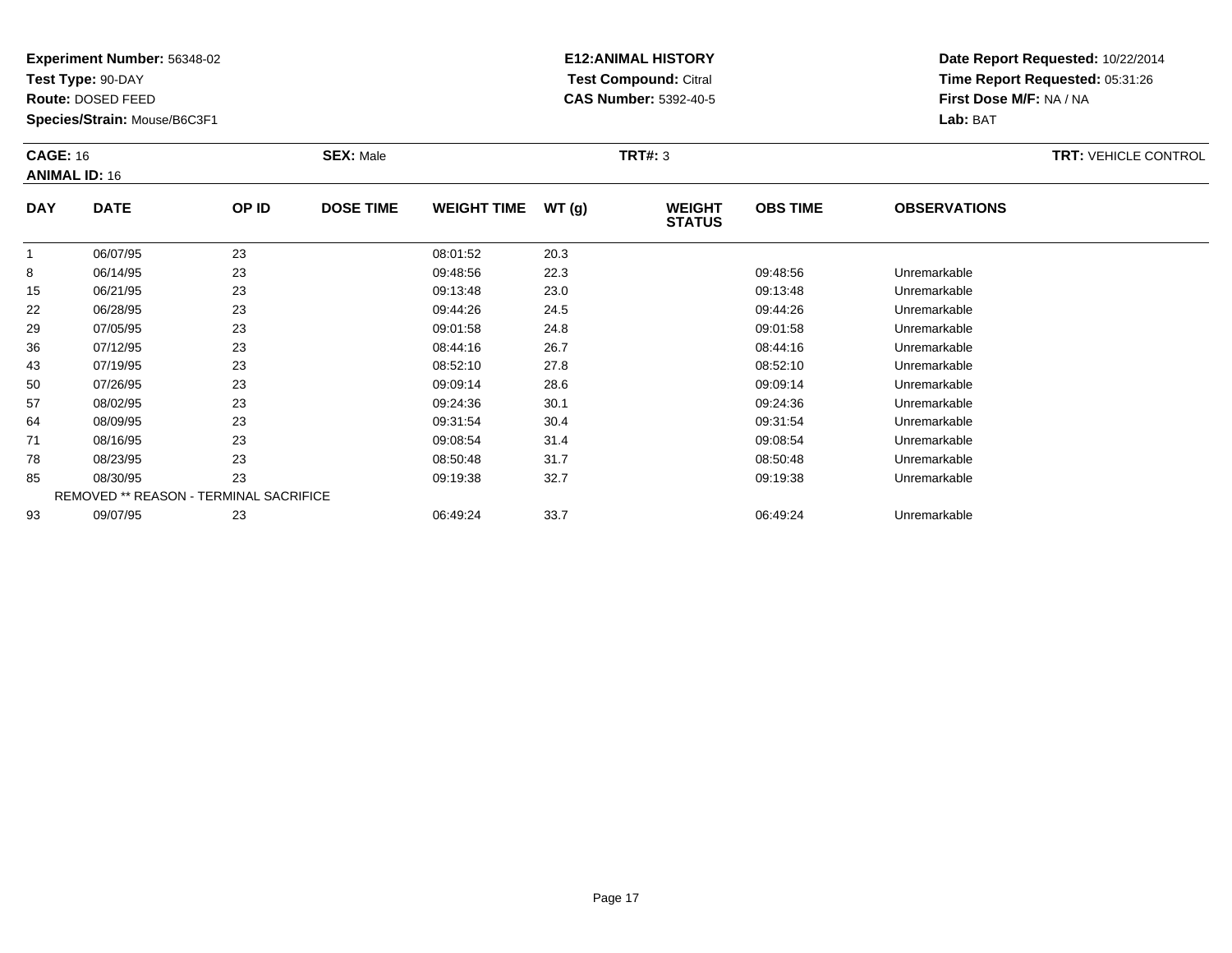**Test Type:** 90-DAY

**Route:** DOSED FEED

**Species/Strain:** Mouse/B6C3F1

# **E12:ANIMAL HISTORY Test Compound:** Citral **CAS Number:** 5392-40-5

| <b>CAGE: 17</b><br><b>ANIMAL ID: 17</b> |             | <b>SEX: Male</b> |                  |                    | <b>TRT#: 3</b> |                                |                 | <b>TRT: VEHICLE CONTROL</b> |  |
|-----------------------------------------|-------------|------------------|------------------|--------------------|----------------|--------------------------------|-----------------|-----------------------------|--|
| <b>DAY</b>                              | <b>DATE</b> | OP ID            | <b>DOSE TIME</b> | <b>WEIGHT TIME</b> | WT (g)         | <b>WEIGHT</b><br><b>STATUS</b> | <b>OBS TIME</b> | <b>OBSERVATIONS</b>         |  |

|    | 06/07/95 | 23                                            | 10:05:00 | 22.1 |          |              |  |
|----|----------|-----------------------------------------------|----------|------|----------|--------------|--|
| 8  | 06/14/95 | 23                                            | 09:50:36 | 22.8 | 09:50:36 | Unremarkable |  |
| 15 | 06/21/95 | 23                                            | 09:07:54 | 24.2 | 09:07:54 | Unremarkable |  |
| 22 | 06/28/95 | 23                                            | 09:38:46 | 25.2 | 09:38:46 | Unremarkable |  |
| 29 | 07/05/95 | 23                                            | 09:03:06 | 26.9 | 09:03:06 | Unremarkable |  |
| 36 | 07/12/95 | 23                                            | 08:45:22 | 27.7 | 08:45:22 | Unremarkable |  |
| 43 | 07/19/95 | 23                                            | 08:53:08 | 28.2 | 08:53:08 | Unremarkable |  |
| 50 | 07/26/95 | 23                                            | 09:10:18 | 28.1 | 09:10:18 | Unremarkable |  |
| 57 | 08/02/95 | 23                                            | 09:25:38 | 31.0 | 09:25:38 | Unremarkable |  |
| 64 | 08/09/95 | 23                                            | 09:33:00 | 30.0 | 09:33:00 | Unremarkable |  |
| 71 | 08/16/95 | 23                                            | 09:10:00 | 32.1 | 09:10:00 | Unremarkable |  |
| 78 | 08/23/95 | 23                                            | 08:52:36 | 33.9 | 08:52:36 | Unremarkable |  |
| 85 | 08/30/95 | 23                                            | 09:14:10 | 36.7 | 09:14:10 | Unremarkable |  |
|    |          | <b>REMOVED ** REASON - TERMINAL SACRIFICE</b> |          |      |          |              |  |
| 93 | 09/07/95 | 23                                            | 06:50:18 | 38.2 | 06:50:18 | Unremarkable |  |
|    |          |                                               |          |      |          |              |  |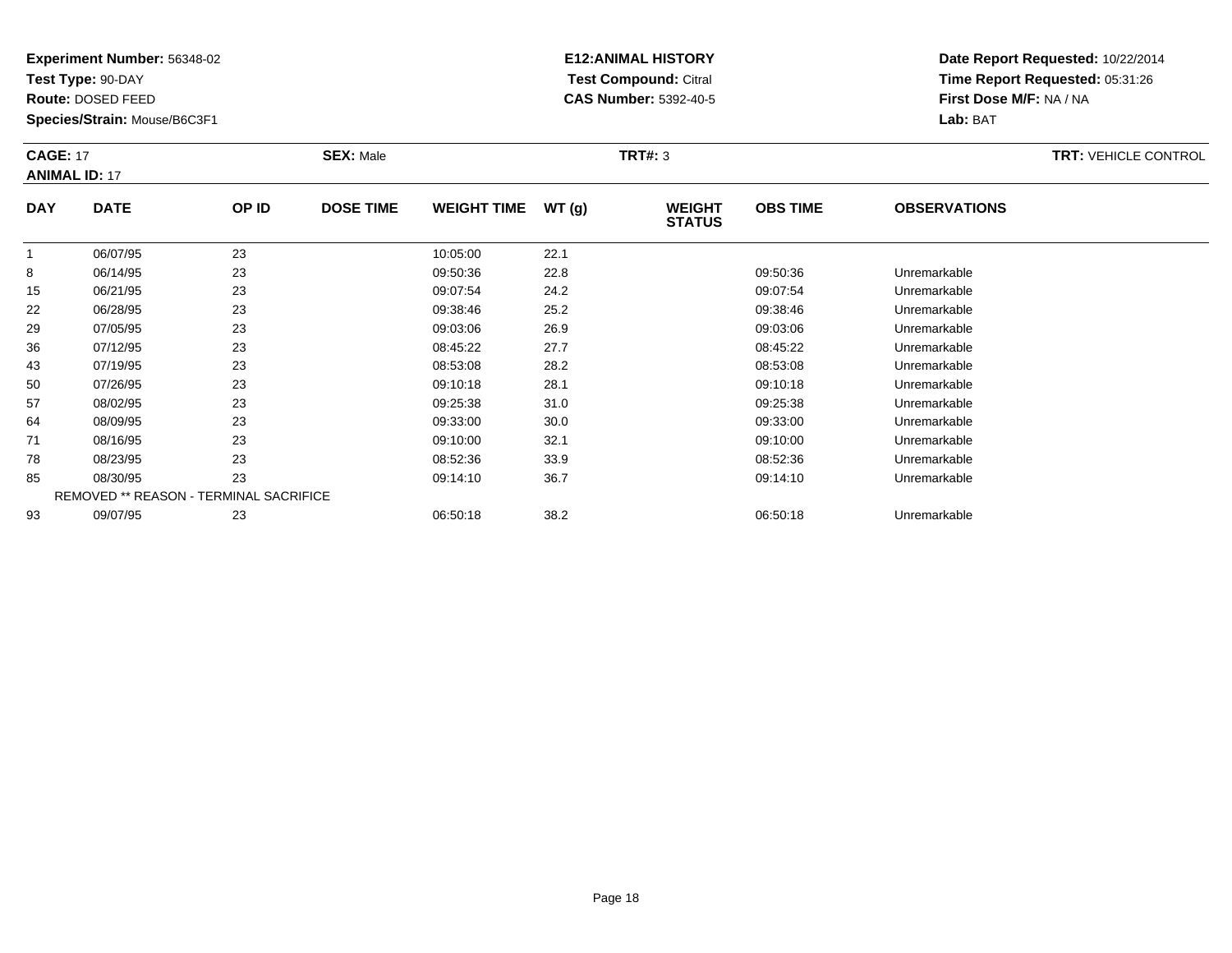**Test Type:** 90-DAY

**Route:** DOSED FEED

36

43

50

57

64

71

78

85

93

**Species/Strain:** Mouse/B6C3F1

# **E12:ANIMAL HISTORY Test Compound:** Citral **CAS Number:** 5392-40-5

**Date Report Requested:** 10/22/2014**Time Report Requested:** 05:31:26**First Dose M/F:** NA / NA**Lab:** BAT

| <b>CAGE: 18</b><br><b>ANIMAL ID: 18</b> |             |       | <b>SEX: Male</b> |                    | TRT#: 3 |                                |                 |                     | <b>TRT: VEHICLE CONTROL</b> |
|-----------------------------------------|-------------|-------|------------------|--------------------|---------|--------------------------------|-----------------|---------------------|-----------------------------|
| <b>DAY</b>                              | <b>DATE</b> | OP ID | <b>DOSE TIME</b> | <b>WEIGHT TIME</b> | WT(g)   | <b>WEIGHT</b><br><b>STATUS</b> | <b>OBS TIME</b> | <b>OBSERVATIONS</b> |                             |
|                                         | 06/07/95    | 23    |                  | 08:03:42           | 20.6    |                                |                 |                     |                             |
| 8                                       | 06/14/95    | 23    |                  | 09:52:04           | 21.5    |                                | 09:52:04        | Unremarkable        |                             |
| 15                                      | 06/21/95    | 23    |                  | 09:09:20           | 21.8    |                                | 09:09:20        | Unremarkable        |                             |
| 22                                      | 06/28/95    | 23    |                  | 09:39:58           | 22.7    |                                | 09:39:58        | Unremarkable        |                             |
| 29                                      | 07/05/95    | 23    |                  | 08:58:14           | 22.8    |                                | 08:58:14        | Unremarkable        |                             |

|   | 07/19/95 | 23                                     | 08:54:08 | 26.0 | 08:54:08 | Unremarkable |  |
|---|----------|----------------------------------------|----------|------|----------|--------------|--|
|   | 07/26/95 | 23                                     | 09:11:22 | 26.6 | 09:11:22 | Unremarkable |  |
|   | 08/02/95 | 23                                     | 09:26:32 | 27.0 | 09:26:32 | Unremarkable |  |
| 4 | 08/09/95 | 23                                     | 09:34:12 | 27.7 | 09:34:12 | Unremarkable |  |
|   | 08/16/95 | 23                                     | 09:17:30 | 28.4 | 09:17:30 | Unremarkable |  |
|   | 08/23/95 | 23                                     | 08:54:22 | 29.0 | 08:54:22 | Unremarkable |  |
|   | 08/30/95 | 23                                     | 09:16:02 | 30.9 | 09:16:02 | Unremarkable |  |
|   |          | REMOVED ** REASON - TERMINAL SACRIFICE |          |      |          |              |  |
|   | 09/07/95 | 23                                     | 06:51:24 | 30.4 | 06:51:24 | Unremarkable |  |
|   |          |                                        |          |      |          |              |  |

07/12/95 <sup>23</sup> 08:41:12 25.0 08:41:12 Unremarkable

Page 19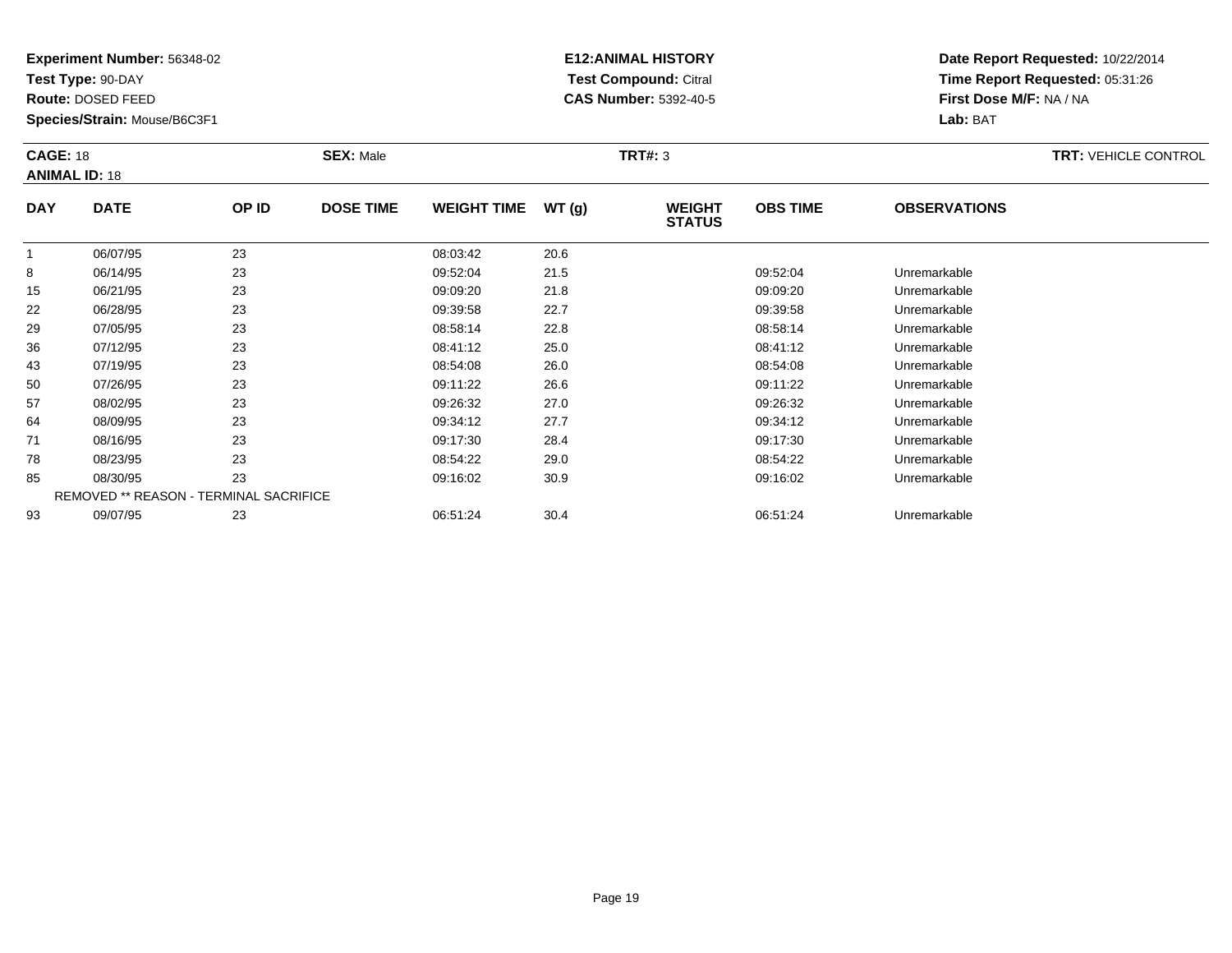**Test Type:** 90-DAY

**Route:** DOSED FEED

50

57

64

71

78

85

93

**Species/Strain:** Mouse/B6C3F1

REMOVED \*\* REASON - TERMINAL SACRIFICE

## **E12:ANIMAL HISTORY Test Compound:** Citral **CAS Number:** 5392-40-5

**Date Report Requested:** 10/22/2014**Time Report Requested:** 05:31:26**First Dose M/F:** NA / NA**Lab:** BAT

| <b>CAGE: 19</b><br><b>ANIMAL ID: 19</b> |             |       | <b>SEX: Male</b> |                    |       | TRT#: 3                        |                 |                     | <b>TRT: VEHICLE CONTROL</b> |
|-----------------------------------------|-------------|-------|------------------|--------------------|-------|--------------------------------|-----------------|---------------------|-----------------------------|
| <b>DAY</b>                              | <b>DATE</b> | OP ID | <b>DOSE TIME</b> | <b>WEIGHT TIME</b> | WT(g) | <b>WEIGHT</b><br><b>STATUS</b> | <b>OBS TIME</b> | <b>OBSERVATIONS</b> |                             |
|                                         | 06/07/95    | 23    |                  | 08:04:28           | 20.6  |                                |                 |                     |                             |
| 8                                       | 06/14/95    | 23    |                  | 09:53:28           | 21.8  |                                | 09:53:28        | Unremarkable        |                             |
| 15                                      | 06/21/95    | 23    |                  | 09:10:56           | 23.0  |                                | 09:10:56        | Unremarkable        |                             |
| 22                                      | 06/28/95    | 23    |                  | 09:41:52           | 24.4  |                                | 09:41:52        | Unremarkable        |                             |
| 29                                      | 07/05/95    | 23    |                  | 08:59:20           | 25.1  |                                | 08:59:20        | Unremarkable        |                             |
| 36                                      | 07/12/95    | 23    |                  | 08:42:12           | 25.9  |                                | 08:42:12        | Unremarkable        |                             |
| 43                                      | 07/19/95    | 23    |                  | 08:50:04           | 27.4  |                                | 08:50:04        | Unremarkable        |                             |

0 07/26/95 23 23 09:06:50 27.7 09:07/26/95 Unremarkable

08/02/95 <sup>23</sup> 09:27:32 29.1 09:27:32 Unremarkable

08/09/95 <sup>23</sup> 09:35:22 29.4 09:35:22 Unremarkable

08/16/95 <sup>23</sup> 09:18:44 30.7 09:18:44 Unremarkable

08/23/95 <sup>23</sup> 08:55:20 31.5 08:55:20 Unremarkable

08/30/95 <sup>23</sup> 09:17:12 32.2 09:17:12 Unremarkable

09/07/95 <sup>23</sup> 06:52:28 33.4 06:52:28 Unremarkable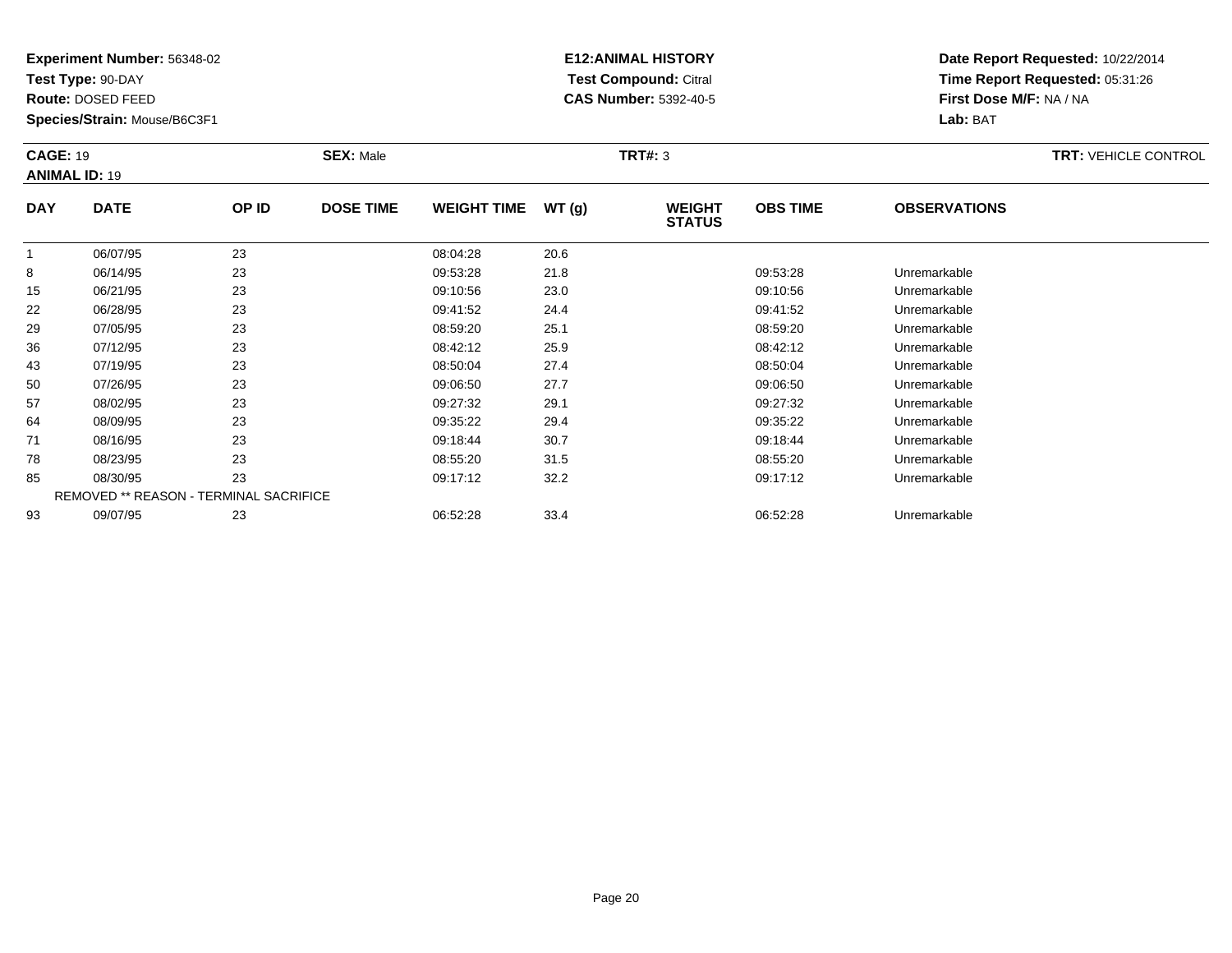**Test Type:** 90-DAY

**Route:** DOSED FEED

50

57

64

71

78

85

93

**Species/Strain:** Mouse/B6C3F1

REMOVED \*\* REASON - TERMINAL SACRIFICE

## **E12:ANIMAL HISTORY Test Compound:** Citral **CAS Number:** 5392-40-5

**Date Report Requested:** 10/22/2014**Time Report Requested:** 05:31:26**First Dose M/F:** NA / NA**Lab:** BAT

| <b>CAGE: 20</b><br><b>SEX: Male</b><br><b>ANIMAL ID: 20</b> |             |       |                  | <b>TRT: VEHICLE CONTROL</b> |       |                                |                 |                     |  |
|-------------------------------------------------------------|-------------|-------|------------------|-----------------------------|-------|--------------------------------|-----------------|---------------------|--|
| <b>DAY</b>                                                  | <b>DATE</b> | OP ID | <b>DOSE TIME</b> | <b>WEIGHT TIME</b>          | WT(g) | <b>WEIGHT</b><br><b>STATUS</b> | <b>OBS TIME</b> | <b>OBSERVATIONS</b> |  |
|                                                             | 06/07/95    | 23    |                  | 08:05:22                    | 19.5  |                                |                 |                     |  |
| 8                                                           | 06/14/95    | 23    |                  | 09:55:02                    | 21.1  |                                | 09:55:02        | Unremarkable        |  |
| 15                                                          | 06/21/95    | 23    |                  | 09:12:26                    | 21.6  |                                | 09:12:26        | Unremarkable        |  |
| 22                                                          | 06/28/95    | 23    |                  | 09:43:08                    | 23.2  |                                | 09:43:08        | Unremarkable        |  |
| 29                                                          | 07/05/95    | 23    |                  | 09:00:38                    | 24.0  |                                | 09:00:38        | Unremarkable        |  |
| 36                                                          | 07/12/95    | 23    |                  | 08:43:12                    | 25.1  |                                | 08:43:12        | Unremarkable        |  |
| 43                                                          | 07/19/95    | 23    |                  | 08:51:08                    | 26.2  |                                | 08:51:08        | Unremarkable        |  |

07/19/95 <sup>23</sup> 08:51:08 26.2 08:51:08 Unremarkable

0 07/26/95 23 23 09:07:58 27.3 09:07:58 09:07:58 Dhremarkable

08/02/95 <sup>23</sup> 09:23:32 28.9 09:23:32 Unremarkable

08/09/95 <sup>23</sup> 09:30:42 29.6 09:30:42 Unremarkable

08/16/95 <sup>23</sup> 09:19:48 30.2 09:19:48 Unremarkable

08/23/95 <sup>23</sup> 08:56:30 31.4 08:56:30 Unremarkable

08/30/95 <sup>23</sup> 09:18:18 31.7 09:18:18 Unremarkable

09/07/95 <sup>23</sup> 06:53:16 33.9 06:53:16 Unremarkable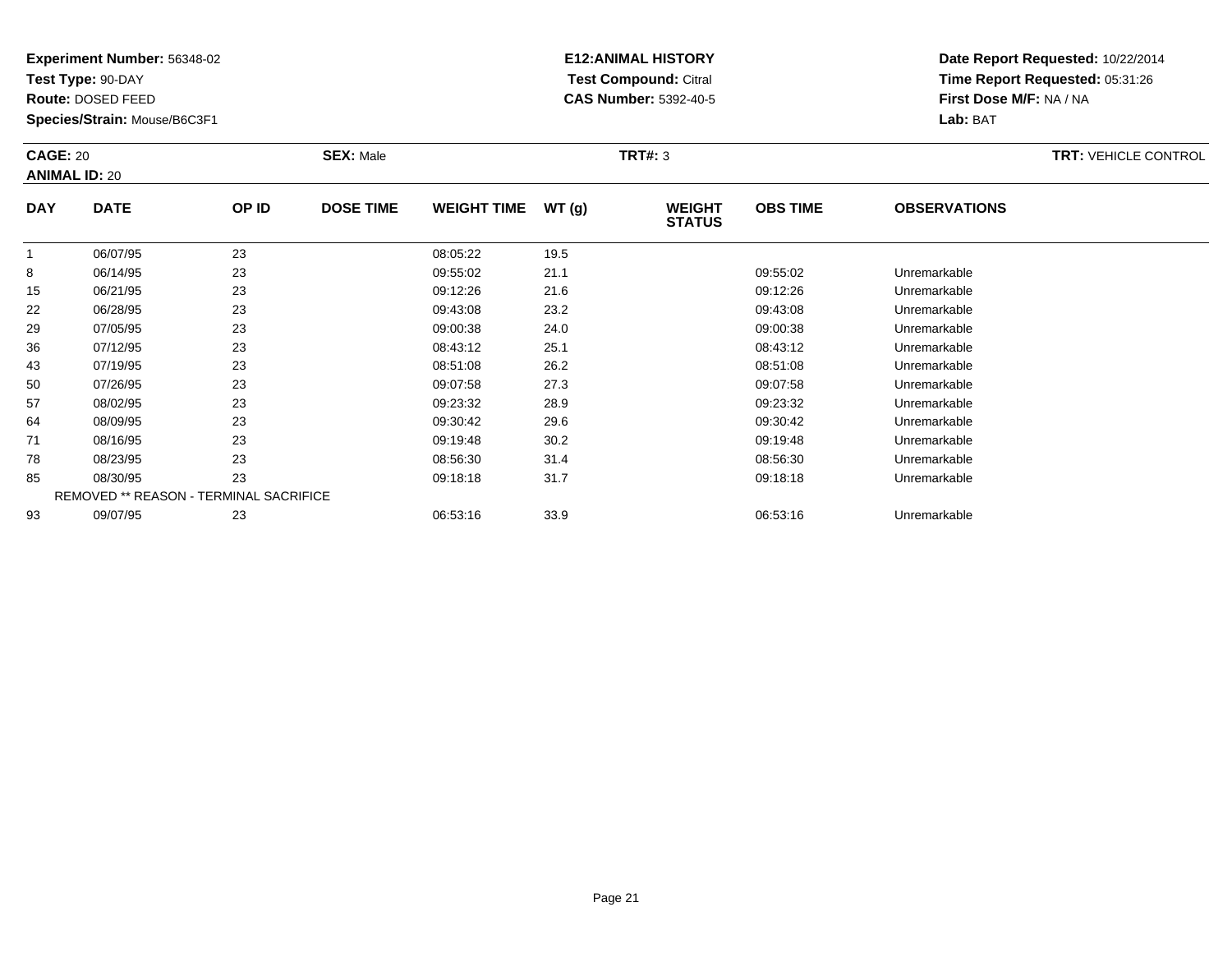**Test Type:** 90-DAY

**Route:** DOSED FEED

**Species/Strain:** Mouse/B6C3F1

# **E12:ANIMAL HISTORY Test Compound:** Citral **CAS Number:** 5392-40-5

| <b>CAGE: 21</b><br><b>ANIMAL ID: 21</b> |               |               | <b>SEX: Male</b> |                    |               | <b>TRT#:</b> 5                 | <b>TRT: 3900 PPM</b> |                     |  |
|-----------------------------------------|---------------|---------------|------------------|--------------------|---------------|--------------------------------|----------------------|---------------------|--|
| <b>DAY</b>                              | <b>DATE</b>   | OP ID         | <b>DOSE TIME</b> | <b>WEIGHT TIME</b> | WT (q)        | <b>WEIGHT</b><br><b>STATUS</b> | <b>OBS TIME</b>      | <b>OBSERVATIONS</b> |  |
|                                         | 06/07/95      | 23            |                  | 08:24:24           | 19.2          |                                |                      |                     |  |
| 8                                       | 06/14/95      | 23            |                  | 10:40:28           | 19.8          |                                | 10:40:28             | Unremarkable        |  |
| .                                       | $\frac{1}{2}$ | $\sim$ $\sim$ |                  | $\cdots$           | $\sim$ $\sim$ |                                | $\cdots$             |                     |  |

| ŏ  | UD/14/YO                                      | د∠ | 10.40.Z8 | 19.8 | 10.40.Z8 | Unremarkable |  |
|----|-----------------------------------------------|----|----------|------|----------|--------------|--|
| 15 | 06/21/95                                      | 23 | 09:25:52 | 20.3 | 09:25:52 | Unremarkable |  |
| 22 | 06/28/95                                      | 23 | 11:13:06 | 21.7 | 11:13:06 | Unremarkable |  |
| 29 | 07/05/95                                      | 23 | 09:23:40 | 22.8 | 09:23:40 | Unremarkable |  |
| 36 | 07/12/95                                      | 23 | 09:00:30 | 24.1 | 09:00:30 | Unremarkable |  |
| 43 | 07/19/95                                      | 23 | 09:06:26 | 24.5 | 09:06:26 | Unremarkable |  |
| 50 | 07/26/95                                      | 23 | 09:21:46 | 25.5 | 09:21:46 | Unremarkable |  |
| 57 | 08/02/95                                      | 23 | 09:38:06 | 26.3 | 09:38:06 | Unremarkable |  |
| 64 | 08/09/95                                      | 23 | 09:39:28 | 27.0 | 09:39:28 | Unremarkable |  |
| 71 | 08/16/95                                      | 23 | 09:36:00 | 28.6 | 09:36:00 | Unremarkable |  |
| 78 | 08/23/95                                      | 23 | 09:26:36 | 29.1 | 09:26:36 | Unremarkable |  |
| 85 | 08/30/95                                      | 23 | 09:36:38 | 30.0 | 09:36:38 | Unremarkable |  |
|    | <b>REMOVED ** REASON - TERMINAL SACRIFICE</b> |    |          |      |          |              |  |
| 93 | 09/07/95                                      | 23 | 06:54:28 | 31.1 | 06:54:28 | Unremarkable |  |
|    |                                               |    |          |      |          |              |  |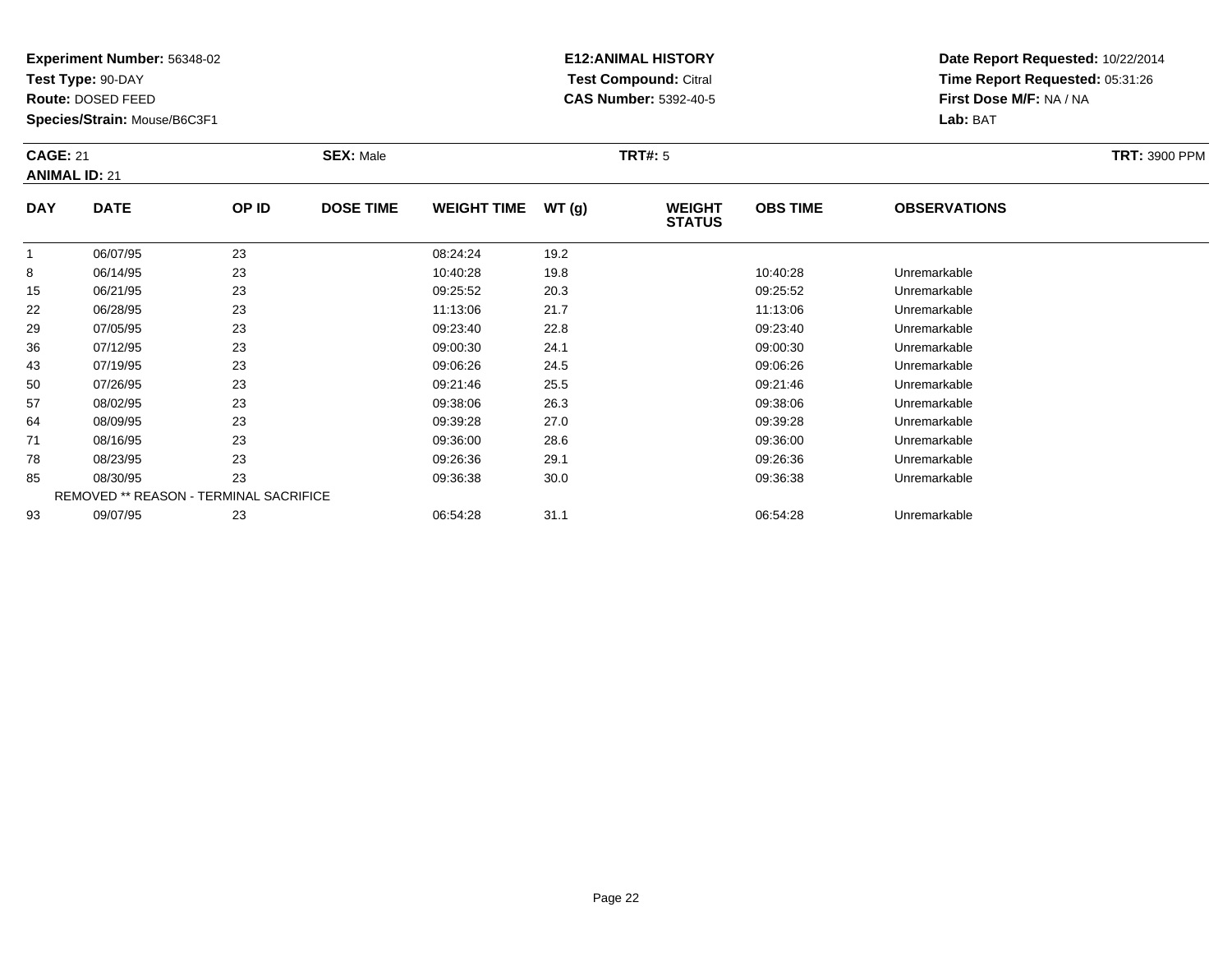**Test Type:** 90-DAY

**Route:** DOSED FEED

43

50

57

64

71

78

85

93

**Species/Strain:** Mouse/B6C3F1

REMOVED \*\* REASON - TERMINAL SACRIFICE

## **E12:ANIMAL HISTORY Test Compound:** Citral **CAS Number:** 5392-40-5

**Date Report Requested:** 10/22/2014**Time Report Requested:** 05:31:26**First Dose M/F:** NA / NA**Lab:** BAT

| <b>SEX: Male</b><br><b>CAGE: 22</b><br><b>ANIMAL ID: 22</b> |             |       |                  |                    | <b>TRT: 3900 PPM</b> |                                |                 |                     |  |
|-------------------------------------------------------------|-------------|-------|------------------|--------------------|----------------------|--------------------------------|-----------------|---------------------|--|
| <b>DAY</b>                                                  | <b>DATE</b> | OP ID | <b>DOSE TIME</b> | <b>WEIGHT TIME</b> | WT(g)                | <b>WEIGHT</b><br><b>STATUS</b> | <b>OBS TIME</b> | <b>OBSERVATIONS</b> |  |
|                                                             | 06/07/95    | 23    |                  | 08:25:04           | 20.7                 |                                |                 |                     |  |
| 8                                                           | 06/14/95    | 23    |                  | 10:41:50           | 21.1                 |                                | 10:41:50        | Unremarkable        |  |
| 15                                                          | 06/21/95    | 23    |                  | 09:18:34           | 21.4                 |                                | 09:18:34        | Unremarkable        |  |
| 22                                                          | 06/28/95    | 23    |                  | 11:08:48           | 22.4                 |                                | 11:08:48        | Unremarkable        |  |
| 29                                                          | 07/05/95    | 23    |                  | 09:24:42           | 22.6                 |                                | 09:24:42        | Unremarkable        |  |
| 36                                                          | 07/12/95    | 23    |                  | 09:01:40           | 24.6                 |                                | 09:01:40        | Unremarkable        |  |

07/12/95 <sup>23</sup> 09:01:40 24.6 09:01:40 Unremarkable

07/19/95 <sup>23</sup> 09:07:32 24.7 09:07:32 Unremarkable

0 07/26/95 23 23 09:22:52 25.5 09:23

08/02/95 <sup>23</sup> 09:39:12 25.7 09:39:12 Unremarkable

08/09/95 <sup>23</sup> 09:40:42 25.3 09:40:42 Unremarkable

08/16/95 <sup>23</sup> 09:36:58 25.9 09:36:58 Unremarkable

08/23/95 <sup>23</sup> 09:27:42 25.9 09:27:42 Unremarkable

08/30/95 <sup>23</sup> 09:30:24 25.8 09:30:24 Unremarkable

09/07/95 <sup>23</sup> 06:55:18 26.9 06:55:18 Unremarkable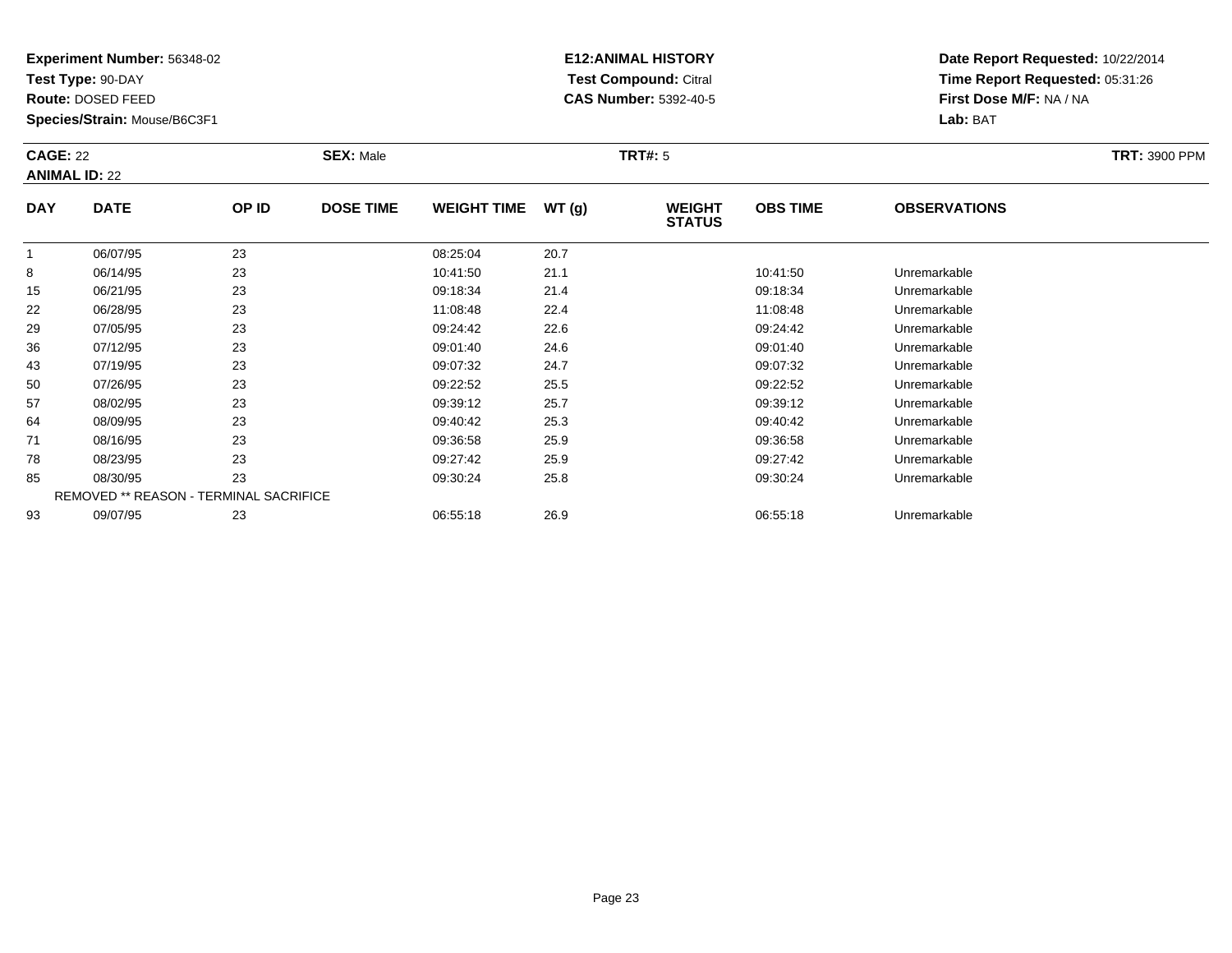**Test Type:** 90-DAY

**Route:** DOSED FEED

50

57

64

71

78

85

93

**Species/Strain:** Mouse/B6C3F1

REMOVED \*\* REASON - TERMINAL SACRIFICE

## **E12:ANIMAL HISTORY Test Compound:** Citral **CAS Number:** 5392-40-5

**Date Report Requested:** 10/22/2014**Time Report Requested:** 05:31:26**First Dose M/F:** NA / NA**Lab:** BAT

|            | <b>CAGE: 23</b><br><b>ANIMAL ID: 23</b> |       | <b>SEX: Male</b> |                    |       | TRT#: 5                        |                 |                     |  |  |  |
|------------|-----------------------------------------|-------|------------------|--------------------|-------|--------------------------------|-----------------|---------------------|--|--|--|
| <b>DAY</b> | <b>DATE</b>                             | OP ID | <b>DOSE TIME</b> | <b>WEIGHT TIME</b> | WT(g) | <b>WEIGHT</b><br><b>STATUS</b> | <b>OBS TIME</b> | <b>OBSERVATIONS</b> |  |  |  |
|            | 06/07/95                                | 23    |                  | 08:26:08           | 18.9  |                                |                 |                     |  |  |  |
| 8          | 06/14/95                                | 23    |                  | 10:42:50           | 18.8  |                                | 10:42:50        | Unremarkable        |  |  |  |
| 15         | 06/21/95                                | 23    |                  | 09:20:14           | 17.9  |                                | 09:20:14        | Unremarkable        |  |  |  |
| 22         | 06/28/95                                | 23    |                  | 11:09:48           | 19.2  |                                | 11:09:48        | Unremarkable        |  |  |  |
| 29         | 07/05/95                                | 23    |                  | 09:20:18           | 19.3  |                                | 09:20:18        | Unremarkable        |  |  |  |
| 36         | 07/12/95                                | 23    |                  | 08:56:46           | 21.6  |                                | 08:56:46        | Unremarkable        |  |  |  |
| 43         | 07/19/95                                | 23    |                  | 09:08:46           | 22.1  |                                | 09:08:46        | Unremarkable        |  |  |  |

0 07/26/95 23 23 09:23:56 21.8 09:23:56 0 09:23:56 Dhremarkable

08/02/95 <sup>23</sup> 09:40:24 24.3 09:40:24 Unremarkable

08/09/95 <sup>23</sup> 09:41:54 23.8 09:41:54 Unremarkable

08/16/95 <sup>23</sup> 09:38:00 25.4 09:38:00 Unremarkable

08/23/95 <sup>23</sup> 09:28:52 25.5 09:28:52 Unremarkable

08/30/95 <sup>23</sup> 09:31:40 24.5 09:31:40 Unremarkable

09/07/95 <sup>23</sup> 06:56:18 26.1 06:56:18 Unremarkable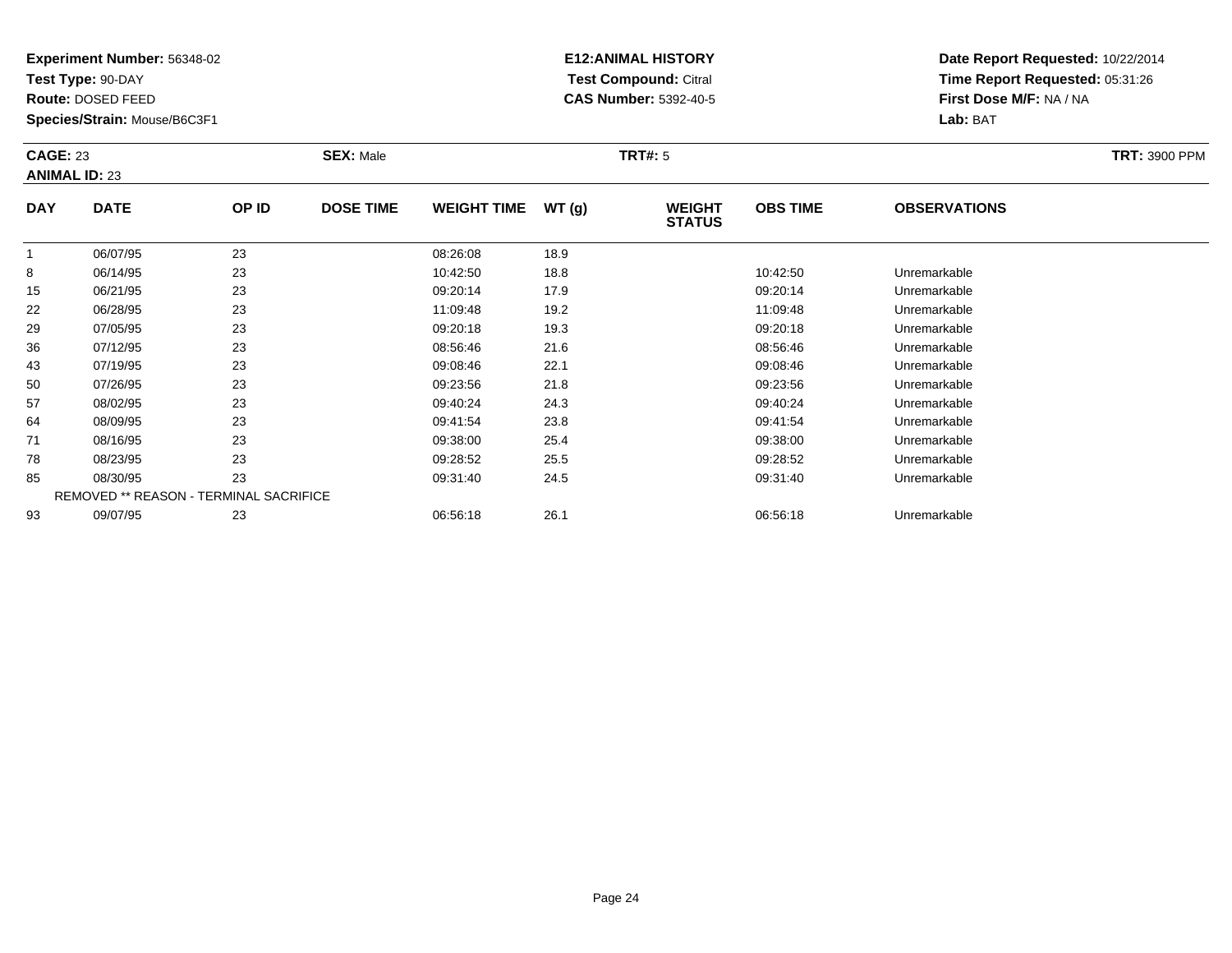**Test Type:** 90-DAY

**Route:** DOSED FEED

**Species/Strain:** Mouse/B6C3F1

# **E12:ANIMAL HISTORY Test Compound:** Citral **CAS Number:** 5392-40-5

| <b>CAGE: 24</b> | <b>ANIMAL ID: 24</b> |               | <b>SEX: Male</b> |                                    |                      | <b>TRT#: 5</b>                 | <b>TRT: 3900 PPM</b>               |                     |  |
|-----------------|----------------------|---------------|------------------|------------------------------------|----------------------|--------------------------------|------------------------------------|---------------------|--|
| <b>DAY</b>      | <b>DATE</b>          | OP ID         | <b>DOSE TIME</b> | <b>WEIGHT TIME</b>                 | WT(g)                | <b>WEIGHT</b><br><b>STATUS</b> | <b>OBS TIME</b>                    | <b>OBSERVATIONS</b> |  |
|                 | 06/07/95             | 23            |                  | 08:26:52                           | 20.0                 |                                |                                    |                     |  |
| 8               | 06/14/95             | 23            |                  | 10:44:00                           | 21.0                 |                                | 10:44:00                           | Unremarkable        |  |
| .               | $\frac{1}{2}$        | $\sim$ $\sim$ |                  | $\sim$ $\sim$ $\sim$ $\sim$ $\sim$ | $\sim$ $\sim$ $\sim$ |                                | $\sim$ $\sim$ $\sim$ $\sim$ $\sim$ |                     |  |

| 8  | 06/14/95 | 23                                            | 10:44:00 | 21.0 | 10:44:00 | Unremarkable |
|----|----------|-----------------------------------------------|----------|------|----------|--------------|
| 15 | 06/21/95 | 23                                            | 09:22:54 | 21.7 | 09:22:54 | Unremarkable |
| 22 | 06/28/95 | 23                                            | 11:10:54 | 22.4 | 11:10:54 | Unremarkable |
| 29 | 07/05/95 | 23                                            | 09:21:30 | 23.5 | 09:21:30 | Unremarkable |
| 36 | 07/12/95 | 23                                            | 08:57:46 | 24.6 | 08:57:46 | Unremarkable |
| 43 | 07/19/95 | 23                                            | 09:04:08 | 25.9 | 09:04:08 | Unremarkable |
| 50 | 07/26/95 | 23                                            | 09:19:28 | 25.6 | 09:19:28 | Unremarkable |
| 57 | 08/02/95 | 23                                            | 09:41:30 | 27.3 | 09:41:30 | Unremarkable |
| 64 | 08/09/95 | 23                                            | 09:43:22 | 27.2 | 09:43:22 | Unremarkable |
| 71 | 08/16/95 | 23                                            | 09:39:00 | 28.3 | 09:39:00 | Unremarkable |
| 78 | 08/23/95 | 23                                            | 09:29:48 | 28.7 | 09:29:48 | Unremarkable |
| 85 | 08/30/95 | 23                                            | 09:33:58 | 29.1 | 09:33:58 | Unremarkable |
|    |          | <b>REMOVED ** REASON - TERMINAL SACRIFICE</b> |          |      |          |              |
| 93 | 09/07/95 | 23                                            | 06:57:04 | 30.2 | 06:57:04 | Unremarkable |
|    |          |                                               |          |      |          |              |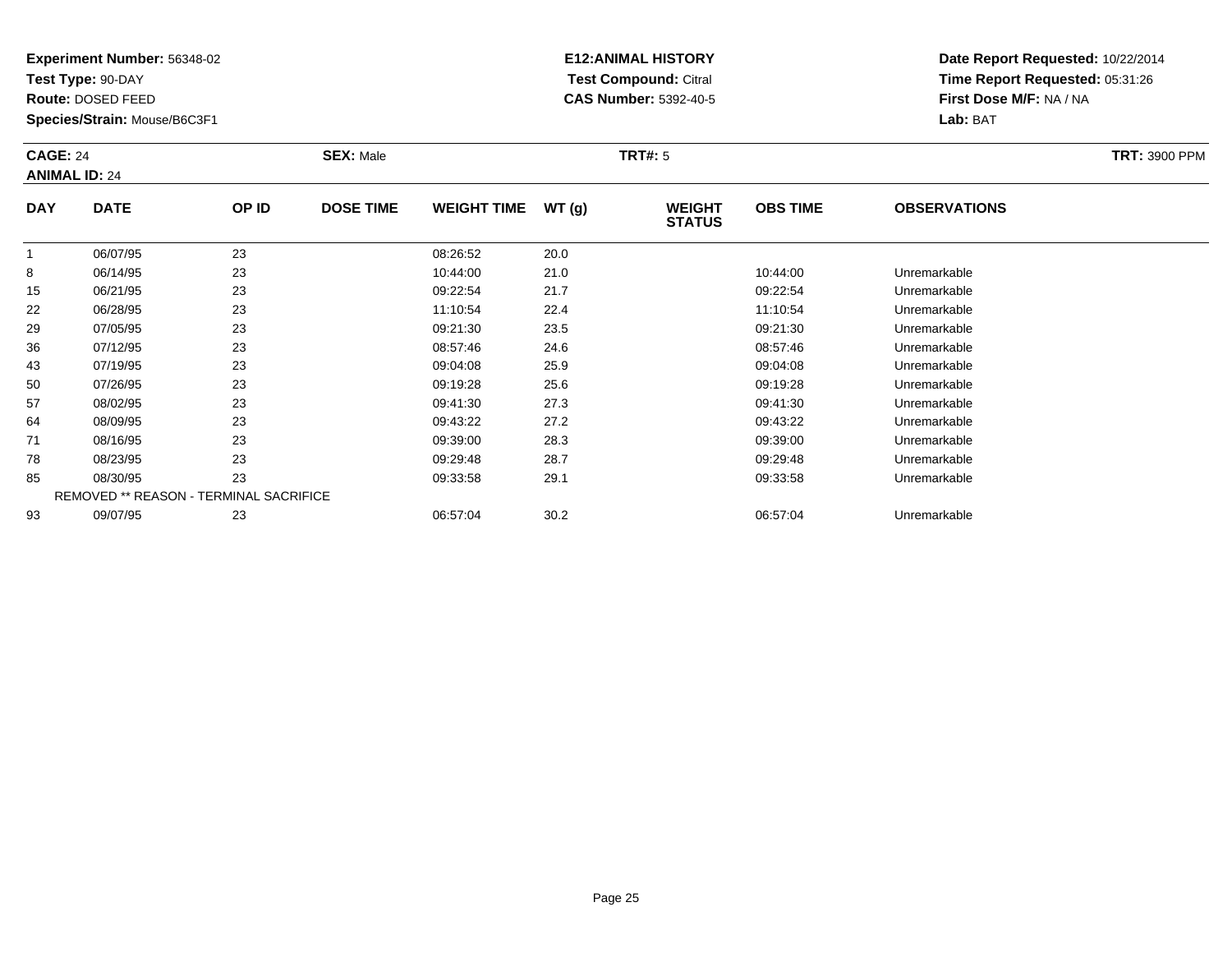**Test Type:** 90-DAY

**Route:** DOSED FEED

**Species/Strain:** Mouse/B6C3F1

# **E12:ANIMAL HISTORY Test Compound:** Citral **CAS Number:** 5392-40-5

| <b>SEX: Male</b><br><b>CAGE: 25</b><br><b>ANIMAL ID: 25</b> |             |       |                  | TRT#: 5            |       |                                |                 |                      |  |  |
|-------------------------------------------------------------|-------------|-------|------------------|--------------------|-------|--------------------------------|-----------------|----------------------|--|--|
| <b>DAY</b>                                                  | <b>DATE</b> | OP ID | <b>DOSE TIME</b> | <b>WEIGHT TIME</b> | WT(g) | <b>WEIGHT</b><br><b>STATUS</b> | <b>OBS TIME</b> | <b>OBSERVATIONS</b>  |  |  |
|                                                             | 06/07/95    | 23    |                  | 08:27:40           | 20.0  |                                |                 |                      |  |  |
| 8                                                           | 06/14/95    | 23    |                  | 10:45:12           | 19.7  |                                | 10:45:12        | Unremarkable         |  |  |
| 15                                                          | 06/21/95    | 23    |                  | 09:24:20           | 19.6  |                                | 09:24:20        | Unremarkable         |  |  |
| 22                                                          | 06/28/95    | 23    |                  | 11:12:00           | 21.1  |                                | 11:12:00        | Unremarkable         |  |  |
| 29                                                          | 07/05/95    | 23    |                  | 09:22:36           | 22.4  |                                | 09:22:36        | Unremarkable         |  |  |
| - 36                                                        | 07/12/95    | つつ    |                  | 08.58.54           | つつち   |                                | 08.58.54        | <b>Linremarkahle</b> |  |  |

| IJ | <b>QDIZ 1/92</b> | د∠                                            | 09.Z4.ZU | 19.O | <b>UY.24.20</b> | Uniemarkable |  |
|----|------------------|-----------------------------------------------|----------|------|-----------------|--------------|--|
| 22 | 06/28/95         | 23                                            | 11:12:00 | 21.1 | 11:12:00        | Unremarkable |  |
| 29 | 07/05/95         | 23                                            | 09:22:36 | 22.4 | 09:22:36        | Unremarkable |  |
| 36 | 07/12/95         | 23                                            | 08:58:54 | 23.5 | 08:58:54        | Unremarkable |  |
| 43 | 07/19/95         | 23                                            | 09:05:12 | 24.4 | 09:05:12        | Unremarkable |  |
| 50 | 07/26/95         | 23                                            | 09:20:40 | 24.3 | 09:20:40        | Unremarkable |  |
| 57 | 08/02/95         | 23                                            | 09:36:38 | 24.4 | 09:36:38        | Unremarkable |  |
| 64 | 08/09/95         | 23                                            | 09:38:12 | 26.2 | 09:38:12        | Unremarkable |  |
| 71 | 08/16/95         | 23                                            | 09:40:10 | 25.7 | 09:40:10        | Unremarkable |  |
| 78 | 08/23/95         | 23                                            | 09:30:50 | 26.1 | 09:30:50        | Unremarkable |  |
| 85 | 08/30/95         | 23                                            | 09:35:00 | 27.1 | 09:35:00        | Unremarkable |  |
|    |                  | <b>REMOVED ** REASON - TERMINAL SACRIFICE</b> |          |      |                 |              |  |
| 93 | 09/07/95         | 23                                            | 06:58:02 | 27.8 | 06:58:02        | Unremarkable |  |
|    |                  |                                               |          |      |                 |              |  |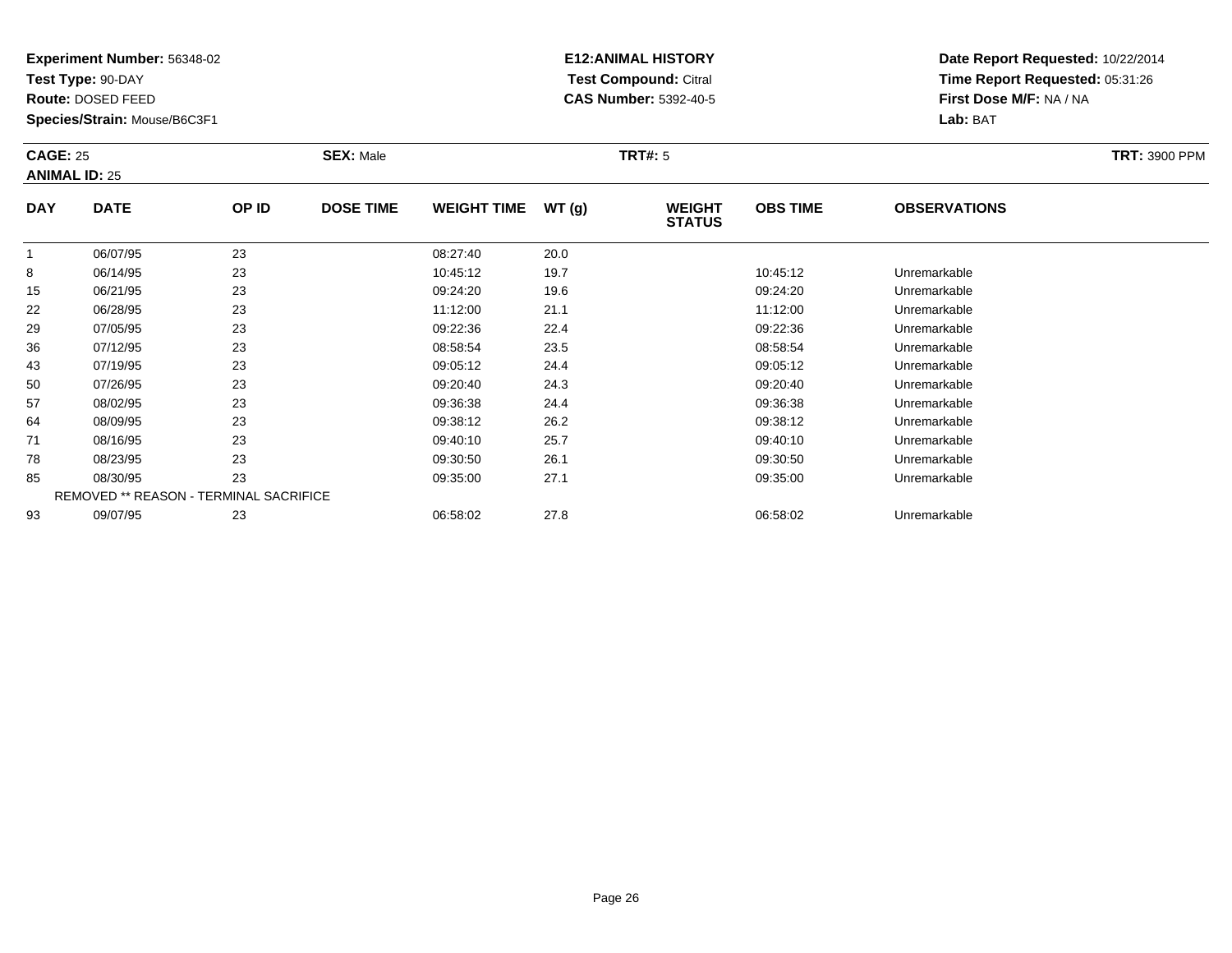**Test Type:** 90-DAY

**Route:** DOSED FEED

78

85

93

**Species/Strain:** Mouse/B6C3F1

REMOVED \*\* REASON - TERMINAL SACRIFICE

## **E12:ANIMAL HISTORY Test Compound:** Citral **CAS Number:** 5392-40-5

**Date Report Requested:** 10/22/2014**Time Report Requested:** 05:31:26**First Dose M/F:** NA / NA**Lab:** BAT

| <b>CAGE: 26</b><br><b>ANIMAL ID: 26</b> |             |       | <b>SEX: Male</b> |                    |       | <b>TRT#: 5</b>                 |                 |                     |  |  |  |
|-----------------------------------------|-------------|-------|------------------|--------------------|-------|--------------------------------|-----------------|---------------------|--|--|--|
| <b>DAY</b>                              | <b>DATE</b> | OP ID | <b>DOSE TIME</b> | <b>WEIGHT TIME</b> | WT(g) | <b>WEIGHT</b><br><b>STATUS</b> | <b>OBS TIME</b> | <b>OBSERVATIONS</b> |  |  |  |
|                                         | 06/07/95    | 23    |                  | 08:19:12           | 20.9  |                                |                 |                     |  |  |  |
| 8                                       | 06/14/95    | 23    |                  | 10:46:22           | 21.1  |                                | 10:46:22        | Unremarkable        |  |  |  |
| 15                                      | 06/21/95    | 23    |                  | 09:34:18           | 21.2  |                                | 09:34:18        | Unremarkable        |  |  |  |
| 22                                      | 06/28/95    | 23    |                  | 11:06:58           | 22.2  |                                | 11:06:58        | Unremarkable        |  |  |  |
| 29                                      | 07/05/95    | 23    |                  | 09:16:22           | 22.6  |                                | 09:16:22        | Unremarkable        |  |  |  |
| 36                                      | 07/12/95    | 23    |                  | 08:53:32           | 24.2  |                                | 08:53:32        | Unremarkable        |  |  |  |
| 43                                      | 07/19/95    | 23    |                  | 09:00:24           | 24.6  |                                | 09:00:24        | Unremarkable        |  |  |  |
| 50                                      | 07/26/95    | 23    |                  | 09:15:38           | 25.6  |                                | 09:15:38        | Unremarkable        |  |  |  |
| 57                                      | 08/02/95    | 23    |                  | 09:31:40           | 26.2  |                                | 09:31:40        | Unremarkable        |  |  |  |
| 64                                      | 08/09/95    | 23    |                  | 09:46:36           | 26.8  |                                | 09:46:36        | Unremarkable        |  |  |  |
| 71                                      | 08/16/95    | 23    |                  | 09:22:38           | 27.1  |                                | 09:22:38        | Unremarkable        |  |  |  |

8 08/23/95 23 23 09:19:08 27.7 09:19:08 09:19:08 DN 09:19:08 Unremarkable

08/30/95 <sup>23</sup> 09:28:38 29.5 09:28:38 Unremarkable

09/07/95 <sup>23</sup> 06:59:00 30.3 06:59:00 Unremarkable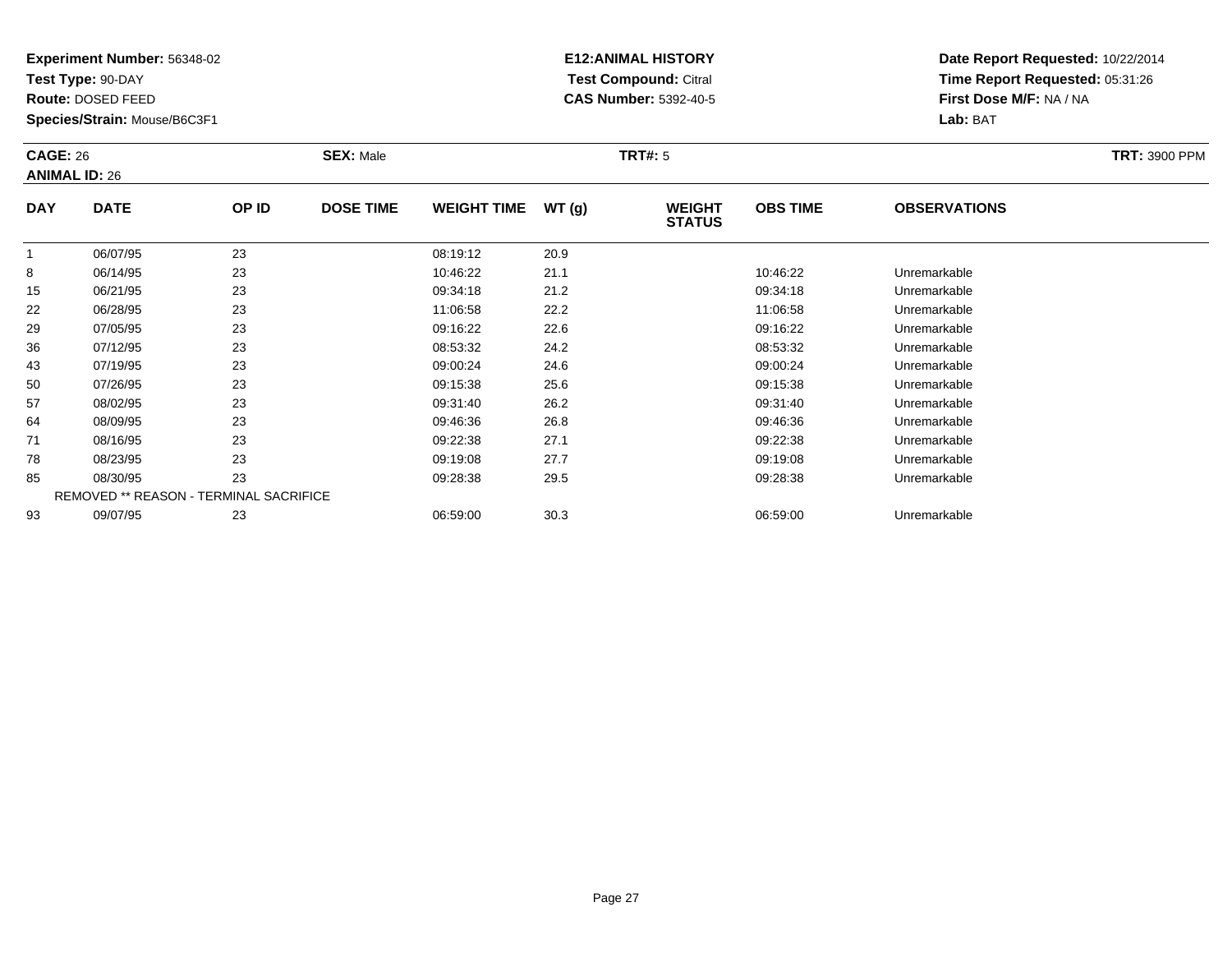**Test Type:** 90-DAY

**Route:** DOSED FEED

**Species/Strain:** Mouse/B6C3F1

# **E12:ANIMAL HISTORY Test Compound:** Citral **CAS Number:** 5392-40-5

| <b>CAGE: 27</b><br><b>SEX: Male</b><br><b>ANIMAL ID: 27</b> |             |       |                  |                    |        | <b>TRT#: 5</b>                 |                 |                     | <b>TRT: 3900 PPM</b> |
|-------------------------------------------------------------|-------------|-------|------------------|--------------------|--------|--------------------------------|-----------------|---------------------|----------------------|
| <b>DAY</b>                                                  | <b>DATE</b> | OP ID | <b>DOSE TIME</b> | <b>WEIGHT TIME</b> | WT (q) | <b>WEIGHT</b><br><b>STATUS</b> | <b>OBS TIME</b> | <b>OBSERVATIONS</b> |                      |
|                                                             | 06/07/95    | 23    |                  | 08:19:58           | 20.0   |                                |                 |                     |                      |
| 8                                                           | 06/14/95    | 23    |                  | 10:47:18           | 19.6   |                                | 10:47:18        | Unremarkable        |                      |

|    | 06/07/95 | 23                                            | 08:19:58 | 20.0 |          |              |  |
|----|----------|-----------------------------------------------|----------|------|----------|--------------|--|
| 8  | 06/14/95 | 23                                            | 10:47:18 | 19.6 | 10:47:18 | Unremarkable |  |
| 15 | 06/21/95 | 23                                            | 09:27:54 | 20.4 | 09:27:54 | Unremarkable |  |
| 22 | 06/28/95 | 23                                            | 11:02:22 | 21.2 | 11:02:22 | Unremarkable |  |
| 29 | 07/05/95 | 23                                            | 09:17:18 | 21.3 | 09:17:18 | Unremarkable |  |
| 36 | 07/12/95 | 23                                            | 08:54:40 | 22.3 | 08:54:40 | Unremarkable |  |
| 43 | 07/19/95 | 23                                            | 09:01:28 | 23.9 | 09:01:28 | Unremarkable |  |
| 50 | 07/26/95 | 23                                            | 09:16:42 | 25.0 | 09:16:42 | Unremarkable |  |
| 57 | 08/02/95 | 23                                            | 09:32:42 | 26.1 | 09:32:42 | Unremarkable |  |
| 64 | 08/09/95 | 23                                            | 09:47:46 | 26.6 | 09:47:46 | Unremarkable |  |
| 71 | 08/16/95 | 23                                            | 09:23:40 | 26.9 | 09:23:40 | Unremarkable |  |
| 78 | 08/23/95 | 23                                            | 09:20:06 | 27.6 | 09:20:06 | Unremarkable |  |
| 85 | 08/30/95 | 23                                            | 09:23:36 | 29.1 | 09:23:36 | Unremarkable |  |
|    |          | <b>REMOVED ** REASON - TERMINAL SACRIFICE</b> |          |      |          |              |  |
| 93 | 09/07/95 | 23                                            | 06:59:54 | 29.0 | 06:59:54 | Unremarkable |  |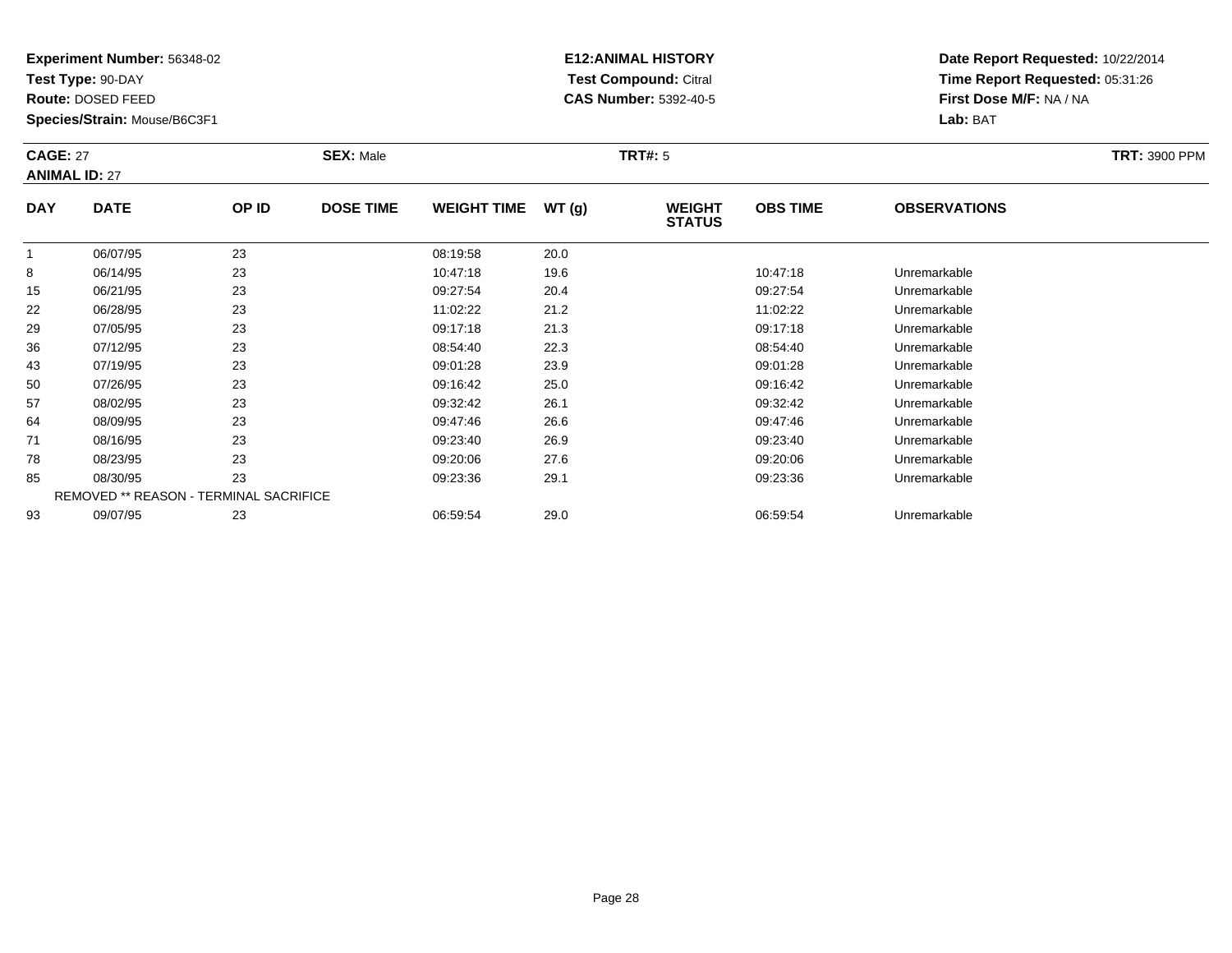**Test Type:** 90-DAY

**Route:** DOSED FEED

64

71

78

85

93

**Species/Strain:** Mouse/B6C3F1

REMOVED \*\* REASON - TERMINAL SACRIFICE

## **E12:ANIMAL HISTORY Test Compound:** Citral **CAS Number:** 5392-40-5

**Date Report Requested:** 10/22/2014**Time Report Requested:** 05:31:26**First Dose M/F:** NA / NA**Lab:** BAT

| <b>CAGE: 28</b><br><b>ANIMAL ID: 28</b> |             | <b>SEX: Male</b> |                  |                    | <b>TRT#:</b> 5 | <b>TRT: 3900 PPM</b>           |                 |                     |  |
|-----------------------------------------|-------------|------------------|------------------|--------------------|----------------|--------------------------------|-----------------|---------------------|--|
| <b>DAY</b>                              | <b>DATE</b> | OP ID            | <b>DOSE TIME</b> | <b>WEIGHT TIME</b> | WT(g)          | <b>WEIGHT</b><br><b>STATUS</b> | <b>OBS TIME</b> | <b>OBSERVATIONS</b> |  |
|                                         | 06/07/95    | 23               |                  | 10:06:00           | 21.4           |                                |                 |                     |  |
| 8                                       | 06/14/95    | 23               |                  | 10:48:32           | 20.4           |                                | 10:48:32        | Unremarkable        |  |
| 15                                      | 06/21/95    | 23               |                  | 09:29:18           | 21.3           |                                | 09:29:18        | Unremarkable        |  |
| 22                                      | 06/28/95    | 23               |                  | 11:04:02           | 22.5           |                                | 11:04:02        | Unremarkable        |  |
| 29                                      | 07/05/95    | 23               |                  | 09:13:14           | 23.5           |                                | 09:13:14        | Unremarkable        |  |
| 36                                      | 07/12/95    | 23               |                  | 08:48:40           | 24.5           |                                | 08:48:40        | Unremarkable        |  |
| 43                                      | 07/19/95    | 23               |                  | 09:02:26           | 25.7           |                                | 09:02:26        | Unremarkable        |  |
| 50                                      | 07/26/95    | 23               |                  | 09:17:48           | 26.5           |                                | 09:17:48        | Unremarkable        |  |
| 57                                      | 08/02/95    | 23               |                  | 09:33:46           | 26.5           |                                | 09:33:46        | Unremarkable        |  |

08/09/95 <sup>23</sup> 09:48:56 27.1 09:48:56 Unremarkable

08/16/95 <sup>23</sup> 09:24:58 27.3 09:24:58 Unremarkable

08/23/95 <sup>23</sup> 09:21:10 27.8 09:21:10 Unremarkable

08/30/95 <sup>23</sup> 09:24:52 27.9 09:24:52 Unremarkable

09/07/95 <sup>23</sup> 07:00:48 29.7 07:00:48 Unremarkable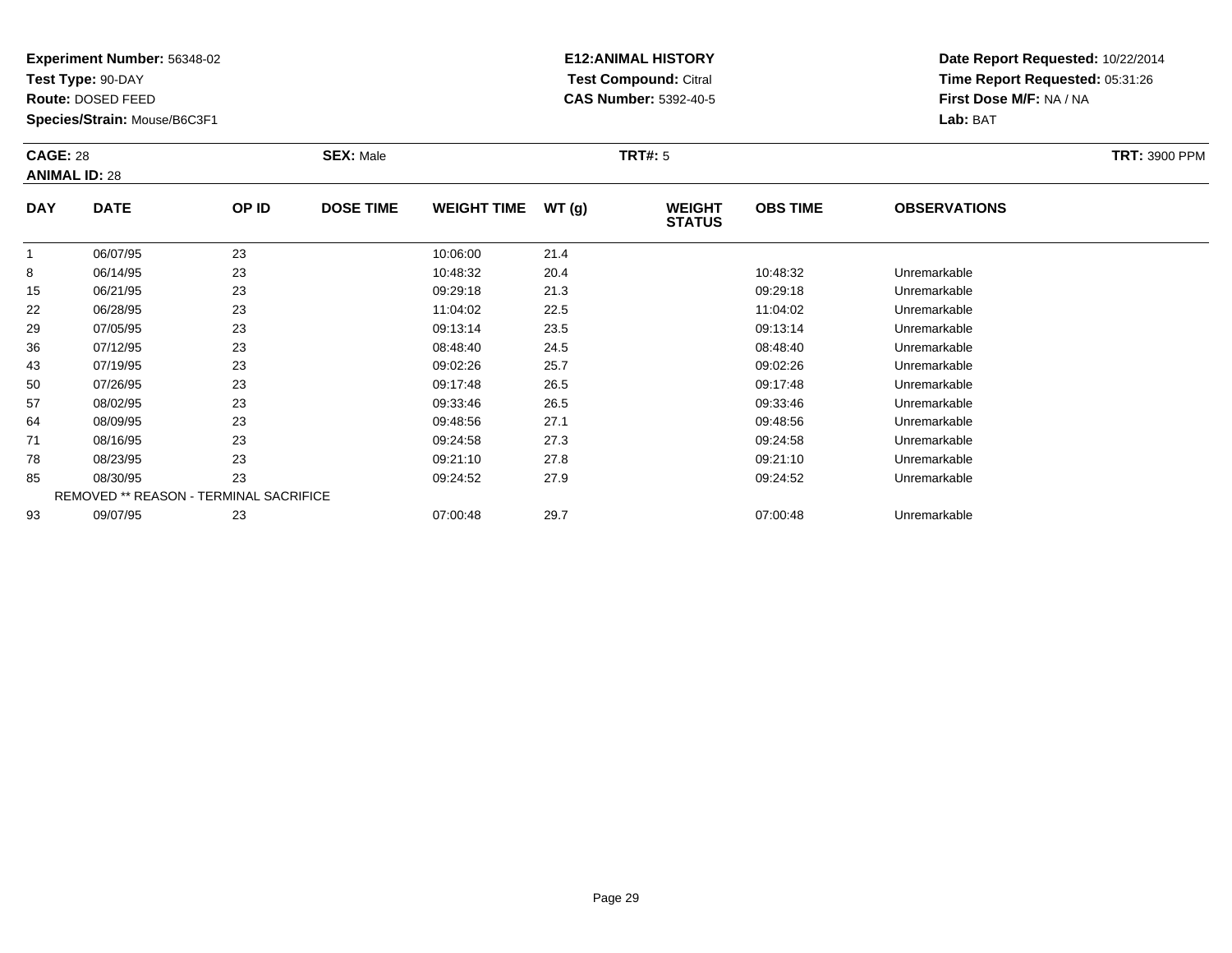**Test Type:** 90-DAY

**Route:** DOSED FEED

71

78

85

93

**Species/Strain:** Mouse/B6C3F1

REMOVED \*\* REASON - TERMINAL SACRIFICE

## **E12:ANIMAL HISTORY Test Compound:** Citral **CAS Number:** 5392-40-5

**Date Report Requested:** 10/22/2014**Time Report Requested:** 05:31:26**First Dose M/F:** NA / NA**Lab:** BAT

| <b>CAGE: 29</b><br><b>ANIMAL ID: 29</b> |             | <b>SEX: Male</b><br><b>TRT#: 5</b> |                  |                    |       |                                |                 | <b>TRT: 3900 PPM</b> |  |
|-----------------------------------------|-------------|------------------------------------|------------------|--------------------|-------|--------------------------------|-----------------|----------------------|--|
| <b>DAY</b>                              | <b>DATE</b> | OP ID                              | <b>DOSE TIME</b> | <b>WEIGHT TIME</b> | WT(g) | <b>WEIGHT</b><br><b>STATUS</b> | <b>OBS TIME</b> | <b>OBSERVATIONS</b>  |  |
|                                         | 06/07/95    | 23                                 |                  | 10:07:00           | 20.8  |                                |                 |                      |  |
| 8                                       | 06/14/95    | 23                                 |                  | 10:49:36           | 20.3  |                                | 10:49:36        | Unremarkable         |  |
| 15                                      | 06/21/95    | 23                                 |                  | 09:31:06           | 21.7  |                                | 09:31:06        | Unremarkable         |  |
| 22                                      | 06/28/95    | 23                                 |                  | 11:05:00           | 22.8  |                                | 11:05:00        | Unremarkable         |  |
| 29                                      | 07/05/95    | 23                                 |                  | 09:14:18           | 24.2  |                                | 09:14:18        | Unremarkable         |  |
| 36                                      | 07/12/95    | 23                                 |                  | 08:51:10           | 23.9  |                                | 08:51:10        | Unremarkable         |  |
| 43                                      | 07/19/95    | 23                                 |                  | 08:57:56           | 26.4  |                                | 08:57:56        | Unremarkable         |  |
| 50                                      | 07/26/95    | 23                                 |                  | 09:13:38           | 26.3  |                                | 09:13:38        | Unremarkable         |  |
| 57                                      | 08/02/95    | 23                                 |                  | 09:34:44           | 27.2  |                                | 09:34:44        | Unremarkable         |  |
| 64                                      | 08/09/95    | 23                                 |                  | 09:50:08           | 28.1  |                                | 09:50:08        | Unremarkable         |  |

08/16/95 <sup>23</sup> 09:26:04 20.6 09:26:04 Unremarkable

08/23/95 <sup>23</sup> 09:22:24 28.2 09:22:24 Unremarkable

08/30/95 <sup>23</sup> 09:26:18 29.6 09:26:18 Unremarkable

09/07/95 <sup>23</sup> 07:01:44 30.1 07:01:44 Unremarkable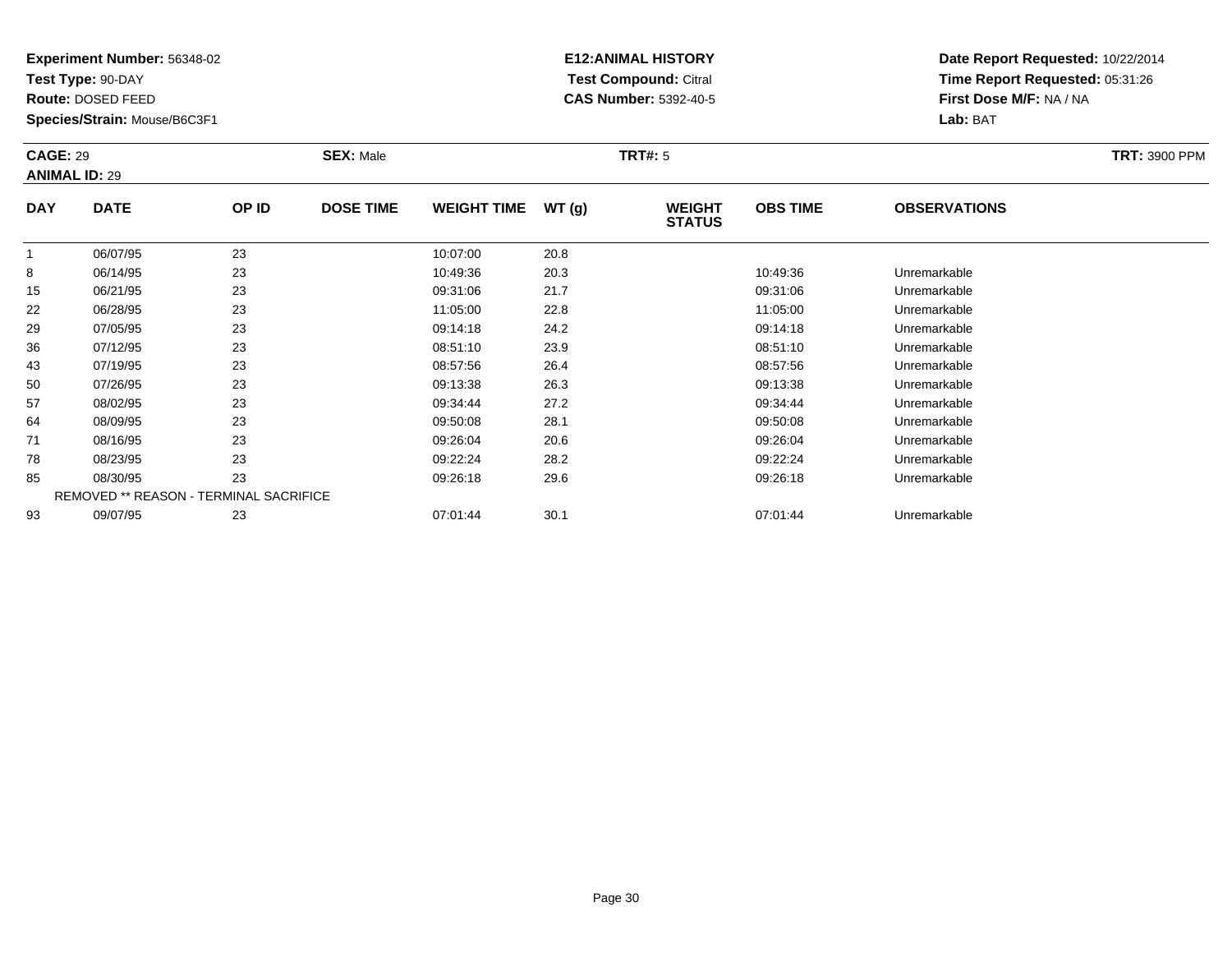**Test Type:** 90-DAY

**Route:** DOSED FEED

**Species/Strain:** Mouse/B6C3F1

# **E12:ANIMAL HISTORY Test Compound:** Citral **CAS Number:** 5392-40-5

| <b>CAGE: 30</b><br><b>ANIMAL ID: 30</b> |             |       | <b>SEX: Male</b> |                    |       | TRT#: 5                        | <b>TRT: 3900 PPM</b> |                     |  |
|-----------------------------------------|-------------|-------|------------------|--------------------|-------|--------------------------------|----------------------|---------------------|--|
| <b>DAY</b>                              | <b>DATE</b> | OP ID | <b>DOSE TIME</b> | <b>WEIGHT TIME</b> | WT(g) | <b>WEIGHT</b><br><b>STATUS</b> | <b>OBS TIME</b>      | <b>OBSERVATIONS</b> |  |
|                                         | 06/07/95    | 23    |                  | 08:23:02           | 20.6  |                                |                      |                     |  |
| 8                                       | 06/14/95    | 23    |                  | 10:50:50           | 20.4  |                                | 10:50:50             | Unremarkable        |  |
| 15                                      | 06/21/95    | 23    |                  | 09:32:34           | 20.5  |                                | 09:32:34             | Unremarkable        |  |
| 22                                      | 06/28/95    | 23    |                  | 11:05:58           | 22.0  |                                | 11:05:58             | Unremarkable        |  |
| 29                                      | 07/05/95    | 23    |                  | 09:15:20           | 22.7  |                                | 09:15:20             | Unremarkable        |  |

| 29 | 07/05/95 | 23                                            | 09:15:20 | 22.7 | 09:15:20 | Unremarkable |  |
|----|----------|-----------------------------------------------|----------|------|----------|--------------|--|
| 36 | 07/12/95 | 23                                            | 08:52:24 | 23.1 | 08:52:24 | Unremarkable |  |
| 43 | 07/19/95 | 23                                            | 08:59:06 | 24.6 | 08:59:06 | Unremarkable |  |
| 50 | 07/26/95 | 23                                            | 09:14:40 | 24.7 | 09:14:40 | Unremarkable |  |
| 57 | 08/02/95 | 23                                            | 09:30:24 | 25.8 | 09:30:24 | Unremarkable |  |
| 64 | 08/09/95 | 23                                            | 09:45:22 | 25.8 | 09:45:22 | Unremarkable |  |
| 71 | 08/16/95 | 23                                            | 09:33:40 | 26.3 | 09:33:40 | Unremarkable |  |
| 78 | 08/23/95 | 23                                            | 09:24:00 | 26.7 | 09:24:00 | Unremarkable |  |
| 85 | 08/30/95 | 23                                            | 09:27:26 | 28.4 | 09:27:26 | Unremarkable |  |
|    |          | <b>REMOVED ** REASON - TERMINAL SACRIFICE</b> |          |      |          |              |  |
| 93 | 09/07/95 | 23                                            | 07:02:36 | 28.4 | 07:02:36 | Unremarkable |  |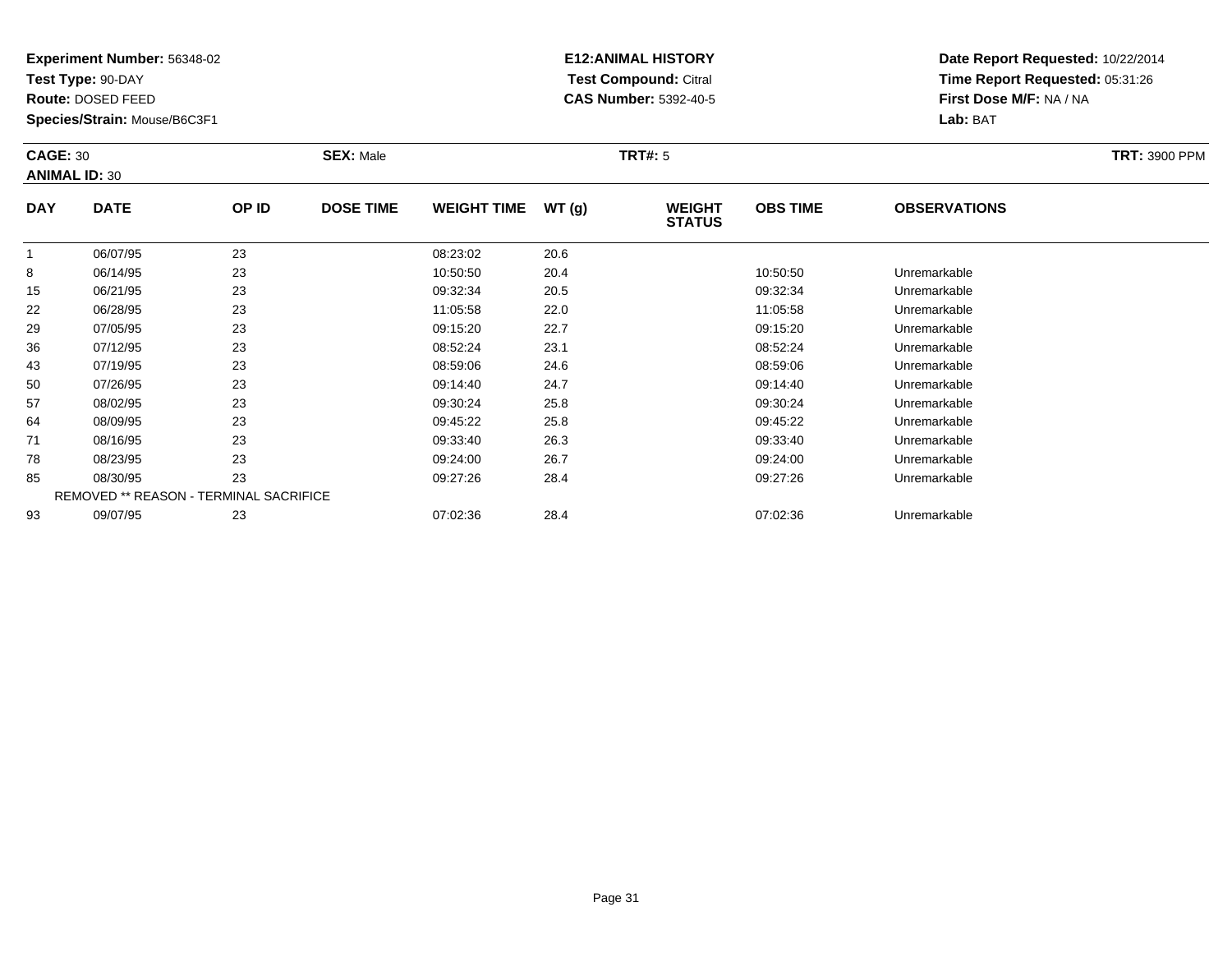**Test Type:** 90-DAY

**Route:** DOSED FEED

**Species/Strain:** Mouse/B6C3F1

# **E12:ANIMAL HISTORY Test Compound:** Citral **CAS Number:** 5392-40-5

| <b>CAGE: 31</b><br><b>ANIMAL ID: 31</b> |             |       | <b>SEX: Male</b> | <b>TRT#: 7</b>     |        |                                |                 |                     |  |  |
|-----------------------------------------|-------------|-------|------------------|--------------------|--------|--------------------------------|-----------------|---------------------|--|--|
| <b>DAY</b>                              | <b>DATE</b> | OP ID | <b>DOSE TIME</b> | <b>WEIGHT TIME</b> | WT (q) | <b>WEIGHT</b><br><b>STATUS</b> | <b>OBS TIME</b> | <b>OBSERVATIONS</b> |  |  |
|                                         | 06/07/95    | 23    |                  | 10:07:00           | 22.4   |                                |                 |                     |  |  |
| 8                                       | 06/14/95    | 23    |                  | 10:52:56           | 21.3   |                                | 10:52:56        | Unremarkable        |  |  |
| 15                                      | 06/21/05    | วว    |                  | 00.15.26           | 210    |                                | 00.45.26        | Linramarkahla       |  |  |

| o  | UO/ 14/93 | دے                                            | 10.32.30 | د. ا ∠ | 10.32.30 | UITEITIAINADIE |  |
|----|-----------|-----------------------------------------------|----------|--------|----------|----------------|--|
| 15 | 06/21/95  | 23                                            | 09:45:26 | 21.9   | 09:45:26 | Unremarkable   |  |
| 22 | 06/28/95  | 23                                            | 09:52:42 | 22.7   | 09:52:42 | Unremarkable   |  |
| 29 | 07/05/95  | 23                                            | 09:38:24 | 22.8   | 09:38:24 | Unremarkable   |  |
| 36 | 07/12/95  | 23                                            | 09:15:36 | 24.4   | 09:15:36 | Unremarkable   |  |
| 43 | 07/19/95  | 23                                            | 09:21:12 | 24.7   | 09:21:12 | Unremarkable   |  |
| 50 | 07/26/95  | 23                                            | 09:28:32 | 24.8   | 09:28:32 | Unremarkable   |  |
| 57 | 08/02/95  | 23                                            | 10:50:02 | 25.4   | 10:50:02 | Unremarkable   |  |
| 64 | 08/09/95  | 23                                            | 10:56:54 | 26.5   | 10:56:54 | Unremarkable   |  |
| 71 | 08/16/95  | 23                                            | 10:59:20 | 26.2   | 10:59:20 | Unremarkable   |  |
| 78 | 08/23/95  | 23                                            | 09:40:24 | 28.0   | 09:40:24 | Unremarkable   |  |
| 85 | 08/30/95  | 23                                            | 09:53:20 | 28.3   | 09:53:20 | Unremarkable   |  |
|    |           | <b>REMOVED ** REASON - TERMINAL SACRIFICE</b> |          |        |          |                |  |
| 93 | 09/07/95  | 23                                            | 07:03:56 | 29.2   | 07:03:56 | Unremarkable   |  |
|    |           |                                               |          |        |          |                |  |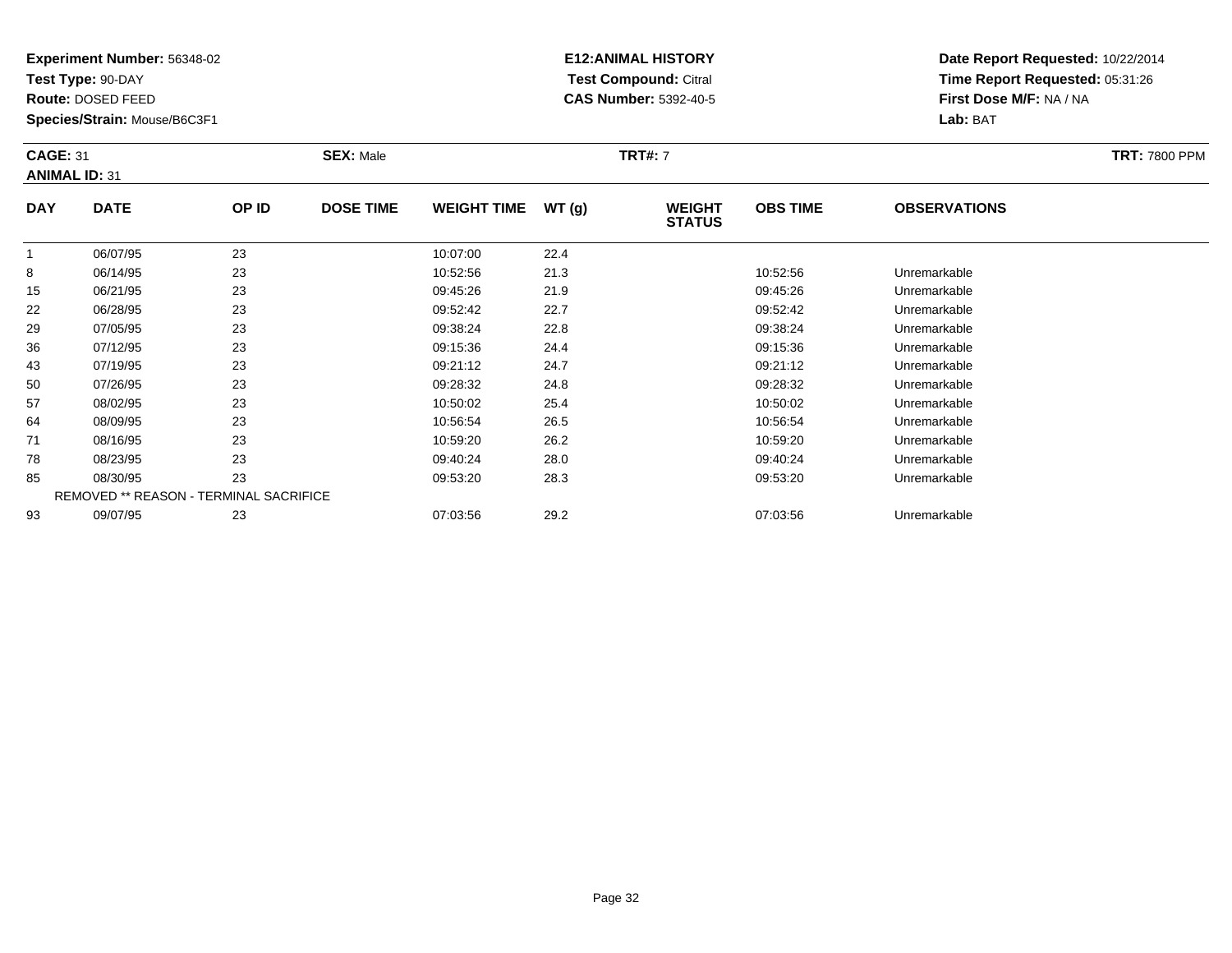**Test Type:** 90-DAY

**Route:** DOSED FEED

**Species/Strain:** Mouse/B6C3F1

# **E12:ANIMAL HISTORY Test Compound:** Citral **CAS Number:** 5392-40-5

| <b>CAGE: 32</b><br><b>SEX: Male</b><br><b>ANIMAL ID: 32</b> |             |       |                  |                    | <b>TRT#: 7</b> |                                | <b>TRT: 7800 PPM</b> |                     |  |
|-------------------------------------------------------------|-------------|-------|------------------|--------------------|----------------|--------------------------------|----------------------|---------------------|--|
| <b>DAY</b>                                                  | <b>DATE</b> | OP ID | <b>DOSE TIME</b> | <b>WEIGHT TIME</b> | WT(q)          | <b>WEIGHT</b><br><b>STATUS</b> | <b>OBS TIME</b>      | <b>OBSERVATIONS</b> |  |
|                                                             | 06/07/95    | 23    |                  | 10:08:00           | 22.0           |                                |                      |                     |  |
|                                                             | 06/14/95    | つつ    |                  | 10.54.10           | 207            |                                | 10.54.10             | l Inramarkahla      |  |

|    | <b>UD/U7/95</b> | 23                                            | 10:08:00 | 22.0 |          |              |  |
|----|-----------------|-----------------------------------------------|----------|------|----------|--------------|--|
| 8  | 06/14/95        | 23                                            | 10:54:10 | 20.7 | 10:54:10 | Unremarkable |  |
| 15 | 06/21/95        | 23                                            | 09:38:48 | 20.3 | 09:38:48 | Unremarkable |  |
| 22 | 06/28/95        | 23                                            | 09:48:14 | 21.0 | 09:48:14 | Unremarkable |  |
| 29 | 07/05/95        | 23                                            | 09:39:40 | 22.0 | 09:39:40 | Unremarkable |  |
| 36 | 07/12/95        | 23                                            | 09:16:44 | 22.6 | 09:16:44 | Unremarkable |  |
| 43 | 07/19/95        | 23                                            | 09:22:20 | 22.9 | 09:22:20 | Unremarkable |  |
| 50 | 07/26/95        | 23                                            | 09:29:46 | 23.7 | 09:29:46 | Unremarkable |  |
| 57 | 08/02/95        | 23                                            | 10:51:02 | 23.9 | 10:51:02 | Unremarkable |  |
| 64 | 08/09/95        | 23                                            | 10:58:10 | 24.2 | 10:58:10 | Unremarkable |  |
| 71 | 08/16/95        | 23                                            | 11:00:08 | 24.8 | 11:00:08 | Unremarkable |  |
| 78 | 08/23/95        | 23                                            | 09:41:22 | 24.4 | 09:41:22 | Unremarkable |  |
| 85 | 08/30/95        | 23                                            | 09:48:38 | 26.3 | 09:48:38 | Unremarkable |  |
|    |                 | <b>REMOVED ** REASON - TERMINAL SACRIFICE</b> |          |      |          |              |  |
| 93 | 09/07/95        | 23                                            | 07:04:58 | 26.3 | 07:04:58 | Unremarkable |  |
|    |                 |                                               |          |      |          |              |  |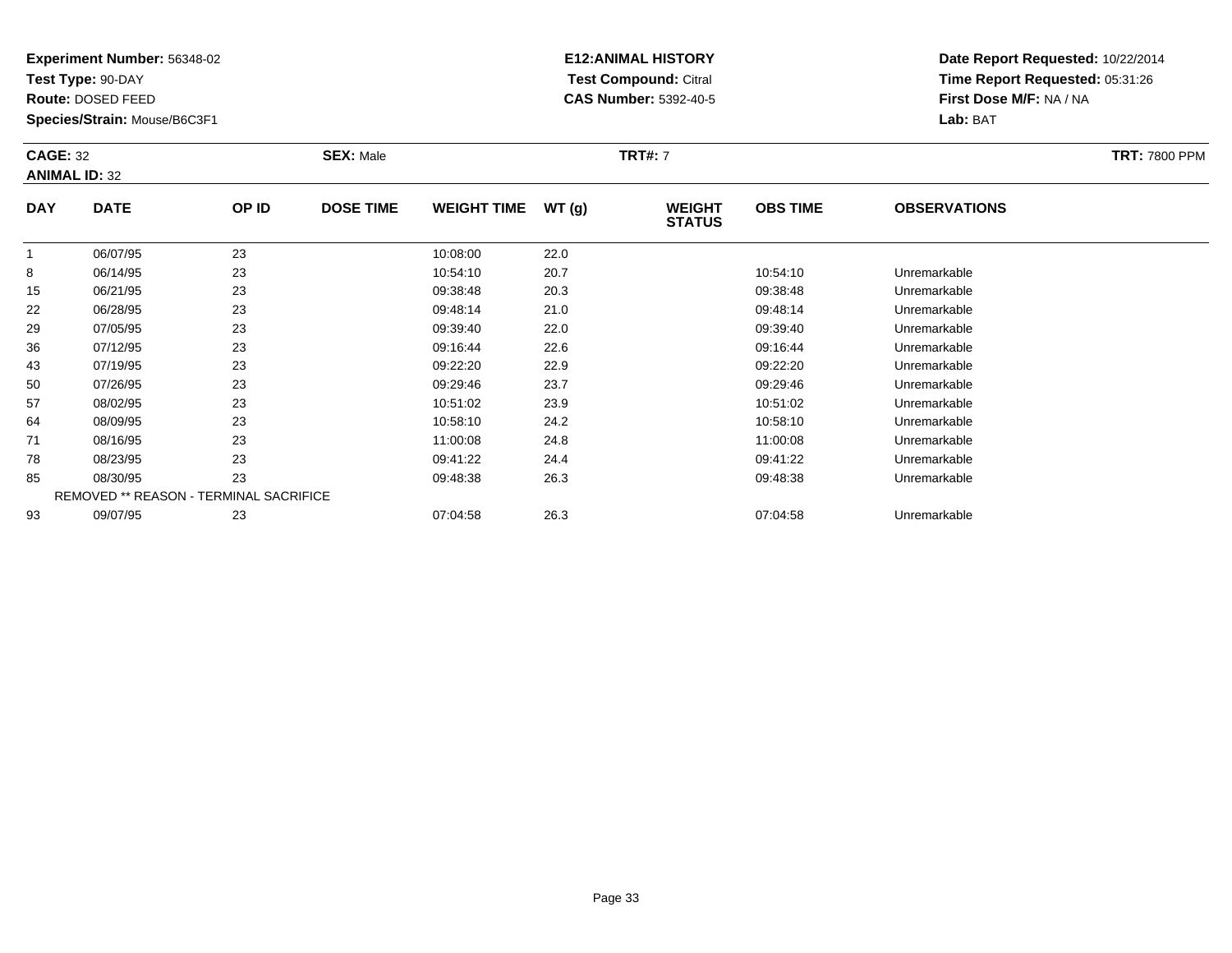**Test Type:** 90-DAY

**Route:** DOSED FEED

50

57

64

71

78

85

93

**Species/Strain:** Mouse/B6C3F1

REMOVED \*\* REASON - TERMINAL SACRIFICE

## **E12:ANIMAL HISTORY Test Compound:** Citral **CAS Number:** 5392-40-5

**Date Report Requested:** 10/22/2014**Time Report Requested:** 05:31:26**First Dose M/F:** NA / NA**Lab:** BAT

| <b>CAGE: 33</b><br><b>ANIMAL ID: 33</b> |             |       | <b>SEX: Male</b> |                    |       | <b>TRT#: 7</b>                 |                 |                     | <b>TRT: 7800 PPM</b> |
|-----------------------------------------|-------------|-------|------------------|--------------------|-------|--------------------------------|-----------------|---------------------|----------------------|
| <b>DAY</b>                              | <b>DATE</b> | OP ID | <b>DOSE TIME</b> | <b>WEIGHT TIME</b> | WT(g) | <b>WEIGHT</b><br><b>STATUS</b> | <b>OBS TIME</b> | <b>OBSERVATIONS</b> |                      |
|                                         | 06/07/95    | 23    |                  | 08:08:10           | 19.9  |                                |                 |                     |                      |
| 8                                       | 06/14/95    | 23    |                  | 10:55:20           | 17.2  |                                | 10:55:20        | <b>Thin</b>         |                      |
| 15                                      | 06/21/95    | 23    |                  | 09:40:18           | 19.0  |                                | 09:40:18        | Unremarkable        |                      |
| 22                                      | 06/28/95    | 23    |                  | 09:49:32           | 20.7  |                                | 09:49:32        | Unremarkable        |                      |
| 29                                      | 07/05/95    | 23    |                  | 09:34:44           | 21.5  |                                | 09:34:44        | Unremarkable        |                      |
| 36                                      | 07/12/95    | 23    |                  | 09:12:06           | 23.6  |                                | 09:12:06        | Unremarkable        |                      |
| 43                                      | 07/19/95    | 23    |                  | 09:23:34           | 24.8  |                                | 09:23:34        | Unremarkable        |                      |

0 07/26/95 23 23 09:30:58 25.1 09:30 09:30:58 Dhremarkable

08/02/95 <sup>23</sup> 10:52:08 25.4 10:52:08 Unremarkable

08/09/95 <sup>23</sup> 10:59:30 26.1 10:59:30 Unremarkable

08/16/95 <sup>23</sup> 11:01:04 26.0 11:01:04 Unremarkable

08/23/95 <sup>23</sup> 09:42:16 26.8 09:42:16 Unremarkable

08/30/95 <sup>23</sup> 09:49:42 27.6 09:49:42 Unremarkable

09/07/95 <sup>23</sup> 07:05:58 27.8 07:05:58 Unremarkable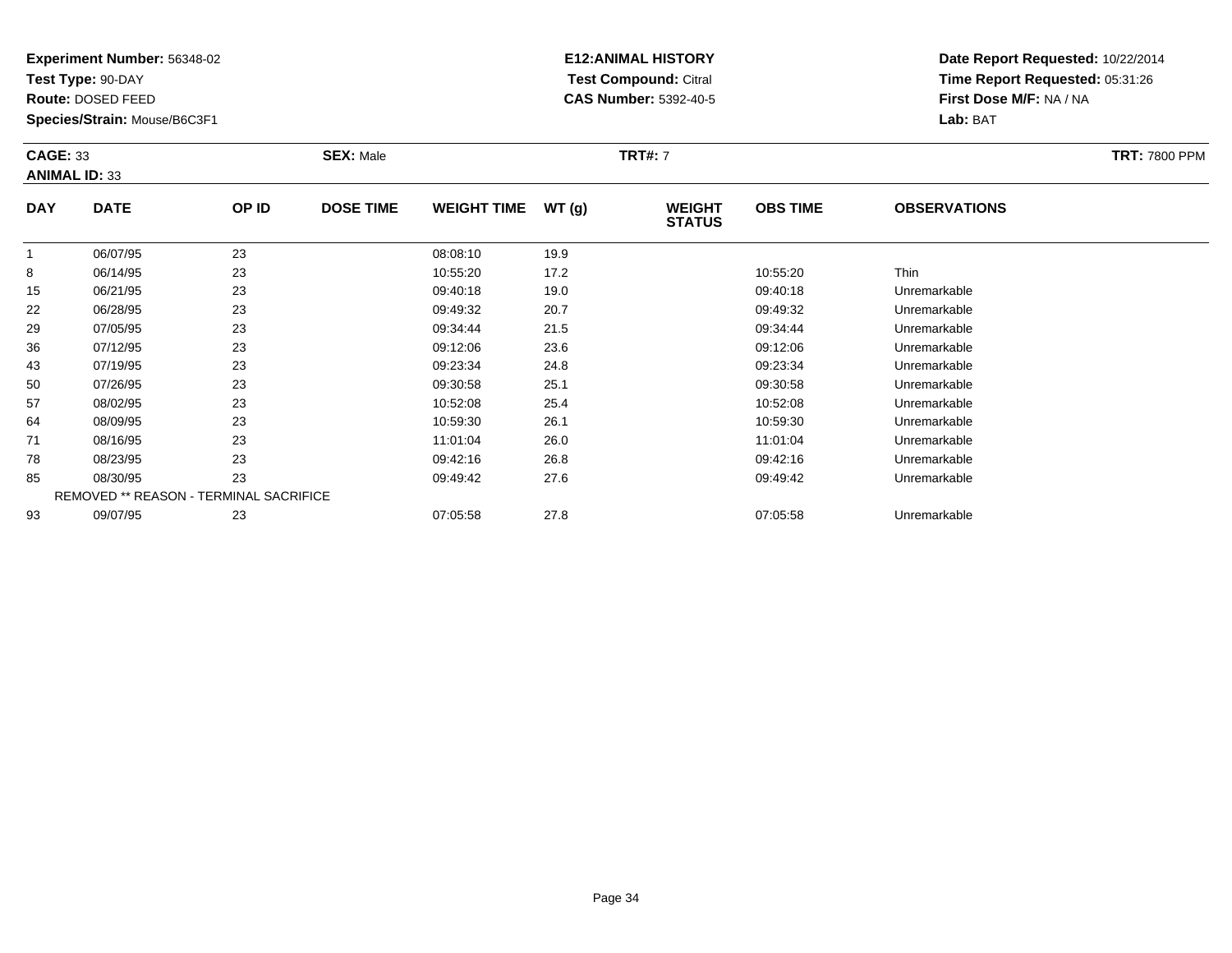**Test Type:** 90-DAY

**Route:** DOSED FEED

**Species/Strain:** Mouse/B6C3F1

# **E12:ANIMAL HISTORY Test Compound:** Citral **CAS Number:** 5392-40-5

| <b>CAGE: 34</b><br><b>SEX: Male</b><br><b>ANIMAL ID: 34</b> |                       |              |                  |                        | <b>TRT#: 7</b>        |                                | <b>TRT: 7800 PPM</b> |                     |  |
|-------------------------------------------------------------|-----------------------|--------------|------------------|------------------------|-----------------------|--------------------------------|----------------------|---------------------|--|
| <b>DAY</b>                                                  | <b>DATE</b>           | OP ID        | <b>DOSE TIME</b> | WEIGHT TIME $WT(g)$    |                       | <b>WEIGHT</b><br><b>STATUS</b> | <b>OBS TIME</b>      | <b>OBSERVATIONS</b> |  |
| $\sim$                                                      | 06/07/95<br>0.0111107 | 23<br>$\sim$ |                  | 08:09:14<br>$\sqrt{2}$ | 20.5<br>$\sim$ $\sim$ |                                | $\sim$ $ \sim$       |                     |  |

|    | 06/07/95 | 23                                     | 08:09:14 | 20.5 |          |              |  |
|----|----------|----------------------------------------|----------|------|----------|--------------|--|
| 8  | 06/14/95 | 23                                     | 10:57:40 | 20.4 | 10:57:40 | Unremarkable |  |
| 15 | 06/21/95 | 23                                     | 09:42:08 | 20.4 | 09:42:08 | Unremarkable |  |
| 22 | 06/28/95 | 23                                     | 09:50:38 | 21.2 | 09:50:38 | Unremarkable |  |
| 29 | 07/05/95 | 23                                     | 09:35:52 | 20.9 | 09:35:52 | Unremarkable |  |
| 36 | 07/12/95 | 23                                     | 09:13:10 | 21.1 | 09:13:10 | Unremarkable |  |
| 43 | 07/19/95 | 23                                     | 09:18:56 | 22.2 | 09:18:56 | Unremarkable |  |
| 50 | 07/26/95 | 23                                     | 09:26:28 | 22.5 | 09:26:28 | Unremarkable |  |
| 57 | 08/02/95 | 23                                     | 10:53:08 | 23.5 | 10:53:08 | Unremarkable |  |
| 64 | 08/09/95 | 23                                     | 11:00:42 | 24.4 | 11:00:42 | Unremarkable |  |
| 71 | 08/16/95 | 23                                     | 11:02:06 | 23.4 | 11:02:06 | Unremarkable |  |
| 78 | 08/23/95 | 23                                     | 09:43:14 | 24.2 | 09:43:14 | Unremarkable |  |
| 85 | 08/30/95 | 23                                     | 09:50:54 | 24.7 | 09:50:54 | Unremarkable |  |
|    |          | REMOVED ** REASON - TERMINAL SACRIFICE |          |      |          |              |  |
| 93 | 09/07/95 | 23                                     | 07:08:08 | 26.5 | 07:08:08 | Unremarkable |  |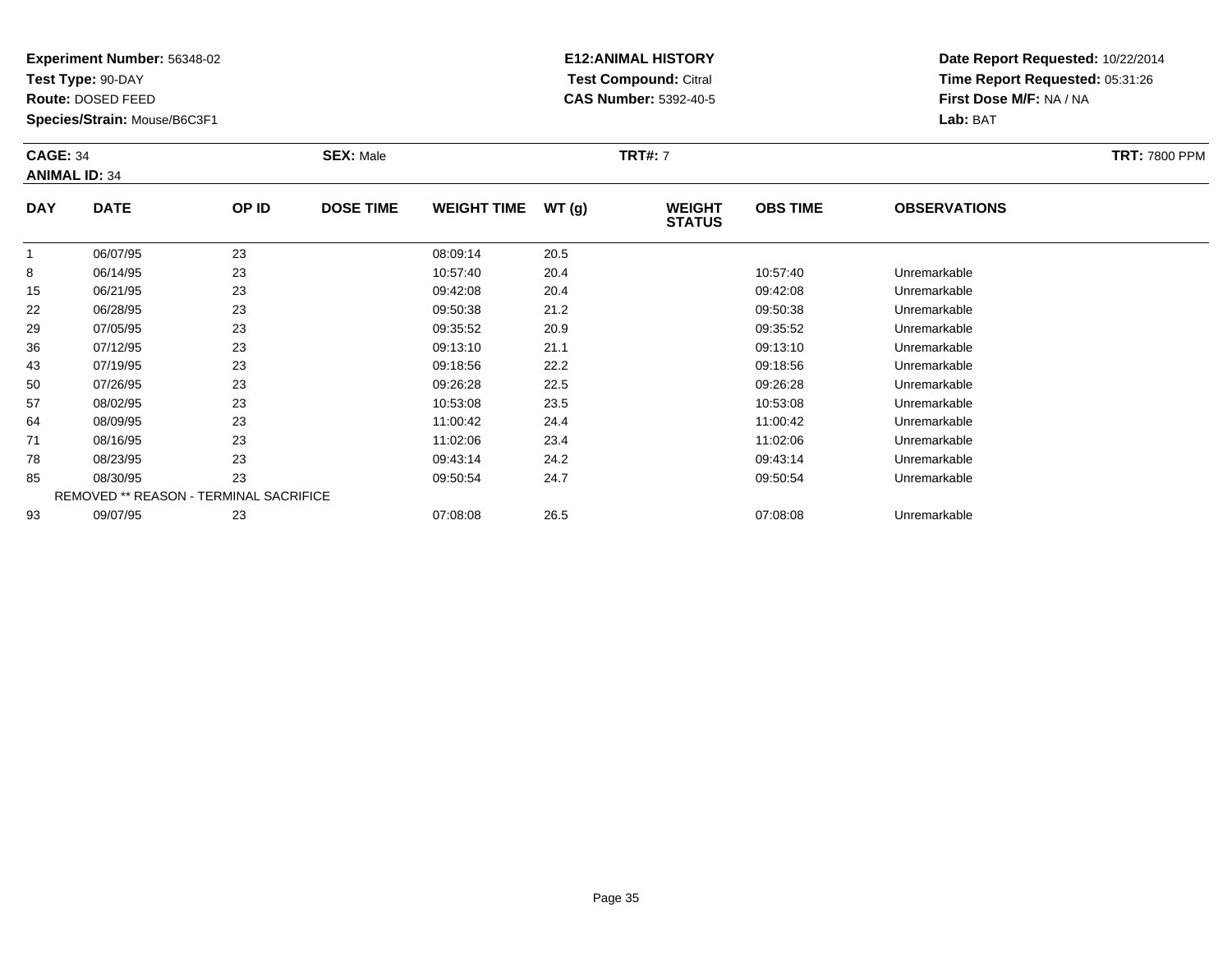**Test Type:** 90-DAY

**Route:** DOSED FEED

43

50

57

64

71

78

85

93

**Species/Strain:** Mouse/B6C3F1

REMOVED \*\* REASON - TERMINAL SACRIFICE

## **E12:ANIMAL HISTORY Test Compound:** Citral **CAS Number:** 5392-40-5

**Date Report Requested:** 10/22/2014**Time Report Requested:** 05:31:26**First Dose M/F:** NA / NA**Lab:** BAT

| <b>CAGE: 35</b><br><b>ANIMAL ID: 35</b> |             |       | <b>SEX: Male</b> |                    |       | <b>TRT#: 7</b>                 | <b>TRT: 7800 PPM</b> |                     |  |
|-----------------------------------------|-------------|-------|------------------|--------------------|-------|--------------------------------|----------------------|---------------------|--|
| <b>DAY</b>                              | <b>DATE</b> | OP ID | <b>DOSE TIME</b> | <b>WEIGHT TIME</b> | WT(g) | <b>WEIGHT</b><br><b>STATUS</b> | <b>OBS TIME</b>      | <b>OBSERVATIONS</b> |  |
|                                         | 06/07/95    | 23    |                  | 08:10:04           | 19.2  |                                |                      |                     |  |
| 8                                       | 06/14/95    | 23    |                  | 10:58:48           | 17.6  |                                | 10:58:48             | Thin                |  |
| 15                                      | 06/21/95    | 23    |                  | 09:43:44           | 18.4  |                                | 09:43:44             | Unremarkable        |  |
| 22                                      | 06/28/95    | 23    |                  | 09:51:40           | 18.8  |                                | 09:51:40             | Unremarkable        |  |
| 29                                      | 07/05/95    | 23    |                  | 09:37:08           | 19.4  |                                | 09:37:08             | Unremarkable        |  |
| 36                                      | 07/12/95    | 23    |                  | 09:14:28           | 19.8  |                                | 09:14:28             | Unremarkable        |  |

07/12/95 <sup>23</sup> 09:14:28 19.8 09:14:28 Unremarkable

07/19/95 <sup>23</sup> 09:20:04 21.1 09:20:04 Unremarkable

0 07/26/95 23 23 09:27:34 21.5 209:27:34 09:27:34 Dhremarkable

08/02/95 <sup>23</sup> 10:49:08 22.5 10:49:08 Unremarkable

08/09/95 <sup>23</sup> 10:55:46 22.6 10:55:46 Unremarkable

08/16/95 <sup>23</sup> 11:03:00 22.7 11:03:00 Unremarkable

08/23/95 <sup>23</sup> 09:44:18 23.2 09:44:18 Unremarkable

08/30/95 <sup>23</sup> 09:52:10 23.0 09:52:10 Unremarkable

09/07/95 <sup>23</sup> 07:09:06 24.9 07:09:06 Unremarkable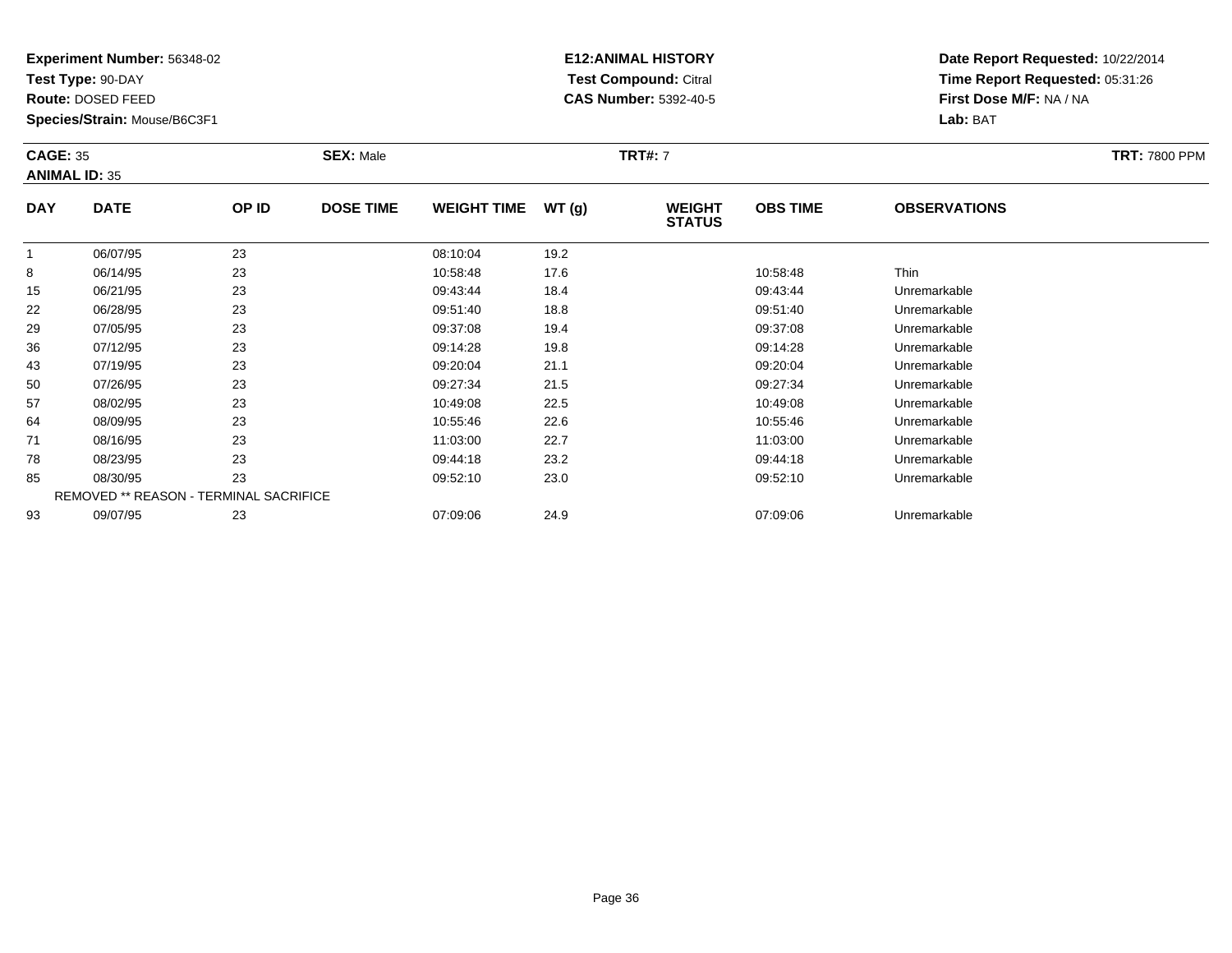**Test Type:** 90-DAY

**Route:** DOSED FEED

**Species/Strain:** Mouse/B6C3F1

# **E12:ANIMAL HISTORY Test Compound:** Citral **CAS Number:** 5392-40-5

| <b>CAGE: 36</b><br><b>ANIMAL ID: 36</b> |             |       | <b>SEX: Male</b> |                    |        | <b>TRT#: 7</b>                 | <b>TRT: 7800 PPM</b> |                     |  |
|-----------------------------------------|-------------|-------|------------------|--------------------|--------|--------------------------------|----------------------|---------------------|--|
| <b>DAY</b>                              | <b>DATE</b> | OP ID | <b>DOSE TIME</b> | <b>WEIGHT TIME</b> | WT (g) | <b>WEIGHT</b><br><b>STATUS</b> | <b>OBS TIME</b>      | <b>OBSERVATIONS</b> |  |
|                                         | 06/07/95    | 23    |                  | 08:32:56           | 20.0   |                                |                      |                     |  |
| 8                                       | 06/14/95    | 23    |                  | 11:00:54           | 19.6   |                                | 11:00:54             | Unremarkable        |  |
| 15                                      | 06/21/95    | 23    |                  | 09:54:42           | 19.5   |                                | 09:54:42             | Unremarkable        |  |
| 22                                      | 06/28/95    | 23    |                  | 11:21:18           | 20.3   |                                | 11:21:18             | Unremarkable        |  |
| ാവ                                      | 07/05/05    | າາ    |                  | 00.21.10           | 200    |                                | 00.21.10             | Lloromarkablo       |  |

|    | <b>00/07/92</b> | دے                                            | <b>00.32.00</b> | ZU.U |          |              |
|----|-----------------|-----------------------------------------------|-----------------|------|----------|--------------|
| 8  | 06/14/95        | 23                                            | 11:00:54        | 19.6 | 11:00:54 | Unremarkable |
| 15 | 06/21/95        | 23                                            | 09:54:42        | 19.5 | 09:54:42 | Unremarkable |
| 22 | 06/28/95        | 23                                            | 11:21:18        | 20.3 | 11:21:18 | Unremarkable |
| 29 | 07/05/95        | 23                                            | 09:31:10        | 20.8 | 09:31:10 | Unremarkable |
| 36 | 07/12/95        | 23                                            | 09:08:24        | 21.7 | 09:08:24 | Unremarkable |
| 43 | 07/19/95        | 23                                            | 09:13:42        | 22.1 | 09:13:42 | Unremarkable |
| 50 | 07/26/95        | 23                                            | 09:35:16        | 22.6 | 09:35:16 | Unremarkable |
| 57 | 08/02/95        | 23                                            | 09:45:38        | 23.5 | 09:45:38 | Unremarkable |
| 64 | 08/09/95        | 23                                            | 10:50:18        | 24.3 | 10:50:18 | Unremarkable |
| 71 | 08/16/95        | 23                                            | 09:43:06        | 24.6 | 09:43:06 | Unremarkable |
| 78 | 08/23/95        | 23                                            | 09:33:54        | 25.1 | 09:33:54 | Unremarkable |
| 85 | 08/30/95        | 23                                            | 09:44:50        | 25.2 | 09:44:50 | Unremarkable |
|    |                 | <b>REMOVED ** REASON - TERMINAL SACRIFICE</b> |                 |      |          |              |
| 93 | 09/07/95        | 23                                            | 07:10:18        | 25.7 | 07:10:18 | Unremarkable |
|    |                 |                                               |                 |      |          |              |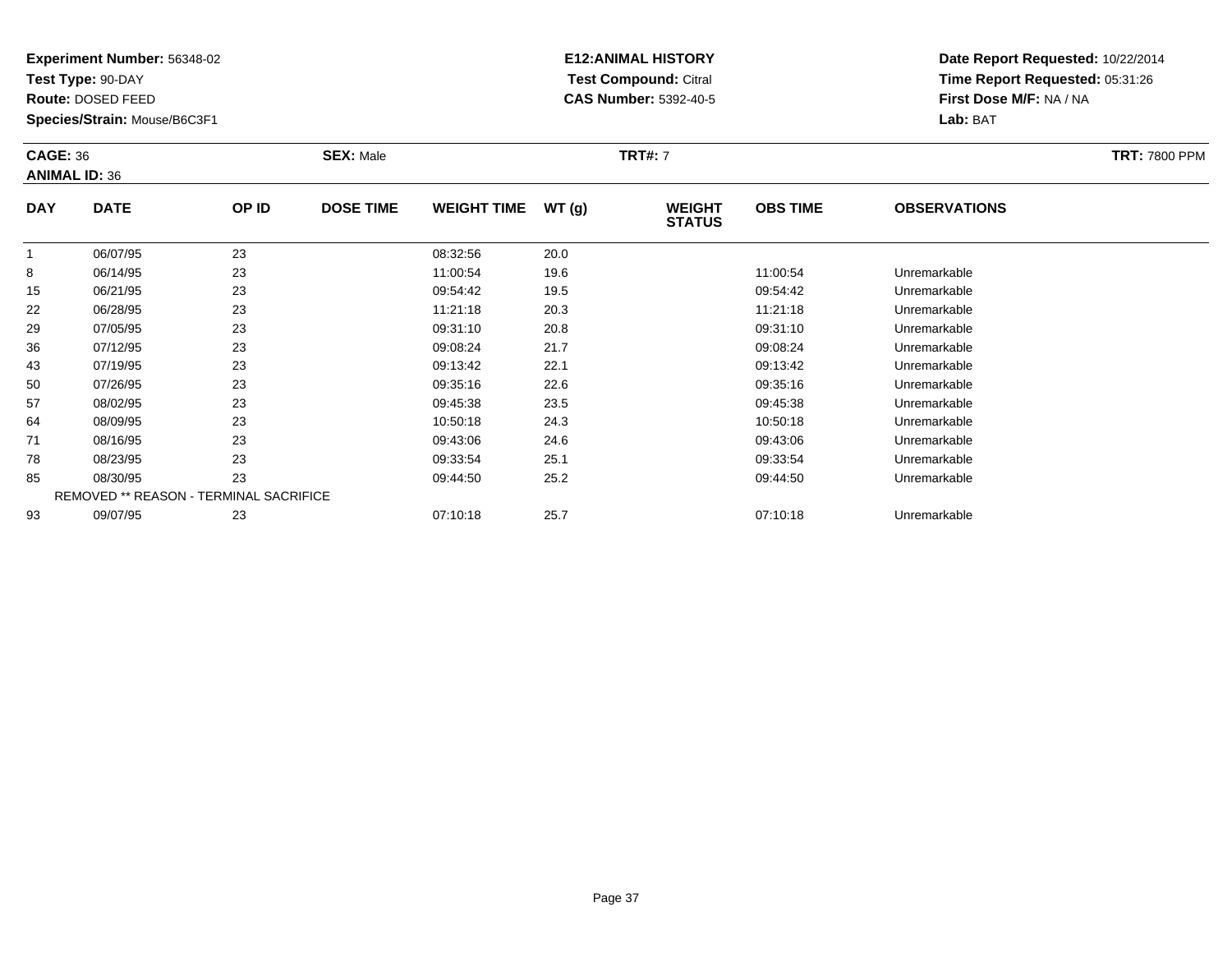**Test Type:** 90-DAY

**Route:** DOSED FEED

**Species/Strain:** Mouse/B6C3F1

# **E12:ANIMAL HISTORY Test Compound:** Citral **CAS Number:** 5392-40-5

| <b>CAGE: 37</b><br><b>SEX: Male</b><br><b>ANIMAL ID: 37</b> |             |       |                  |                    | <b>TRT#: 7</b> |                                | <b>TRT: 7800 PPM</b> |                      |  |
|-------------------------------------------------------------|-------------|-------|------------------|--------------------|----------------|--------------------------------|----------------------|----------------------|--|
| <b>DAY</b>                                                  | <b>DATE</b> | OP ID | <b>DOSE TIME</b> | <b>WEIGHT TIME</b> | WT(g)          | <b>WEIGHT</b><br><b>STATUS</b> | <b>OBS TIME</b>      | <b>OBSERVATIONS</b>  |  |
|                                                             | 06/07/95    | 23    |                  | 08:33:28           | 20.2           |                                |                      |                      |  |
| $\circ$                                                     | OC/4A/OE    | ົດລ   |                  | 11.02.00           | 102            |                                | 11.02.00             | <b>Llaramarkabla</b> |  |

|    | 06/07/95 | 23                                            | 08:33:28 | 20.2 |          |              |  |
|----|----------|-----------------------------------------------|----------|------|----------|--------------|--|
| 8  | 06/14/95 | 23                                            | 11:02:00 | 18.3 | 11:02:00 | Unremarkable |  |
| 15 | 06/21/95 | 23                                            | 09:47:24 | 18.5 | 09:47:24 | Unremarkable |  |
| 22 | 06/28/95 | 23                                            | 11:17:28 | 19.4 | 11:17:28 | Unremarkable |  |
| 29 | 07/05/95 | 23                                            | 09:32:22 | 20.8 | 09:32:22 | Unremarkable |  |
| 36 | 07/12/95 | 23                                            | 09:09:38 | 20.8 | 09:09:38 | Unremarkable |  |
| 43 | 07/19/95 | 23                                            | 09:15:12 | 21.2 | 09:15:12 | Unremarkable |  |
| 50 | 07/26/95 | 23                                            | 09:36:22 | 22.5 | 09:36:22 | Unremarkable |  |
| 57 | 08/02/95 | 23                                            | 09:46:40 | 22.3 | 09:46:40 | Unremarkable |  |
| 64 | 08/09/95 | 23                                            | 10:51:18 | 22.7 | 10:51:18 | Unremarkable |  |
| 71 | 08/16/95 | 23                                            | 09:44:08 | 23.3 | 09:44:08 | Unremarkable |  |
| 78 | 08/23/95 | 23                                            | 09:34:54 | 23.4 | 09:34:54 | Unremarkable |  |
| 85 | 08/30/95 | 23                                            | 09:40:00 | 24.0 | 09:40:00 | Unremarkable |  |
|    |          | <b>REMOVED ** REASON - TERMINAL SACRIFICE</b> |          |      |          |              |  |
| 93 | 09/07/95 | 23                                            | 07:11:14 | 24.7 | 07:11:14 | Unremarkable |  |
|    |          |                                               |          |      |          |              |  |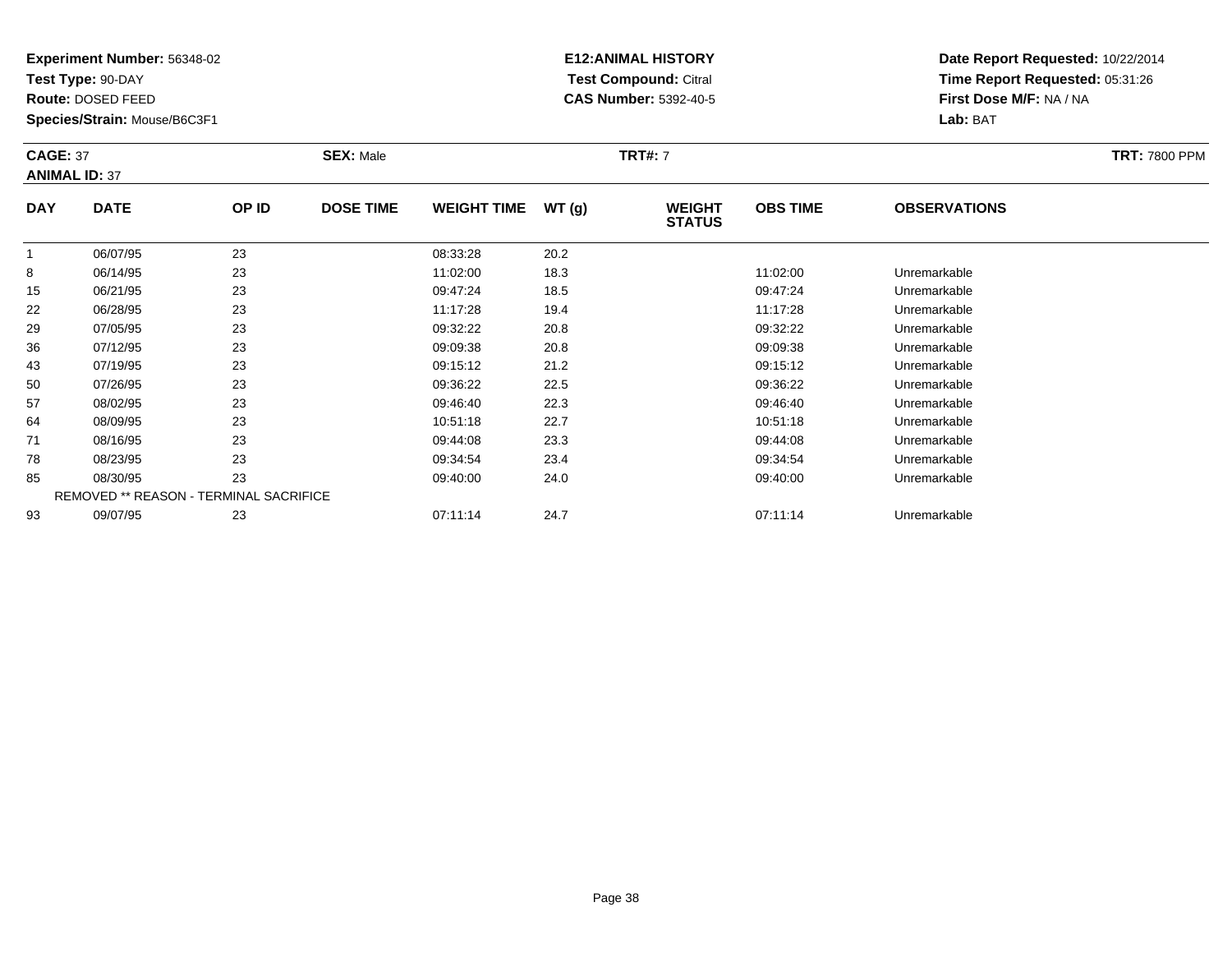**Test Type:** 90-DAY

**Route:** DOSED FEED

50

57

64

71

78

85

93

**Species/Strain:** Mouse/B6C3F1

REMOVED \*\* REASON - TERMINAL SACRIFICE

### **E12:ANIMAL HISTORY Test Compound:** Citral **CAS Number:** 5392-40-5

**Date Report Requested:** 10/22/2014**Time Report Requested:** 05:31:26**First Dose M/F:** NA / NA**Lab:** BAT

| <b>CAGE: 38</b><br><b>ANIMAL ID: 38</b> |             |       |                  |                    | <b>TRT#: 7</b> |                                | <b>TRT: 7800 PPM</b> |                     |  |
|-----------------------------------------|-------------|-------|------------------|--------------------|----------------|--------------------------------|----------------------|---------------------|--|
| <b>DAY</b>                              | <b>DATE</b> | OP ID | <b>DOSE TIME</b> | <b>WEIGHT TIME</b> | WT(g)          | <b>WEIGHT</b><br><b>STATUS</b> | <b>OBS TIME</b>      | <b>OBSERVATIONS</b> |  |
|                                         | 06/07/95    | 23    |                  | 08:34:18           | 21.0           |                                |                      |                     |  |
| 8                                       | 06/14/95    | 23    |                  | 11:03:04           | 20.0           |                                | 11:03:04             | Unremarkable        |  |
| 15                                      | 06/21/95    | 23    |                  | 09:48:48           | 20.0           |                                | 09:48:48             | Unremarkable        |  |
| 22                                      | 06/28/95    | 23    |                  | 11:18:28           | 20.3           |                                | 11:18:28             | Unremarkable        |  |
| 29                                      | 07/05/95    | 23    |                  | 09:28:00           | 21.9           |                                | 09:28:00             | Unremarkable        |  |
| 36                                      | 07/12/95    | 23    |                  | 09:05:10           | 22.8           |                                | 09:05:10             | Unremarkable        |  |
| 43                                      | 07/19/95    | 23    |                  | 09:16:32           | 23.4           |                                | 09:16:32             | Unremarkable        |  |

07/19/95 <sup>23</sup> 09:16:32 23.4 09:16:32 Unremarkable

0 07/26/95 23 23 09:37:24 24.0 00:07/26/95 Unremarkable

08/02/95 <sup>23</sup> 09:47:48 24.3 09:47:48 Unremarkable

08/09/95 <sup>23</sup> 10:52:30 25.3 10:52:30 Unremarkable

08/16/95 <sup>23</sup> 09:45:12 25.5 09:45:12 Unremarkable

08/23/95 <sup>23</sup> 09:35:56 26.7 09:35:56 Unremarkable

08/30/95 <sup>23</sup> 09:41:22 26.7 09:41:22 Unremarkable

09/07/95 <sup>23</sup> 07:12:08 27.8 07:12:08 Unremarkable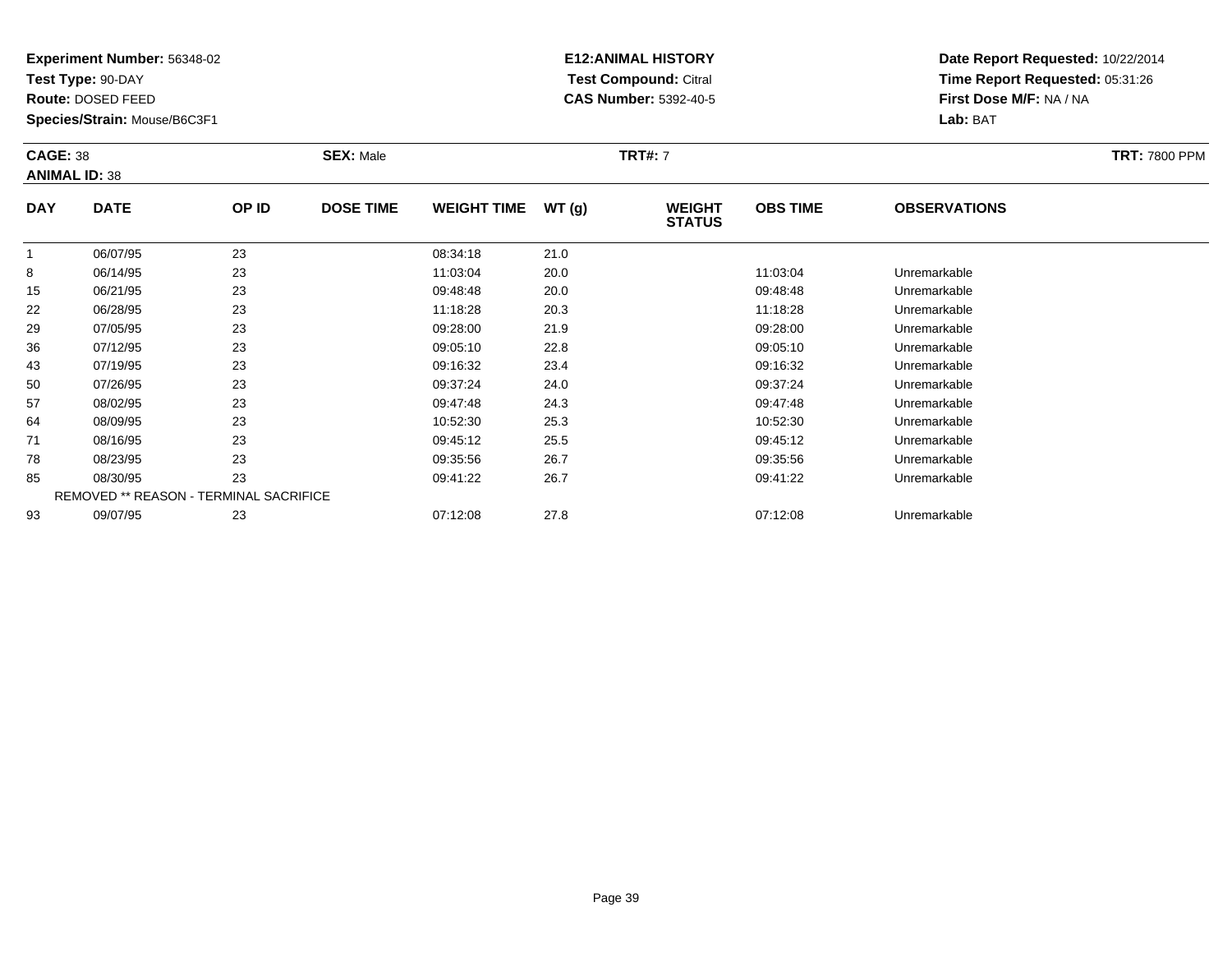**Test Type:** 90-DAY

**Route:** DOSED FEED

78

85

93

**Species/Strain:** Mouse/B6C3F1

REMOVED \*\* REASON - TERMINAL SACRIFICE

### **E12:ANIMAL HISTORY Test Compound:** Citral **CAS Number:** 5392-40-5

**Date Report Requested:** 10/22/2014**Time Report Requested:** 05:31:26**First Dose M/F:** NA / NA**Lab:** BAT

| <b>CAGE: 39</b><br><b>ANIMAL ID: 39</b> |             | <b>SEX: Male</b> | <b>TRT: 7800 PPM</b> |                    |       |                                |                 |                     |  |
|-----------------------------------------|-------------|------------------|----------------------|--------------------|-------|--------------------------------|-----------------|---------------------|--|
| <b>DAY</b>                              | <b>DATE</b> | OP ID            | <b>DOSE TIME</b>     | <b>WEIGHT TIME</b> | WT(g) | <b>WEIGHT</b><br><b>STATUS</b> | <b>OBS TIME</b> | <b>OBSERVATIONS</b> |  |
|                                         | 06/07/95    | 23               |                      | 08:35:02           | 19.0  |                                |                 |                     |  |
| 8                                       | 06/14/95    | 23               |                      | 11:04:16           | 19.1  |                                | 11:04:16        | Unremarkable        |  |
| 15                                      | 06/21/95    | 23               |                      | 09:50:26           | 18.4  |                                | 09:50:26        | Unremarkable        |  |
| 22                                      | 06/28/95    | 23               |                      | 11:19:34           | 19.5  |                                | 11:19:34        | Unremarkable        |  |
| 29                                      | 07/05/95    | 23               |                      | 09:28:58           | 21.4  |                                | 09:28:58        | Unremarkable        |  |
| 36                                      | 07/12/95    | 23               |                      | 09:06:12           | 20.7  |                                | 09:06:12        | Unremarkable        |  |
| 43                                      | 07/19/95    | 23               |                      | 09:11:34           | 22.6  |                                | 09:11:34        | Unremarkable        |  |
| 50                                      | 07/26/95    | 23               |                      | 09:32:48           | 22.8  |                                | 09:32:48        | Unremarkable        |  |
| 57                                      | 08/02/95    | 23               |                      | 09:48:50           | 23.8  |                                | 09:48:50        | Unremarkable        |  |
| 64                                      | 08/09/95    | 23               |                      | 10:53:40           | 24.4  |                                | 10:53:40        | Unremarkable        |  |
| 71                                      | 08/16/95    | 23               |                      | 09:46:14           | 24.5  |                                | 09:46:14        | Unremarkable        |  |

08/16/95 <sup>23</sup> 09:46:14 24.5 09:46:14 Unremarkable

08/23/95 <sup>23</sup> 09:37:04 25.5 09:37:04 Unremarkable

08/30/95 <sup>23</sup> 09:42:24 26.2 09:42:24 Unremarkable

09/07/95 <sup>23</sup> 07:13:04 26.9 07:13:04 Unremarkable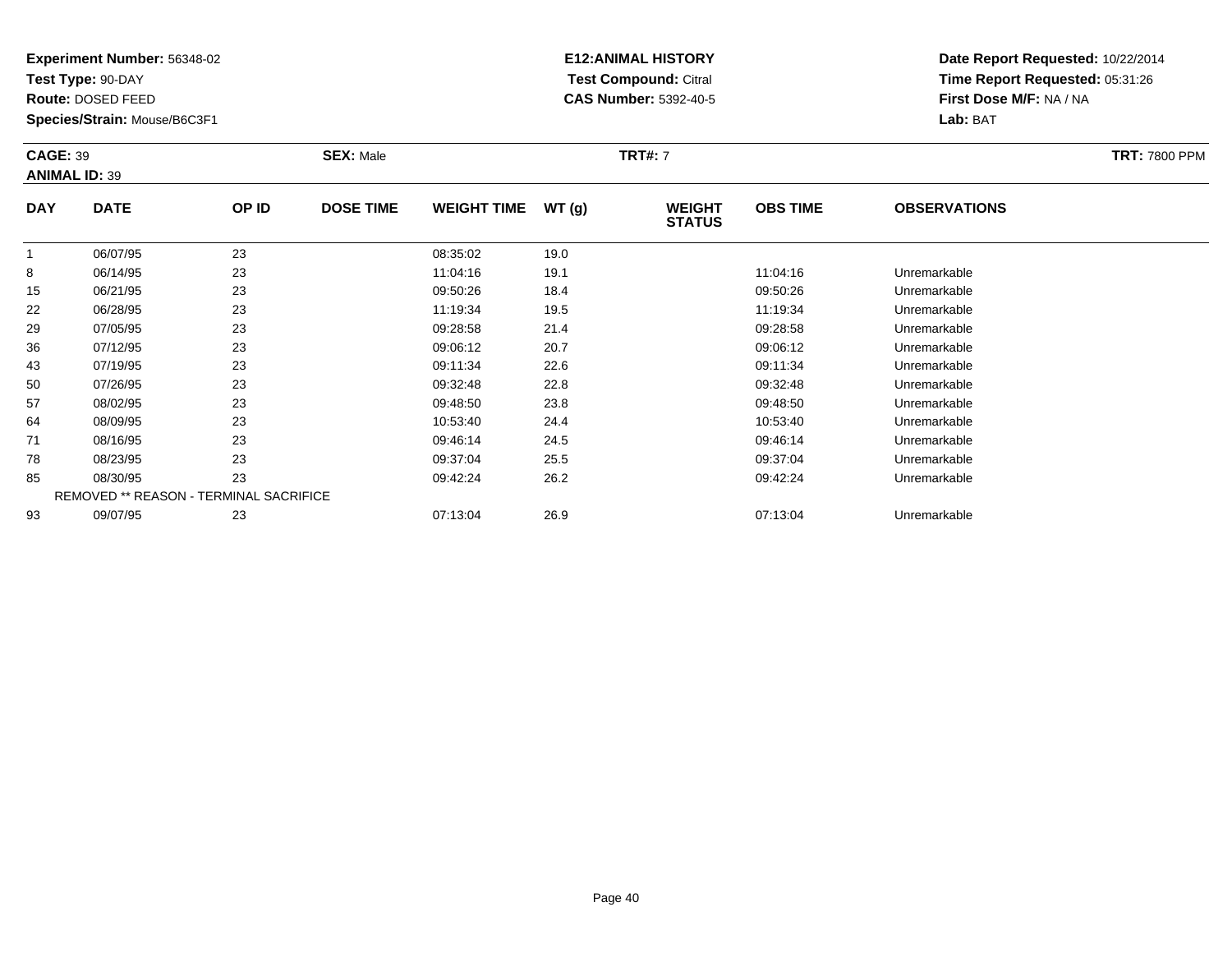**Test Type:** 90-DAY

**Route:** DOSED FEED

57

64

71

78

85

93

**Species/Strain:** Mouse/B6C3F1

REMOVED \*\* REASON - TERMINAL SACRIFICE

## **E12:ANIMAL HISTORY Test Compound:** Citral **CAS Number:** 5392-40-5

**Date Report Requested:** 10/22/2014**Time Report Requested:** 05:31:26**First Dose M/F:** NA / NA**Lab:** BAT

| <b>CAGE: 40</b><br><b>ANIMAL ID: 40</b> |             |       | <b>SEX: Male</b> |                    |       | <b>TRT#: 7</b>                 | <b>TRT: 7800 PPM</b> |                     |  |
|-----------------------------------------|-------------|-------|------------------|--------------------|-------|--------------------------------|----------------------|---------------------|--|
| <b>DAY</b>                              | <b>DATE</b> | OP ID | <b>DOSE TIME</b> | <b>WEIGHT TIME</b> | WT(g) | <b>WEIGHT</b><br><b>STATUS</b> | <b>OBS TIME</b>      | <b>OBSERVATIONS</b> |  |
|                                         | 06/07/95    | 23    |                  | 08:35:44           | 19.1  |                                |                      |                     |  |
| 8                                       | 06/14/95    | 23    |                  | 11:05:24           | 18.4  |                                | 11:05:24             | Unremarkable        |  |
| 15                                      | 06/21/95    | 23    |                  | 09:52:30           | 18.3  |                                | 09:52:30             | Unremarkable        |  |
| 22                                      | 06/28/95    | 23    |                  | 11:20:30           | 18.9  |                                | 11:20:30             | Unremarkable        |  |
| 29                                      | 07/05/95    | 23    |                  | 09:30:06           | 20.8  |                                | 09:30:06             | Unremarkable        |  |
| 36                                      | 07/12/95    | 23    |                  | 09:07:14           | 20.8  |                                | 09:07:14             | Unremarkable        |  |
| 43                                      | 07/19/95    | 23    |                  | 09:12:46           | 21.5  |                                | 09:12:46             | Unremarkable        |  |
| 50                                      | 07/26/95    | 23    |                  | 09:34:10           | 21.5  |                                | 09:34:10             | Unremarkable        |  |

08/02/95 <sup>23</sup> 09:43:50 22.0 09:43:50 Unremarkable

08/09/95 <sup>23</sup> 10:49:08 22.2 10:49:08 Unremarkable

08/16/95 <sup>23</sup> 09:55:02 22.7 09:55:02 Unremarkable

08/23/95 <sup>23</sup> 09:38:02 23.2 09:38:02 Unremarkable

08/30/95 <sup>23</sup> 09:43:34 23.2 09:43:34 Unremarkable

09/07/95 <sup>23</sup> 07:14:08 23.7 07:14:08 Unremarkable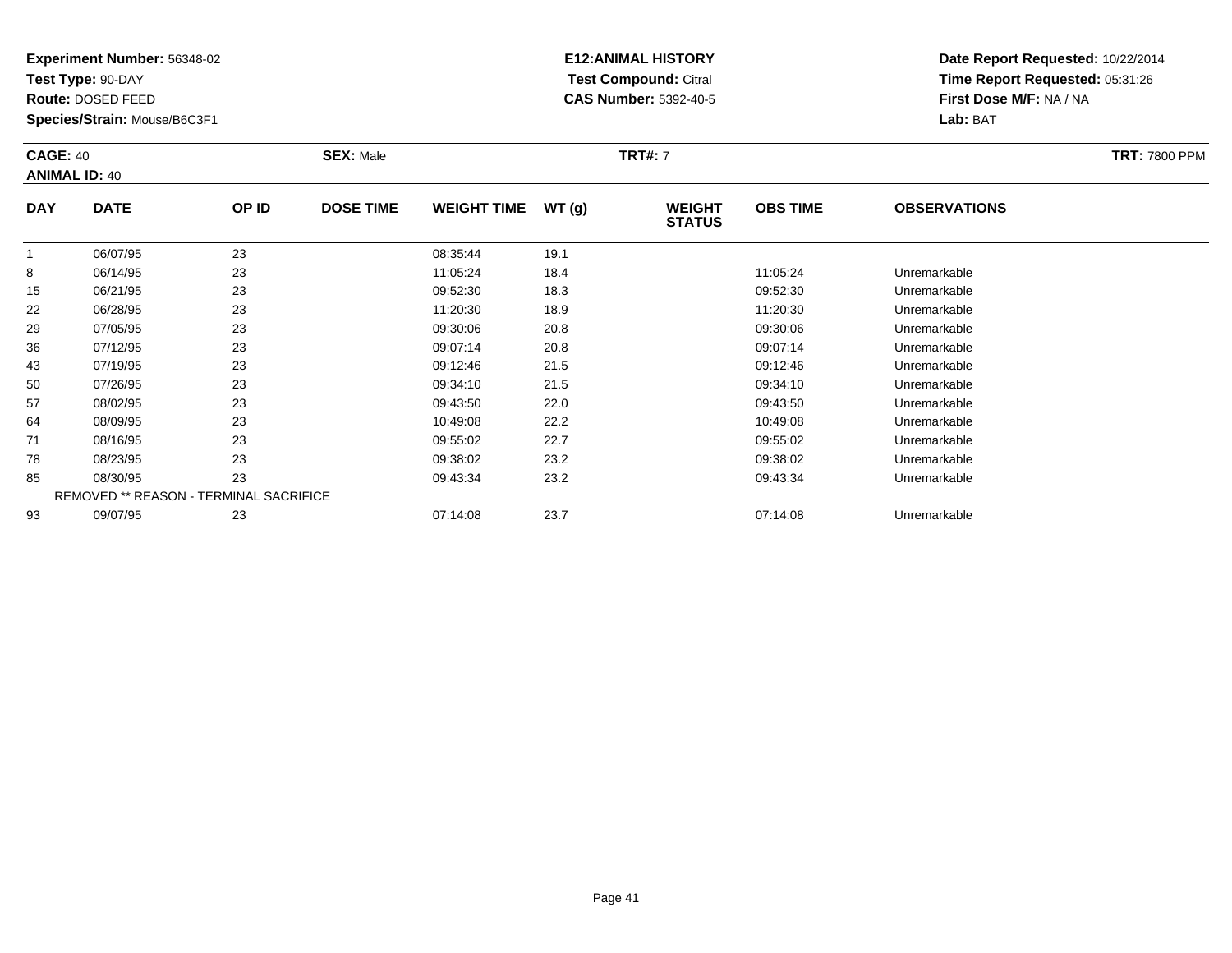**Test Type:** 90-DAY

**Route:** DOSED FEED

**Species/Strain:** Mouse/B6C3F1

# **E12:ANIMAL HISTORY Test Compound:** Citral **CAS Number:** 5392-40-5

| <b>CAGE: 41</b><br><b>ANIMAL ID: 41</b> |             |       | <b>SEX: Male</b> |                    |             | <b>TRT#: 9</b>                 | <b>TRT: 15600 PPM</b> |                     |  |
|-----------------------------------------|-------------|-------|------------------|--------------------|-------------|--------------------------------|-----------------------|---------------------|--|
| <b>DAY</b>                              | <b>DATE</b> | OP ID | <b>DOSE TIME</b> | <b>WEIGHT TIME</b> | WT(g)       | <b>WEIGHT</b><br><b>STATUS</b> | <b>OBS TIME</b>       | <b>OBSERVATIONS</b> |  |
|                                         | 06/07/95    | 23    |                  | 08:10:48           | 19.1        |                                |                       |                     |  |
| 8                                       | 06/14/95    | 23    |                  | 11:06:58           | 15.2        |                                | 11:06:58              | <b>Thin</b>         |  |
| $\sim$ $-$                              | --------    | $ -$  |                  | .                  | $\sim$ $ -$ |                                | .                     | —                   |  |

| ŏ  | UD/14/YD                                      | د∠ | 11.UO.OO | 15.Z | I 1.U0.58 | - i nin      |  |
|----|-----------------------------------------------|----|----------|------|-----------|--------------|--|
| 15 | 06/21/95                                      | 23 | 10:59:00 | 15.7 | 10:59:00  | Thin         |  |
| 22 | 06/28/95                                      | 23 | 10:53:12 | 17.5 | 10:53:12  | Thin         |  |
| 29 | 07/05/95                                      | 23 | 09:46:50 | 18.6 | 09:46:50  | Thin         |  |
| 36 | 07/12/95                                      | 23 | 09:23:24 | 17.5 | 09:23:24  | Thin         |  |
| 43 | 07/19/95                                      | 23 | 09:28:20 | 19.3 | 09:28:20  | Unremarkable |  |
| 50 | 07/26/95                                      | 23 | 09:47:46 | 18.8 | 09:47:46  | <b>Thin</b>  |  |
| 57 | 08/02/95                                      | 23 | 10:56:48 | 18.7 | 10:56:48  | Unremarkable |  |
| 64 | 08/09/95                                      | 23 | 11:03:56 | 19.9 | 11:03:56  | Unremarkable |  |
| 71 | 08/16/95                                      | 23 | 11:04:26 | 22.0 | 11:04:26  | Unremarkable |  |
| 78 | 08/23/95                                      | 23 | 10:48:16 | 21.6 | 10:48:16  | Unremarkable |  |
| 85 | 08/30/95                                      | 23 | 10:54:26 | 22.0 | 10:54:26  | Unremarkable |  |
|    | <b>REMOVED ** REASON - TERMINAL SACRIFICE</b> |    |          |      |           |              |  |
| 93 | 09/07/95                                      | 23 | 07:15:36 | 23.8 | 07:15:36  | Unremarkable |  |
|    |                                               |    |          |      |           |              |  |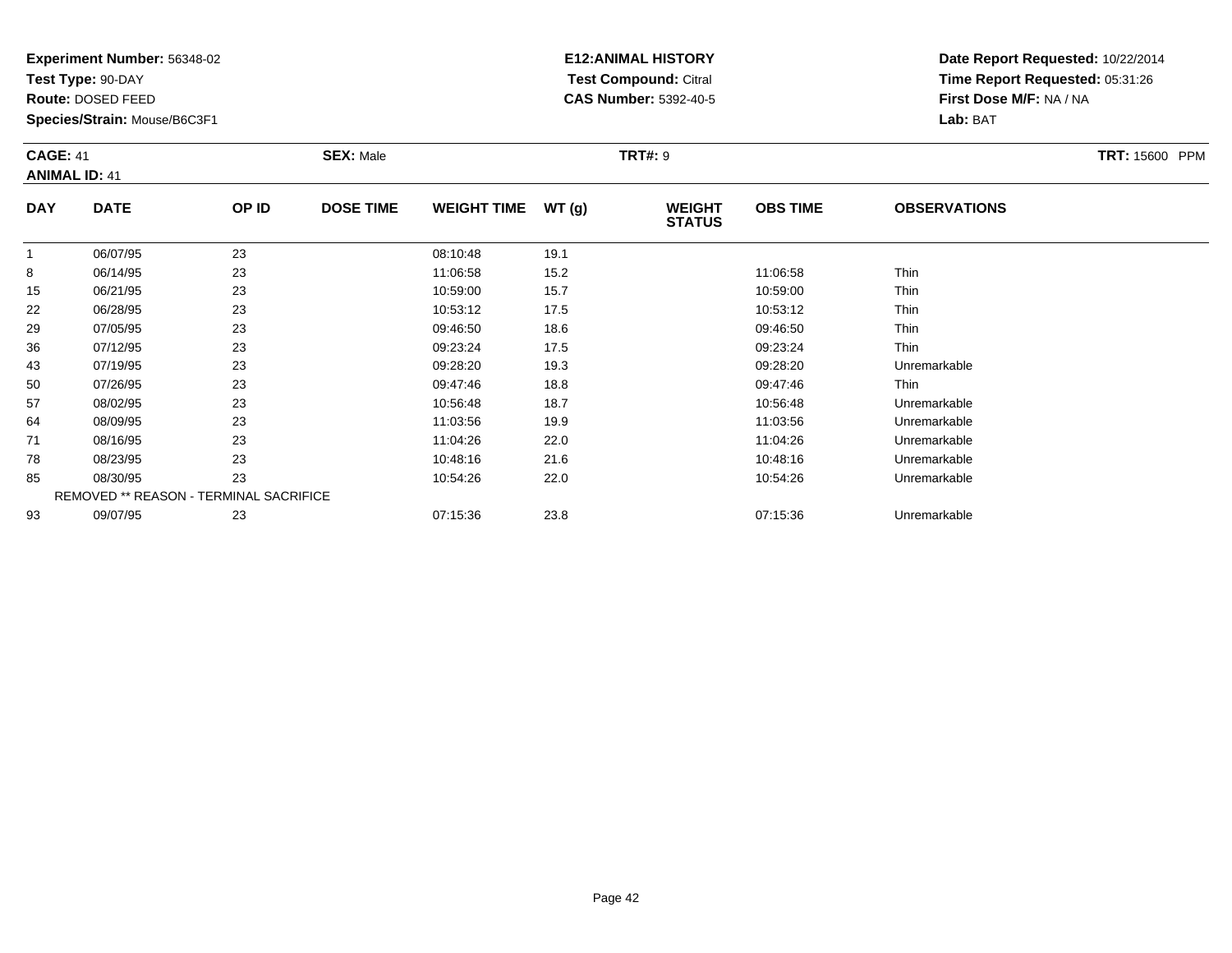**Test Type:** 90-DAY

**Route:** DOSED FEED

**Species/Strain:** Mouse/B6C3F1

# **E12:ANIMAL HISTORY Test Compound:** Citral **CAS Number:** 5392-40-5

| <b>CAGE: 42</b><br><b>SEX: Male</b><br><b>ANIMAL ID: 42</b> |             |       |                  |                     | <b>TRT#: 9</b> |                                | <b>TRT: 15600 PPM</b> |                     |  |
|-------------------------------------------------------------|-------------|-------|------------------|---------------------|----------------|--------------------------------|-----------------------|---------------------|--|
| <b>DAY</b>                                                  | <b>DATE</b> | OP ID | <b>DOSE TIME</b> | WEIGHT TIME $WT(g)$ |                | <b>WEIGHT</b><br><b>STATUS</b> | <b>OBS TIME</b>       | <b>OBSERVATIONS</b> |  |
|                                                             | 06/07/95    | 23    |                  | 08:11:38            | 20.1           |                                |                       |                     |  |
| 8                                                           | 06/14/95    | 23    |                  | 11:09:00            | 16.9           |                                | 11:09:00              | <b>Thin</b>         |  |

|    | <b>UD/U7/95</b> | 23                                            | <b>08:11:38</b> | <b>ZU.1</b> |          |              |  |
|----|-----------------|-----------------------------------------------|-----------------|-------------|----------|--------------|--|
| 8  | 06/14/95        | 23                                            | 11:09:00        | 16.9        | 11:09:00 | Thin         |  |
| 15 | 06/21/95        | 23                                            | 10:50:02        | 16.0        | 10:50:02 | Thin         |  |
| 22 | 06/28/95        | 23                                            | 10:47:48        | 17.0        | 10:47:48 | Thin         |  |
| 29 | 07/05/95        | 23                                            | 09:48:18        | 15.2        | 09:48:18 | Thin         |  |
| 36 | 07/12/95        | 23                                            | 09:24:44        | 17.7        | 09:24:44 | Thin         |  |
| 43 | 07/19/95        | 23                                            | 09:30:42        | 19.6        | 09:30:42 | Unremarkable |  |
| 50 | 07/26/95        | 23                                            | 09:49:14        | 17.6        | 09:49:14 | Thin         |  |
| 57 | 08/02/95        | 23                                            | 10:57:46        | 18.0        | 10:57:46 | Unremarkable |  |
| 64 | 08/09/95        | 23                                            | 11:05:26        | 17.9        | 11:05:26 | Unremarkable |  |
| 71 | 08/16/95        | 23                                            | 11:05:18        | 18.4        | 11:05:18 | Unremarkable |  |
| 78 | 08/23/95        | 23                                            | 10:49:10        | 19.4        | 10:49:10 | Unremarkable |  |
| 85 | 08/30/95        | 23                                            | 10:49:56        | 20.8        | 10:49:56 | Unremarkable |  |
|    |                 | <b>REMOVED ** REASON - TERMINAL SACRIFICE</b> |                 |             |          |              |  |
| 93 | 09/07/95        | 23                                            | 07:16:28        | 22.4        | 07:16:28 | Unremarkable |  |
|    |                 |                                               |                 |             |          |              |  |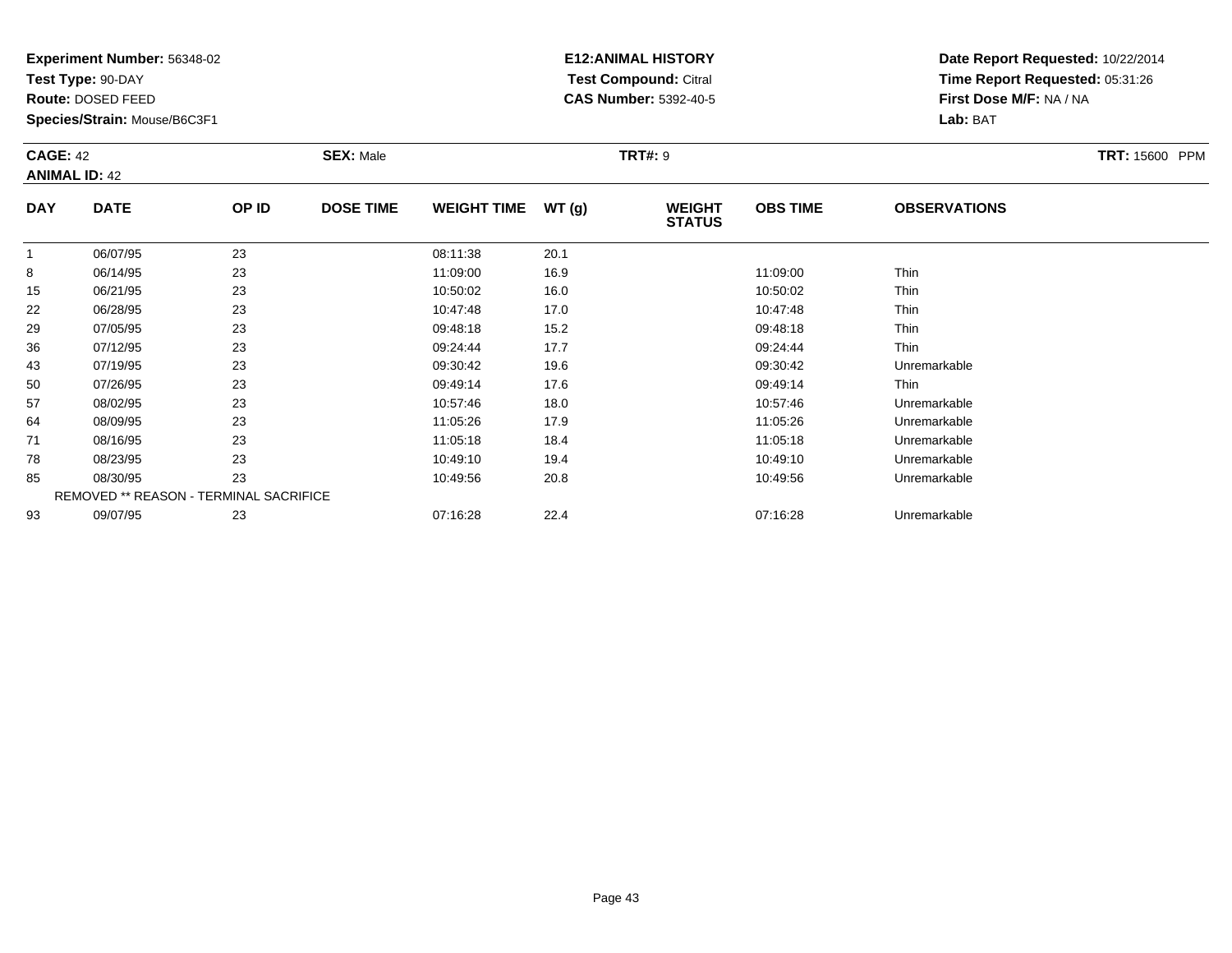**Test Type:** 90-DAY

**Route:** DOSED FEED

**Species/Strain:** Mouse/B6C3F1

# **E12:ANIMAL HISTORY Test Compound:** Citral **CAS Number:** 5392-40-5

| <b>CAGE: 43</b><br><b>ANIMAL ID: 43</b> |             | <b>SEX: Male</b> |                  | <b>TRT#:</b> 9     |        |                                | <b>TRT: 15600 PPM</b> |                     |  |
|-----------------------------------------|-------------|------------------|------------------|--------------------|--------|--------------------------------|-----------------------|---------------------|--|
| <b>DAY</b>                              | <b>DATE</b> | OP ID            | <b>DOSE TIME</b> | <b>WEIGHT TIME</b> | WT (g) | <b>WEIGHT</b><br><b>STATUS</b> | <b>OBS TIME</b>       | <b>OBSERVATIONS</b> |  |

|    | 06/07/95 | 23                                     | 08:12:18 | 20.7 |          |              |  |
|----|----------|----------------------------------------|----------|------|----------|--------------|--|
| 8  | 06/14/95 | 23                                     | 11:10:58 | 18.0 | 11:10:58 | Thin         |  |
| 15 | 06/21/95 | 23                                     | 10:52:28 | 17.8 | 10:52:28 | Thin         |  |
| 22 | 06/28/95 | 23                                     | 10:49:40 | 17.4 | 10:49:40 | Thin         |  |
| 29 | 07/05/95 | 23                                     | 09:41:50 | 18.4 | 09:41:50 | Thin         |  |
| 36 | 07/12/95 | 23                                     | 09:18:56 | 17.5 | 09:18:56 | Thin         |  |
| 43 | 07/19/95 | 23                                     | 09:32:10 | 18.3 | 09:32:10 | Thin         |  |
| 50 | 07/26/95 | 23                                     | 09:50:32 | 18.6 | 09:50:32 | Thin         |  |
| 57 | 08/02/95 | 23                                     | 10:59:08 | 18.0 | 10:59:08 | Thin         |  |
| 64 | 08/09/95 | 23                                     | 11:06:36 | 20.5 | 11:06:36 | Unremarkable |  |
| 71 | 08/16/95 | 23                                     | 11:06:30 | 20.5 | 11:06:30 | Unremarkable |  |
| 78 | 08/23/95 | 23                                     | 10:50:08 | 19.8 | 10:50:08 | Unremarkable |  |
| 85 | 08/30/95 | 23                                     | 10:50:58 | 21.3 | 10:50:58 | Unremarkable |  |
|    |          | REMOVED ** REASON - TERMINAL SACRIFICE |          |      |          |              |  |
| 93 | 09/07/95 | 23                                     | 07:17:44 | 22.2 | 07:17:44 | Unremarkable |  |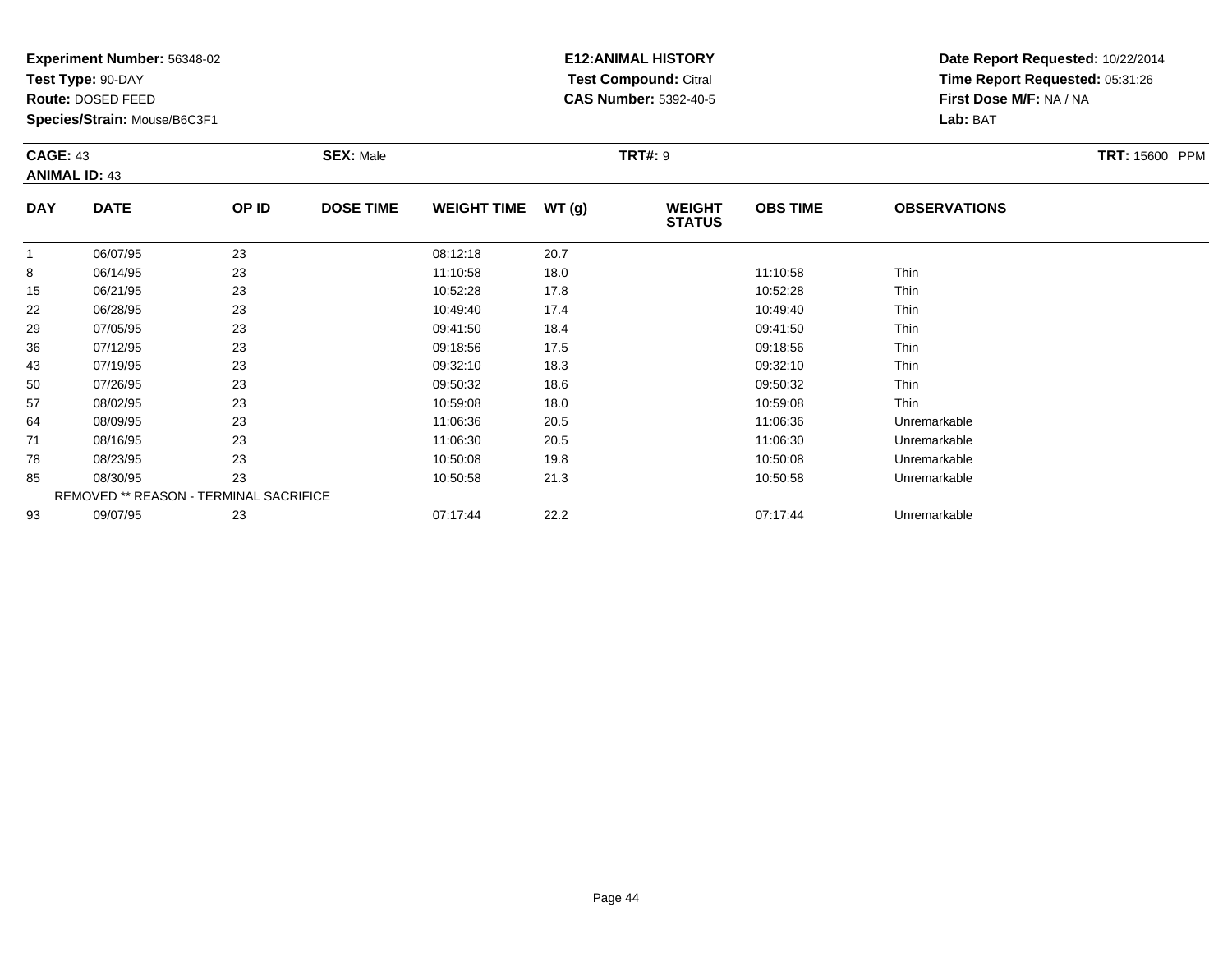**Test Type:** 90-DAY

**Route:** DOSED FEED

**Species/Strain:** Mouse/B6C3F1

# **E12:ANIMAL HISTORY Test Compound:** Citral **CAS Number:** 5392-40-5

| <b>CAGE: 44</b><br><b>ANIMAL ID: 44</b> |             |       | <b>SEX: Male</b> |                    |       | <b>TRT#: 9</b>                 |                 |                     |  |  |
|-----------------------------------------|-------------|-------|------------------|--------------------|-------|--------------------------------|-----------------|---------------------|--|--|
| <b>DAY</b>                              | <b>DATE</b> | OP ID | <b>DOSE TIME</b> | <b>WEIGHT TIME</b> | WT(g) | <b>WEIGHT</b><br><b>STATUS</b> | <b>OBS TIME</b> | <b>OBSERVATIONS</b> |  |  |
|                                         | 06/07/95    | 23    |                  | 08:13:14           | 19.4  |                                |                 |                     |  |  |
| 8                                       | 06/14/95    | 23    |                  | 11:12:44           | 15.7  |                                | 11:12:44        | Thin                |  |  |
| 15                                      | 06/21/95    | 23    |                  | 10:55:00           | 16.1  |                                | 10:55:00        | Thin                |  |  |
| 22                                      | 06/28/95    | 23    |                  | 10:50:54           | 17.0  |                                | 10:50:54        | Thin                |  |  |
| 29                                      | 07/05/95    | 23    |                  | 09:43:52           | 17.7  |                                | 09:43:52        | Thin                |  |  |
| ิวค                                     | 07/12/05    | つつ    |                  | <b>NG-20-38</b>    | 187   |                                | <b>NG-20-38</b> | <b>Thin</b>         |  |  |

| 22 | 06/28/95                                      | 23 | 10:50:54 | 17.0 | 10:50:54 | Thin         |  |
|----|-----------------------------------------------|----|----------|------|----------|--------------|--|
| 29 | 07/05/95                                      | 23 | 09:43:52 | 17.7 | 09:43:52 | <b>Thin</b>  |  |
| 36 | 07/12/95                                      | 23 | 09:20:38 | 18.7 | 09:20:38 | <b>Thin</b>  |  |
| 43 | 07/19/95                                      | 23 | 09:25:34 | 18.8 | 09:25:34 | Thin         |  |
| 50 | 07/26/95                                      | 23 | 09:44:30 | 20.0 | 09:44:30 | <b>Thin</b>  |  |
| 57 | 08/02/95                                      | 23 | 11:00:44 | 17.0 | 11:00:44 | <b>Thin</b>  |  |
| 64 | 08/09/95                                      | 23 | 11:07:50 | 19.4 | 11:07:50 | Unremarkable |  |
| 71 | 08/16/95                                      | 23 | 11:07:52 | 19.6 | 11:07:52 | Unremarkable |  |
| 78 | 08/23/95                                      | 23 | 10:51:02 | 19.0 | 10:51:02 | Unremarkable |  |
| 85 | 08/30/95                                      | 23 | 10:52:14 | 20.6 | 10:52:14 | Unremarkable |  |
|    | <b>REMOVED ** REASON - TERMINAL SACRIFICE</b> |    |          |      |          |              |  |
| 93 | 09/07/95                                      | 23 | 07:18:40 | 22.0 | 07:18:40 | Unremarkable |  |
|    |                                               |    |          |      |          |              |  |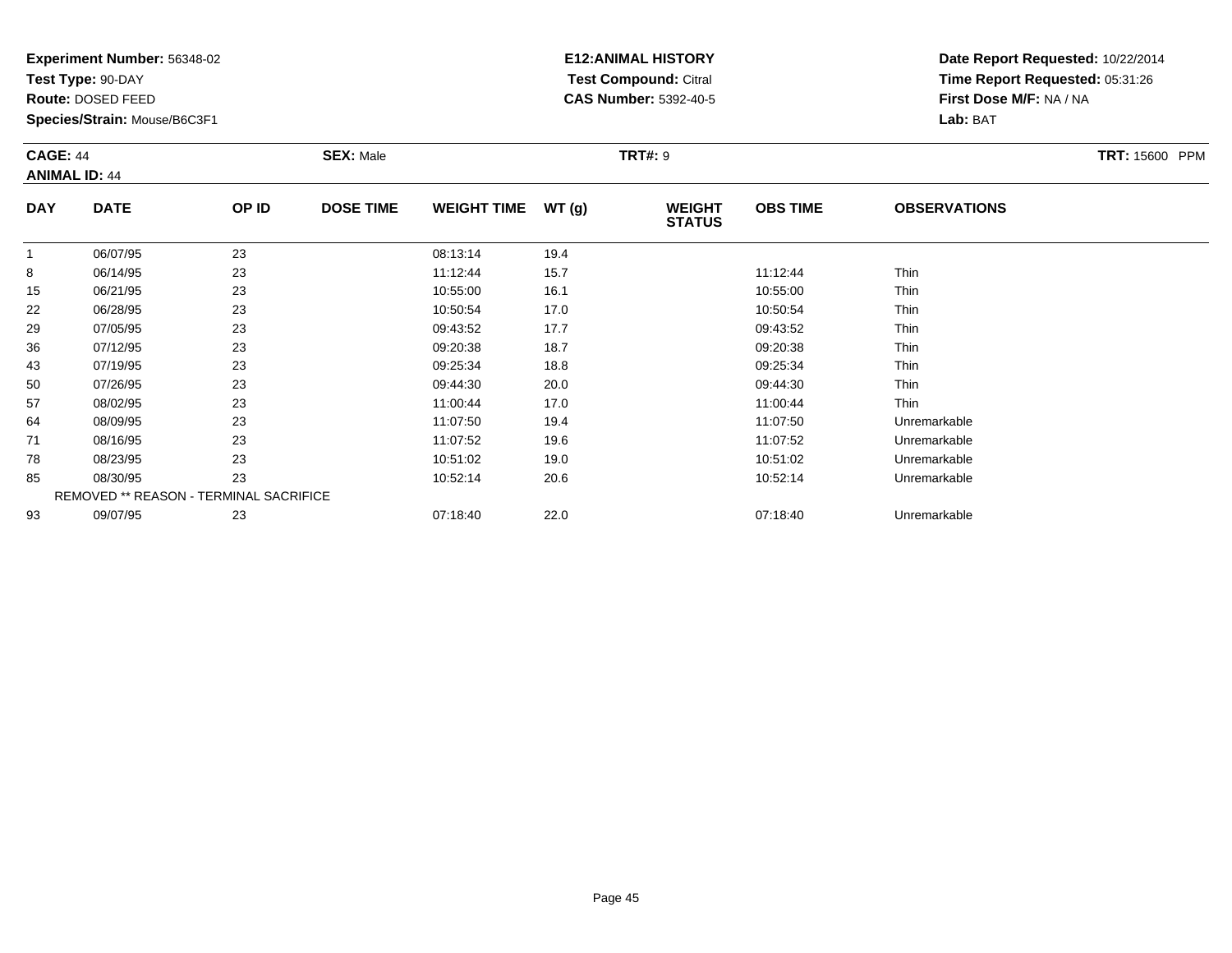**Test Type:** 90-DAY

**Route:** DOSED FEED

43

50

57

64

71

78

85

93

**Species/Strain:** Mouse/B6C3F1

REMOVED \*\* REASON - TERMINAL SACRIFICE

## **E12:ANIMAL HISTORY Test Compound:** Citral **CAS Number:** 5392-40-5

**Date Report Requested:** 10/22/2014**Time Report Requested:** 05:31:26**First Dose M/F:** NA / NA**Lab:** BAT

| <b>CAGE: 45</b><br><b>ANIMAL ID: 45</b> |             |       | <b>SEX: Male</b> |                    |       | <b>TRT#: 9</b>                 |                 |                     | <b>TRT: 15600 PPM</b> |
|-----------------------------------------|-------------|-------|------------------|--------------------|-------|--------------------------------|-----------------|---------------------|-----------------------|
| <b>DAY</b>                              | <b>DATE</b> | OP ID | <b>DOSE TIME</b> | <b>WEIGHT TIME</b> | WT(g) | <b>WEIGHT</b><br><b>STATUS</b> | <b>OBS TIME</b> | <b>OBSERVATIONS</b> |                       |
|                                         | 06/07/95    | 23    |                  | 08:13:56           | 20.1  |                                |                 |                     |                       |
| 8                                       | 06/14/95    | 23    |                  | 11:14:30           | 16.7  |                                | 11:14:30        | Thin                |                       |
| 15                                      | 06/21/95    | 23    |                  | 10:57:04           | 17.8  |                                | 10:57:04        | <b>Thin</b>         |                       |
| 22                                      | 06/28/95    | 23    |                  | 10:52:00           | 19.0  |                                | 10:52:00        | Thin                |                       |
| 29                                      | 07/05/95    | 23    |                  | 09:45:14           | 17.6  |                                | 09:45:14        | Thin                |                       |
| 36                                      | 07/12/95    | 23    |                  | 09:22:02           | 17.0  |                                | 09:22:02        | <b>Thin</b>         |                       |

07/19/95 <sup>23</sup> 09:27:14 18.7 09:27:14 Thin

0 07/26/95 23 23 09:46:02 16.1 06.1 09:46:02 Thin

08/02/95 <sup>23</sup> 10:54:40 17.9 10:54:40 Unremarkable

08/09/95 <sup>23</sup> 11:02:40 18.3 11:02:40 Unremarkable

08/16/95 <sup>23</sup> 11:08:44 19.2 11:08:44 Unremarkable

08/23/95 <sup>23</sup> 10:51:54 18.8 10:51:54 Unremarkable

08/30/95 <sup>23</sup> 10:53:22 19.9 10:53:22 Unremarkable

09/07/95 <sup>23</sup> 07:19:52 21.9 07:19:52 Unremarkable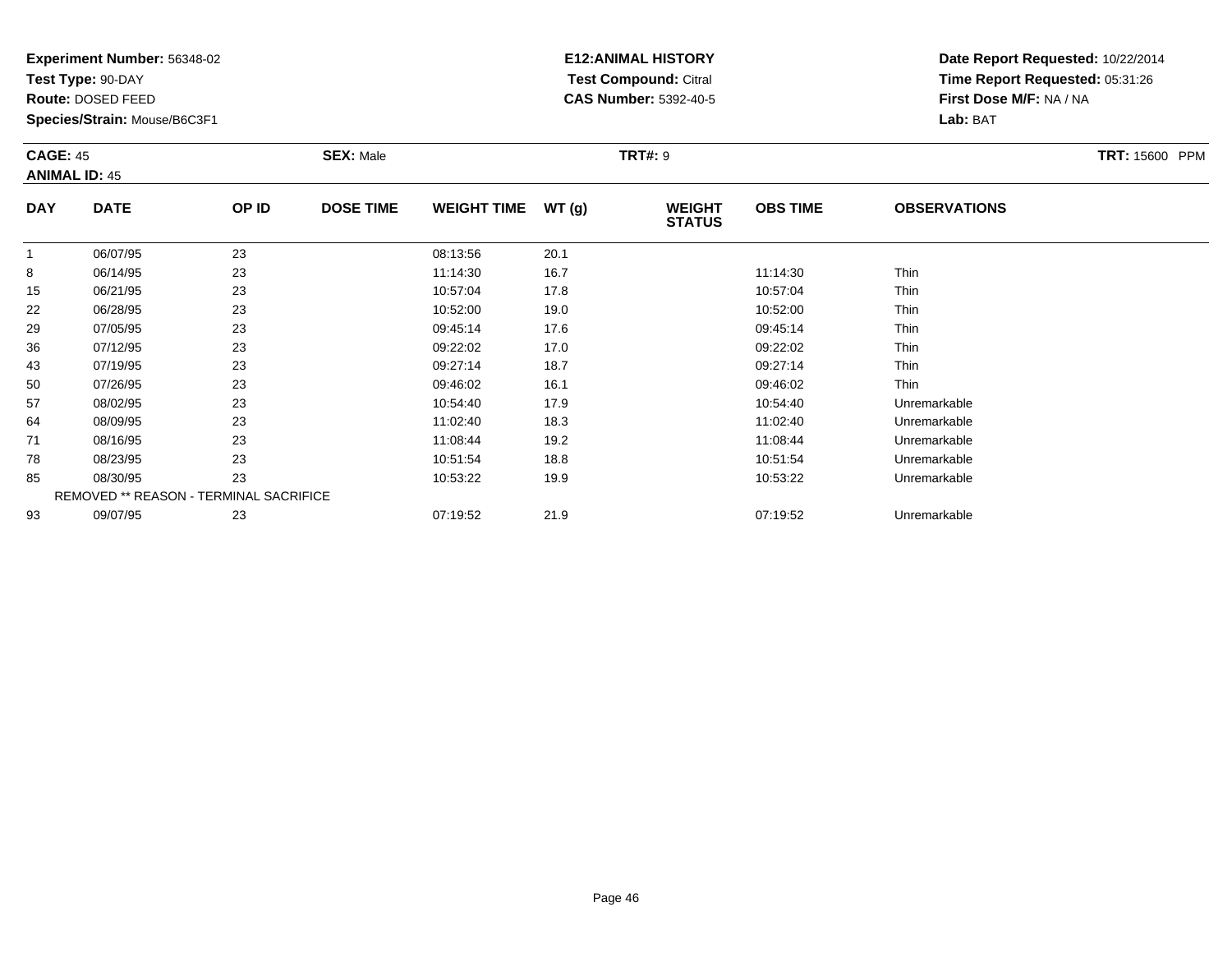**Test Type:** 90-DAY

**Route:** DOSED FEED

85

93

**Species/Strain:** Mouse/B6C3F1

REMOVED \*\* REASON - TERMINAL SACRIFICE

## **E12:ANIMAL HISTORY Test Compound:** Citral **CAS Number:** 5392-40-5

**Date Report Requested:** 10/22/2014**Time Report Requested:** 05:31:26**First Dose M/F:** NA / NA**Lab:** BAT

| <b>CAGE: 46</b><br><b>ANIMAL ID: 46</b> |             | <b>SEX: Male</b> |                  |                    | <b>TRT#: 9</b> | TRT: 15600 PPM                 |                 |                     |  |
|-----------------------------------------|-------------|------------------|------------------|--------------------|----------------|--------------------------------|-----------------|---------------------|--|
| <b>DAY</b>                              | <b>DATE</b> | OP ID            | <b>DOSE TIME</b> | <b>WEIGHT TIME</b> | WT(g)          | <b>WEIGHT</b><br><b>STATUS</b> | <b>OBS TIME</b> | <b>OBSERVATIONS</b> |  |
|                                         | 06/07/95    | 23               |                  | 10:09:00           | 21.5           |                                |                 |                     |  |
| 8                                       | 06/14/95    | 23               |                  | 11:17:48           | 17.9           |                                | 11:17:48        | Thin                |  |
| 15                                      | 06/21/95    | 23               |                  | 11:07:40           | 20.2           |                                | 11:07:40        | Unremarkable        |  |
| 22                                      | 06/28/95    | 23               |                  | 11:27:06           | 19.8           |                                | 11:27:06        | Unremarkable        |  |
| 29                                      | 07/05/95    | 23               |                  | 10:58:14           | 21.6           |                                | 10:58:14        | Unremarkable        |  |
| 36                                      | 07/12/95    | 23               |                  | 09:32:38           | 22.2           |                                | 09:32:38        | Unremarkable        |  |
| 43                                      | 07/19/95    | 23               |                  | 09:37:40           | 20.6           |                                | 09:37:40        | Unremarkable        |  |
| 50                                      | 07/26/95    | 23               |                  | 09:55:30           | 21.0           |                                | 09:55:30        | Unremarkable        |  |
| 57                                      | 08/02/95    | 23               |                  | 11:05:02           | 21.6           |                                | 11:05:02        | Unremarkable        |  |
| 64                                      | 08/09/95    | 23               |                  | 11:11:20           | 22.6           |                                | 11:11:20        | Unremarkable        |  |
| 71                                      | 08/16/95    | 23               |                  | 11:10:44           | 22.3           |                                | 11:10:44        | Unremarkable        |  |
| 78                                      | 08/23/95    | 23               |                  | 10:53:30           | 23.4           |                                | 10:53:30        | Unremarkable        |  |

08/30/95 <sup>23</sup> 11:01:34 22.9 11:01:34 Unremarkable

09/07/95 <sup>23</sup> 07:21:02 26.5 07:21:02 Unremarkable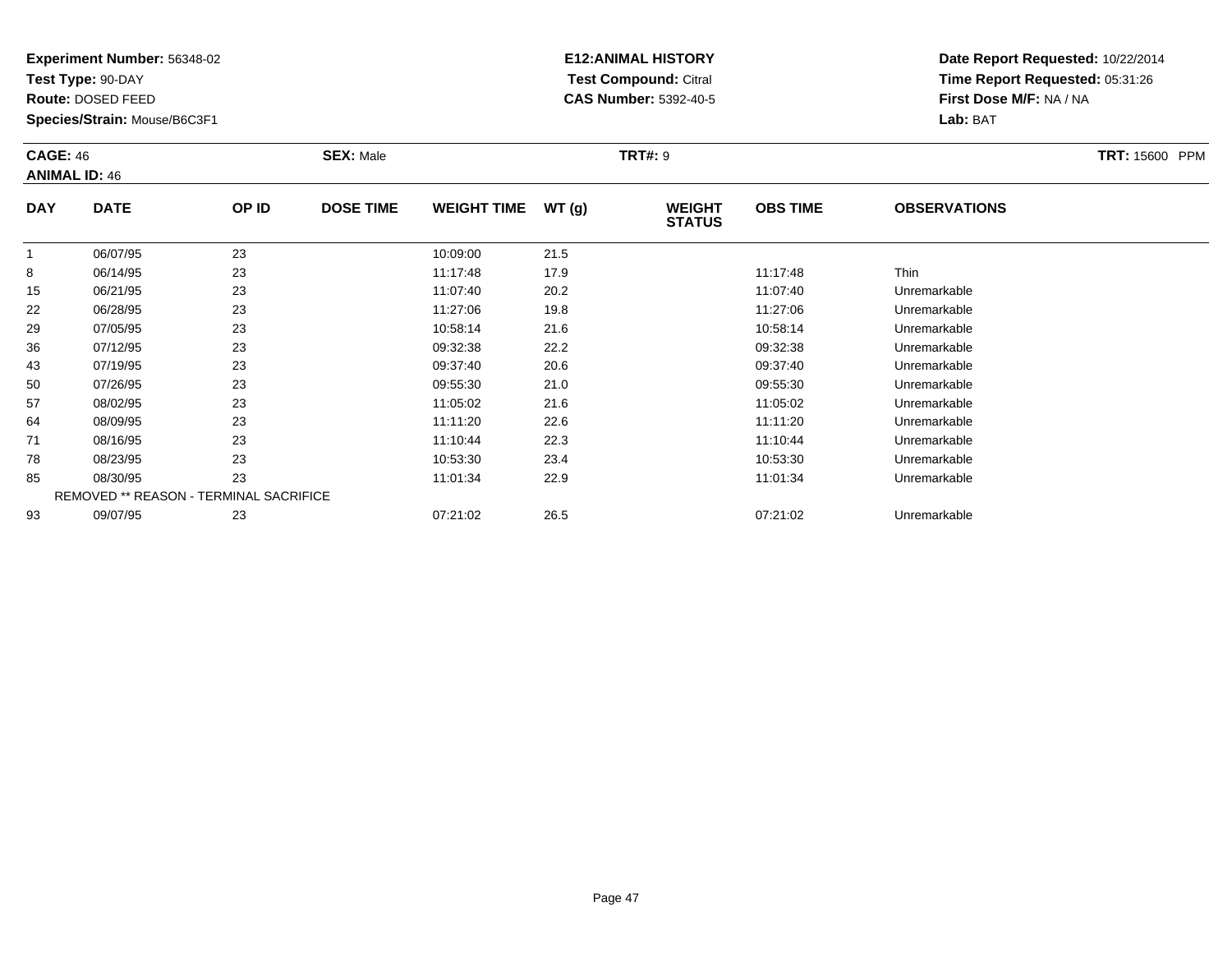**Test Type:** 90-DAY

**Route:** DOSED FEED

**Species/Strain:** Mouse/B6C3F1

# **E12:ANIMAL HISTORY Test Compound:** Citral **CAS Number:** 5392-40-5

| <b>CAGE: 47</b><br><b>ANIMAL ID: 47</b> |             |       | <b>SEX: Male</b> |                             |      | <b>TRT#: 9</b>                 | <b>TRT: 15600 PPM</b> |                     |  |
|-----------------------------------------|-------------|-------|------------------|-----------------------------|------|--------------------------------|-----------------------|---------------------|--|
| <b>DAY</b>                              | <b>DATE</b> | OP ID | <b>DOSE TIME</b> | WT(g)<br><b>WEIGHT TIME</b> |      | <b>WEIGHT</b><br><b>STATUS</b> | <b>OBS TIME</b>       | <b>OBSERVATIONS</b> |  |
|                                         | 06/07/95    | 23    |                  | 08:38:34                    | 19.1 |                                |                       |                     |  |
| 8                                       | 06/14/95    | 23    |                  | 11:21:34                    | 14.6 |                                | 11:21:34              | Thin                |  |
| 15                                      | 06/21/95    | 23    |                  | 11:00:40                    | 16.9 |                                | 11:00:40              | Thin                |  |
| 22                                      | 06/28/95    | 23    |                  | 11.22.54                    | 17.3 |                                | 11:22:54              | <b>Thin</b>         |  |

| $\circ$ | <b>UD/14/95</b>                               | د∠ | 11.21.34 | 14.O | 11.21.34 | - 1 1 1 1 1 1 |  |
|---------|-----------------------------------------------|----|----------|------|----------|---------------|--|
| 15      | 06/21/95                                      | 23 | 11:00:40 | 16.9 | 11:00:40 | <b>Thin</b>   |  |
| 22      | 06/28/95                                      | 23 | 11:22:54 | 17.3 | 11:22:54 | Thin          |  |
| 29      | 07/05/95                                      | 23 | 10:59:30 | 15.1 | 10:59:30 | Thin          |  |
| 36      | 07/12/95                                      | 23 | 09:34:28 | 16.7 | 09:34:28 | Thin          |  |
| 43      | 07/19/95                                      | 23 | 09:38:56 | 16.2 | 09:38:56 | Thin          |  |
| 50      | 07/26/95                                      | 23 | 09:57:14 | 15.7 | 09:57:14 | Thin          |  |
| 57      | 08/02/95                                      | 23 | 11:06:06 | 14.7 | 11:06:06 | <b>Thin</b>   |  |
| 64      | 08/09/95                                      | 23 | 11:12:22 | 16.3 | 11:12:22 | Thin          |  |
| 71      | 08/16/95                                      | 23 | 11:11:44 | 16.0 | 11:11:44 | Thin          |  |
| 78      | 08/23/95                                      | 23 | 10:54:30 | 17.0 | 10:54:30 | Thin          |  |
| 85      | 08/30/95                                      | 23 | 10:56:44 | 17.7 | 10:56:44 | Thin          |  |
|         | <b>REMOVED ** REASON - TERMINAL SACRIFICE</b> |    |          |      |          |               |  |
| 93      | 09/07/95                                      | 23 | 07:22:02 | 20.9 | 07:22:02 | Unremarkable  |  |
|         |                                               |    |          |      |          |               |  |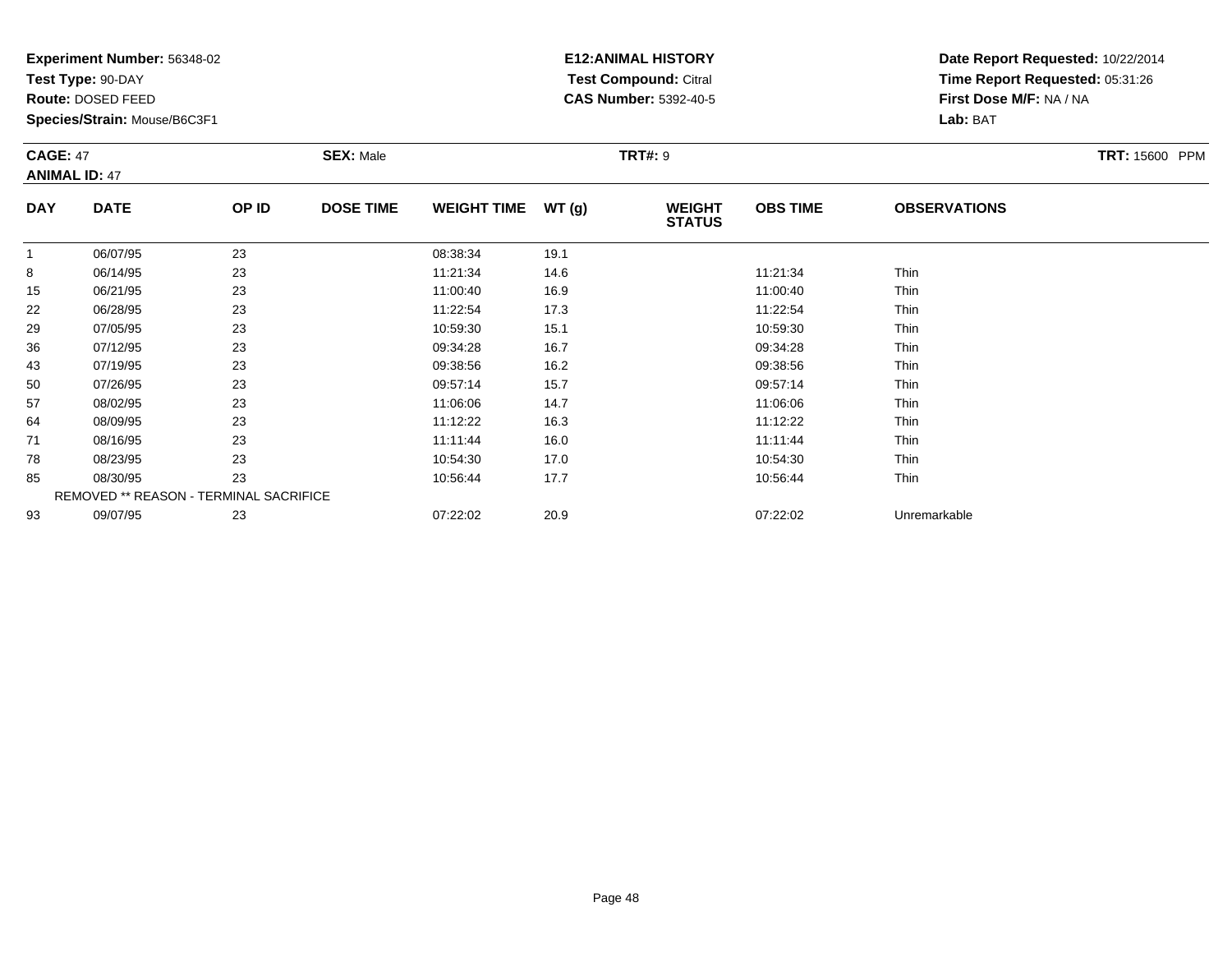**Test Type:** 90-DAY

**Route:** DOSED FEED

93

**Species/Strain:** Mouse/B6C3F1

## **E12:ANIMAL HISTORY Test Compound:** Citral **CAS Number:** 5392-40-5

**Date Report Requested:** 10/22/2014**Time Report Requested:** 05:31:26**First Dose M/F:** NA / NA**Lab:** BAT

|            | <b>CAGE: 48</b><br><b>ANIMAL ID: 48</b>       |       | <b>SEX: Male</b> |                    |       | <b>TRT#: 9</b>                 | TRT: 15600 PPM  |                     |  |
|------------|-----------------------------------------------|-------|------------------|--------------------|-------|--------------------------------|-----------------|---------------------|--|
| <b>DAY</b> | <b>DATE</b>                                   | OP ID | <b>DOSE TIME</b> | <b>WEIGHT TIME</b> | WT(g) | <b>WEIGHT</b><br><b>STATUS</b> | <b>OBS TIME</b> | <b>OBSERVATIONS</b> |  |
|            | 06/07/95                                      | 23    |                  | 08:39:20           | 21.0  |                                |                 |                     |  |
| 8          | 06/14/95                                      | 23    |                  | 11:23:10           | 17.0  |                                | 11:23:10        | Thin                |  |
| 15         | 06/21/95                                      | 23    |                  | 11:01:58           | 17.2  |                                | 11:01:58        | Thin                |  |
| 22         | 06/28/95                                      | 23    |                  | 11:24:06           | 18.8  |                                | 11:24:06        | Unremarkable        |  |
| 29         | 07/05/95                                      | 23    |                  | 10:53:54           | 16.5  |                                | 10:53:54        | Thin                |  |
| 36         | 07/12/95                                      | 23    |                  | 09:27:40           | 18.2  |                                | 09:27:40        | Thin                |  |
| 43         | 07/19/95                                      | 23    |                  | 09:40:16           | 17.6  |                                | 09:40:16        | Thin                |  |
| 50         | 07/26/95                                      | 23    |                  | 09:58:26           | 19.3  |                                | 09:58:26        | Thin                |  |
| 57         | 08/02/95                                      | 23    |                  | 11:07:26           | 19.9  |                                | 11:07:26        | Unremarkable        |  |
| 64         | 08/09/95                                      | 23    |                  | 11:13:30           | 20.8  |                                | 11:13:30        | Unremarkable        |  |
| 71         | 08/16/95                                      | 23    |                  | 11:13:10           | 20.9  |                                | 11:13:10        | Unremarkable        |  |
| 78         | 08/23/95                                      | 23    |                  | 10:56:06           | 21.7  |                                | 10:56:06        | Unremarkable        |  |
| 85         | 08/30/95                                      | 23    |                  | 10:58:04           | 22.4  |                                | 10:58:04        | Unremarkable        |  |
|            | <b>REMOVED ** REASON - TERMINAL SACRIFICE</b> |       |                  |                    |       |                                |                 |                     |  |

09/07/95 <sup>23</sup> 07:23:22 23.3 07:23:22 Unremarkable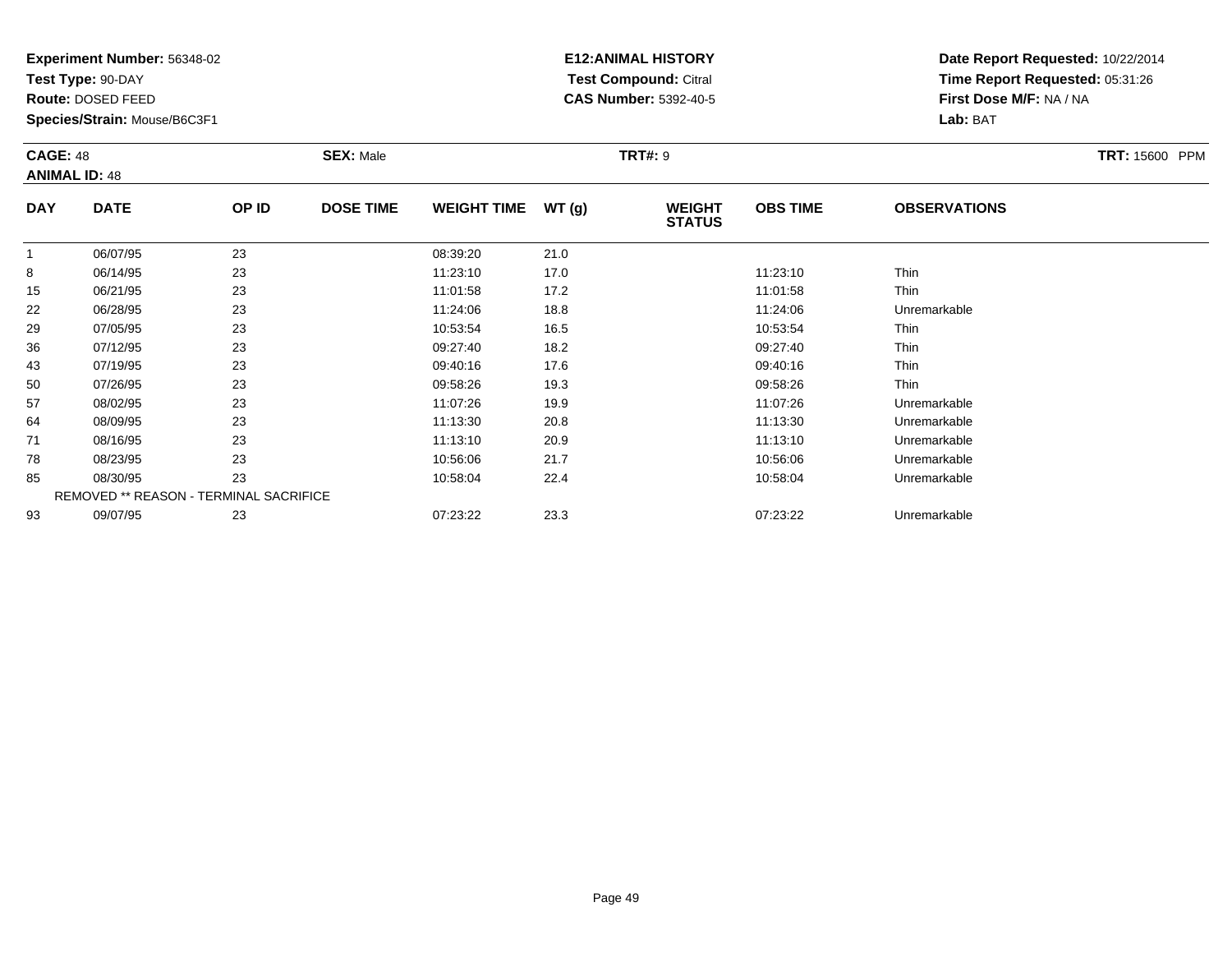**Test Type:** 90-DAY

**Route:** DOSED FEED

78

85

93

**Species/Strain:** Mouse/B6C3F1

REMOVED \*\* REASON - TERMINAL SACRIFICE

## **E12:ANIMAL HISTORY Test Compound:** Citral **CAS Number:** 5392-40-5

**Date Report Requested:** 10/22/2014**Time Report Requested:** 05:31:26**First Dose M/F:** NA / NA**Lab:** BAT

| <b>CAGE: 49</b><br><b>ANIMAL ID: 49</b> |             | <b>SEX: Male</b> | <b>TRT: 15600 PPM</b> |                    |       |                                |                 |                     |  |
|-----------------------------------------|-------------|------------------|-----------------------|--------------------|-------|--------------------------------|-----------------|---------------------|--|
| <b>DAY</b>                              | <b>DATE</b> | OP ID            | <b>DOSE TIME</b>      | <b>WEIGHT TIME</b> | WT(g) | <b>WEIGHT</b><br><b>STATUS</b> | <b>OBS TIME</b> | <b>OBSERVATIONS</b> |  |
|                                         | 06/07/95    | 23               |                       | 08:40:04           | 19.6  |                                |                 |                     |  |
| 8                                       | 06/14/95    | 23               |                       | 11:24:54           | 16.9  |                                | 11:24:54        | Thin                |  |
| 15                                      | 06/21/95    | 23               |                       | 11:03:12           | 14.6  |                                | 11:03:12        | Thin                |  |
| 22                                      | 06/28/95    | 23               |                       | 11:25:18           | 14.7  |                                | 11:25:18        | Thin                |  |
| 29                                      | 07/05/95    | 23               |                       | 10:55:44           | 16.1  |                                | 10:55:44        | Thin                |  |
| 36                                      | 07/12/95    | 23               |                       | 09:29:26           | 17.3  |                                | 09:29:26        | Thin                |  |
| 43                                      | 07/19/95    | 23               |                       | 09:34:42           | 19.7  |                                | 09:34:42        | Unremarkable        |  |
| 50                                      | 07/26/95    | 23               |                       | 09:52:40           | 20.1  |                                | 09:52:40        | Thin                |  |
| 57                                      | 08/02/95    | 23               |                       | 11:08:38           | 21.1  |                                | 11:08:38        | Unremarkable        |  |
| 64                                      | 08/09/95    | 23               |                       | 11:14:40           | 21.0  |                                | 11:14:40        | Unremarkable        |  |
| 71                                      | 08/16/95    | 23               |                       | 11:14:08           | 22.1  |                                | 11:14:08        | Unremarkable        |  |

 08/23/95 <sup>23</sup> 10:57:10 20.7 10:57:10 Unremarkable 08/30/95 <sup>23</sup> 10:59:14 24.1 10:59:14 Unremarkable

09/07/95 <sup>23</sup> 07:24:16 24.3 07:24:16 Unremarkable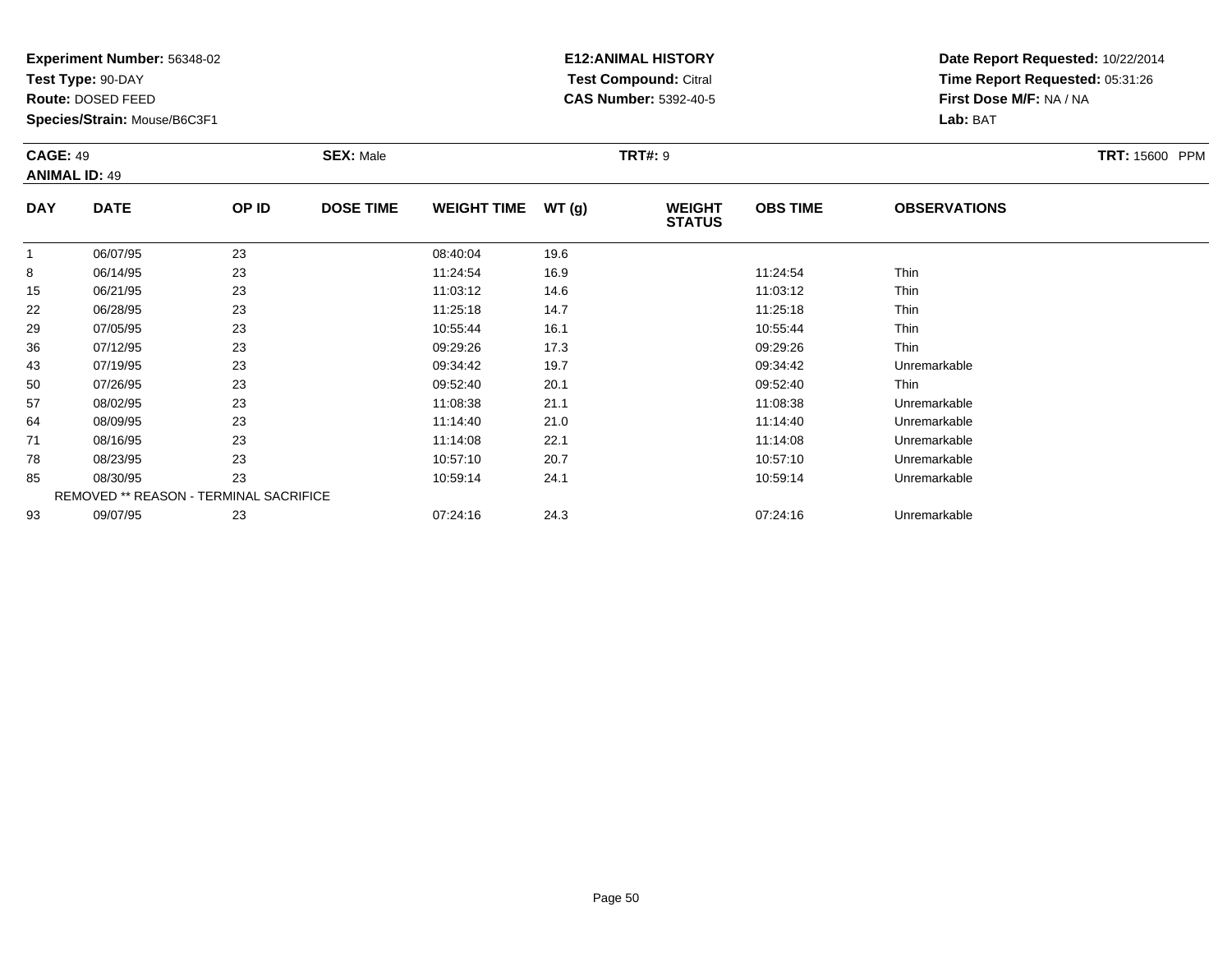**Test Type:** 90-DAY

**Route:** DOSED FEED

85

93

**Species/Strain:** Mouse/B6C3F1

REMOVED \*\* REASON - TERMINAL SACRIFICE

## **E12:ANIMAL HISTORY Test Compound:** Citral **CAS Number:** 5392-40-5

**Date Report Requested:** 10/22/2014**Time Report Requested:** 05:31:26**First Dose M/F:** NA / NA**Lab:** BAT

| <b>CAGE: 50</b><br><b>ANIMAL ID: 50</b> |             |       | <b>SEX: Male</b> |                    |       | <b>TRT#: 9</b>                 | <b>TRT: 15600 PPM</b> |                     |  |
|-----------------------------------------|-------------|-------|------------------|--------------------|-------|--------------------------------|-----------------------|---------------------|--|
| <b>DAY</b>                              | <b>DATE</b> | OP ID | <b>DOSE TIME</b> | <b>WEIGHT TIME</b> | WT(g) | <b>WEIGHT</b><br><b>STATUS</b> | <b>OBS TIME</b>       | <b>OBSERVATIONS</b> |  |
| 1                                       | 06/07/95    | 23    |                  | 08:40:50           | 19.4  |                                |                       |                     |  |
| 8                                       | 06/14/95    | 23    |                  | 11:27:04           | 16.0  |                                | 11:27:04              | Thin                |  |
| 15                                      | 06/21/95    | 23    |                  | 11:06:24           | 16.7  |                                | 11:06:24              | Thin                |  |
| 22                                      | 06/28/95    | 23    |                  | 11:26:14           | 17.5  |                                | 11:26:14              | Thin                |  |
| 29                                      | 07/05/95    | 23    |                  | 10:56:58           | 18.2  |                                | 10:56:58              | Thin                |  |
| 36                                      | 07/12/95    | 23    |                  | 09:30:40           | 17.9  |                                | 09:30:40              | Thin                |  |
| 43                                      | 07/19/95    | 23    |                  | 09:35:56           | 16.6  |                                | 09:35:56              | Thin                |  |
| 50                                      | 07/26/95    | 23    |                  | 09:54:14           | 16.2  |                                | 09:54:14              | Thin                |  |
| 57                                      | 08/02/95    | 23    |                  | 11:03:54           | 17.4  |                                | 11:03:54              | Thin                |  |
| 64                                      | 08/09/95    | 23    |                  | 11:10:08           | 18.2  |                                | 11:10:08              | Unremarkable        |  |
| 71                                      | 08/16/95    | 23    |                  | 11:15:36           | 18.9  |                                | 11:15:36              | Unremarkable        |  |
| 78                                      | 08/23/95    | 23    |                  | 10:58:20           | 19.8  |                                | 10:58:20              | Unremarkable        |  |

08/23/95 <sup>23</sup> 10:58:20 19.8 10:58:20 Unremarkable

08/30/95 <sup>23</sup> 11:00:30 21.0 11:00:30 Unremarkable

09/07/95 <sup>23</sup> 07:25:52 23.4 07:25:52 Unremarkable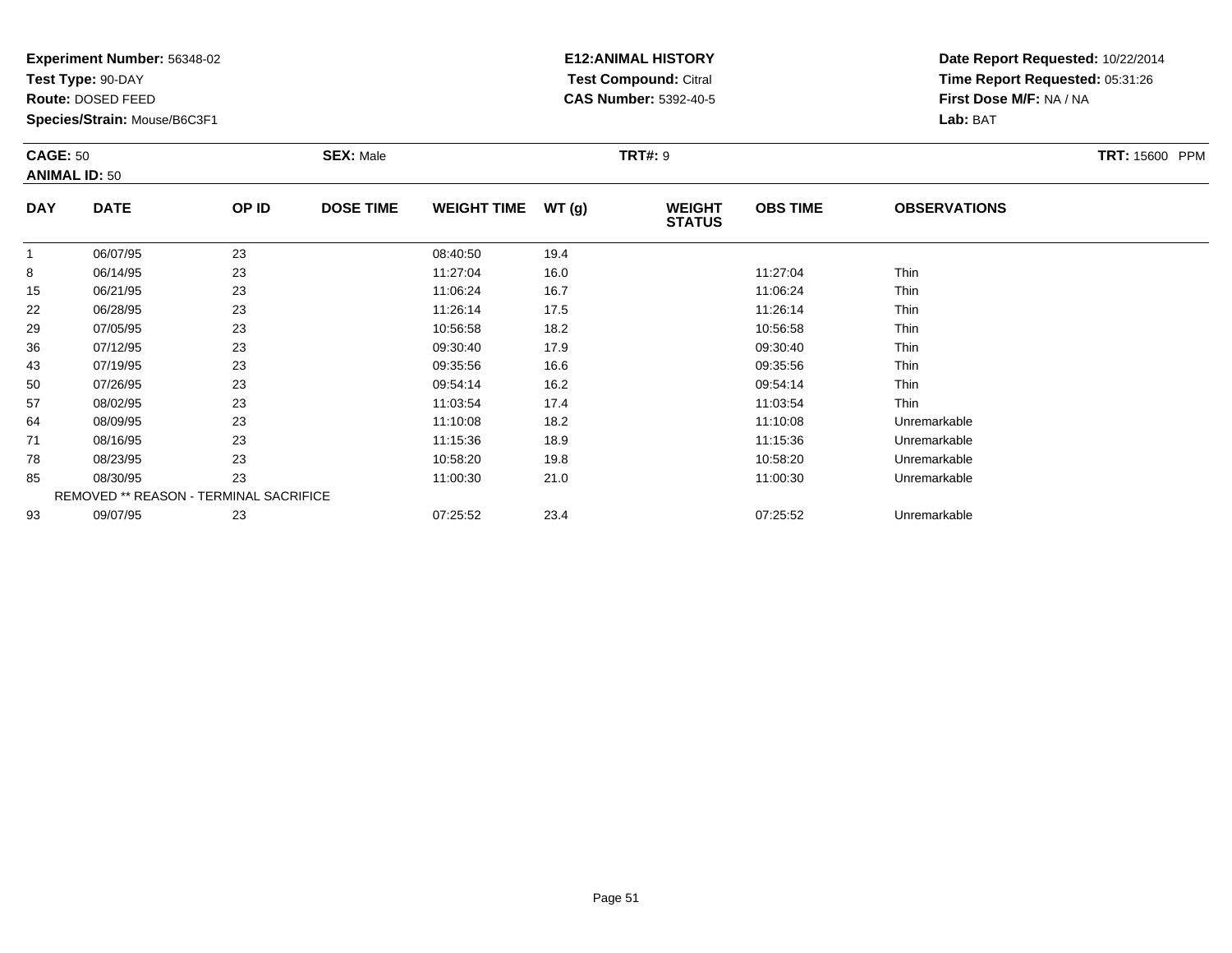|                                                             | Experiment Number: 56348-02<br>Test Type: 90-DAY<br>Route: DOSED FEED<br>Species/Strain: Mouse/B6C3F1 |                                               |                  |                    |                 | <b>E12: ANIMAL HISTORY</b><br><b>Test Compound: Citral</b><br><b>CAS Number: 5392-40-5</b> | Date Report Requested: 10/22/2014<br>Time Report Requested: 05:31:26<br>First Dose M/F: NA / NA<br>Lab: BAT |                          |
|-------------------------------------------------------------|-------------------------------------------------------------------------------------------------------|-----------------------------------------------|------------------|--------------------|-----------------|--------------------------------------------------------------------------------------------|-------------------------------------------------------------------------------------------------------------|--------------------------|
| <b>CAGE: 51</b><br><b>SEX: Male</b><br><b>ANIMAL ID: 51</b> |                                                                                                       |                                               |                  |                    | <b>TRT#: 11</b> | <b>TRT: 31300 PPM</b>                                                                      |                                                                                                             |                          |
| <b>DAY</b>                                                  | <b>DATE</b>                                                                                           | OP ID                                         | <b>DOSE TIME</b> | <b>WEIGHT TIME</b> | WT(q)           | <b>WEIGHT</b><br><b>STATUS</b>                                                             | <b>OBS TIME</b>                                                                                             | <b>OBSERVATIONS</b>      |
|                                                             | 06/07/95                                                                                              | 23                                            |                  | 08:28:46           | 18.9            |                                                                                            |                                                                                                             |                          |
| 8                                                           | 06/14/95                                                                                              | 23                                            |                  | 11:28:58           | 14.5            |                                                                                            | 11:28:58                                                                                                    | <b>Thin</b>              |
|                                                             |                                                                                                       | <b>REMOVED ** REASON - MORIBUND SACRIFICE</b> |                  |                    |                 |                                                                                            |                                                                                                             |                          |
| 14                                                          | 06/20/95                                                                                              | 30                                            |                  | 10:55:00           | 12.9            |                                                                                            | 10:55:00                                                                                                    | Lethargic<br><b>Thin</b> |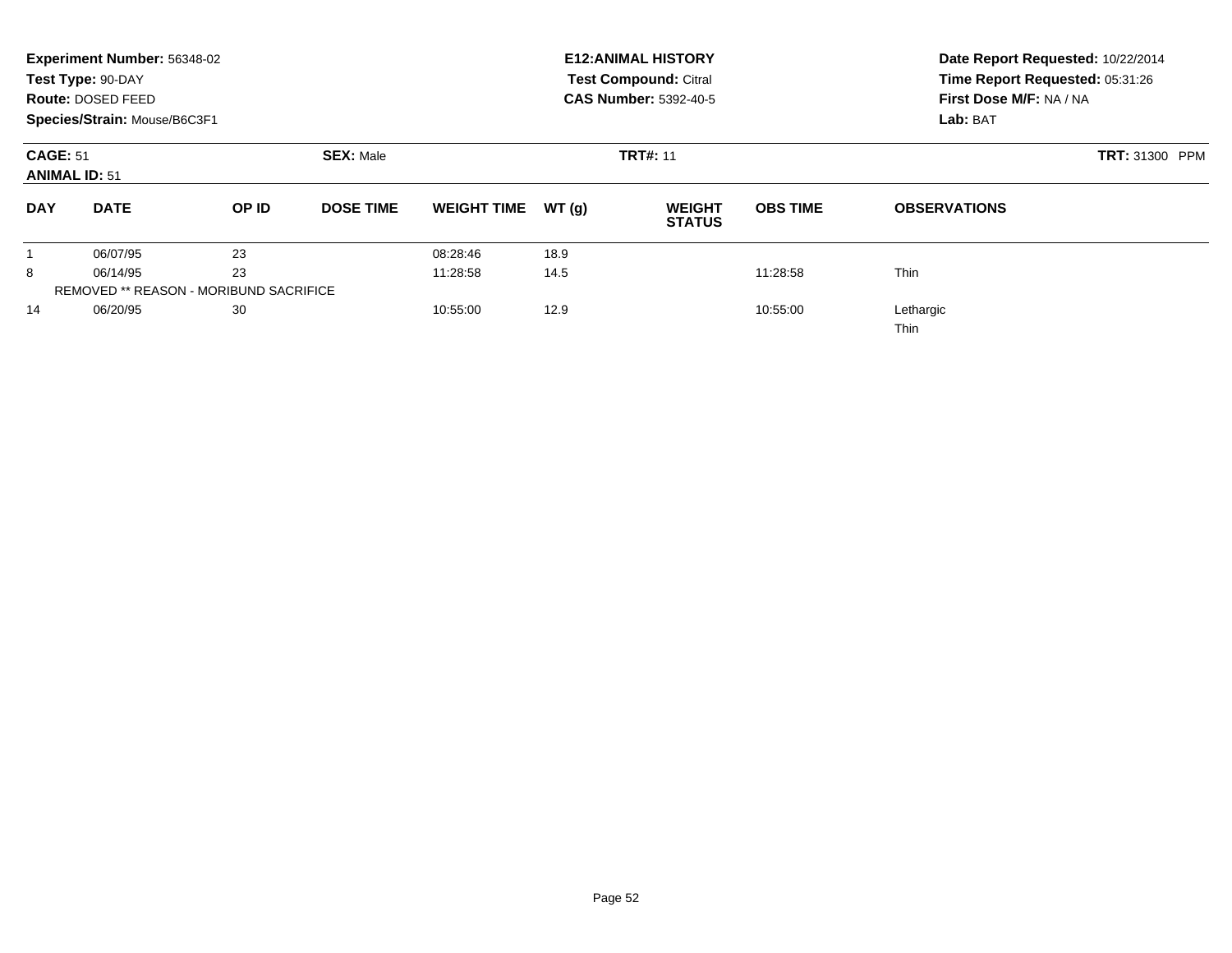|                                                             | Experiment Number: 56348-02<br>Test Type: 90-DAY<br><b>Route: DOSED FEED</b><br>Species/Strain: Mouse/B6C3F1 |                                               |                  |                    |                 | <b>E12: ANIMAL HISTORY</b><br><b>Test Compound: Citral</b><br><b>CAS Number: 5392-40-5</b> | Date Report Requested: 10/22/2014<br>Time Report Requested: 05:31:26<br>First Dose M/F: NA / NA<br>Lab: BAT |                          |
|-------------------------------------------------------------|--------------------------------------------------------------------------------------------------------------|-----------------------------------------------|------------------|--------------------|-----------------|--------------------------------------------------------------------------------------------|-------------------------------------------------------------------------------------------------------------|--------------------------|
| <b>SEX: Male</b><br><b>CAGE: 52</b><br><b>ANIMAL ID: 52</b> |                                                                                                              |                                               |                  |                    | <b>TRT#: 11</b> | <b>TRT: 31300 PPM</b>                                                                      |                                                                                                             |                          |
| <b>DAY</b>                                                  | <b>DATE</b>                                                                                                  | OP ID                                         | <b>DOSE TIME</b> | <b>WEIGHT TIME</b> | WT(g)           | <b>WEIGHT</b><br><b>STATUS</b>                                                             | <b>OBS TIME</b>                                                                                             | <b>OBSERVATIONS</b>      |
|                                                             | 06/07/95                                                                                                     | 23                                            |                  | 10:10:00           | 21.4            |                                                                                            |                                                                                                             |                          |
| 8                                                           | 06/14/95                                                                                                     | 23                                            |                  | 11:30:42           | 15.7            |                                                                                            | 11:30:42                                                                                                    | <b>Thin</b>              |
|                                                             |                                                                                                              | <b>REMOVED ** REASON - MORIBUND SACRIFICE</b> |                  |                    |                 |                                                                                            |                                                                                                             |                          |
| 10                                                          | 06/16/95                                                                                                     | 30                                            |                  | 10:55:00           | 15.0            |                                                                                            | 10:55:00                                                                                                    | Lethargic<br><b>Thin</b> |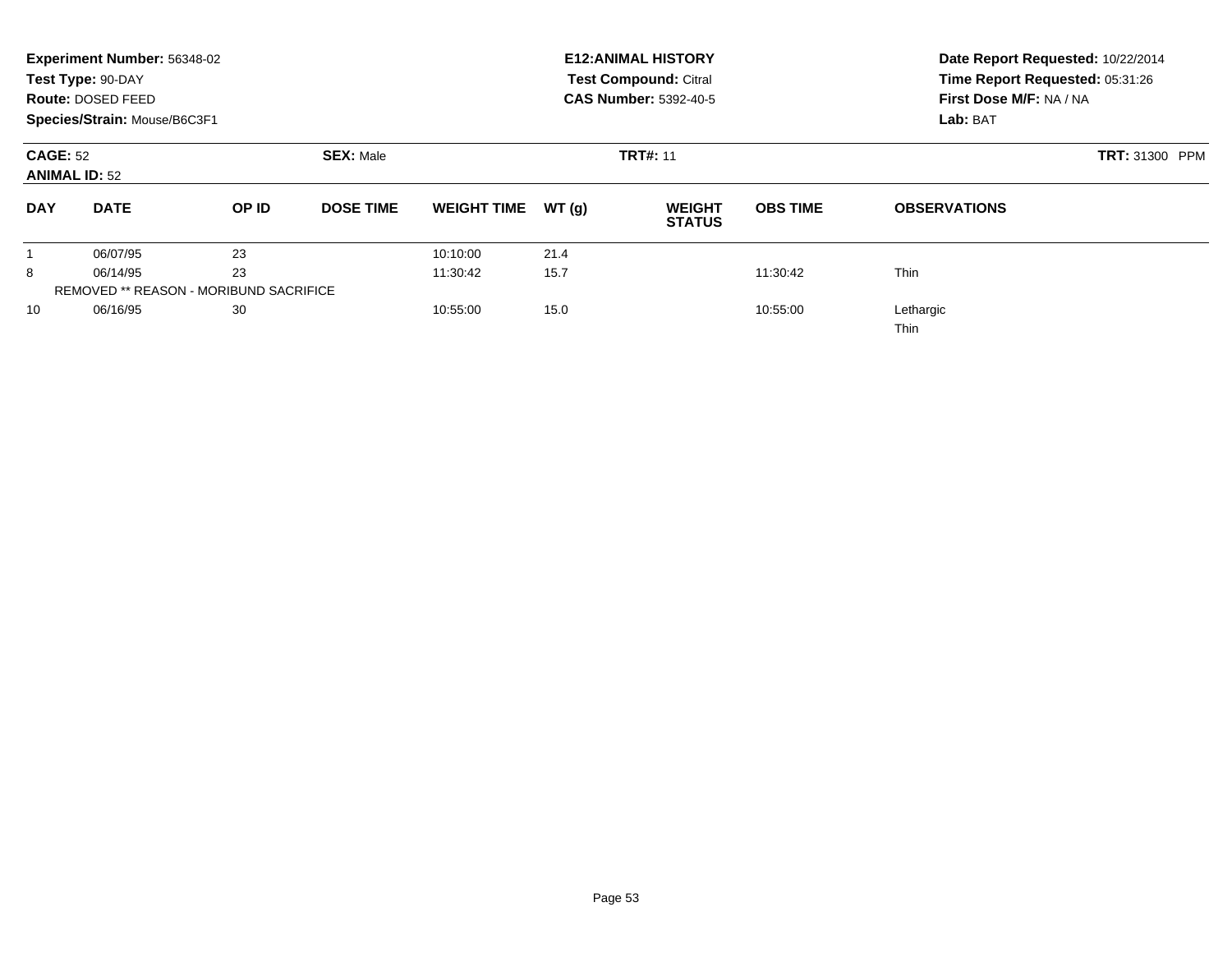**Test Type:** 90-DAY

**Route:** DOSED FEED

78

85

93

**Species/Strain:** Mouse/B6C3F1

REMOVED \*\* REASON - TERMINAL SACRIFICE

## **E12:ANIMAL HISTORY Test Compound:** Citral **CAS Number:** 5392-40-5

**Date Report Requested:** 10/22/2014**Time Report Requested:** 05:31:26**First Dose M/F:** NA / NA**Lab:** BAT

| <b>CAGE: 53</b><br><b>ANIMAL ID: 53</b> |             |       | <b>SEX: Male</b> |                    |       | <b>TRT#: 11</b>                | TRT: 31300 PPM  |                     |  |
|-----------------------------------------|-------------|-------|------------------|--------------------|-------|--------------------------------|-----------------|---------------------|--|
| <b>DAY</b>                              | <b>DATE</b> | OP ID | <b>DOSE TIME</b> | <b>WEIGHT TIME</b> | WT(g) | <b>WEIGHT</b><br><b>STATUS</b> | <b>OBS TIME</b> | <b>OBSERVATIONS</b> |  |
| 1                                       | 06/07/95    | 23    |                  | 08:30:38           | 19.0  |                                |                 |                     |  |
| 8                                       | 06/14/95    | 23    |                  | 11:32:30           | 14.3  |                                | 11:32:30        | Thin                |  |
| 15                                      | 06/21/95    | 23    |                  | 11:09:30           | 14.9  |                                | 11:09:30        | Thin                |  |
| 22                                      | 06/28/95    | 23    |                  | 11:14:20           | 15.4  |                                | 11:14:20        | Thin                |  |
| 29                                      | 07/05/95    | 23    |                  | 11:02:36           | 15.0  |                                | 11:02:36        | Thin                |  |
| 36                                      | 07/12/95    | 23    |                  | 09:44:36           | 15.1  |                                | 09:44:36        | Thin                |  |
| 43                                      | 07/19/95    | 23    |                  | 09:49:48           | 14.0  |                                | 09:49:48        | Thin                |  |
| 50                                      | 07/26/95    | 23    |                  | 10:02:10           | 14.0  |                                | 10:02:10        | Thin                |  |
| 57                                      | 08/02/95    | 23    |                  | 11:11:54           | 14.4  |                                | 11:11:54        | Thin                |  |
| 64                                      | 08/09/95    | 23    |                  | 11:24:28           | 14.6  |                                | 11:24:28        | Thin                |  |
| 71                                      | 08/16/95    | 23    |                  | 11:17:28           | 14.7  |                                | 11:17:28        | <b>Thin</b>         |  |

8 08/23/95 23 23 10:59:38 15.4 15.4 15.4 10:59:38 15.4

08/30/95 <sup>23</sup> 11:03:44 17.6 11:03:44 Thin

09/07/95 <sup>23</sup> 07:26:58 17.9 07:26:58 Thin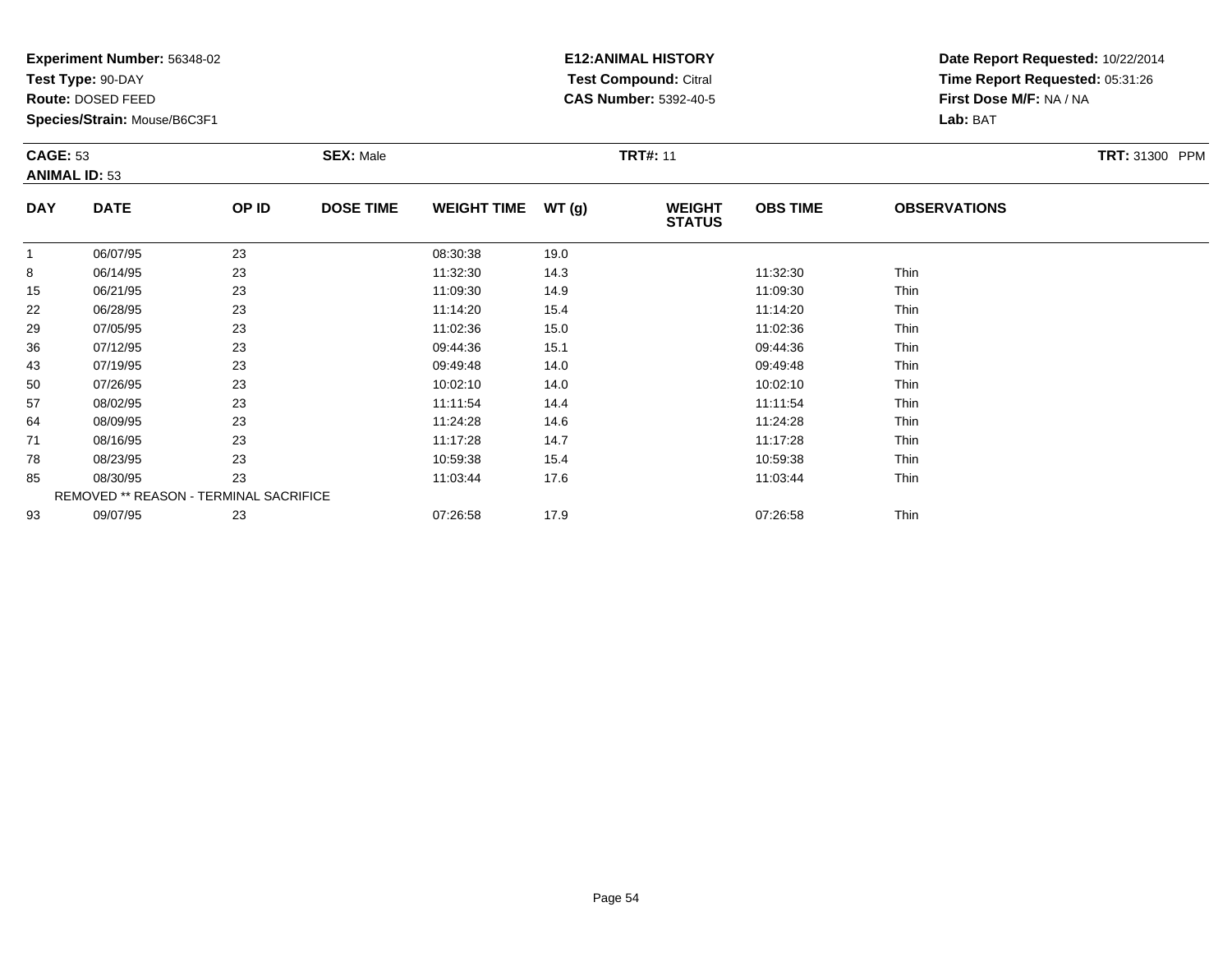|                                         | Experiment Number: 56348-02<br>Test Type: 90-DAY<br><b>Route: DOSED FEED</b><br>Species/Strain: Mouse/B6C3F1 |                                               |                  |                    |       | <b>E12: ANIMAL HISTORY</b><br><b>Test Compound: Citral</b><br><b>CAS Number: 5392-40-5</b> | Date Report Requested: 10/22/2014<br>Time Report Requested: 05:31:26<br>First Dose M/F: NA / NA<br>Lab: BAT |                          |  |
|-----------------------------------------|--------------------------------------------------------------------------------------------------------------|-----------------------------------------------|------------------|--------------------|-------|--------------------------------------------------------------------------------------------|-------------------------------------------------------------------------------------------------------------|--------------------------|--|
| <b>CAGE: 54</b><br><b>ANIMAL ID: 54</b> |                                                                                                              |                                               | <b>SEX: Male</b> |                    |       | <b>TRT#: 11</b>                                                                            |                                                                                                             | <b>TRT: 31300 PPM</b>    |  |
| <b>DAY</b>                              | <b>DATE</b>                                                                                                  | OP ID                                         | <b>DOSE TIME</b> | <b>WEIGHT TIME</b> | WT(g) | <b>WEIGHT</b><br><b>STATUS</b>                                                             | <b>OBS TIME</b>                                                                                             | <b>OBSERVATIONS</b>      |  |
|                                         | 06/07/95                                                                                                     | 23                                            |                  | 08:31:24           | 18.7  |                                                                                            |                                                                                                             |                          |  |
| 8                                       | 06/14/95                                                                                                     | 23                                            |                  | 11:34:18           | 13.6  |                                                                                            | 11:34:18                                                                                                    | Lethargic<br><b>Thin</b> |  |
|                                         |                                                                                                              | <b>REMOVED ** REASON - MORIBUND SACRIFICE</b> |                  |                    |       |                                                                                            |                                                                                                             |                          |  |
| 10                                      | 06/16/95                                                                                                     | 30                                            |                  | 11:00:00           | 13.1  |                                                                                            | 11:00:00                                                                                                    | Lethargic<br><b>Thin</b> |  |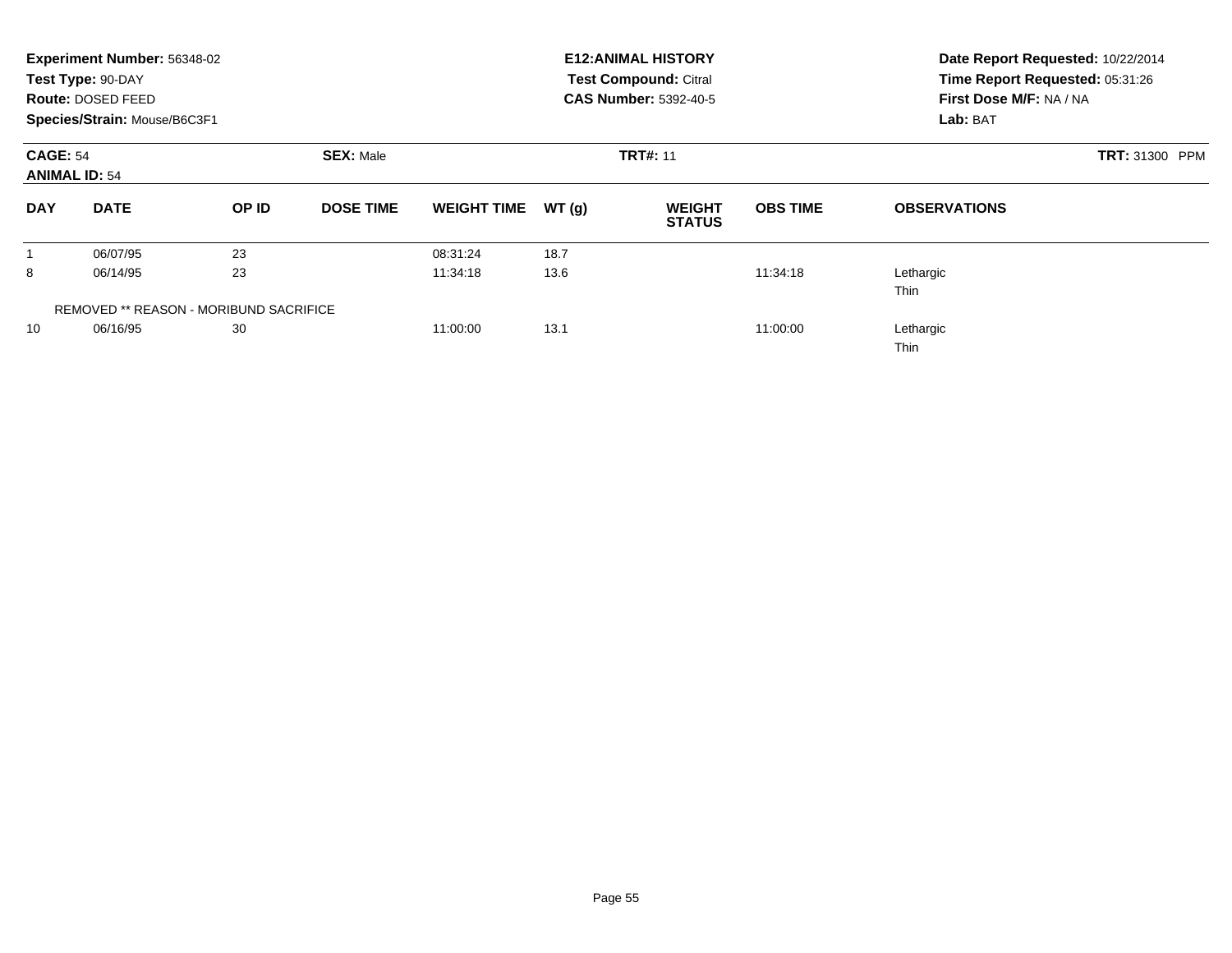**Test Type:** 90-DAY

**Route:** DOSED FEED

50

57

64

71

78

85

93

**Species/Strain:** Mouse/B6C3F1

REMOVED \*\* REASON - TERMINAL SACRIFICE

## **E12:ANIMAL HISTORY Test Compound:** Citral **CAS Number:** 5392-40-5

**Date Report Requested:** 10/22/2014**Time Report Requested:** 05:31:26**First Dose M/F:** NA / NA**Lab:** BAT

| <b>CAGE: 55</b><br><b>ANIMAL ID: 55</b> |             |       | <b>SEX: Male</b> |                    |       | <b>TRT#: 11</b>                |                 |                     | <b>TRT: 31300 PPM</b> |
|-----------------------------------------|-------------|-------|------------------|--------------------|-------|--------------------------------|-----------------|---------------------|-----------------------|
| <b>DAY</b>                              | <b>DATE</b> | OP ID | <b>DOSE TIME</b> | <b>WEIGHT TIME</b> | WT(g) | <b>WEIGHT</b><br><b>STATUS</b> | <b>OBS TIME</b> | <b>OBSERVATIONS</b> |                       |
|                                         | 06/07/95    | 23    |                  | 08:32:06           | 19.8  |                                |                 |                     |                       |
| 8                                       | 06/14/95    | 23    |                  | 11:36:04           | 14.4  |                                | 11:36:04        | <b>Thin</b>         |                       |
| 15                                      | 06/21/95    | 23    |                  | 11:11:14           | 13.3  |                                | 11:11:14        | <b>Thin</b>         |                       |
| 22                                      | 06/28/95    | 23    |                  | 11:15:22           | 13.8  |                                | 11:15:22        | <b>Thin</b>         |                       |
| 29                                      | 07/05/95    | 23    |                  | 11:03:54           | 14.5  |                                | 11:03:54        | Thin                |                       |
| 36                                      | 07/12/95    | 23    |                  | 09:46:24           | 15.1  |                                | 09:46:24        | Thin                |                       |
| 43                                      | 07/19/95    | 23    |                  | 09:48:42           | 15.2  |                                | 09:48:42        | <b>Thin</b>         |                       |

0 07/26/95 23 23 10:00:50 15.8 15.8 10:00:50 15.8

08/02/95 <sup>23</sup> 11:10:46 15.6 11:10:46 Thin

08/09/95 <sup>23</sup> 11:23:26 16.6 11:23:26 Thin

1 08/16/95 23 23 11:18:50 15.8 15.8 11:18:50 11:18:50 Thin

8 08/23/95 23 23 11:00:44 15.5 15.5 11:00:44 15.5

5 08/30/95 23 23 11:05:16 16.8 16.8 11:05 16.8 11:05:16 16.8

09/07/95 <sup>23</sup> 07:28:28 21.3 07:28:28 Unremarkable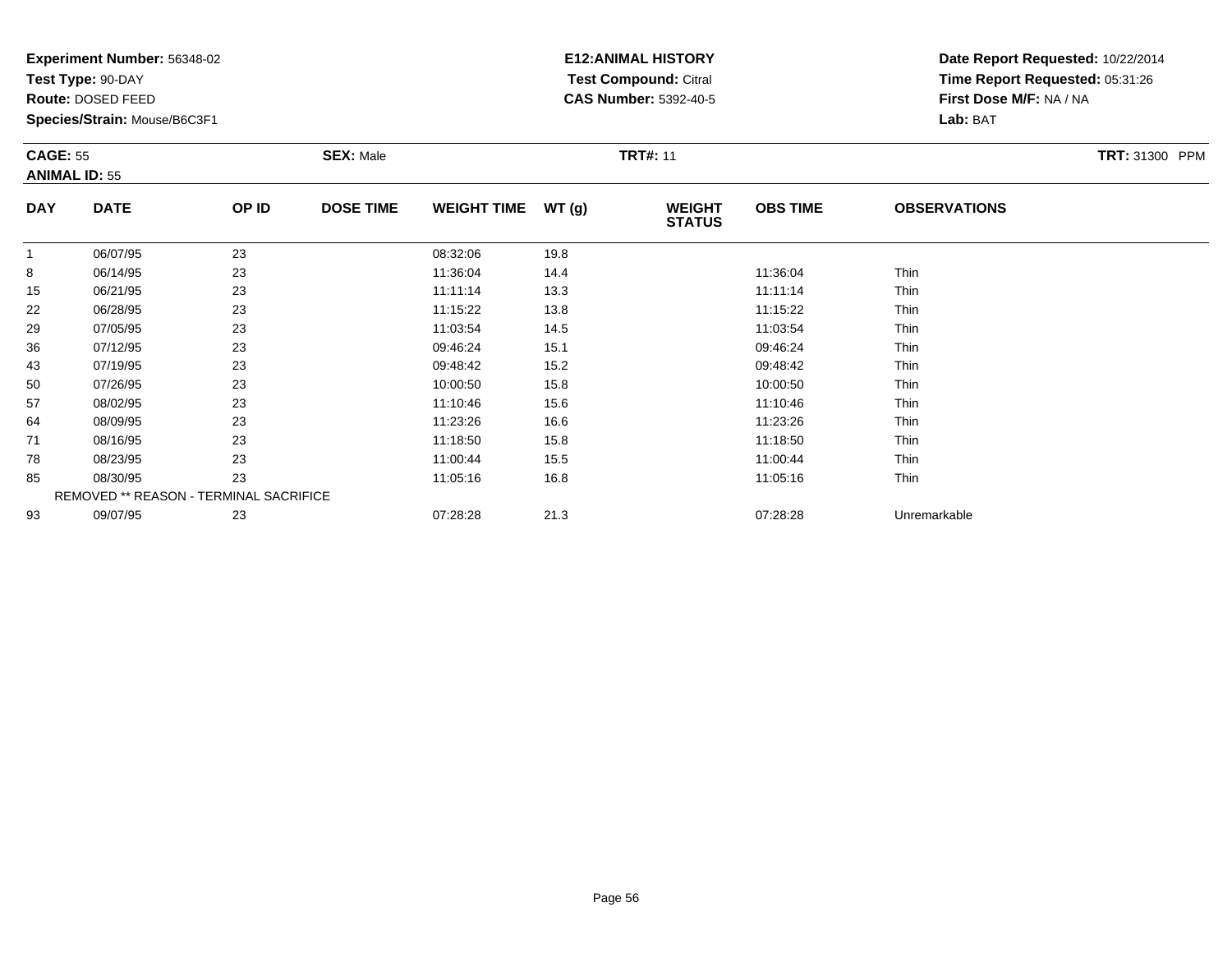**Test Type:** 90-DAY

**Route:** DOSED FEED

78

85

93

**Species/Strain:** Mouse/B6C3F1

REMOVED \*\* REASON - TERMINAL SACRIFICE

## **E12:ANIMAL HISTORY Test Compound:** Citral **CAS Number:** 5392-40-5

**Date Report Requested:** 10/22/2014**Time Report Requested:** 05:31:26**First Dose M/F:** NA / NA**Lab:** BAT

| <b>CAGE: 56</b><br><b>ANIMAL ID: 56</b> |             |       | <b>SEX: Male</b> |                    | <b>TRT#: 11</b> |                                |                 |                     |  |  |
|-----------------------------------------|-------------|-------|------------------|--------------------|-----------------|--------------------------------|-----------------|---------------------|--|--|
| <b>DAY</b>                              | <b>DATE</b> | OP ID | <b>DOSE TIME</b> | <b>WEIGHT TIME</b> | WT(g)           | <b>WEIGHT</b><br><b>STATUS</b> | <b>OBS TIME</b> | <b>OBSERVATIONS</b> |  |  |
| 1                                       | 06/07/95    | 23    |                  | 08:15:06           | 21.4            |                                |                 |                     |  |  |
| 8                                       | 06/14/95    | 23    |                  | 11:37:48           | 16.6            |                                | 11:37:48        | Thin                |  |  |
| 15                                      | 06/21/95    | 23    |                  | 11:20:16           | 16.4            |                                | 11:20:16        | Thin                |  |  |
| 22                                      | 06/28/95    | 23    |                  | 10:59:50           | 18.0            |                                | 10:59:50        | Thin                |  |  |
| 29                                      | 07/05/95    | 23    |                  | 11:07:24           | 16.4            |                                | 11:07:24        | Thin                |  |  |
| 36                                      | 07/12/95    | 23    |                  | 09:41:14           | 16.4            |                                | 09:41:14        | Thin                |  |  |
| 43                                      | 07/19/95    | 23    |                  | 09:44:36           | 15.3            |                                | 09:44:36        | Thin                |  |  |
| 50                                      | 07/26/95    | 23    |                  | 10:05:10           | 15.3            |                                | 10:05:10        | Thin                |  |  |
| 57                                      | 08/02/95    | 23    |                  | 11:13:06           | 16.3            |                                | 11:13:06        | Thin                |  |  |
| 64                                      | 08/09/95    | 23    |                  | 11:25:58           | 14.8            |                                | 11:25:58        | Thin                |  |  |
| 71                                      | 08/16/95    | 23    |                  | 11:20:16           | 16.8            |                                | 11:20:16        | Thin                |  |  |

8 08/23/95 23 23 11:02:10 15.8 15.8 11:02:10 15.8

08/30/95 <sup>23</sup> 11:11:46 18.8 11:11:46 Unremarkable

09/07/95 <sup>23</sup> 07:29:50 20.7 07:29:50 Unremarkable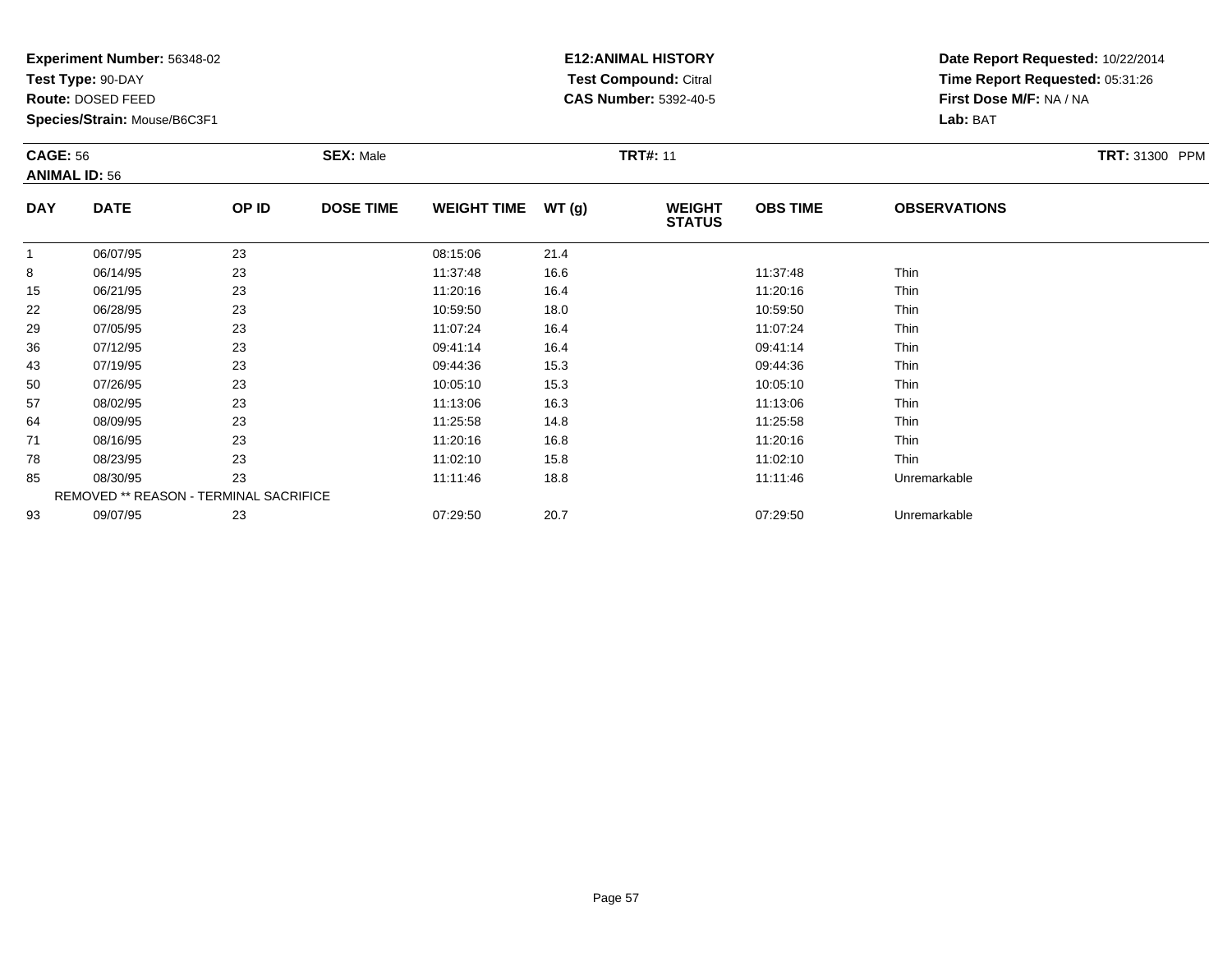**Test Type:** 90-DAY

**Route:** DOSED FEED

**Species/Strain:** Mouse/B6C3F1

# **E12:ANIMAL HISTORY Test Compound:** Citral **CAS Number:** 5392-40-5

|            | <b>CAGE: 57</b><br><b>ANIMAL ID: 57</b> |       |                  | <b>SEX: Male</b><br><b>TRT#: 11</b> |             |                                |                 |                     |  |  |
|------------|-----------------------------------------|-------|------------------|-------------------------------------|-------------|--------------------------------|-----------------|---------------------|--|--|
| <b>DAY</b> | <b>DATE</b>                             | OP ID | <b>DOSE TIME</b> | WEIGHT TIME $WT(g)$                 |             | <b>WEIGHT</b><br><b>STATUS</b> | <b>OBS TIME</b> | <b>OBSERVATIONS</b> |  |  |
|            | 06/07/95                                | 23    |                  | 08:16:06                            | 19.5        |                                |                 |                     |  |  |
| 8          | 06/14/95                                | 23    |                  | 11:39:50                            | 14.9        |                                | 11:39:50        | Thin                |  |  |
| 15         | 06/21/95                                | 23    |                  | 11:13:00                            | 14.9        |                                | 11:13:00        | Thin                |  |  |
| __         | --------                                | $ -$  |                  | .                                   | $\sim$ $ -$ |                                | .               | $- \cdot$ .         |  |  |

| ັ  | 0011100  | ້                                             | 1.00.00  | $\mathbf{r}$ | 1.00.00  | .           |
|----|----------|-----------------------------------------------|----------|--------------|----------|-------------|
| 15 | 06/21/95 | 23                                            | 11:13:00 | 14.9         | 11:13:00 | Thin        |
| 22 | 06/28/95 | 23                                            | 10:56:16 | 15.7         | 10:56:16 | <b>Thin</b> |
| 29 | 07/05/95 | 23                                            | 11:08:50 | 15.4         | 11:08:50 | Thin        |
| 36 | 07/12/95 | 23                                            | 09:42:54 | 16.3         | 09:42:54 | Thin        |
| 43 | 07/19/95 | 23                                            | 09:46:00 | 15.5         | 09:46:00 | Thin        |
| 50 | 07/26/95 | 23                                            | 10:06:24 | 15.3         | 10:06:24 | Thin        |
| 57 | 08/02/95 | 23                                            | 11:15:54 | 15.2         | 11:15:54 | <b>Thin</b> |
| 64 | 08/09/95 | 23                                            | 11:27:14 | 15.5         | 11:27:14 | Thin        |
| 71 | 08/16/95 | 23                                            | 11:21:52 | 15.0         | 11:21:52 | Thin        |
| 78 | 08/23/95 | 23                                            | 11:03:40 | 16.2         | 11:03:40 | Thin        |
| 85 | 08/30/95 | 23                                            | 11:06:56 | 16.7         | 11:06:56 | Thin        |
|    |          | <b>REMOVED ** REASON - TERMINAL SACRIFICE</b> |          |              |          |             |
| 93 | 09/07/95 | 23                                            | 07:30:48 | 17.5         | 07:30:48 | Thin        |
|    |          |                                               |          |              |          |             |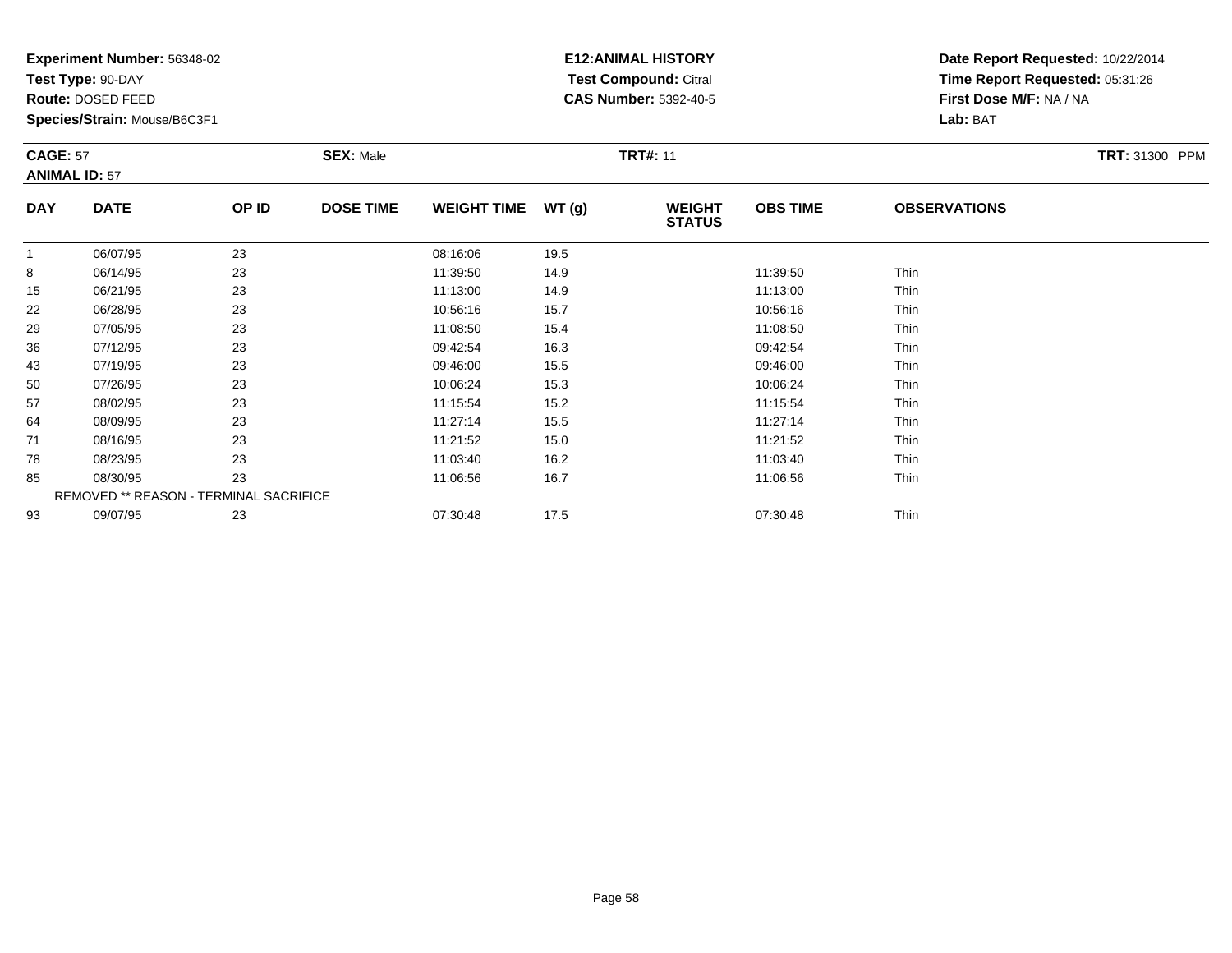**Test Type:** 90-DAY

**Route:** DOSED FEED

64

71

78

85

93

**Species/Strain:** Mouse/B6C3F1

REMOVED \*\* REASON - TERMINAL SACRIFICE

## **E12:ANIMAL HISTORY Test Compound:** Citral **CAS Number:** 5392-40-5

**Date Report Requested:** 10/22/2014**Time Report Requested:** 05:31:26**First Dose M/F:** NA / NA**Lab:** BAT

| <b>CAGE: 58</b><br><b>ANIMAL ID: 58</b> |             |       | <b>SEX: Male</b> |                    |       | <b>TRT#: 11</b>                |                 | TRT: 31300 PPM      |  |
|-----------------------------------------|-------------|-------|------------------|--------------------|-------|--------------------------------|-----------------|---------------------|--|
| <b>DAY</b>                              | <b>DATE</b> | OP ID | <b>DOSE TIME</b> | <b>WEIGHT TIME</b> | WT(g) | <b>WEIGHT</b><br><b>STATUS</b> | <b>OBS TIME</b> | <b>OBSERVATIONS</b> |  |
|                                         | 06/07/95    | 23    |                  | 08:16:48           | 19.9  |                                |                 |                     |  |
| 8                                       | 06/14/95    | 23    |                  | 11:41:18           | 15.1  |                                | 11:41:18        | <b>Thin</b>         |  |
| 15                                      | 06/21/95    | 23    |                  | 11:14:52           | 14.9  |                                | 11:14:52        | Thin                |  |
| 22                                      | 06/28/95    | 23    |                  | 10:57:26           | 15.0  |                                | 10:57:26        | <b>Thin</b>         |  |
| 29                                      | 07/05/95    | 23    |                  | 11:05:02           | 15.2  |                                | 11:05:02        | Thin                |  |
| 36                                      | 07/12/95    | 23    |                  | 09:37:32           | 14.5  |                                | 09:37:32        | <b>Thin</b>         |  |
| 43                                      | 07/19/95    | 23    |                  | 09:47:12           | 13.0  |                                | 09:47:12        | Thin                |  |
| 50                                      | 07/26/95    | 23    |                  | 10:07:48           | 12.9  |                                | 10:07:48        | Thin                |  |
| 57                                      | 08/02/95    | 23    |                  | 11:17:08           | 13.1  |                                | 11:17:08        | Thin                |  |

08/09/95 <sup>23</sup> 11:28:26 13.4 11:28:26 Thin

1 08/16/95 23 23 11:22:56 14.3 14.3 11:22:56 14.3

8 08/23/95 23 23 11:05:00 15.0 15.0 15.0 11:05:00 15.0

08/30/95 <sup>23</sup> 11:08:24 16.5 11:08:24 Thin

09/07/95 <sup>23</sup> 07:31:56 18.0 07:31:56 Thin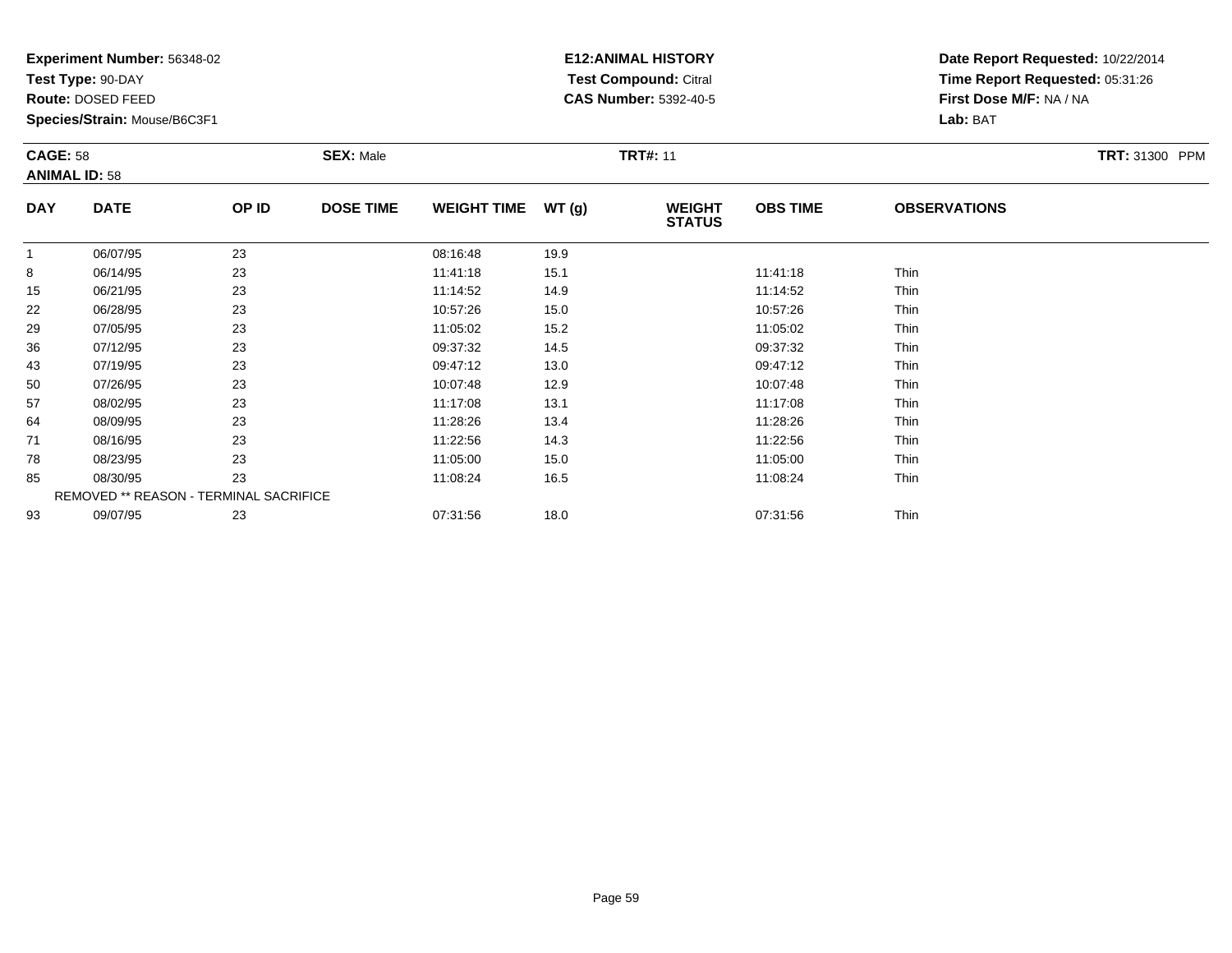**Test Type:** 90-DAY

**Route:** DOSED FEED

71

78

85

93

**Species/Strain:** Mouse/B6C3F1

REMOVED \*\* REASON - TERMINAL SACRIFICE

## **E12:ANIMAL HISTORY Test Compound:** Citral **CAS Number:** 5392-40-5

**Date Report Requested:** 10/22/2014**Time Report Requested:** 05:31:26**First Dose M/F:** NA / NA**Lab:** BAT

| <b>CAGE: 59</b><br><b>ANIMAL ID: 59</b> |             |       | <b>SEX: Male</b> |                    |       | <b>TRT#: 11</b>                |                 | TRT: 31300 PPM      |  |
|-----------------------------------------|-------------|-------|------------------|--------------------|-------|--------------------------------|-----------------|---------------------|--|
| <b>DAY</b>                              | <b>DATE</b> | OP ID | <b>DOSE TIME</b> | <b>WEIGHT TIME</b> | WT(g) | <b>WEIGHT</b><br><b>STATUS</b> | <b>OBS TIME</b> | <b>OBSERVATIONS</b> |  |
|                                         | 06/07/95    | 23    |                  | 08:17:32           | 20.3  |                                |                 |                     |  |
| 8                                       | 06/14/95    | 23    |                  | 11:43:20           | 15.3  |                                | 11:43:20        | Thin                |  |
| 15                                      | 06/21/95    | 23    |                  | 11:18:38           | 14.3  |                                | 11:18:38        | Thin                |  |
| 22                                      | 06/28/95    | 23    |                  | 10:58:32           | 15.5  |                                | 10:58:32        | Thin                |  |
| 29                                      | 07/05/95    | 23    |                  | 11:06:16           | 16.2  |                                | 11:06:16        | Thin                |  |
| 36                                      | 07/12/95    | 23    |                  | 09:39:10           | 15.2  |                                | 09:39:10        | Thin                |  |
| 43                                      | 07/19/95    | 23    |                  | 09:43:22           | 14.7  |                                | 09:43:22        | Thin                |  |
| 50                                      | 07/26/95    | 23    |                  | 10:03:46           | 14.6  |                                | 10:03:46        | Thin                |  |
| 57                                      | 08/02/95    | 23    |                  | 11:18:18           | 14.5  |                                | 11:18:18        | Thin                |  |
| 64                                      | 08/09/95    | 23    |                  | 11:30:08           | 14.4  |                                | 11:30:08        | <b>Thin</b>         |  |

1 08/16/95 23 23 11:24:06 14.6 14.6 11:24:06 15 11:24:06 Thin

8 08/23/95 23 23 11:06:10 14.5 15 11:06:10 15 11:06:10

5 08/30/95 23 23 11:10:04 16.1 16.1 11:10:04 16.1

09/07/95 <sup>23</sup> 07:33:12 16.6 07:33:12 Thin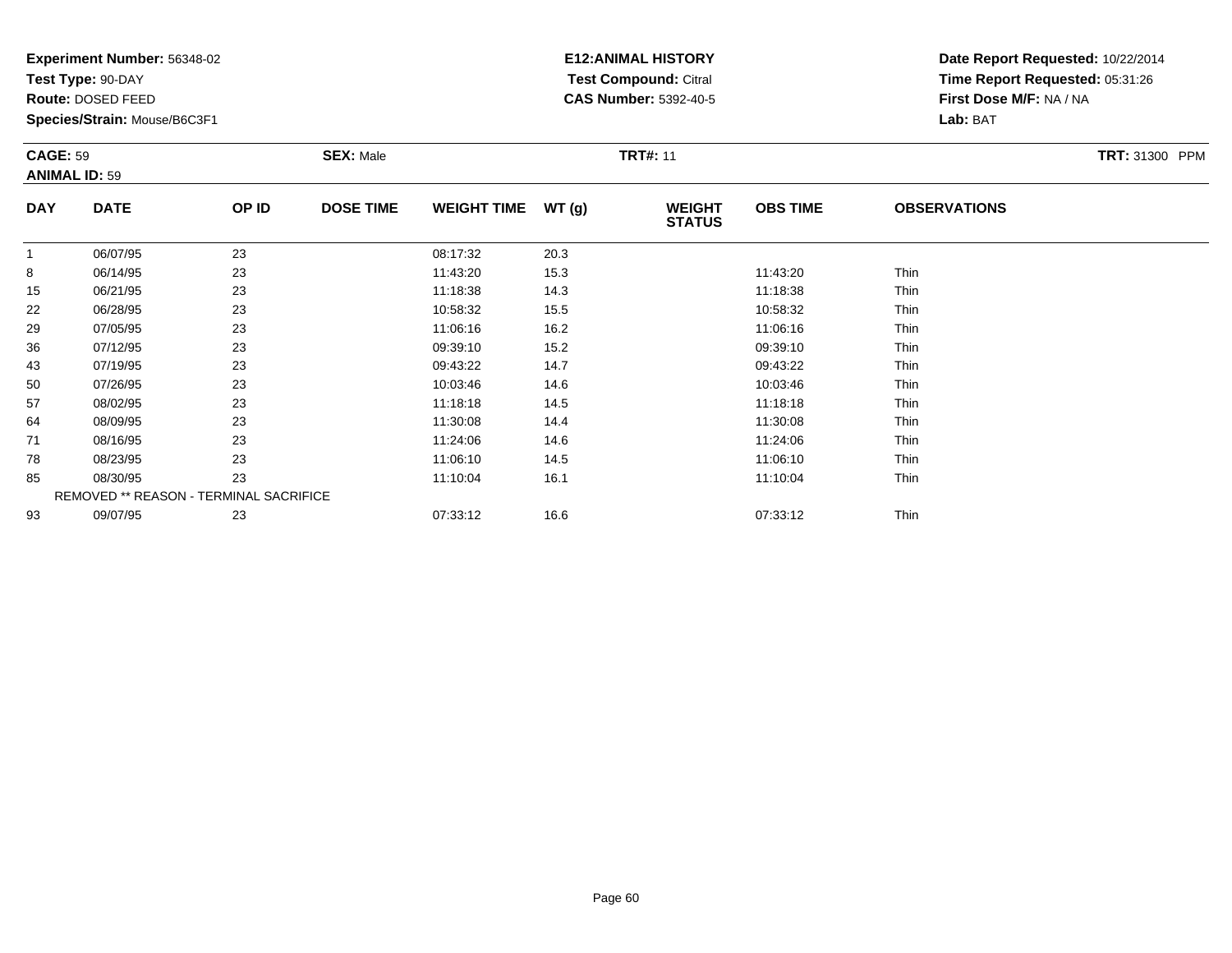|                                         | Experiment Number: 56348-02<br>Test Type: 90-DAY<br><b>Route: DOSED FEED</b><br>Species/Strain: Mouse/B6C3F1 |                                               |                  |                    |       | <b>E12: ANIMAL HISTORY</b><br><b>Test Compound: Citral</b><br><b>CAS Number: 5392-40-5</b> | Date Report Requested: 10/22/2014<br>Time Report Requested: 05:31:26<br>First Dose M/F: NA / NA<br>Lab: BAT |                          |
|-----------------------------------------|--------------------------------------------------------------------------------------------------------------|-----------------------------------------------|------------------|--------------------|-------|--------------------------------------------------------------------------------------------|-------------------------------------------------------------------------------------------------------------|--------------------------|
| <b>CAGE: 60</b><br><b>ANIMAL ID: 60</b> |                                                                                                              |                                               | <b>SEX: Male</b> |                    |       | <b>TRT#: 11</b>                                                                            |                                                                                                             | <b>TRT: 31300 PPM</b>    |
| <b>DAY</b>                              | <b>DATE</b>                                                                                                  | OP ID                                         | <b>DOSE TIME</b> | <b>WEIGHT TIME</b> | WT(g) | <b>WEIGHT</b><br><b>STATUS</b>                                                             | <b>OBS TIME</b>                                                                                             | <b>OBSERVATIONS</b>      |
|                                         | 06/07/95                                                                                                     | 23                                            |                  | 08:18:18           | 19.4  |                                                                                            |                                                                                                             |                          |
| 8                                       | 06/14/95                                                                                                     | 23                                            |                  | 11:44:50           | 13.1  |                                                                                            | 11:44:50                                                                                                    | Lethargic<br><b>Thin</b> |
|                                         |                                                                                                              | <b>REMOVED ** REASON - MORIBUND SACRIFICE</b> |                  |                    |       |                                                                                            |                                                                                                             |                          |
| 10                                      | 06/16/95                                                                                                     | 30                                            |                  | 11:04:00           | 12.4  |                                                                                            | 11:04:00                                                                                                    | Lethargic<br><b>Thin</b> |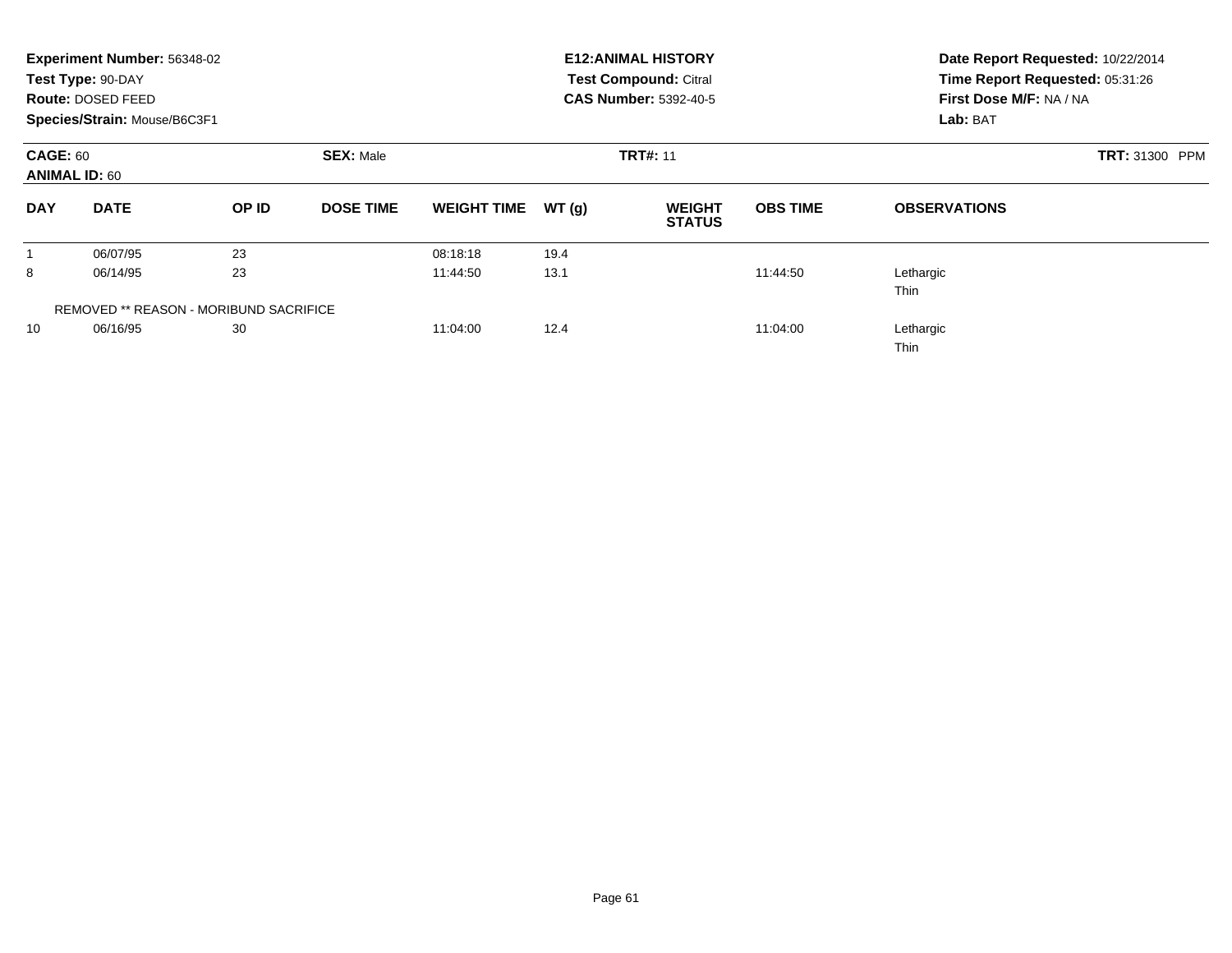**Test Type:** 90-DAY

**Route:** DOSED FEED

**Species/Strain:** Mouse/B6C3F1

# **E12:ANIMAL HISTORY Test Compound:** Citral **CAS Number:** 5392-40-5

| <b>CAGE: 61</b><br><b>ANIMAL ID: 61</b> |                                        | <b>SEX: Female</b> |                  |                    | <b>TRT#: 2</b> | <b>TRT: UNTREAT CONTROL</b>    |                 |                     |  |
|-----------------------------------------|----------------------------------------|--------------------|------------------|--------------------|----------------|--------------------------------|-----------------|---------------------|--|
| <b>DAY</b>                              | <b>DATE</b>                            | OP ID              | <b>DOSE TIME</b> | <b>WEIGHT TIME</b> | WT(g)          | <b>WEIGHT</b><br><b>STATUS</b> | <b>OBS TIME</b> | <b>OBSERVATIONS</b> |  |
|                                         | 06/08/95                               | 23                 |                  | 08:10:48           | 16.4           |                                |                 |                     |  |
| 8                                       | 06/15/95                               | 23                 |                  | 11:01:30           | 16.7           |                                | 11:01:30        | Unremarkable        |  |
| 15                                      | 06/22/95                               | 23                 |                  | 09:27:16           | 18.5           |                                | 09:27:16        | Unremarkable        |  |
| 22                                      | 06/29/95                               | 23                 |                  | 09:18:14           | 19.6           |                                | 09:18:14        | Unremarkable        |  |
| 29                                      | 07/06/95                               | 23                 |                  | 08:29:20           | 20.6           |                                | 08:29:20        | Unremarkable        |  |
| 36                                      | 07/13/95                               | 23                 |                  | 08:28:20           | 22.5           |                                | 08:28:20        | Unremarkable        |  |
| 43                                      | 07/20/95                               | 23                 |                  | 08:16:56           | 23.1           |                                | 08:16:56        | Unremarkable        |  |
| 50                                      | 07/27/95                               | 23                 |                  | 08:28:24           | 23.2           |                                | 08:28:24        | Unremarkable        |  |
| 57                                      | 08/03/95                               | 23                 |                  | 08:18:32           | 23.8           |                                | 08:18:32        | Unremarkable        |  |
| 64                                      | 08/10/95                               | 23                 |                  | 08:43:40           | 26.2           |                                | 08:43:40        | Unremarkable        |  |
| 71                                      | 08/17/95                               | 23                 |                  | 08:44:52           | 26.6           |                                | 08:44:52        | Unremarkable        |  |
| 78                                      | 08/24/95                               | 23                 |                  | 09:17:56           | 27.0           |                                | 09:17:56        | Unremarkable        |  |
| 85                                      | 08/31/95                               | 23                 |                  | 09:06:40           | 28.7           |                                | 09:06:40        | Unremarkable        |  |
|                                         | REMOVED ** REASON - TERMINAL SACRIFICE |                    |                  |                    |                |                                |                 |                     |  |
| 93                                      | 09/08/95                               | 23                 |                  | 06:31:40           | 29.9           |                                | 06:31:40        | Unremarkable        |  |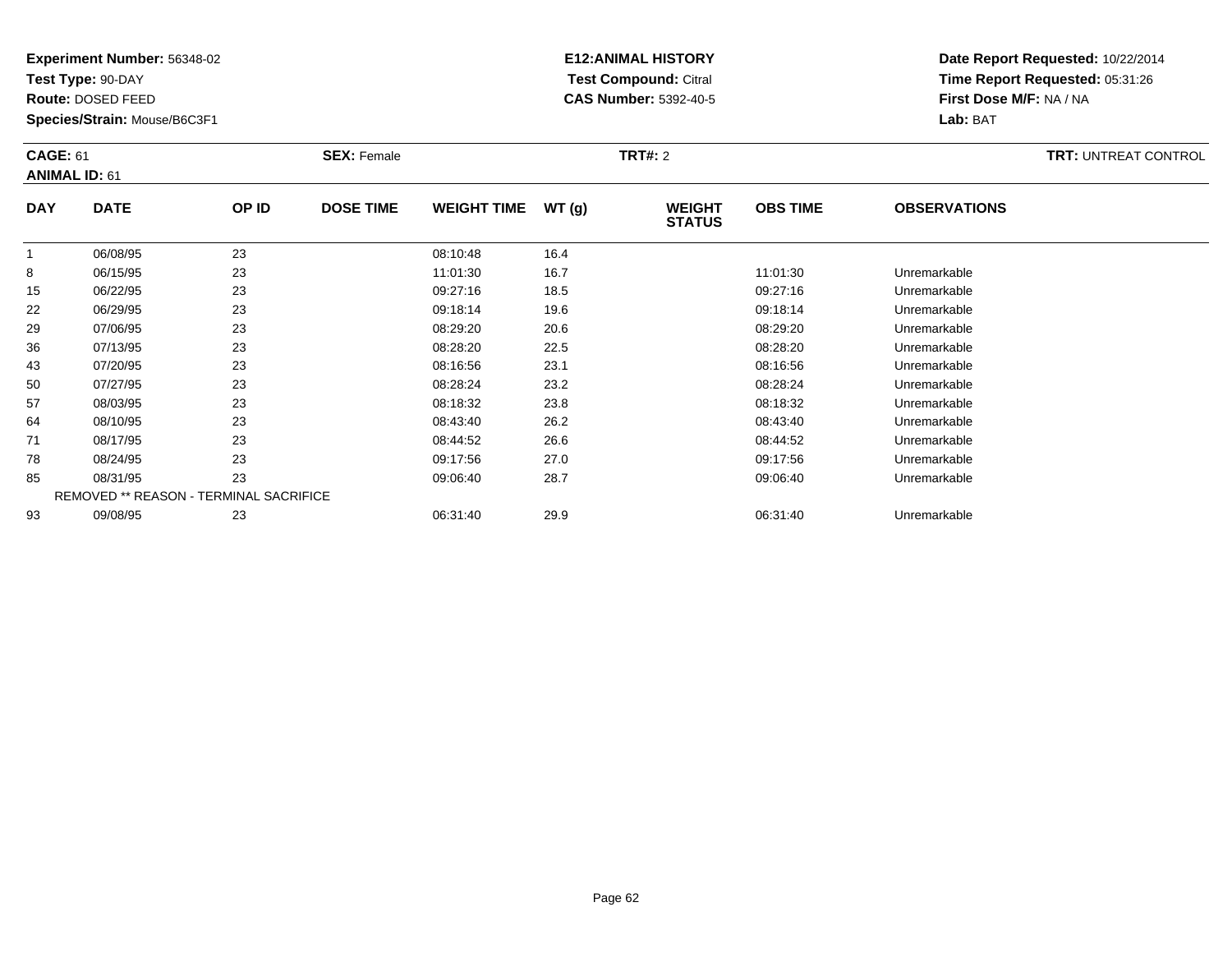**Test Type:** 90-DAY

**Route:** DOSED FEED

93

**Species/Strain:** Mouse/B6C3F1

# **E12:ANIMAL HISTORY Test Compound:** Citral **CAS Number:** 5392-40-5

**Date Report Requested:** 10/22/2014**Time Report Requested:** 05:31:26**First Dose M/F:** NA / NA**Lab:** BAT

| <b>CAGE: 61</b><br><b>ANIMAL ID: 62</b> |                                               | <b>SEX: Female</b> |                  |                    | <b>TRT#: 2</b> | <b>TRT: UNTREAT CONTROL</b>    |                 |                     |  |
|-----------------------------------------|-----------------------------------------------|--------------------|------------------|--------------------|----------------|--------------------------------|-----------------|---------------------|--|
| <b>DAY</b>                              | <b>DATE</b>                                   | OP ID              | <b>DOSE TIME</b> | <b>WEIGHT TIME</b> | WT(g)          | <b>WEIGHT</b><br><b>STATUS</b> | <b>OBS TIME</b> | <b>OBSERVATIONS</b> |  |
|                                         | 06/08/95                                      | 23                 |                  | 08:10:48           | 17.7           |                                |                 |                     |  |
| 8                                       | 06/15/95                                      | 23                 |                  | 11:01:30           | 19.0           |                                | 11:01:30        | Unremarkable        |  |
| 15                                      | 06/22/95                                      | 23                 |                  | 09:27:16           | 20.7           |                                | 09:27:16        | Unremarkable        |  |
| 22                                      | 06/29/95                                      | 23                 |                  | 09:18:14           | 21.7           |                                | 09:18:14        | Unremarkable        |  |
| 29                                      | 07/06/95                                      | 23                 |                  | 08:29:20           | 23.1           |                                | 08:29:20        | Unremarkable        |  |
| 36                                      | 07/13/95                                      | 23                 |                  | 08:28:20           | 25.3           |                                | 08:28:20        | Unremarkable        |  |
| 43                                      | 07/20/95                                      | 23                 |                  | 08:16:56           | 25.9           |                                | 08:16:56        | Unremarkable        |  |
| 50                                      | 07/27/95                                      | 23                 |                  | 08:28:24           | 26.8           |                                | 08:28:24        | Unremarkable        |  |
| 57                                      | 08/03/95                                      | 23                 |                  | 08:18:32           | 28.2           |                                | 08:18:32        | Unremarkable        |  |
| 64                                      | 08/10/95                                      | 23                 |                  | 08:43:40           | 30.7           |                                | 08:43:40        | Unremarkable        |  |
| 71                                      | 08/17/95                                      | 23                 |                  | 08:44:52           | 31.1           |                                | 08:44:52        | Unremarkable        |  |
| 78                                      | 08/24/95                                      | 23                 |                  | 09:17:56           | 31.5           |                                | 09:17:56        | Unremarkable        |  |
| 85                                      | 08/31/95                                      | 23                 |                  | 09:06:40           | 35.9           |                                | 09:06:40        | Unremarkable        |  |
|                                         | <b>REMOVED ** REASON - TERMINAL SACRIFICE</b> |                    |                  |                    |                |                                |                 |                     |  |

09/08/95 <sup>23</sup> 06:31:40 34.9 06:31:40 Unremarkable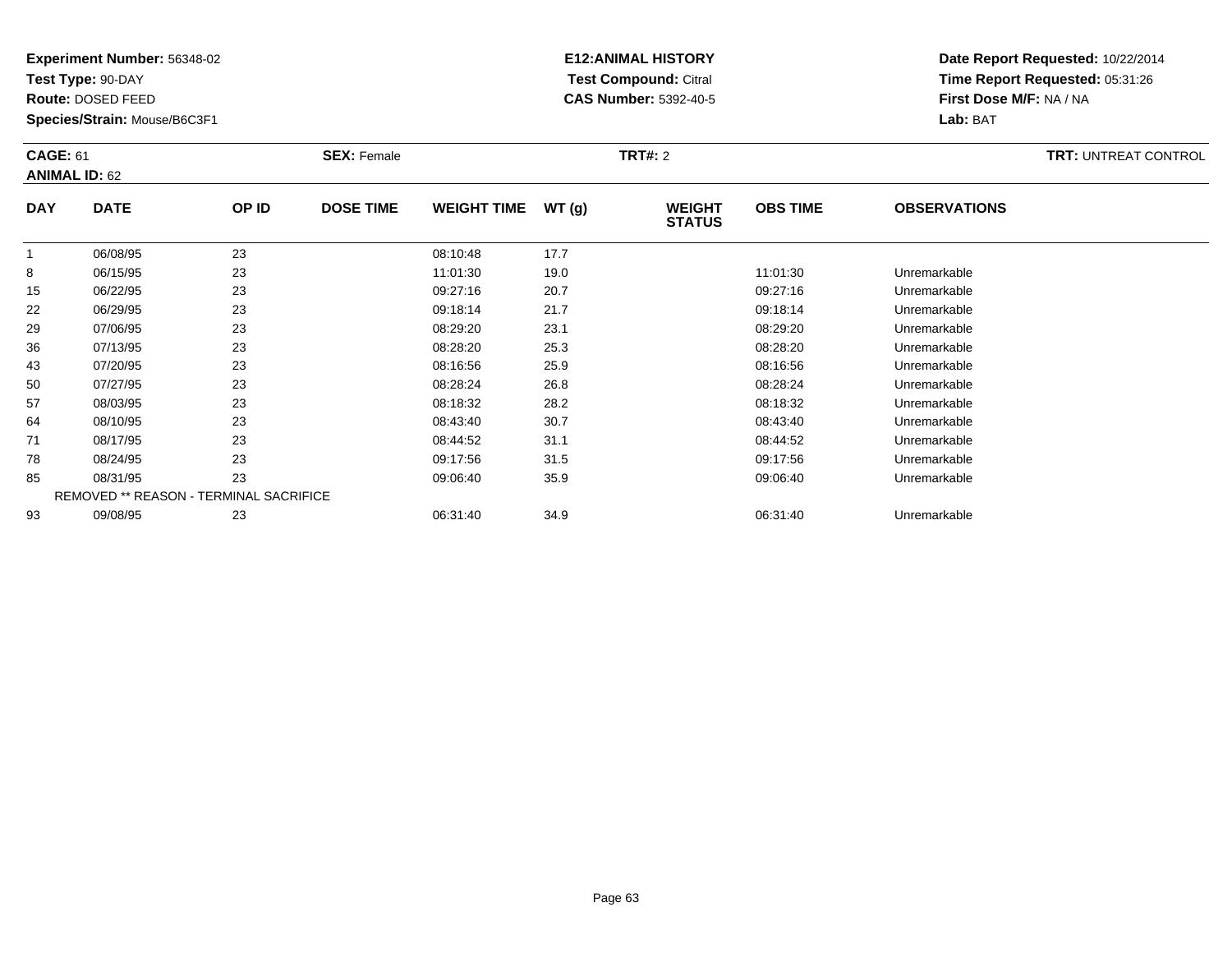**Test Type:** 90-DAY

**Route:** DOSED FEED

**Species/Strain:** Mouse/B6C3F1

# **E12:ANIMAL HISTORY Test Compound:** Citral **CAS Number:** 5392-40-5

| <b>CAGE: 61</b><br><b>ANIMAL ID: 63</b> |                                               | <b>SEX: Female</b> |                  |                    | <b>TRT#: 2</b> | <b>TRT: UNTREAT CONTROL</b>    |                 |                     |  |
|-----------------------------------------|-----------------------------------------------|--------------------|------------------|--------------------|----------------|--------------------------------|-----------------|---------------------|--|
| <b>DAY</b>                              | <b>DATE</b>                                   | OP ID              | <b>DOSE TIME</b> | <b>WEIGHT TIME</b> | WT(g)          | <b>WEIGHT</b><br><b>STATUS</b> | <b>OBS TIME</b> | <b>OBSERVATIONS</b> |  |
|                                         | 06/08/95                                      | 23                 |                  | 08:10:48           | 16.1           |                                |                 |                     |  |
| 8                                       | 06/15/95                                      | 23                 |                  | 11:01:30           | 16.7           |                                | 11:01:30        | Unremarkable        |  |
| 15                                      | 06/22/95                                      | 23                 |                  | 09:27:16           | 19.0           |                                | 09:27:16        | Unremarkable        |  |
| 22                                      | 06/29/95                                      | 23                 |                  | 09:18:14           | 19.8           |                                | 09:18:14        | Unremarkable        |  |
| 29                                      | 07/06/95                                      | 23                 |                  | 08:29:20           | 21.6           |                                | 08:29:20        | Unremarkable        |  |
| 36                                      | 07/13/95                                      | 23                 |                  | 08:28:20           | 20.9           |                                | 08:28:20        | Unremarkable        |  |
| 43                                      | 07/20/95                                      | 23                 |                  | 08:16:56           | 22.0           |                                | 08:16:56        | Unremarkable        |  |
| 50                                      | 07/27/95                                      | 23                 |                  | 08:28:24           | 22.5           |                                | 08:28:24        | Unremarkable        |  |
| 57                                      | 08/03/95                                      | 23                 |                  | 08:18:32           | 24.2           |                                | 08:18:32        | Unremarkable        |  |
| 64                                      | 08/10/95                                      | 23                 |                  | 08:43:40           | 26.9           |                                | 08:43:40        | Unremarkable        |  |
| 71                                      | 08/17/95                                      | 23                 |                  | 08:44:52           | 25.0           |                                | 08:44:52        | Unremarkable        |  |
| 78                                      | 08/24/95                                      | 23                 |                  | 09:17:56           | 24.0           |                                | 09:17:56        | Unremarkable        |  |
| 85                                      | 08/31/95                                      | 23                 |                  | 09:06:40           | 26.1           |                                | 09:06:40        | Unremarkable        |  |
|                                         | <b>REMOVED ** REASON - TERMINAL SACRIFICE</b> |                    |                  |                    |                |                                |                 |                     |  |
| 93                                      | 09/08/95                                      | 23                 |                  | 06:31:40           | 27.8           |                                | 06:31:40        | Unremarkable        |  |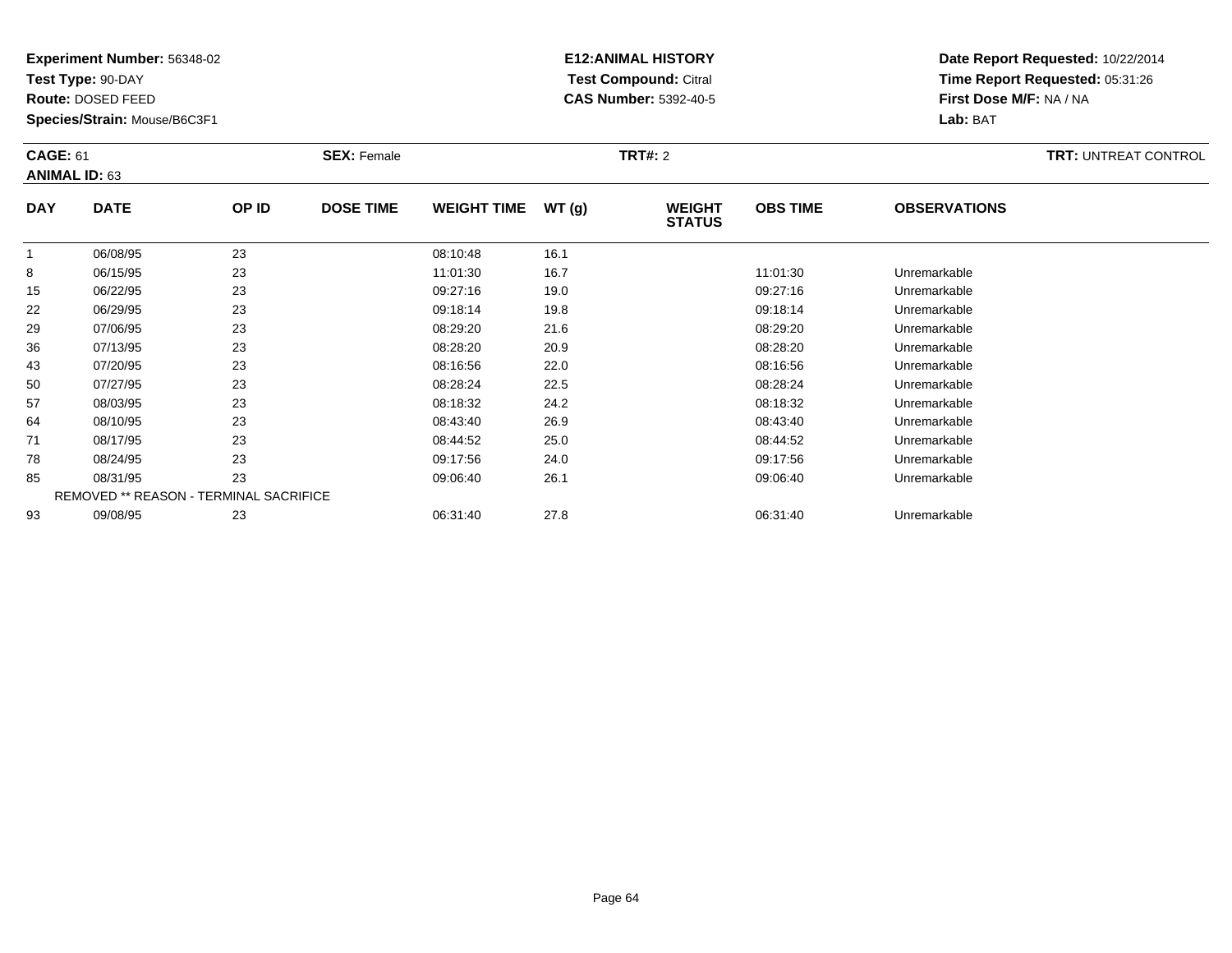**Test Type:** 90-DAY

**Route:** DOSED FEED

**Species/Strain:** Mouse/B6C3F1

# **E12:ANIMAL HISTORY Test Compound:** Citral **CAS Number:** 5392-40-5

**Date Report Requested:** 10/22/2014**Time Report Requested:** 05:31:27**First Dose M/F:** NA / NA**Lab:** BAT

| <b>CAGE: 61</b><br><b>ANIMAL ID: 64</b> |                                               |       | <b>SEX: Female</b> |                    |       | <b>TRT#: 2</b>                 |                 |                     | <b>TRT: UNTREAT CONTROL</b> |
|-----------------------------------------|-----------------------------------------------|-------|--------------------|--------------------|-------|--------------------------------|-----------------|---------------------|-----------------------------|
| <b>DAY</b>                              | <b>DATE</b>                                   | OP ID | <b>DOSE TIME</b>   | <b>WEIGHT TIME</b> | WT(g) | <b>WEIGHT</b><br><b>STATUS</b> | <b>OBS TIME</b> | <b>OBSERVATIONS</b> |                             |
|                                         | 06/08/95                                      | 23    |                    | 08:10:48           | 17.4  |                                |                 |                     |                             |
| 8                                       | 06/15/95                                      | 23    |                    | 11:01:30           | 18.9  |                                | 11:01:30        | Unremarkable        |                             |
| 15                                      | 06/22/95                                      | 23    |                    | 09:27:16           | 20.3  |                                | 09:27:16        | Unremarkable        |                             |
| 22                                      | 06/29/95                                      | 23    |                    | 09:18:14           | 20.9  |                                | 09:18:14        | Unremarkable        |                             |
| 29                                      | 07/06/95                                      | 23    |                    | 08:29:20           | 21.4  |                                | 08:29:20        | Unremarkable        |                             |
| 36                                      | 07/13/95                                      | 23    |                    | 08:28:20           | 22.8  |                                | 08:28:20        | Unremarkable        |                             |
| 43                                      | 07/20/95                                      | 23    |                    | 08:16:56           | 23.7  |                                | 08:16:56        | Unremarkable        |                             |
| 50                                      | 07/27/95                                      | 23    |                    | 08:28:24           | 23.7  |                                | 08:28:24        | Unremarkable        |                             |
| 57                                      | 08/03/95                                      | 23    |                    | 08:18:32           | 24.7  |                                | 08:18:32        | Unremarkable        |                             |
| 64                                      | 08/10/95                                      | 23    |                    | 08:43:40           | 26.2  |                                | 08:43:40        | Unremarkable        |                             |
| 71                                      | 08/17/95                                      | 23    |                    | 08:44:52           | 27.0  |                                | 08:44:52        | Unremarkable        |                             |
| 78                                      | 08/24/95                                      | 23    |                    | 09:17:56           | 26.9  |                                | 09:17:56        | Unremarkable        |                             |
| 85                                      | 08/31/95                                      | 23    |                    | 09:06:40           | 27.6  |                                | 09:06:40        | Unremarkable        |                             |
|                                         | <b>REMOVED ** REASON - TERMINAL SACRIFICE</b> |       |                    |                    |       |                                |                 |                     |                             |
| 93                                      | 09/08/95                                      | 23    |                    | 06:31:40           | 28.7  |                                | 06:31:40        | Unremarkable        |                             |

09/08/95 <sup>23</sup> 06:31:40 28.7 06:31:40 Unremarkable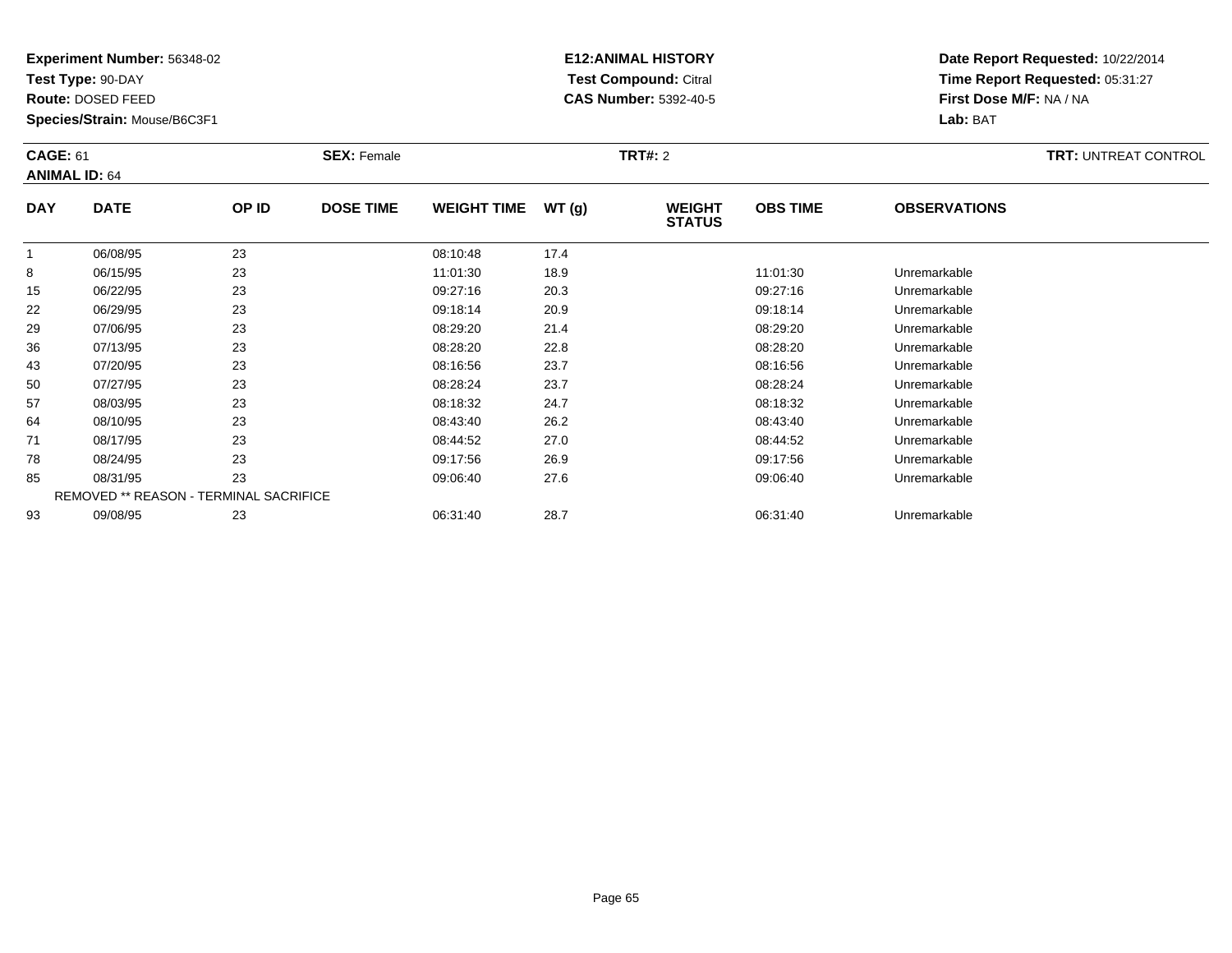**Test Type:** 90-DAY

**Route:** DOSED FEED

**Species/Strain:** Mouse/B6C3F1

# **E12:ANIMAL HISTORY Test Compound:** Citral **CAS Number:** 5392-40-5

| <b>CAGE: 61</b><br><b>ANIMAL ID: 65</b> |                                        | <b>SEX: Female</b> |                  |                    | <b>TRT#: 2</b> |                                |                 | <b>TRT: UNTREAT CONTROL</b> |  |
|-----------------------------------------|----------------------------------------|--------------------|------------------|--------------------|----------------|--------------------------------|-----------------|-----------------------------|--|
| <b>DAY</b>                              | <b>DATE</b>                            | OP ID              | <b>DOSE TIME</b> | <b>WEIGHT TIME</b> | WT(g)          | <b>WEIGHT</b><br><b>STATUS</b> | <b>OBS TIME</b> | <b>OBSERVATIONS</b>         |  |
|                                         | 06/08/95                               | 23                 |                  | 08:10:48           | 16.5           |                                |                 |                             |  |
| 8                                       | 06/15/95                               | 23                 |                  | 11:01:30           | 17.9           |                                | 11:01:30        | Unremarkable                |  |
| 15                                      | 06/22/95                               | 23                 |                  | 09:27:16           | 19.0           |                                | 09:27:16        | Unremarkable                |  |
| 22                                      | 06/29/95                               | 23                 |                  | 09:18:14           | 20.5           |                                | 09:18:14        | Unremarkable                |  |
| 29                                      | 07/06/95                               | 23                 |                  | 08:29:20           | 22.4           |                                | 08:29:20        | Unremarkable                |  |
| 36                                      | 07/13/95                               | 23                 |                  | 08:28:20           | 23.2           |                                | 08:28:20        | Unremarkable                |  |
| 43                                      | 07/20/95                               | 23                 |                  | 08:16:56           | 24.2           |                                | 08:16:56        | Unremarkable                |  |
| 50                                      | 07/27/95                               | 23                 |                  | 08:28:24           | 25.1           |                                | 08:28:24        | Unremarkable                |  |
| 57                                      | 08/03/95                               | 23                 |                  | 08:18:32           | 26.3           |                                | 08:18:32        | Unremarkable                |  |
| 64                                      | 08/10/95                               | 23                 |                  | 08:43:40           | 27.4           |                                | 08:43:40        | Unremarkable                |  |
| 71                                      | 08/17/95                               | 23                 |                  | 08:44:52           | 28.1           |                                | 08:44:52        | Unremarkable                |  |
| 78                                      | 08/24/95                               | 23                 |                  | 09:17:56           | 28.0           |                                | 09:17:56        | Unremarkable                |  |
| 85                                      | 08/31/95                               | 23                 |                  | 09:06:40           | 31.1           |                                | 09:06:40        | Unremarkable                |  |
|                                         | REMOVED ** REASON - TERMINAL SACRIFICE |                    |                  |                    |                |                                |                 |                             |  |
| 93                                      | 09/08/95                               | 23                 |                  | 06:31:40           | 32.4           |                                | 06:31:40        | Unremarkable                |  |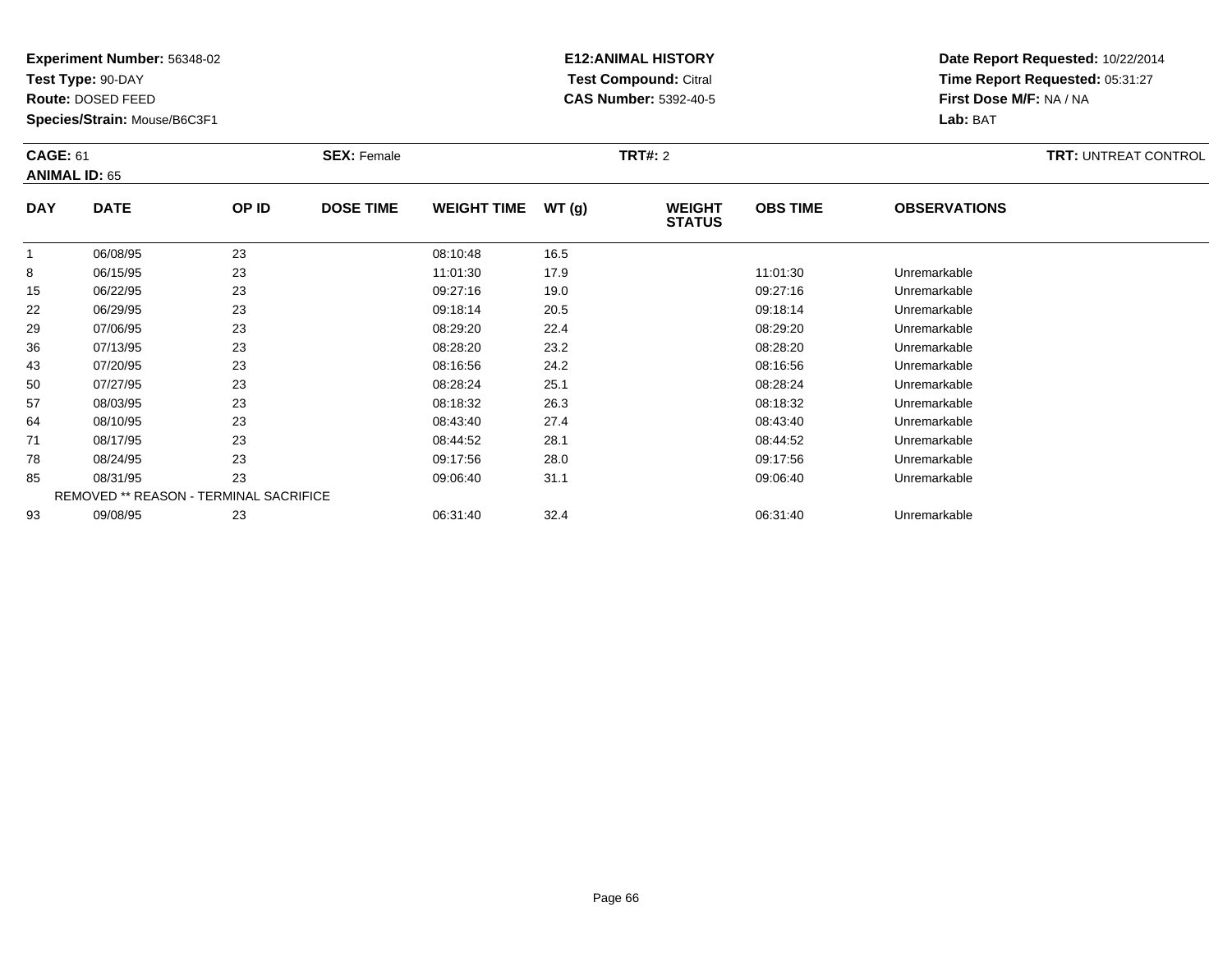**Test Type:** 90-DAY

**Route:** DOSED FEED

**Species/Strain:** Mouse/B6C3F1

# **E12:ANIMAL HISTORY Test Compound:** Citral **CAS Number:** 5392-40-5

| <b>CAGE: 62</b><br><b>ANIMAL ID: 66</b> |                                        | <b>SEX: Female</b> |                  |                    | <b>TRT#: 2</b> |                                |                 | <b>TRT: UNTREAT CONTROL</b> |  |
|-----------------------------------------|----------------------------------------|--------------------|------------------|--------------------|----------------|--------------------------------|-----------------|-----------------------------|--|
| <b>DAY</b>                              | <b>DATE</b>                            | OP ID              | <b>DOSE TIME</b> | <b>WEIGHT TIME</b> | WT(g)          | <b>WEIGHT</b><br><b>STATUS</b> | <b>OBS TIME</b> | <b>OBSERVATIONS</b>         |  |
|                                         | 06/08/95                               | 23                 |                  | 08:13:18           | 16.5           |                                |                 |                             |  |
| 8                                       | 06/15/95                               | 23                 |                  | 11:05:48           | 17.9           |                                | 11:05:48        | Unremarkable                |  |
| 15                                      | 06/22/95                               | 23                 |                  | 09:21:44           | 19.5           |                                | 09:21:44        | Unremarkable                |  |
| 22                                      | 06/29/95                               | 23                 |                  | 09:12:08           | 20.2           |                                | 09:12:08        | Unremarkable                |  |
| 29                                      | 07/06/95                               | 23                 |                  | 08:33:52           | 20.9           |                                | 08:33:52        | Unremarkable                |  |
| 36                                      | 07/13/95                               | 23                 |                  | 08:32:12           | 21.1           |                                | 08:32:12        | Unremarkable                |  |
| 43                                      | 07/20/95                               | 23                 |                  | 08:12:48           | 23.1           |                                | 08:12:48        | Unremarkable                |  |
| 50                                      | 07/27/95                               | 23                 |                  | 08:23:48           | 22.7           |                                | 08:23:48        | Unremarkable                |  |
| 57                                      | 08/03/95                               | 23                 |                  | 08:22:24           | 23.4           |                                | 08:22:24        | Unremarkable                |  |
| 64                                      | 08/10/95                               | 23                 |                  | 08:47:52           | 24.5           |                                | 08:47:52        | Unremarkable                |  |
| 71                                      | 08/17/95                               | 23                 |                  | 08:41:00           | 25.6           |                                | 08:41:00        | Unremarkable                |  |
| 78                                      | 08/24/95                               | 23                 |                  | 09:13:12           | 26.4           |                                | 09:13:12        | Unremarkable                |  |
| 85                                      | 08/31/95                               | 23                 |                  | 09:10:18           | 27.4           |                                | 09:10:18        | Unremarkable                |  |
|                                         | REMOVED ** REASON - TERMINAL SACRIFICE |                    |                  |                    |                |                                |                 |                             |  |
| 93                                      | 09/08/95                               | 23                 |                  | 06:37:38           | 28.4           |                                | 06:37:38        | Unremarkable                |  |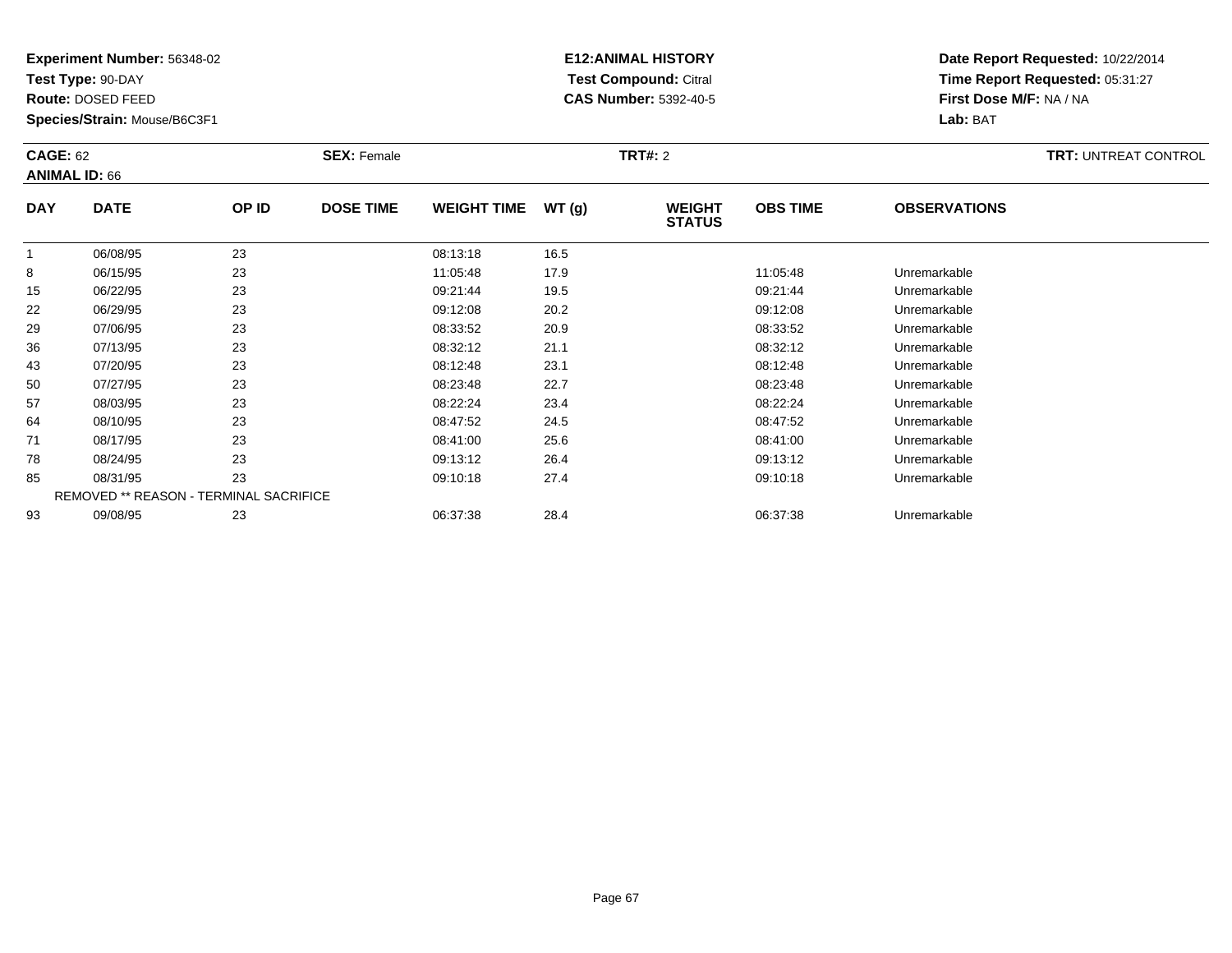**Test Type:** 90-DAY

**Route:** DOSED FEED

**Species/Strain:** Mouse/B6C3F1

# **E12:ANIMAL HISTORY Test Compound:** Citral **CAS Number:** 5392-40-5

| <b>CAGE: 62</b><br><b>ANIMAL ID: 67</b> |                                               | <b>SEX: Female</b> |                  |                    | <b>TRT#: 2</b> | <b>TRT: UNTREAT CONTROL</b>    |                 |                     |  |
|-----------------------------------------|-----------------------------------------------|--------------------|------------------|--------------------|----------------|--------------------------------|-----------------|---------------------|--|
| <b>DAY</b>                              | <b>DATE</b>                                   | OP ID              | <b>DOSE TIME</b> | <b>WEIGHT TIME</b> | WT(g)          | <b>WEIGHT</b><br><b>STATUS</b> | <b>OBS TIME</b> | <b>OBSERVATIONS</b> |  |
|                                         | 06/08/95                                      | 23                 |                  | 13:25:00           | 17.0           |                                |                 |                     |  |
| 8                                       | 06/15/95                                      | 23                 |                  | 11:05:48           | 18.1           |                                | 11:05:48        | Unremarkable        |  |
| 15                                      | 06/22/95                                      | 23                 |                  | 09:21:44           | 20.4           |                                | 09:21:44        | Unremarkable        |  |
| 22                                      | 06/29/95                                      | 23                 |                  | 09:12:08           | 21.2           |                                | 09:12:08        | Unremarkable        |  |
| 29                                      | 07/06/95                                      | 23                 |                  | 08:33:52           | 22.6           |                                | 08:33:52        | Unremarkable        |  |
| 36                                      | 07/13/95                                      | 23                 |                  | 08:32:12           | 23.4           |                                | 08:32:12        | Unremarkable        |  |
| 43                                      | 07/20/95                                      | 23                 |                  | 08:12:48           | 23.8           |                                | 08:12:48        | Unremarkable        |  |
| 50                                      | 07/27/95                                      | 23                 |                  | 08:23:48           | 26.9           |                                | 08:23:48        | Unremarkable        |  |
| 57                                      | 08/03/95                                      | 23                 |                  | 08:22:24           | 25.4           |                                | 08:22:24        | Unremarkable        |  |
| 64                                      | 08/10/95                                      | 23                 |                  | 08:47:52           | 26.2           |                                | 08:47:52        | Unremarkable        |  |
| 71                                      | 08/17/95                                      | 23                 |                  | 08:41:00           | 29.6           |                                | 08:41:00        | Unremarkable        |  |
| 78                                      | 08/24/95                                      | 23                 |                  | 09:13:12           | 27.6           |                                | 09:13:12        | Unremarkable        |  |
| 85                                      | 08/31/95                                      | 23                 |                  | 09:10:18           | 30.9           |                                | 09:10:18        | Unremarkable        |  |
|                                         | <b>REMOVED ** REASON - TERMINAL SACRIFICE</b> |                    |                  |                    |                |                                |                 |                     |  |
| 93                                      | 09/08/95                                      | 23                 |                  | 06:37:38           | 29.1           |                                | 06:37:38        | Unremarkable        |  |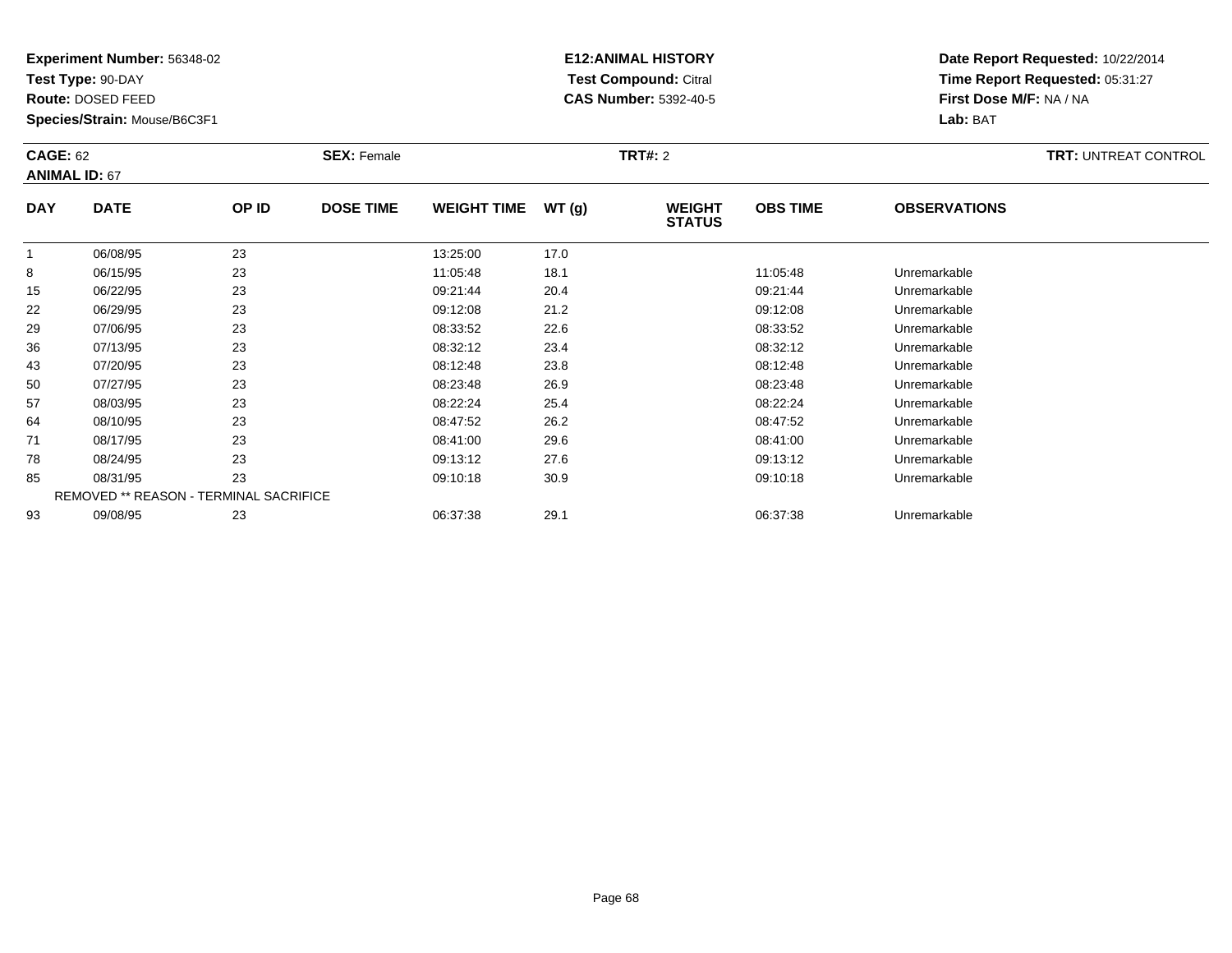**Test Type:** 90-DAY

**Route:** DOSED FEED

**Species/Strain:** Mouse/B6C3F1

# **E12:ANIMAL HISTORY Test Compound:** Citral **CAS Number:** 5392-40-5

| <b>CAGE: 62</b><br><b>ANIMAL ID: 68</b> |                                        | <b>SEX: Female</b> |                  |                    | <b>TRT#: 2</b> | <b>TRT: UNTREAT CONTROL</b>    |                 |                     |  |
|-----------------------------------------|----------------------------------------|--------------------|------------------|--------------------|----------------|--------------------------------|-----------------|---------------------|--|
| <b>DAY</b>                              | <b>DATE</b>                            | OP ID              | <b>DOSE TIME</b> | <b>WEIGHT TIME</b> | WT(g)          | <b>WEIGHT</b><br><b>STATUS</b> | <b>OBS TIME</b> | <b>OBSERVATIONS</b> |  |
| $\overline{1}$                          | 06/08/95                               | 23                 |                  | 13:26:00           | 16.7           |                                |                 |                     |  |
| 8                                       | 06/15/95                               | 23                 |                  | 11:05:48           | 17.8           |                                | 11:05:48        | Unremarkable        |  |
| 15                                      | 06/22/95                               | 23                 |                  | 09:21:44           | 19.8           |                                | 09:21:44        | Unremarkable        |  |
| 22                                      | 06/29/95                               | 23                 |                  | 09:12:08           | 21.2           |                                | 09:12:08        | Unremarkable        |  |
| 29                                      | 07/06/95                               | 23                 |                  | 08:33:52           | 22.9           |                                | 08:33:52        | Unremarkable        |  |
| 36                                      | 07/13/95                               | 23                 |                  | 08:32:12           | 23.7           |                                | 08:32:12        | Unremarkable        |  |
| 43                                      | 07/20/95                               | 23                 |                  | 08:12:48           | 24.4           |                                | 08:12:48        | Unremarkable        |  |
| 50                                      | 07/27/95                               | 23                 |                  | 08:23:48           | 24.6           |                                | 08:23:48        | Unremarkable        |  |
| 57                                      | 08/03/95                               | 23                 |                  | 08:22:24           | 26.2           |                                | 08:22:24        | Unremarkable        |  |
| 64                                      | 08/10/95                               | 23                 |                  | 08:47:52           | 28.5           |                                | 08:47:52        | Unremarkable        |  |
| 71                                      | 08/17/95                               | 23                 |                  | 08:41:00           | 28.5           |                                | 08:41:00        | Unremarkable        |  |
| 78                                      | 08/24/95                               | 23                 |                  | 09:13:12           | 31.2           |                                | 09:13:12        | Unremarkable        |  |
| 85                                      | 08/31/95                               | 23                 |                  | 09:10:18           | 31.8           |                                | 09:10:18        | Unremarkable        |  |
|                                         | REMOVED ** REASON - TERMINAL SACRIFICE |                    |                  |                    |                |                                |                 |                     |  |
| 93                                      | 09/08/95                               | 23                 |                  | 06:37:38           | 32.6           |                                | 06:37:38        | Unremarkable        |  |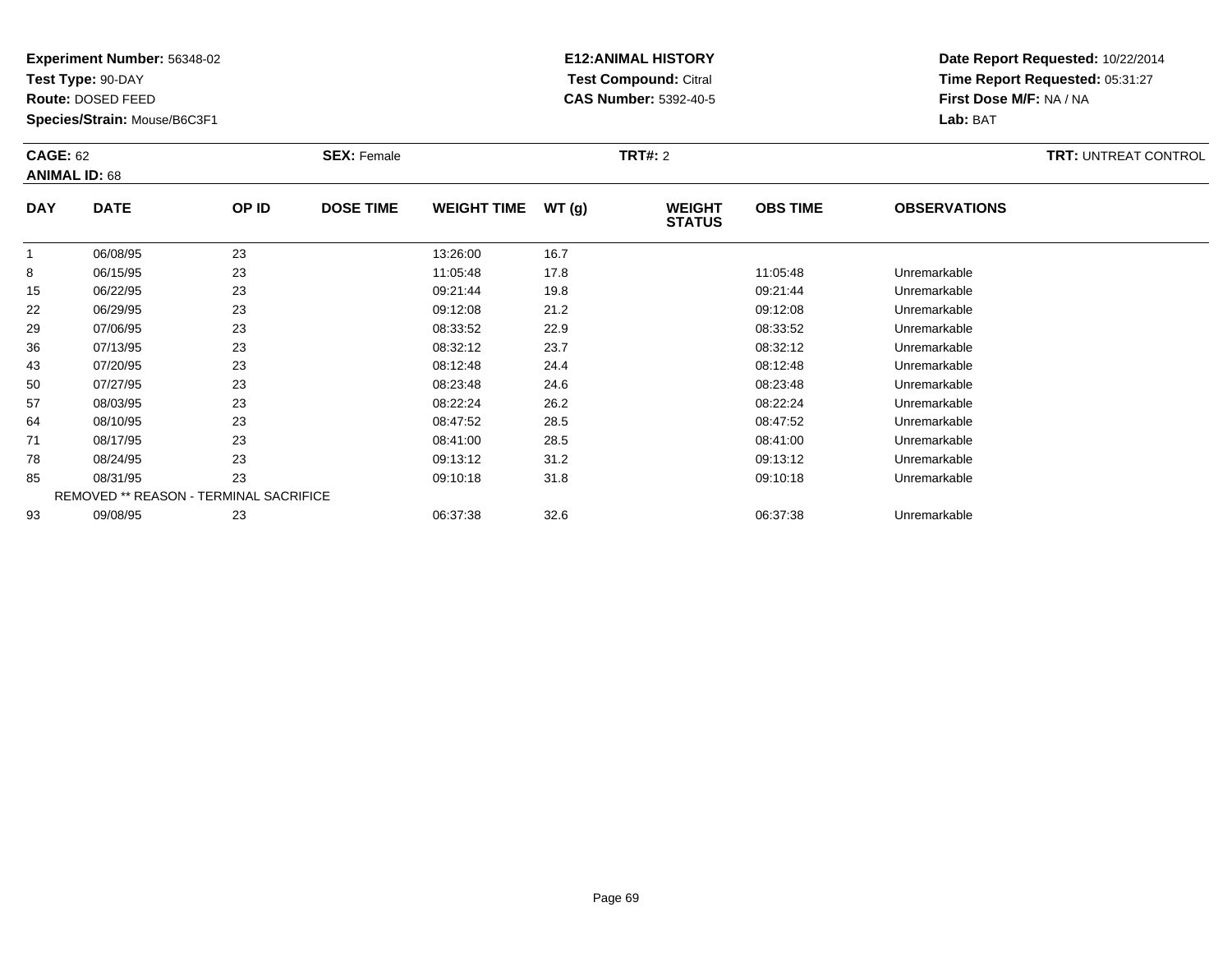**Test Type:** 90-DAY

**Route:** DOSED FEED

**Species/Strain:** Mouse/B6C3F1

# **E12:ANIMAL HISTORY Test Compound:** Citral **CAS Number:** 5392-40-5

| <b>CAGE: 62</b><br><b>ANIMAL ID: 69</b> |                                        | <b>SEX: Female</b> |                  |                    | <b>TRT#: 2</b> | <b>TRT: UNTREAT CONTROL</b>    |                 |                     |  |
|-----------------------------------------|----------------------------------------|--------------------|------------------|--------------------|----------------|--------------------------------|-----------------|---------------------|--|
| <b>DAY</b>                              | <b>DATE</b>                            | OP ID              | <b>DOSE TIME</b> | <b>WEIGHT TIME</b> | WT(g)          | <b>WEIGHT</b><br><b>STATUS</b> | <b>OBS TIME</b> | <b>OBSERVATIONS</b> |  |
|                                         | 06/08/95                               | 23                 |                  | 08:13:18           | 16.0           |                                |                 |                     |  |
| 8                                       | 06/15/95                               | 23                 |                  | 11:05:48           | 17.4           |                                | 11:05:48        | Unremarkable        |  |
| 15                                      | 06/22/95                               | 23                 |                  | 09:21:44           | 18.3           |                                | 09:21:44        | Unremarkable        |  |
| 22                                      | 06/29/95                               | 23                 |                  | 09:12:08           | 19.5           |                                | 09:12:08        | Unremarkable        |  |
| 29                                      | 07/06/95                               | 23                 |                  | 08:33:52           | 20.7           |                                | 08:33:52        | Unremarkable        |  |
| 36                                      | 07/13/95                               | 23                 |                  | 08:32:12           | 21.0           |                                | 08:32:12        | Unremarkable        |  |
| 43                                      | 07/20/95                               | 23                 |                  | 08:12:48           | 22.8           |                                | 08:12:48        | Unremarkable        |  |
| 50                                      | 07/27/95                               | 23                 |                  | 08:23:48           | 21.6           |                                | 08:23:48        | Unremarkable        |  |
| 57                                      | 08/03/95                               | 23                 |                  | 08:22:24           | 22.2           |                                | 08:22:24        | Unremarkable        |  |
| 64                                      | 08/10/95                               | 23                 |                  | 08:47:52           | 24.1           |                                | 08:47:52        | Unremarkable        |  |
| 71                                      | 08/17/95                               | 23                 |                  | 08:41:00           | 23.9           |                                | 08:41:00        | Unremarkable        |  |
| 78                                      | 08/24/95                               | 23                 |                  | 09:13:12           | 24.5           |                                | 09:13:12        | Unremarkable        |  |
| 85                                      | 08/31/95                               | 23                 |                  | 09:10:18           | 26.6           |                                | 09:10:18        | Unremarkable        |  |
|                                         | REMOVED ** REASON - TERMINAL SACRIFICE |                    |                  |                    |                |                                |                 |                     |  |
| 93                                      | 09/08/95                               | 23                 |                  | 06:37:38           | 25.1           |                                | 06:37:38        | Unremarkable        |  |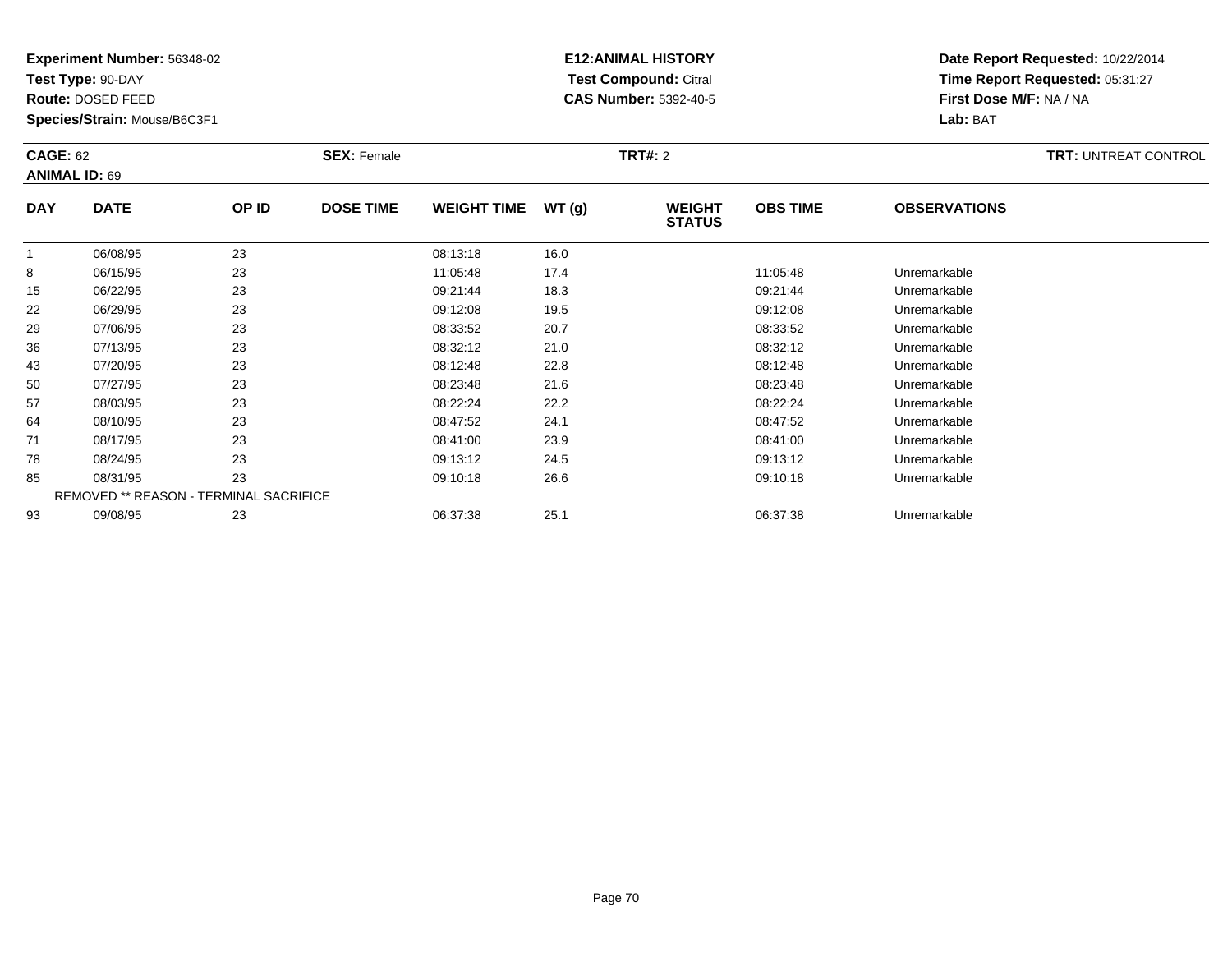**Test Type:** 90-DAY

**Route:** DOSED FEED

**Species/Strain:** Mouse/B6C3F1

# **E12:ANIMAL HISTORY Test Compound:** Citral **CAS Number:** 5392-40-5

| <b>CAGE: 62</b><br><b>ANIMAL ID: 70</b> |                                               | <b>SEX: Female</b> |                  |                    | <b>TRT#: 2</b> |                                |                 | <b>TRT: UNTREAT CONTROL</b> |  |
|-----------------------------------------|-----------------------------------------------|--------------------|------------------|--------------------|----------------|--------------------------------|-----------------|-----------------------------|--|
| <b>DAY</b>                              | <b>DATE</b>                                   | OP ID              | <b>DOSE TIME</b> | <b>WEIGHT TIME</b> | WT(g)          | <b>WEIGHT</b><br><b>STATUS</b> | <b>OBS TIME</b> | <b>OBSERVATIONS</b>         |  |
| 1                                       | 06/08/95                                      | 23                 |                  | 13:26:00           | 17.2           |                                |                 |                             |  |
| 8                                       | 06/15/95                                      | 23                 |                  | 11:05:48           | 18.2           |                                | 11:05:48        | Unremarkable                |  |
| 15                                      | 06/22/95                                      | 23                 |                  | 09:21:44           | 19.6           |                                | 09:21:44        | Unremarkable                |  |
| 22                                      | 06/29/95                                      | 23                 |                  | 09:12:08           | 21.0           |                                | 09:12:08        | Unremarkable                |  |
| 29                                      | 07/06/95                                      | 23                 |                  | 08:33:52           | 22.3           |                                | 08:33:52        | Unremarkable                |  |
| 36                                      | 07/13/95                                      | 23                 |                  | 08:32:12           | 22.0           |                                | 08:32:12        | Unremarkable                |  |
| 43                                      | 07/20/95                                      | 23                 |                  | 08:12:48           | 23.0           |                                | 08:12:48        | Unremarkable                |  |
| 50                                      | 07/27/95                                      | 23                 |                  | 08:23:48           | 26.2           |                                | 08:23:48        | Unremarkable                |  |
| 57                                      | 08/03/95                                      | 23                 |                  | 08:22:24           | 24.2           |                                | 08:22:24        | Unremarkable                |  |
| 64                                      | 08/10/95                                      | 23                 |                  | 08:47:52           | 24.9           |                                | 08:47:52        | Unremarkable                |  |
| 71                                      | 08/17/95                                      | 23                 |                  | 08:41:00           | 27.3           |                                | 08:41:00        | Unremarkable                |  |
| 78                                      | 08/24/95                                      | 23                 |                  | 09:13:12           | 29.1           |                                | 09:13:12        | Unremarkable                |  |
| 85                                      | 08/31/95                                      | 23                 |                  | 09:10:18           | 32.1           |                                | 09:10:18        | Unremarkable                |  |
|                                         | <b>REMOVED ** REASON - TERMINAL SACRIFICE</b> |                    |                  |                    |                |                                |                 |                             |  |
| 93                                      | 09/08/95                                      | 23                 |                  | 06:37:38           | 30.3           |                                | 06:37:38        | Unremarkable                |  |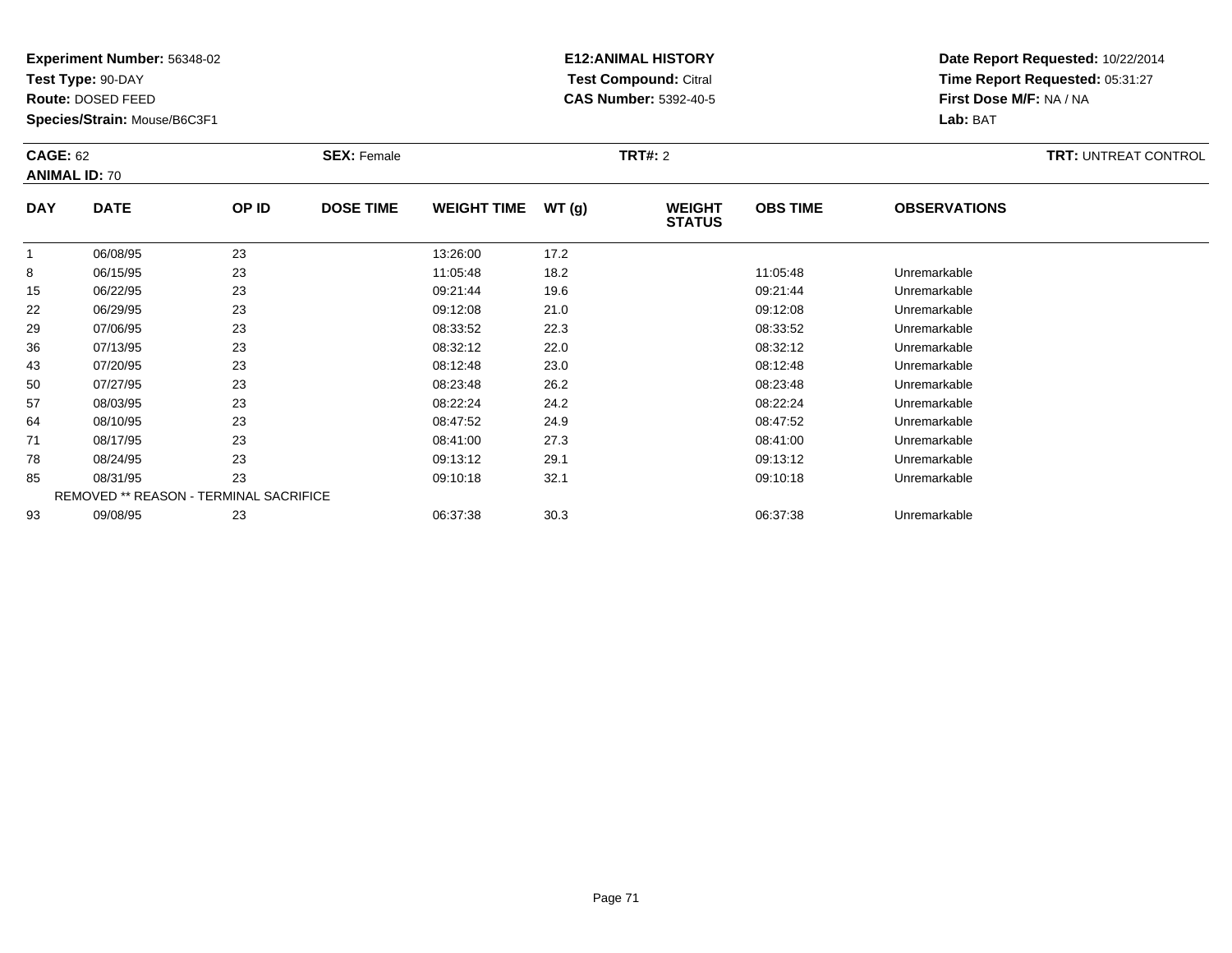**Test Type:** 90-DAY

**Route:** DOSED FEED

93

**Species/Strain:** Mouse/B6C3F1

# **E12:ANIMAL HISTORY Test Compound:** Citral **CAS Number:** 5392-40-5

**Date Report Requested:** 10/22/2014**Time Report Requested:** 05:31:27**First Dose M/F:** NA / NA**Lab:** BAT

| <b>CAGE: 63</b><br><b>ANIMAL ID: 71</b> |                                               | <b>SEX: Female</b> |                  |                    | <b>TRT#: 4</b> | <b>TRT: VEHICLE CONTROL</b>    |                 |                     |  |
|-----------------------------------------|-----------------------------------------------|--------------------|------------------|--------------------|----------------|--------------------------------|-----------------|---------------------|--|
| <b>DAY</b>                              | <b>DATE</b>                                   | OP ID              | <b>DOSE TIME</b> | <b>WEIGHT TIME</b> | WT(g)          | <b>WEIGHT</b><br><b>STATUS</b> | <b>OBS TIME</b> | <b>OBSERVATIONS</b> |  |
|                                         | 06/08/95                                      | 23                 |                  | 08:15:58           | 16.9           |                                |                 |                     |  |
| 8                                       | 06/15/95                                      | 23                 |                  | 11:09:36           | 17.9           |                                | 11:09:36        | Unremarkable        |  |
| 15                                      | 06/22/95                                      | 23                 |                  | 09:36:26           | 20.2           |                                | 09:36:26        | Unremarkable        |  |
| 22                                      | 06/29/95                                      | 23                 |                  | 09:30:32           | 20.9           |                                | 09:30:32        | Unremarkable        |  |
| 29                                      | 07/06/95                                      | 23                 |                  | 08:37:44           | 22.2           |                                | 08:37:44        | Unremarkable        |  |
| 36                                      | 07/13/95                                      | 23                 |                  | 08:35:56           | 22.6           |                                | 08:35:56        | Unremarkable        |  |
| 43                                      | 07/20/95                                      | 23                 |                  | 08:25:22           | 25.3           |                                | 08:25:22        | Unremarkable        |  |
| 50                                      | 07/27/95                                      | 23                 |                  | 08:33:46           | 28.2           |                                | 08:33:46        | Unremarkable        |  |
| 57                                      | 08/03/95                                      | 23                 |                  | 08:29:52           | 25.9           |                                | 08:29:52        | Unremarkable        |  |
| 64                                      | 08/10/95                                      | 23                 |                  | 08:52:14           | 27.6           |                                | 08:52:14        | Unremarkable        |  |
| 71                                      | 08/17/95                                      | 23                 |                  | 09:06:22           | 27.9           |                                | 09:06:22        | Unremarkable        |  |
| 78                                      | 08/24/95                                      | 23                 |                  | 09:27:26           | 28.4           |                                | 09:27:26        | Unremarkable        |  |
| 85                                      | 08/31/95                                      | 23                 |                  | 09:14:22           | 30.1           |                                | 09:14:22        | Unremarkable        |  |
|                                         | <b>REMOVED ** REASON - TERMINAL SACRIFICE</b> |                    |                  |                    |                |                                |                 |                     |  |

09/08/95 <sup>23</sup> 06:42:06 30.8 06:42:06 Unremarkable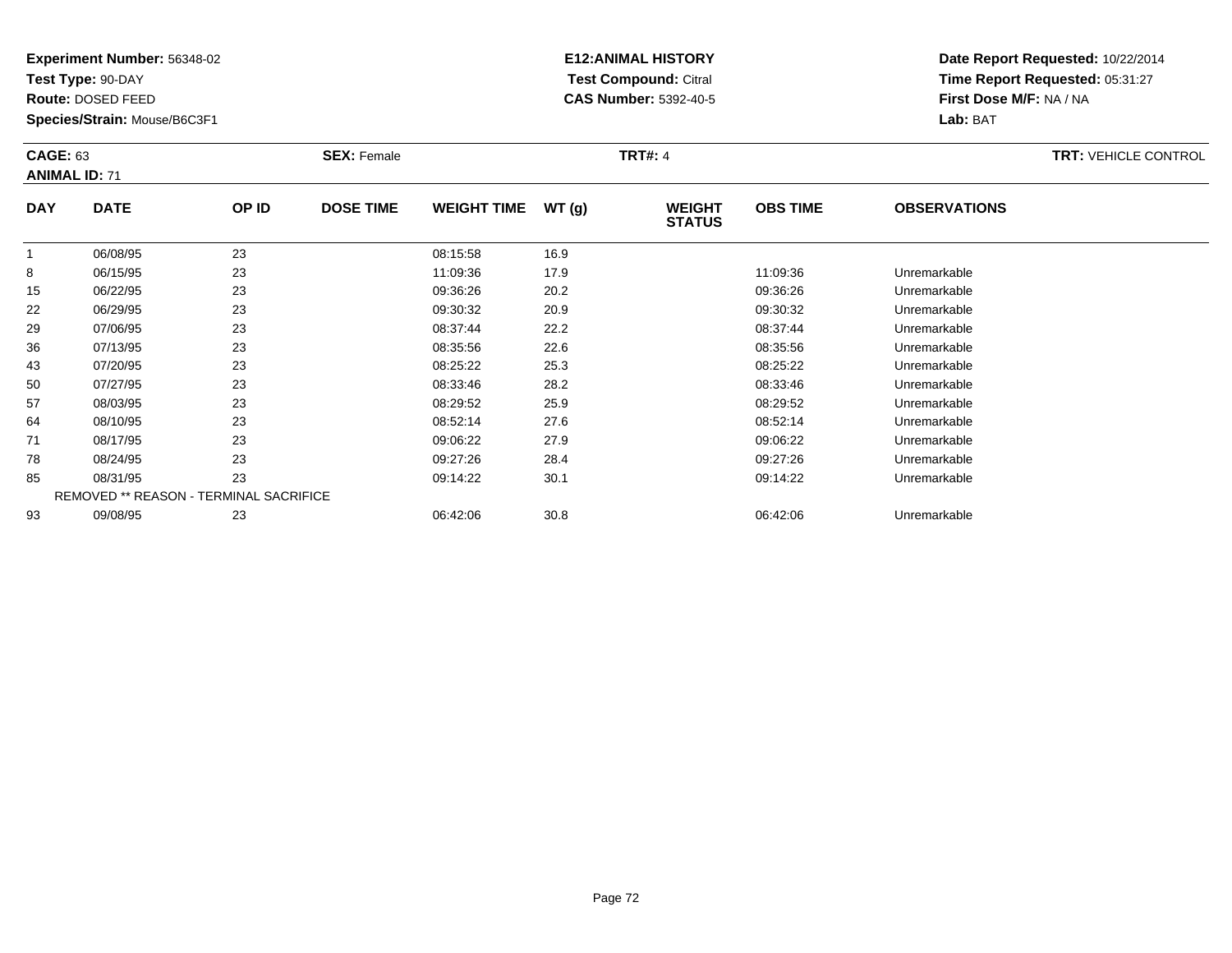**Test Type:** 90-DAY

**Route:** DOSED FEED

**Species/Strain:** Mouse/B6C3F1

# **E12:ANIMAL HISTORY Test Compound:** Citral **CAS Number:** 5392-40-5

| <b>CAGE: 63</b> | <b>ANIMAL ID: 72</b>                   |       | <b>SEX: Female</b> |                    |       | <b>TRT#: 4</b>                 |                 |                     | <b>TRT: VEHICLE CONTROL</b> |
|-----------------|----------------------------------------|-------|--------------------|--------------------|-------|--------------------------------|-----------------|---------------------|-----------------------------|
| <b>DAY</b>      | <b>DATE</b>                            | OP ID | <b>DOSE TIME</b>   | <b>WEIGHT TIME</b> | WT(g) | <b>WEIGHT</b><br><b>STATUS</b> | <b>OBS TIME</b> | <b>OBSERVATIONS</b> |                             |
| 1               | 06/08/95                               | 23    |                    | 08:15:58           | 16.2  |                                |                 |                     |                             |
| 8               | 06/15/95                               | 23    |                    | 11:09:36           | 17.4  |                                | 11:09:36        | Unremarkable        |                             |
| 15              | 06/22/95                               | 23    |                    | 09:36:26           | 18.7  |                                | 09:36:26        | Unremarkable        |                             |
| 22              | 06/29/95                               | 23    |                    | 09:30:32           | 19.6  |                                | 09:30:32        | Unremarkable        |                             |
| 29              | 07/06/95                               | 23    |                    | 08:37:44           | 20.5  |                                | 08:37:44        | Unremarkable        |                             |
| 36              | 07/13/95                               | 23    |                    | 08:35:56           | 22.8  |                                | 08:35:56        | Unremarkable        |                             |
| 43              | 07/20/95                               | 23    |                    | 08:25:22           | 24.6  |                                | 08:25:22        | Unremarkable        |                             |
| 50              | 07/27/95                               | 23    |                    | 08:33:46           | 24.0  |                                | 08:33:46        | Unremarkable        |                             |
| 57              | 08/03/95                               | 23    |                    | 08:29:52           | 24.5  |                                | 08:29:52        | Unremarkable        |                             |
| 64              | 08/10/95                               | 23    |                    | 08:52:14           | 26.9  |                                | 08:52:14        | Unremarkable        |                             |
| 71              | 08/17/95                               | 23    |                    | 09:06:22           | 27.5  |                                | 09:06:22        | Unremarkable        |                             |
| 78              | 08/24/95                               | 23    |                    | 09:27:26           | 27.3  |                                | 09:27:26        | Unremarkable        |                             |
| 85              | 08/31/95                               | 23    |                    | 09:14:22           | 27.3  |                                | 09:14:22        | Unremarkable        |                             |
|                 | REMOVED ** REASON - TERMINAL SACRIFICE |       |                    |                    |       |                                |                 |                     |                             |
| 93              | 09/08/95                               | 23    |                    | 06:42:06           | 29.0  |                                | 06:42:06        | Unremarkable        |                             |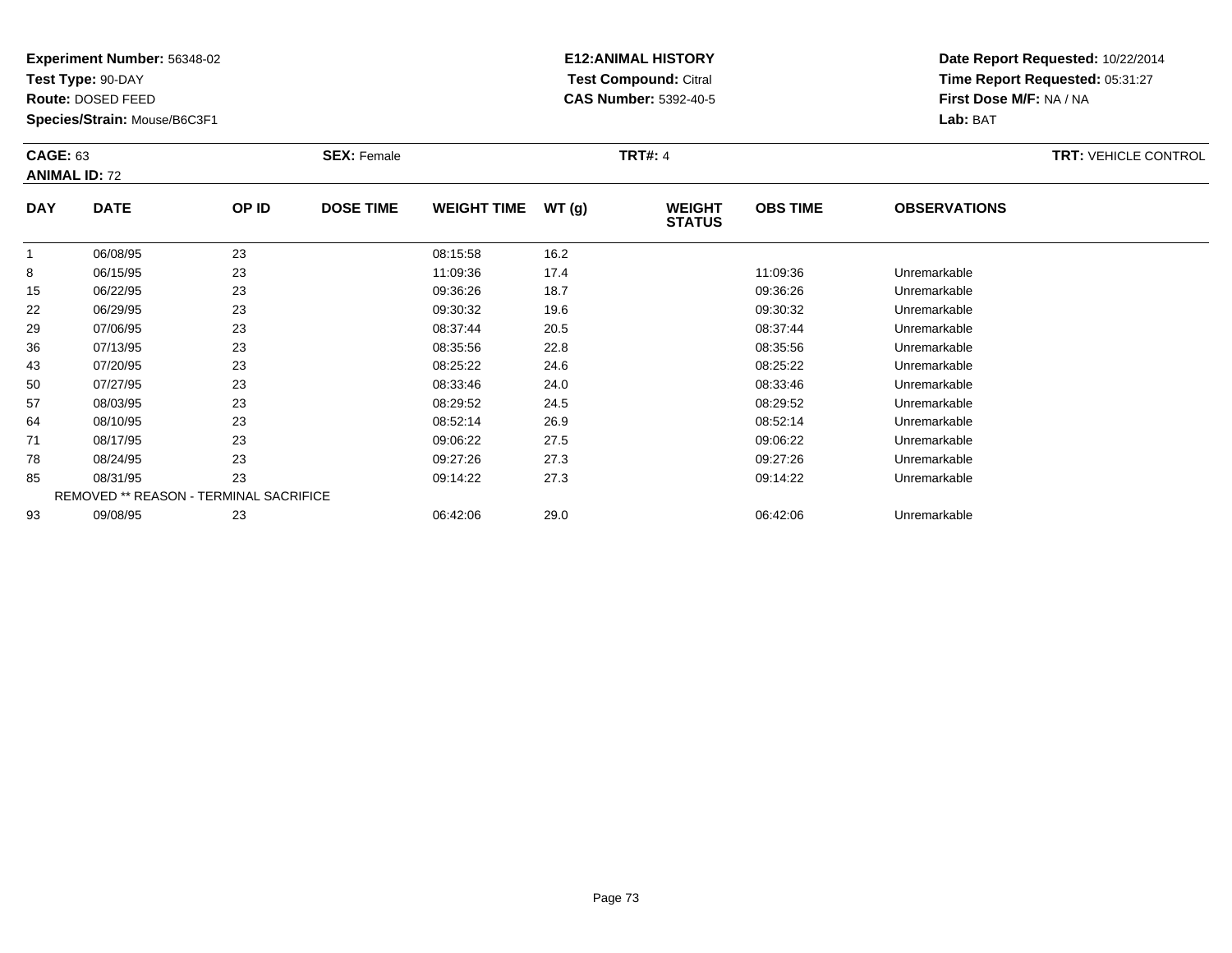**Test Type:** 90-DAY

**Route:** DOSED FEED

**Species/Strain:** Mouse/B6C3F1

# **E12:ANIMAL HISTORY Test Compound:** Citral **CAS Number:** 5392-40-5

| <b>CAGE: 63</b><br><b>ANIMAL ID: 73</b> |                                               |       | <b>SEX: Female</b> |                    |       | <b>TRT#: 4</b>                 |                 |                     | <b>TRT: VEHICLE CONTROL</b> |
|-----------------------------------------|-----------------------------------------------|-------|--------------------|--------------------|-------|--------------------------------|-----------------|---------------------|-----------------------------|
| <b>DAY</b>                              | <b>DATE</b>                                   | OP ID | <b>DOSE TIME</b>   | <b>WEIGHT TIME</b> | WT(g) | <b>WEIGHT</b><br><b>STATUS</b> | <b>OBS TIME</b> | <b>OBSERVATIONS</b> |                             |
| 1                                       | 06/08/95                                      | 23    |                    | 08:15:58           | 16.4  |                                |                 |                     |                             |
| 8                                       | 06/15/95                                      | 23    |                    | 11:09:36           | 18.6  |                                | 11:09:36        | Unremarkable        |                             |
| 15                                      | 06/22/95                                      | 23    |                    | 09:36:26           | 19.3  |                                | 09:36:26        | Unremarkable        |                             |
| 22                                      | 06/29/95                                      | 23    |                    | 09:30:32           | 21.5  |                                | 09:30:32        | Unremarkable        |                             |
| 29                                      | 07/06/95                                      | 23    |                    | 08:37:44           | 23.1  |                                | 08:37:44        | Unremarkable        |                             |
| 36                                      | 07/13/95                                      | 23    |                    | 08:35:56           | 23.7  |                                | 08:35:56        | Unremarkable        |                             |
| 43                                      | 07/20/95                                      | 23    |                    | 08:25:22           | 24.7  |                                | 08:25:22        | Unremarkable        |                             |
| 50                                      | 07/27/95                                      | 23    |                    | 08:33:46           | 27.1  |                                | 08:33:46        | Unremarkable        |                             |
| 57                                      | 08/03/95                                      | 23    |                    | 08:29:52           | 28.0  |                                | 08:29:52        | Unremarkable        |                             |
| 64                                      | 08/10/95                                      | 23    |                    | 08:52:14           | 29.8  |                                | 08:52:14        | Unremarkable        |                             |
| 71                                      | 08/17/95                                      | 23    |                    | 09:06:22           | 29.6  |                                | 09:06:22        | Unremarkable        |                             |
| 78                                      | 08/24/95                                      | 23    |                    | 09:27:26           | 31.5  |                                | 09:27:26        | Unremarkable        |                             |
| 85                                      | 08/31/95                                      | 23    |                    | 09:14:22           | 34.7  |                                | 09:14:22        | Unremarkable        |                             |
|                                         | <b>REMOVED ** REASON - TERMINAL SACRIFICE</b> |       |                    |                    |       |                                |                 |                     |                             |
| 93                                      | 09/08/95                                      | 23    |                    | 06:42:06           | 31.2  |                                | 06:42:06        | Unremarkable        |                             |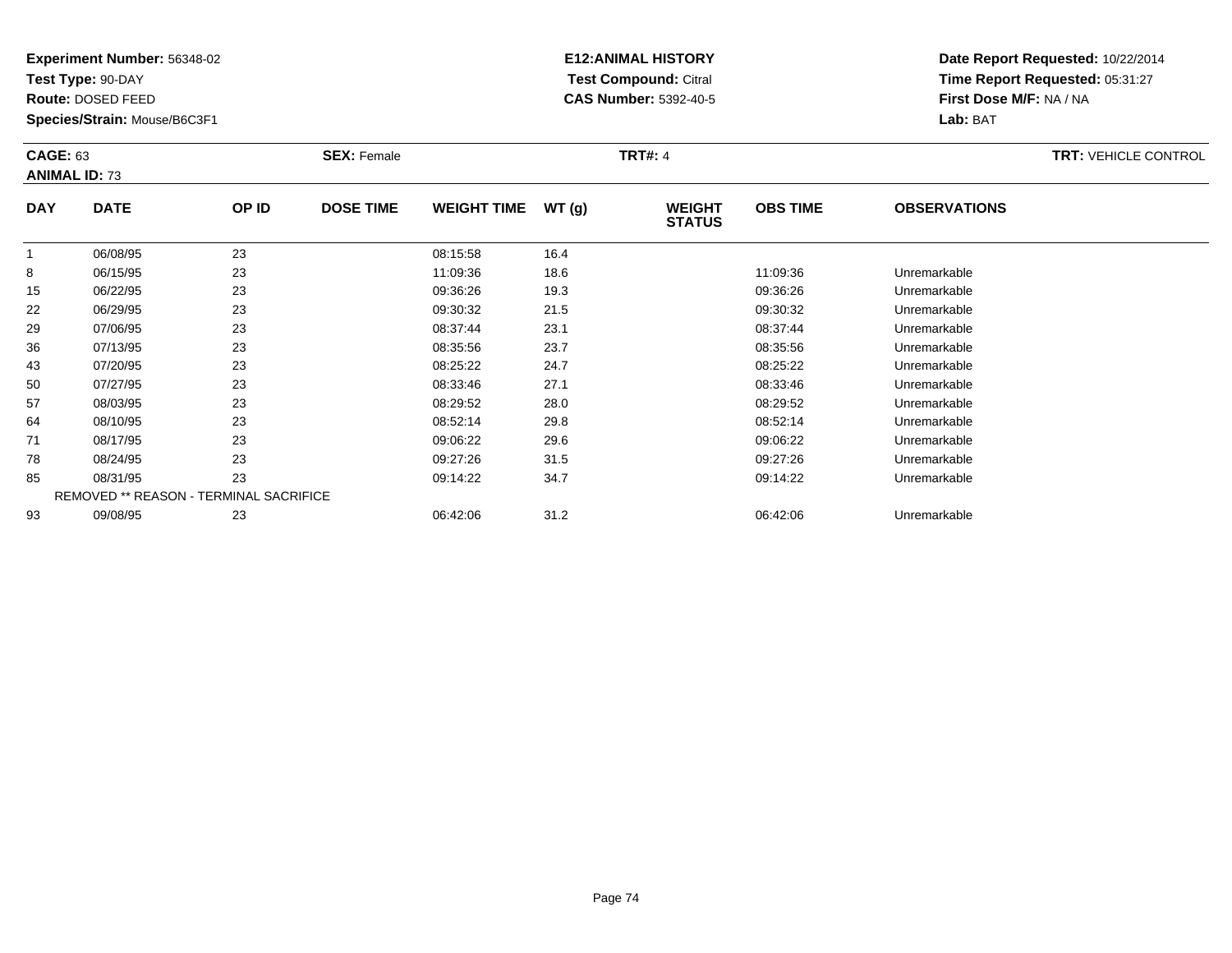**Test Type:** 90-DAY

**Route:** DOSED FEED

**Species/Strain:** Mouse/B6C3F1

# **E12:ANIMAL HISTORY Test Compound:** Citral **CAS Number:** 5392-40-5

| <b>CAGE: 63</b><br><b>ANIMAL ID: 74</b> |                                               |       | <b>SEX: Female</b> |                    |       | <b>TRT#: 4</b>                 |                 |                     | <b>TRT: VEHICLE CONTROL</b> |
|-----------------------------------------|-----------------------------------------------|-------|--------------------|--------------------|-------|--------------------------------|-----------------|---------------------|-----------------------------|
| <b>DAY</b>                              | <b>DATE</b>                                   | OP ID | <b>DOSE TIME</b>   | <b>WEIGHT TIME</b> | WT(g) | <b>WEIGHT</b><br><b>STATUS</b> | <b>OBS TIME</b> | <b>OBSERVATIONS</b> |                             |
| 1                                       | 06/08/95                                      | 23    |                    | 08:15:58           | 15.7  |                                |                 |                     |                             |
| 8                                       | 06/15/95                                      | 23    |                    | 11:09:36           | 17.0  |                                | 11:09:36        | Unremarkable        |                             |
| 15                                      | 06/22/95                                      | 23    |                    | 09:36:26           | 18.5  |                                | 09:36:26        | Unremarkable        |                             |
| 22                                      | 06/29/95                                      | 23    |                    | 09:30:32           | 19.8  |                                | 09:30:32        | Unremarkable        |                             |
| 29                                      | 07/06/95                                      | 23    |                    | 08:37:44           | 21.3  |                                | 08:37:44        | Unremarkable        |                             |
| 36                                      | 07/13/95                                      | 23    |                    | 08:35:56           | 22.2  |                                | 08:35:56        | Unremarkable        |                             |
| 43                                      | 07/20/95                                      | 23    |                    | 08:25:22           | 23.2  |                                | 08:25:22        | Unremarkable        |                             |
| 50                                      | 07/27/95                                      | 23    |                    | 08:33:46           | 23.2  |                                | 08:33:46        | Unremarkable        |                             |
| 57                                      | 08/03/95                                      | 23    |                    | 08:29:52           | 24.9  |                                | 08:29:52        | Unremarkable        |                             |
| 64                                      | 08/10/95                                      | 23    |                    | 08:52:14           | 26.4  |                                | 08:52:14        | Unremarkable        |                             |
| 71                                      | 08/17/95                                      | 23    |                    | 09:06:22           | 25.7  |                                | 09:06:22        | Unremarkable        |                             |
| 78                                      | 08/24/95                                      | 23    |                    | 09:27:26           | 27.3  |                                | 09:27:26        | Unremarkable        |                             |
| 85                                      | 08/31/95                                      | 23    |                    | 09:14:22           | 28.5  |                                | 09:14:22        | Unremarkable        |                             |
|                                         | <b>REMOVED ** REASON - TERMINAL SACRIFICE</b> |       |                    |                    |       |                                |                 |                     |                             |
| 93                                      | 09/08/95                                      | 23    |                    | 06:42:06           | 30.0  |                                | 06:42:06        | Unremarkable        |                             |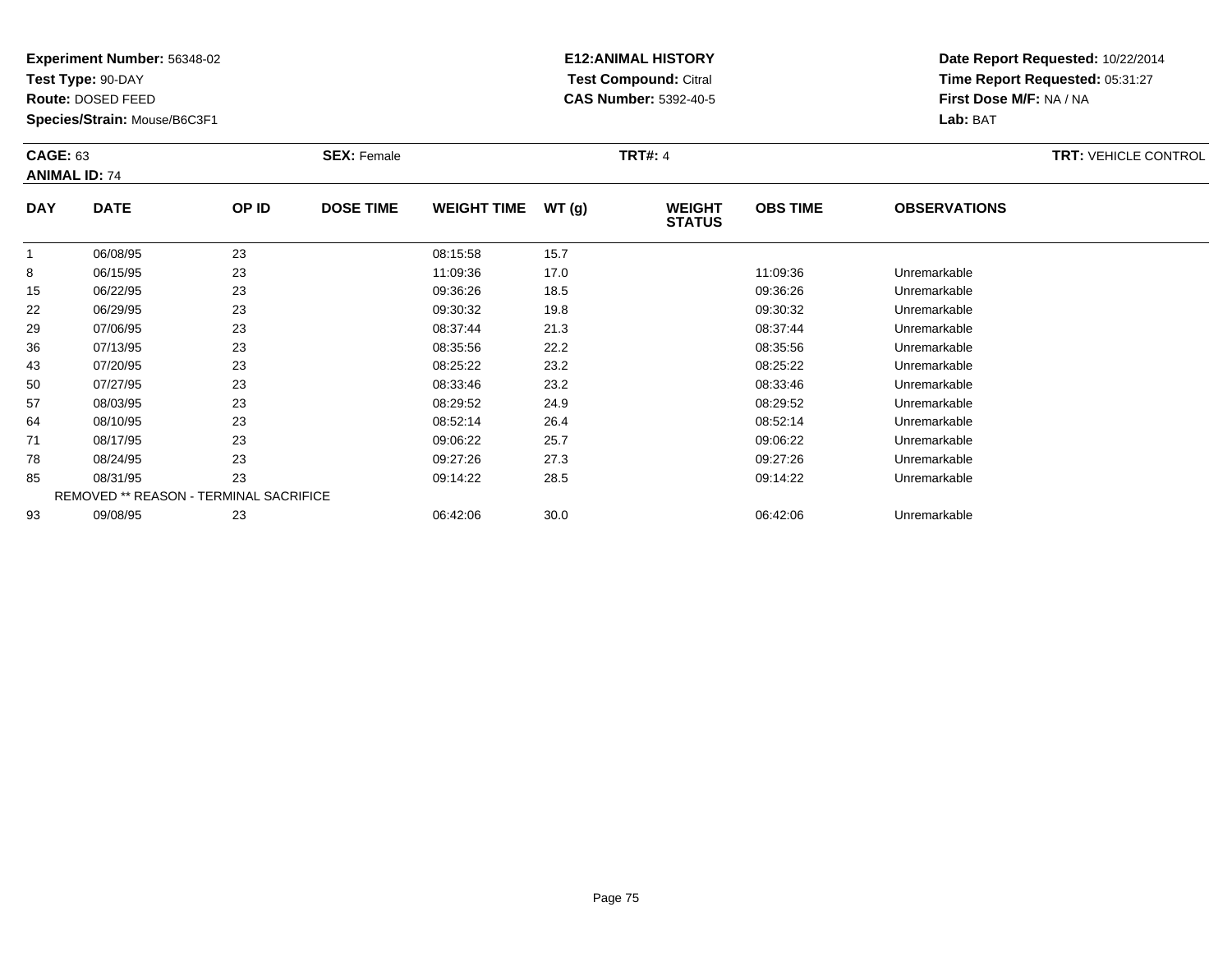**Test Type:** 90-DAY

**Route:** DOSED FEED

**Species/Strain:** Mouse/B6C3F1

# **E12:ANIMAL HISTORY Test Compound:** Citral **CAS Number:** 5392-40-5

| <b>CAGE: 63</b><br><b>ANIMAL ID: 75</b> |                                        |       | <b>SEX: Female</b> |                    |       | <b>TRT#: 4</b>                 |                 |                     | <b>TRT: VEHICLE CONTROL</b> |
|-----------------------------------------|----------------------------------------|-------|--------------------|--------------------|-------|--------------------------------|-----------------|---------------------|-----------------------------|
| <b>DAY</b>                              | <b>DATE</b>                            | OP ID | <b>DOSE TIME</b>   | <b>WEIGHT TIME</b> | WT(g) | <b>WEIGHT</b><br><b>STATUS</b> | <b>OBS TIME</b> | <b>OBSERVATIONS</b> |                             |
|                                         | 06/08/95                               | 23    |                    | 08:15:58           | 16.6  |                                |                 |                     |                             |
| 8                                       | 06/15/95                               | 23    |                    | 11:09:36           | 17.9  |                                | 11:09:36        | Unremarkable        |                             |
| 15                                      | 06/22/95                               | 23    |                    | 09:36:26           | 18.3  |                                | 09:36:26        | Unremarkable        |                             |
| 22                                      | 06/29/95                               | 23    |                    | 09:30:32           | 19.6  |                                | 09:30:32        | Unremarkable        |                             |
| 29                                      | 07/06/95                               | 23    |                    | 08:37:44           | 20.4  |                                | 08:37:44        | Unremarkable        |                             |
| 36                                      | 07/13/95                               | 23    |                    | 08:35:56           | 22.0  |                                | 08:35:56        | Unremarkable        |                             |
| 43                                      | 07/20/95                               | 23    |                    | 08:25:22           | 22.6  |                                | 08:25:22        | Unremarkable        |                             |
| 50                                      | 07/27/95                               | 23    |                    | 08:33:46           | 23.2  |                                | 08:33:46        | Unremarkable        |                             |
| 57                                      | 08/03/95                               | 23    |                    | 08:29:52           | 24.3  |                                | 08:29:52        | Unremarkable        |                             |
| 64                                      | 08/10/95                               | 23    |                    | 08:52:14           | 26.4  |                                | 08:52:14        | Unremarkable        |                             |
| 71                                      | 08/17/95                               | 23    |                    | 09:06:22           | 26.6  |                                | 09:06:22        | Unremarkable        |                             |
| 78                                      | 08/24/95                               | 23    |                    | 09:27:26           | 25.6  |                                | 09:27:26        | Unremarkable        |                             |
| 85                                      | 08/31/95                               | 23    |                    | 09:14:22           | 27.5  |                                | 09:14:22        | Unremarkable        |                             |
|                                         | REMOVED ** REASON - TERMINAL SACRIFICE |       |                    |                    |       |                                |                 |                     |                             |
| 93                                      | 09/08/95                               | 23    |                    | 06:42:06           | 28.8  |                                | 06:42:06        | Unremarkable        |                             |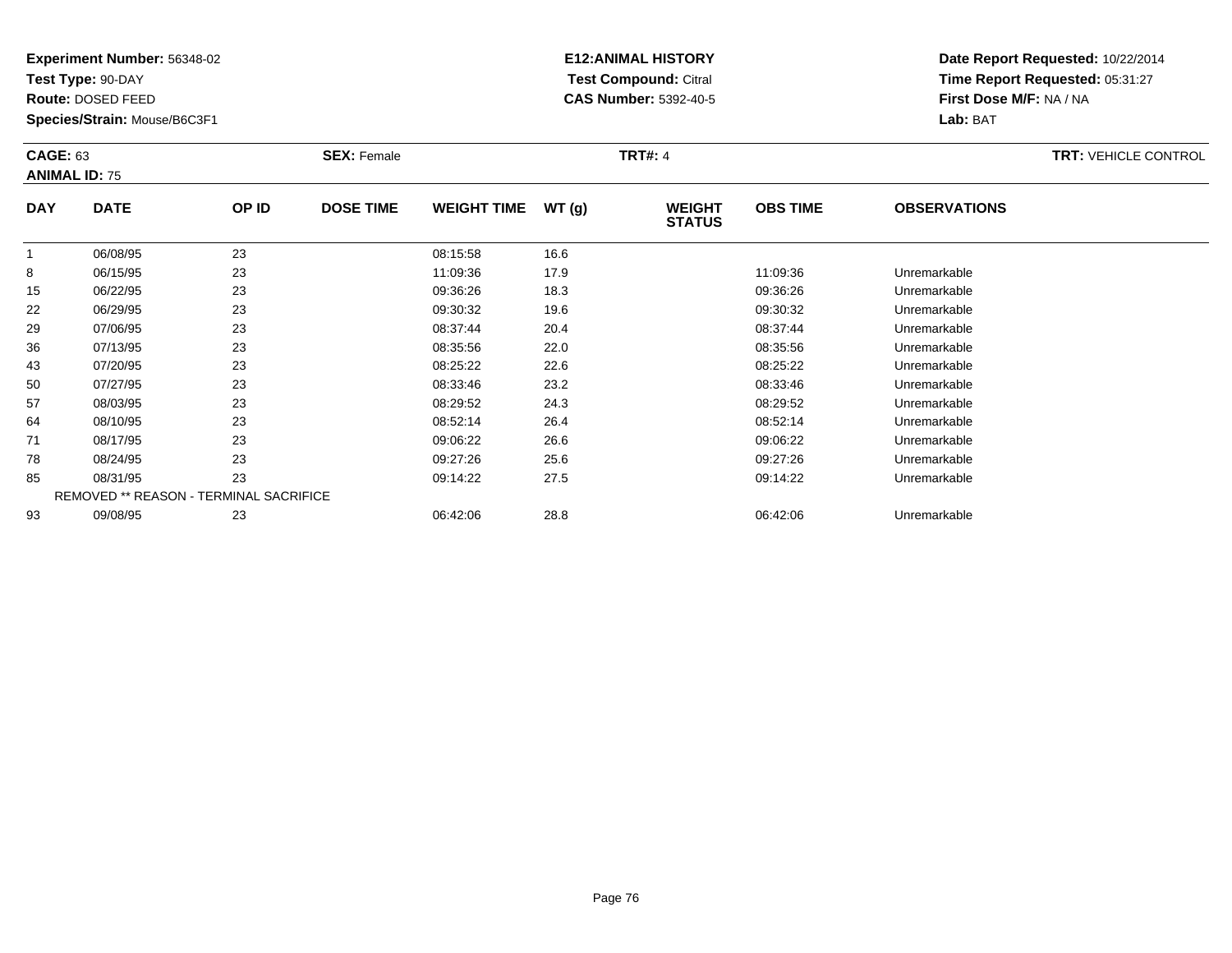**Test Type:** 90-DAY

**Route:** DOSED FEED

**Species/Strain:** Mouse/B6C3F1

# **E12:ANIMAL HISTORY Test Compound:** Citral **CAS Number:** 5392-40-5

| <b>CAGE: 64</b> | <b>ANIMAL ID: 76</b>                   |       | <b>SEX: Female</b> |                    |       | <b>TRT#: 4</b>                 |                 |                     | <b>TRT: VEHICLE CONTROL</b> |
|-----------------|----------------------------------------|-------|--------------------|--------------------|-------|--------------------------------|-----------------|---------------------|-----------------------------|
| <b>DAY</b>      | <b>DATE</b>                            | OP ID | <b>DOSE TIME</b>   | <b>WEIGHT TIME</b> | WT(g) | <b>WEIGHT</b><br><b>STATUS</b> | <b>OBS TIME</b> | <b>OBSERVATIONS</b> |                             |
|                 | 06/08/95                               | 23    |                    | 08:18:38           | 16.0  |                                |                 |                     |                             |
| 8               | 06/15/95                               | 23    |                    | 11:13:32           | 17.6  |                                | 11:13:32        | Unremarkable        |                             |
| 15              | 06/22/95                               | 23    |                    | 09:32:28           | 19.0  |                                | 09:32:28        | Unremarkable        |                             |
| 22              | 06/29/95                               | 23    |                    | 09:23:52           | 20.8  |                                | 09:23:52        | Unremarkable        |                             |
| 29              | 07/06/95                               | 23    |                    | 08:43:04           | 21.9  |                                | 08:43:04        | Unremarkable        |                             |
| 36              | 07/13/95                               | 23    |                    | 08:39:46           | 22.6  |                                | 08:39:46        | Unremarkable        |                             |
| 43              | 07/20/95                               | 23    |                    | 08:21:14           | 23.1  |                                | 08:21:14        | Unremarkable        |                             |
| 50              | 07/27/95                               | 23    |                    | 08:40:54           | 26.2  |                                | 08:40:54        | Unremarkable        |                             |
| 57              | 08/03/95                               | 23    |                    | 08:34:02           | 24.8  |                                | 08:34:02        | Unremarkable        |                             |
| 64              | 08/10/95                               | 23    |                    | 08:55:38           | 24.4  |                                | 08.55.38        | Unremarkable        |                             |
| 71              | 08/17/95                               | 23    |                    | 08:59:42           | 27.6  |                                | 08:59:42        | Unremarkable        |                             |
| 78              | 08/24/95                               | 23    |                    | 09:22:36           | 26.8  |                                | 09:22:36        | Unremarkable        |                             |
| 85              | 08/31/95                               | 23    |                    | 09:18:12           | 32.5  |                                | 09:18:12        | Unremarkable        |                             |
|                 | REMOVED ** REASON - TERMINAL SACRIFICE |       |                    |                    |       |                                |                 |                     |                             |
| 93              | 09/08/95                               | 23    |                    | 06:46:04           | 29.5  |                                | 06:46:04        | Unremarkable        |                             |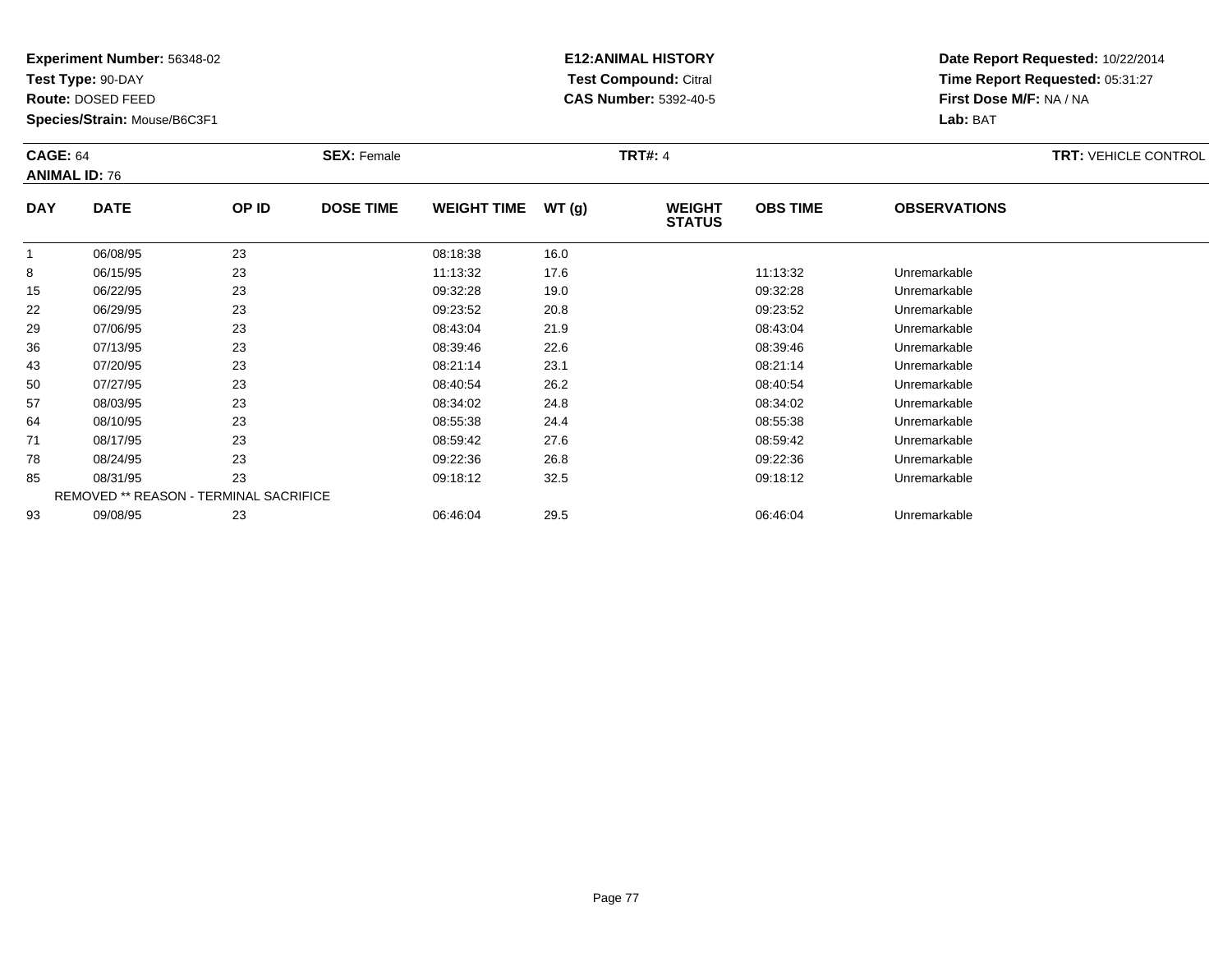**Test Type:** 90-DAY

**Route:** DOSED FEED

93

**Species/Strain:** Mouse/B6C3F1

# **E12:ANIMAL HISTORY Test Compound:** Citral **CAS Number:** 5392-40-5

**Date Report Requested:** 10/22/2014**Time Report Requested:** 05:31:27**First Dose M/F:** NA / NA**Lab:** BAT

|            | <b>CAGE: 64</b><br><b>ANIMAL ID: 77</b>       |       | <b>SEX: Female</b> |                    |       | <b>TRT#: 4</b>                 | <b>TRT: VEHICLE CONTROL</b> |                     |  |
|------------|-----------------------------------------------|-------|--------------------|--------------------|-------|--------------------------------|-----------------------------|---------------------|--|
| <b>DAY</b> | <b>DATE</b>                                   | OP ID | <b>DOSE TIME</b>   | <b>WEIGHT TIME</b> | WT(g) | <b>WEIGHT</b><br><b>STATUS</b> | <b>OBS TIME</b>             | <b>OBSERVATIONS</b> |  |
|            | 06/08/95                                      | 23    |                    | 08:18:38           | 16.0  |                                |                             |                     |  |
| 8          | 06/15/95                                      | 23    |                    | 11:13:32           | 17.6  |                                | 11:13:32                    | Unremarkable        |  |
| 15         | 06/22/95                                      | 23    |                    | 09:32:28           | 19.0  |                                | 09:32:28                    | Unremarkable        |  |
| 22         | 06/29/95                                      | 23    |                    | 09:23:52           | 20.5  |                                | 09:23:52                    | Unremarkable        |  |
| 29         | 07/06/95                                      | 23    |                    | 08:43:04           | 21.7  |                                | 08:43:04                    | Unremarkable        |  |
| 36         | 07/13/95                                      | 23    |                    | 08:39:46           | 22.6  |                                | 08:39:46                    | Unremarkable        |  |
| 43         | 07/20/95                                      | 23    |                    | 08:21:14           | 24.1  |                                | 08:21:14                    | Unremarkable        |  |
| 50         | 07/27/95                                      | 23    |                    | 08:40:54           | 25.4  |                                | 08:40:54                    | Unremarkable        |  |
| 57         | 08/03/95                                      | 23    |                    | 08:34:02           | 24.1  |                                | 08:34:02                    | Unremarkable        |  |
| 64         | 08/10/95                                      | 23    |                    | 08:55:38           | 27.6  |                                | 08.55.38                    | Unremarkable        |  |
| 71         | 08/17/95                                      | 23    |                    | 08:59:42           | 28.9  |                                | 08:59:42                    | Unremarkable        |  |
| 78         | 08/24/95                                      | 23    |                    | 09:22:36           | 28.5  |                                | 09:22:36                    | Unremarkable        |  |
| 85         | 08/31/95                                      | 23    |                    | 09:18:12           | 29.1  |                                | 09:18:12                    | Unremarkable        |  |
|            | <b>REMOVED ** REASON - TERMINAL SACRIFICE</b> |       |                    |                    |       |                                |                             |                     |  |

09/08/95 <sup>23</sup> 06:46:04 30.3 06:46:04 Unremarkable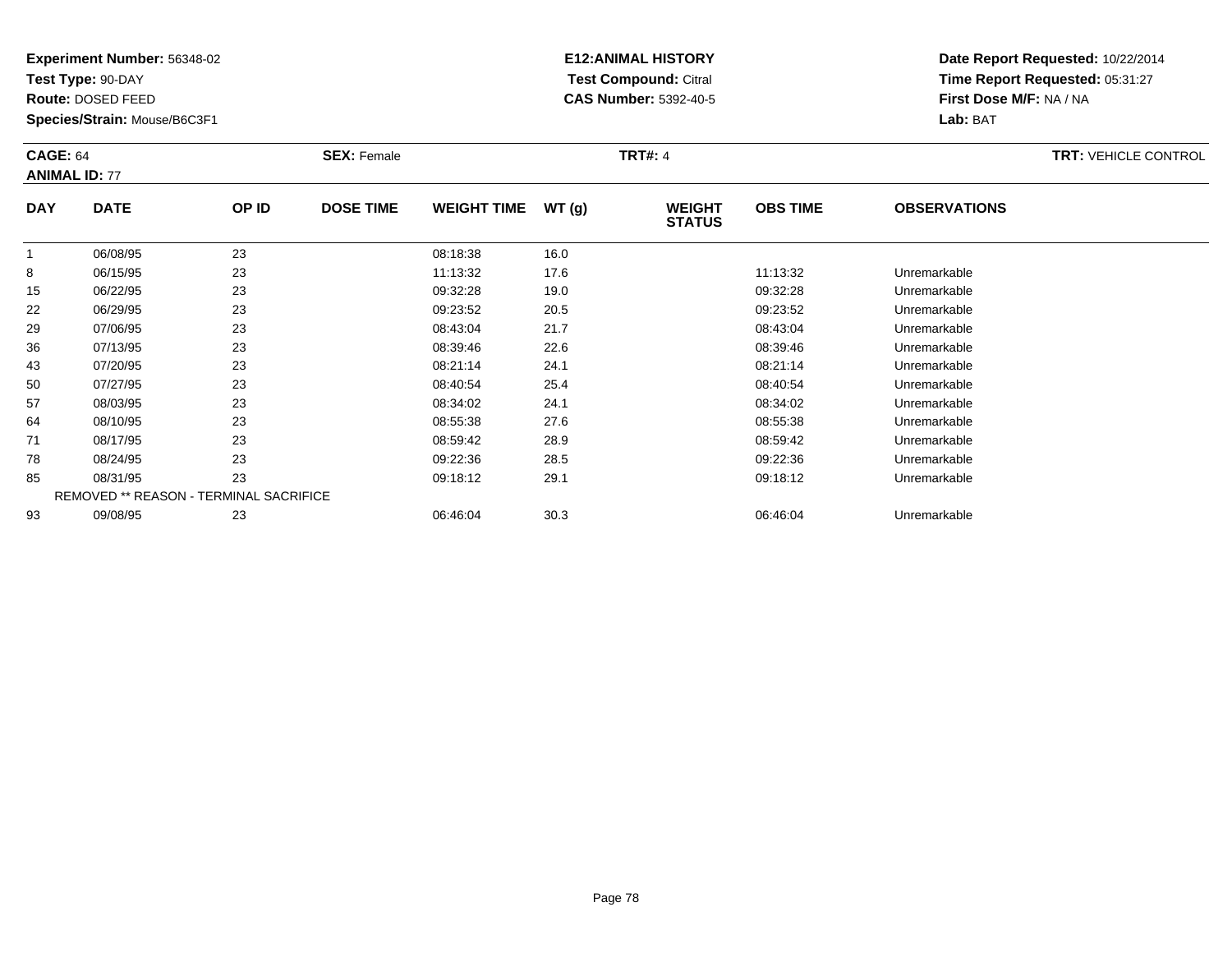**Test Type:** 90-DAY

**Route:** DOSED FEED

**Species/Strain:** Mouse/B6C3F1

# **E12:ANIMAL HISTORY Test Compound:** Citral **CAS Number:** 5392-40-5

| <b>CAGE: 64</b> | <b>ANIMAL ID: 78</b> |                                        | <b>SEX: Female</b> |                    |       | <b>TRT#: 4</b>                 |                 |                     | <b>TRT: VEHICLE CONTROL</b> |
|-----------------|----------------------|----------------------------------------|--------------------|--------------------|-------|--------------------------------|-----------------|---------------------|-----------------------------|
| <b>DAY</b>      | <b>DATE</b>          | OP ID                                  | <b>DOSE TIME</b>   | <b>WEIGHT TIME</b> | WT(g) | <b>WEIGHT</b><br><b>STATUS</b> | <b>OBS TIME</b> | <b>OBSERVATIONS</b> |                             |
|                 | 06/08/95             | 23                                     |                    | 08:18:38           | 17.2  |                                |                 |                     |                             |
| 8               | 06/15/95             | 23                                     |                    | 11:13:32           | 19.0  |                                | 11:13:32        | Unremarkable        |                             |
| 15              | 06/22/95             | 23                                     |                    | 09:32:28           | 20.6  |                                | 09:32:28        | Unremarkable        |                             |
| 22              | 06/29/95             | 23                                     |                    | 09:23:52           | 20.8  |                                | 09:23:52        | Unremarkable        |                             |
| 29              | 07/06/95             | 23                                     |                    | 08:43:04           | 21.9  |                                | 08:43:04        | Unremarkable        |                             |
| 36              | 07/13/95             | 23                                     |                    | 08:39:46           | 23.6  |                                | 08:39:46        | Unremarkable        |                             |
| 43              | 07/20/95             | 23                                     |                    | 08:21:14           | 23.2  |                                | 08:21:14        | Unremarkable        |                             |
| 50              | 07/27/95             | 23                                     |                    | 08:40:54           | 24.2  |                                | 08:40:54        | Unremarkable        |                             |
| 57              | 08/03/95             | 23                                     |                    | 08:34:02           | 24.7  |                                | 08:34:02        | Unremarkable        |                             |
| 64              | 08/10/95             | 23                                     |                    | 08:55:38           | 26.6  |                                | 08:55:38        | Unremarkable        |                             |
| 71              | 08/17/95             | 23                                     |                    | 08:59:42           | 27.8  |                                | 08:59:42        | Unremarkable        |                             |
| 78              | 08/24/95             | 23                                     |                    | 09:22:36           | 27.4  |                                | 09:22:36        | Unremarkable        |                             |
| 85              | 08/31/95             | 23                                     |                    | 09:18:12           | 29.1  |                                | 09:18:12        | Unremarkable        |                             |
|                 |                      | REMOVED ** REASON - TERMINAL SACRIFICE |                    |                    |       |                                |                 |                     |                             |
| 93              | 09/08/95             | 23                                     |                    | 06:46:04           | 30.0  |                                | 06:46:04        | Unremarkable        |                             |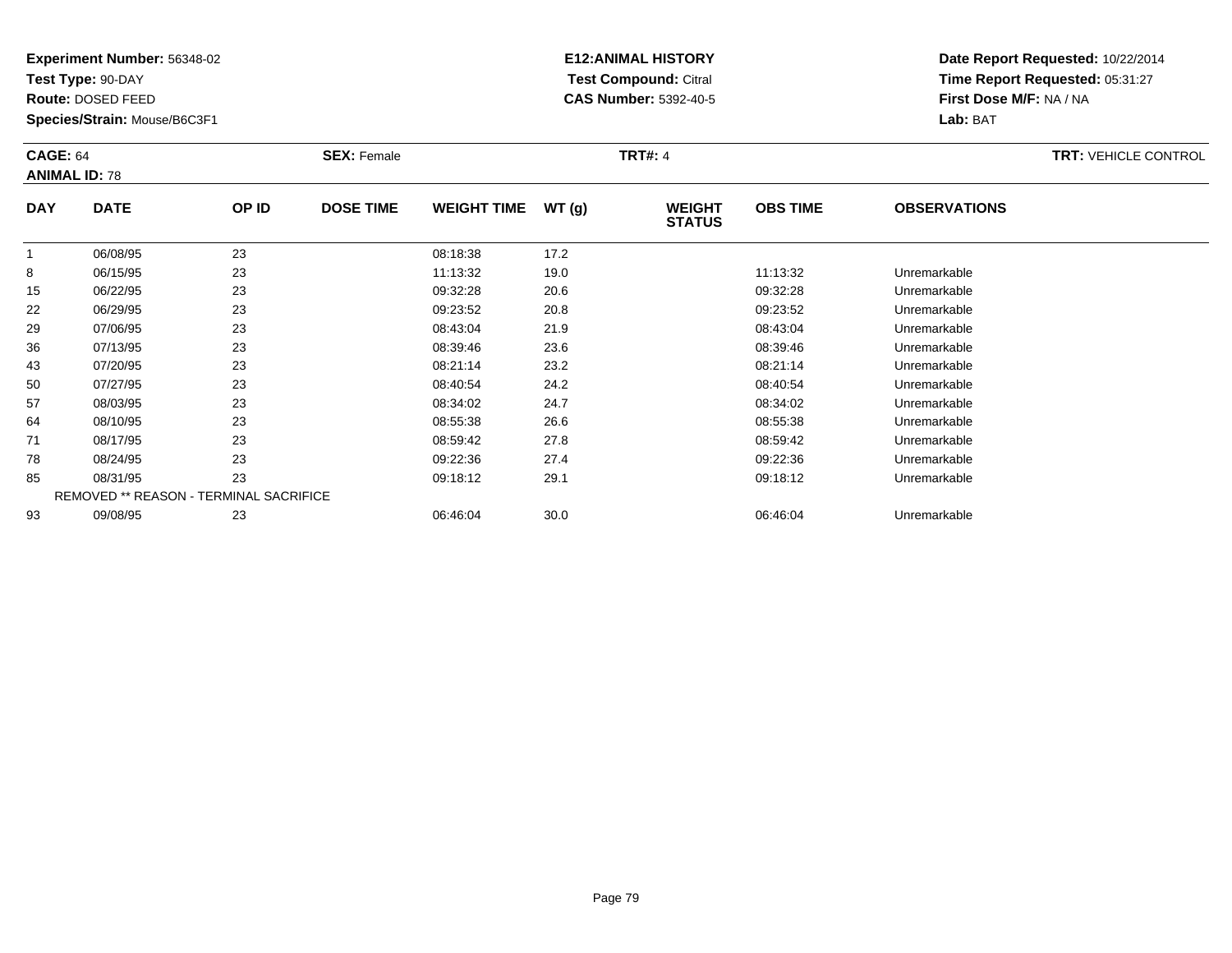**Test Type:** 90-DAY

**Route:** DOSED FEED

**Species/Strain:** Mouse/B6C3F1

# **E12:ANIMAL HISTORY Test Compound:** Citral **CAS Number:** 5392-40-5

| <b>CAGE: 64</b><br><b>ANIMAL ID: 79</b> |                                        |       | <b>SEX: Female</b> |                    |       | <b>TRT#: 4</b>                 |                 |                     | <b>TRT: VEHICLE CONTROL</b> |
|-----------------------------------------|----------------------------------------|-------|--------------------|--------------------|-------|--------------------------------|-----------------|---------------------|-----------------------------|
| <b>DAY</b>                              | <b>DATE</b>                            | OP ID | <b>DOSE TIME</b>   | <b>WEIGHT TIME</b> | WT(g) | <b>WEIGHT</b><br><b>STATUS</b> | <b>OBS TIME</b> | <b>OBSERVATIONS</b> |                             |
|                                         | 06/08/95                               | 23    |                    | 08:18:38           | 16.6  |                                |                 |                     |                             |
| 8                                       | 06/15/95                               | 23    |                    | 11:13:32           | 17.8  |                                | 11:13:32        | Unremarkable        |                             |
| 15                                      | 06/22/95                               | 23    |                    | 09:32:28           | 19.1  |                                | 09:32:28        | Unremarkable        |                             |
| 22                                      | 06/29/95                               | 23    |                    | 09:23:52           | 19.9  |                                | 09:23:52        | Unremarkable        |                             |
| 29                                      | 07/06/95                               | 23    |                    | 08:43:04           | 21.4  |                                | 08:43:04        | Unremarkable        |                             |
| 36                                      | 07/13/95                               | 23    |                    | 08:39:46           | 22.2  |                                | 08:39:46        | Unremarkable        |                             |
| 43                                      | 07/20/95                               | 23    |                    | 08:21:14           | 22.3  |                                | 08:21:14        | Unremarkable        |                             |
| 50                                      | 07/27/95                               | 23    |                    | 08:40:54           | 23.9  |                                | 08:40:54        | Unremarkable        |                             |
| 57                                      | 08/03/95                               | 23    |                    | 08:34:02           | 26.7  |                                | 08:34:02        | Unremarkable        |                             |
| 64                                      | 08/10/95                               | 23    |                    | 08:55:38           | 25.7  |                                | 08:55:38        | Unremarkable        |                             |
| 71                                      | 08/17/95                               | 23    |                    | 08:59:42           | 26.7  |                                | 08:59:42        | Unremarkable        |                             |
| 78                                      | 08/24/95                               | 23    |                    | 09:22:36           | 27.4  |                                | 09:22:36        | Unremarkable        |                             |
| 85                                      | 08/31/95                               | 23    |                    | 09:18:12           | 30.9  |                                | 09:18:12        | Unremarkable        |                             |
|                                         | REMOVED ** REASON - TERMINAL SACRIFICE |       |                    |                    |       |                                |                 |                     |                             |
| 93                                      | 09/08/95                               | 23    |                    | 06:46:04           | 33.2  |                                | 06:46:04        | Unremarkable        |                             |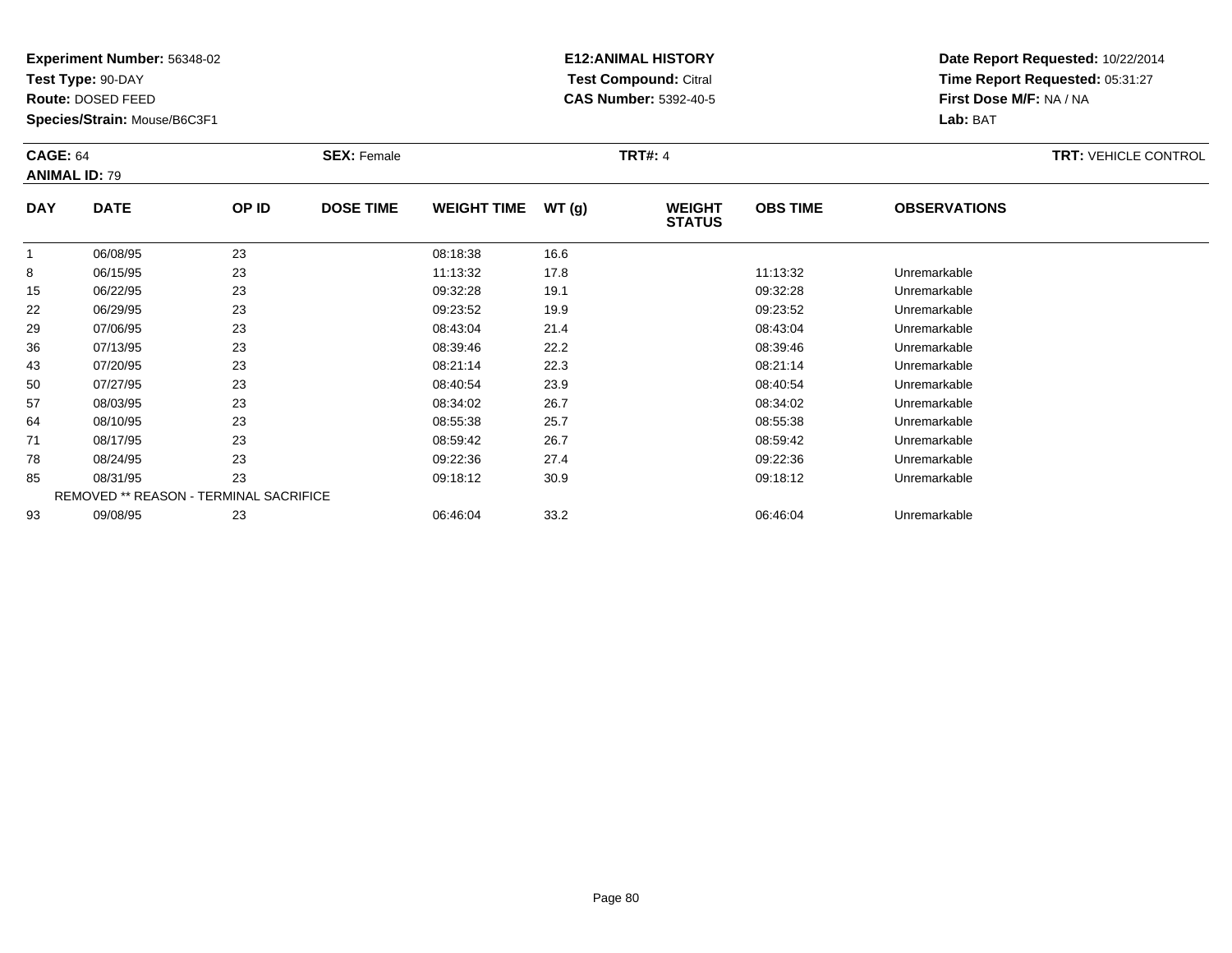**Test Type:** 90-DAY

**Route:** DOSED FEED

**Species/Strain:** Mouse/B6C3F1

# **E12:ANIMAL HISTORY Test Compound:** Citral **CAS Number:** 5392-40-5

| <b>CAGE: 64</b><br><b>ANIMAL ID: 80</b> |                                        |       | <b>SEX: Female</b> |                    |       | <b>TRT#: 4</b>                 |                 |                     | <b>TRT: VEHICLE CONTROL</b> |
|-----------------------------------------|----------------------------------------|-------|--------------------|--------------------|-------|--------------------------------|-----------------|---------------------|-----------------------------|
| <b>DAY</b>                              | <b>DATE</b>                            | OP ID | <b>DOSE TIME</b>   | <b>WEIGHT TIME</b> | WT(g) | <b>WEIGHT</b><br><b>STATUS</b> | <b>OBS TIME</b> | <b>OBSERVATIONS</b> |                             |
|                                         | 06/08/95                               | 23    |                    | 08:18:38           | 16.3  |                                |                 |                     |                             |
| 8                                       | 06/15/95                               | 23    |                    | 11:13:32           | 16.7  |                                | 11:13:32        | Unremarkable        |                             |
| 15                                      | 06/22/95                               | 23    |                    | 09:32:28           | 18.8  |                                | 09:32:28        | Unremarkable        |                             |
| 22                                      | 06/29/95                               | 23    |                    | 09:23:52           | 19.9  |                                | 09:23:52        | Unremarkable        |                             |
| 29                                      | 07/06/95                               | 23    |                    | 08:43:04           | 20.9  |                                | 08:43:04        | Unremarkable        |                             |
| 36                                      | 07/13/95                               | 23    |                    | 08:39:46           | 22.5  |                                | 08:39:46        | Unremarkable        |                             |
| 43                                      | 07/20/95                               | 23    |                    | 08:21:14           | 24.0  |                                | 08:21:14        | Unremarkable        |                             |
| 50                                      | 07/27/95                               | 23    |                    | 08:40:54           | 23.5  |                                | 08:40:54        | Unremarkable        |                             |
| 57                                      | 08/03/95                               | 23    |                    | 08:34:02           | 24.5  |                                | 08:34:02        | Unremarkable        |                             |
| 64                                      | 08/10/95                               | 23    |                    | 08:55:38           | 25.3  |                                | 08.55.38        | Unremarkable        |                             |
| 71                                      | 08/17/95                               | 23    |                    | 08:59:42           | 27.3  |                                | 08:59:42        | Unremarkable        |                             |
| 78                                      | 08/24/95                               | 23    |                    | 09:22:36           | 26.8  |                                | 09:22:36        | Unremarkable        |                             |
| 85                                      | 08/31/95                               | 23    |                    | 09:18:12           | 28.1  |                                | 09:18:12        | Unremarkable        |                             |
|                                         | REMOVED ** REASON - TERMINAL SACRIFICE |       |                    |                    |       |                                |                 |                     |                             |
| 93                                      | 09/08/95                               | 23    |                    | 06:46:04           | 29.7  |                                | 06:46:04        | Unremarkable        |                             |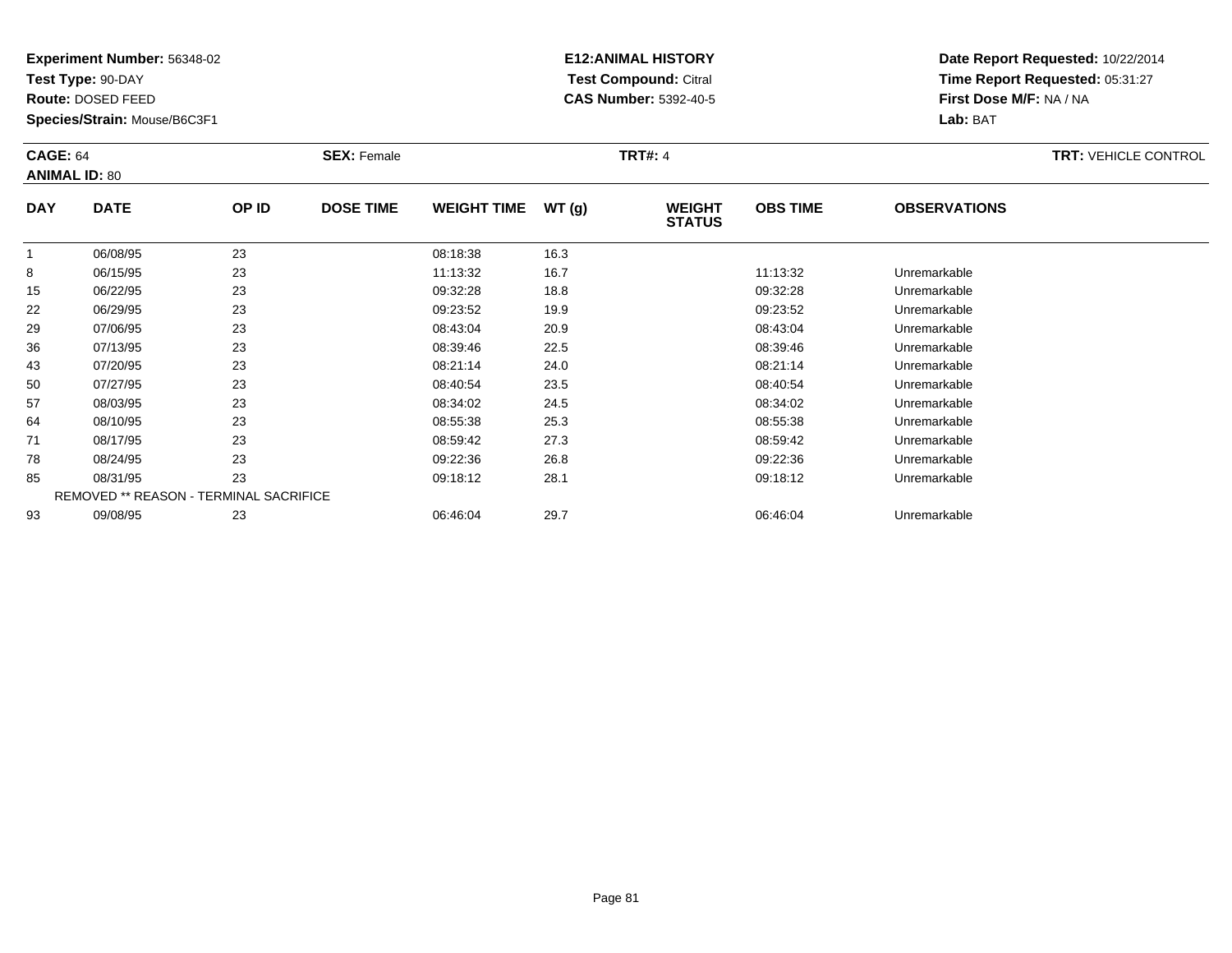**Test Type:** 90-DAY

**Route:** DOSED FEED

**Species/Strain:** Mouse/B6C3F1

# **E12:ANIMAL HISTORY Test Compound:** Citral **CAS Number:** 5392-40-5

|              | <b>CAGE: 65</b><br><b>ANIMAL ID: 81</b> |       | <b>SEX: Female</b> | <b>TRT#: 6</b>     |       |                                |                 |                     |  |
|--------------|-----------------------------------------|-------|--------------------|--------------------|-------|--------------------------------|-----------------|---------------------|--|
|              |                                         |       |                    |                    |       |                                |                 |                     |  |
| <b>DAY</b>   | <b>DATE</b>                             | OP ID | <b>DOSE TIME</b>   | <b>WEIGHT TIME</b> | WT(g) | <b>WEIGHT</b><br><b>STATUS</b> | <b>OBS TIME</b> | <b>OBSERVATIONS</b> |  |
| $\mathbf{1}$ | 06/08/95                                | 23    |                    | 13:30:00           | 16.9  |                                |                 |                     |  |
| 8            | 06/15/95                                | 23    |                    | 11:17:52           | 17.4  |                                | 11:17:52        | Unremarkable        |  |
| 15           | 06/22/95                                | 23    |                    | 09:45:50           | 18.0  |                                | 09:45:50        | Unremarkable        |  |
| 22           | 06/29/95                                | 23    |                    | 08:51:28           | 19.5  |                                | 08:51:28        | Unremarkable        |  |
| 29           | 07/06/95                                | 23    |                    | 09:03:14           | 20.5  |                                | 09:03:14        | Unremarkable        |  |
| 36           | 07/13/95                                | 23    |                    | 08:46:42           | 20.8  |                                | 08:46:42        | Unremarkable        |  |
| 43           | 07/20/95                                | 23    |                    | 08:33:20           | 22.0  |                                | 08:33:20        | Unremarkable        |  |
| 50           | 07/27/95                                | 23    |                    | 08:52:40           | 23.0  |                                | 08:52:40        | Unremarkable        |  |
| 57           | 08/03/95                                | 23    |                    | 08:41:10           | 20.9  |                                | 08:41:10        | Unremarkable        |  |
| 64           | 08/10/95                                | 23    |                    | 09:01:06           | 24.6  |                                | 09:01:06        | Unremarkable        |  |
| 71           | 08/17/95                                | 23    |                    | 09:19:10           | 24.8  |                                | 09:19:10        | Unremarkable        |  |
| 78           | 08/24/95                                | 23    |                    | 09:36:40           | 25.3  |                                | 09:36:40        | Unremarkable        |  |
| 85           | 08/31/95                                | 23    |                    | 09:23:44           | 26.0  |                                | 09:23:44        | Unremarkable        |  |
|              | REMOVED ** REASON - TERMINAL SACRIFICE  |       |                    |                    |       |                                |                 |                     |  |
| 93           | 09/08/95                                | 23    |                    | 06:51:06           | 28.2  |                                | 06:51:06        | Unremarkable        |  |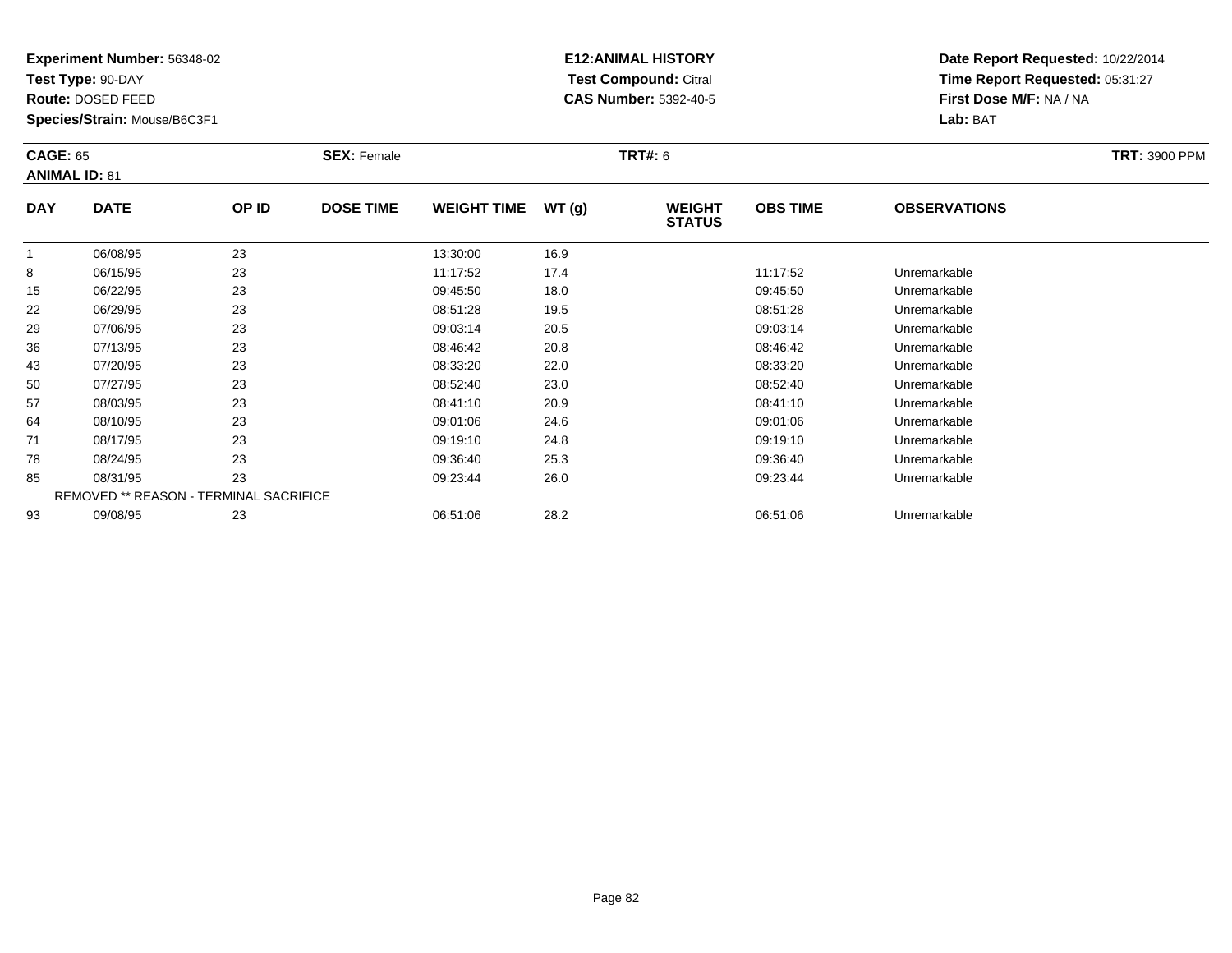**Test Type:** 90-DAY

**Route:** DOSED FEED

**Species/Strain:** Mouse/B6C3F1

# **E12:ANIMAL HISTORY Test Compound:** Citral **CAS Number:** 5392-40-5

|            | <b>CAGE: 65</b><br><b>ANIMAL ID: 82</b> |       | <b>SEX: Female</b> |                    |       | <b>TRT#: 6</b>                 |                 | <b>TRT: 3900 PPM</b> |  |
|------------|-----------------------------------------|-------|--------------------|--------------------|-------|--------------------------------|-----------------|----------------------|--|
| <b>DAY</b> | <b>DATE</b>                             | OP ID | <b>DOSE TIME</b>   | <b>WEIGHT TIME</b> | WT(g) | <b>WEIGHT</b><br><b>STATUS</b> | <b>OBS TIME</b> | <b>OBSERVATIONS</b>  |  |
| 1          | 06/08/95                                | 23    |                    | 13:32:00           | 16.1  |                                |                 |                      |  |
| 8          | 06/15/95                                | 23    |                    | 11:17:52           | 17.9  |                                | 11:17:52        | Unremarkable         |  |
| 15         | 06/22/95                                | 23    |                    | 09:45:50           | 19.3  |                                | 09:45:50        | Unremarkable         |  |
| 22         | 06/29/95                                | 23    |                    | 08:51:28           | 19.6  |                                | 08:51:28        | Unremarkable         |  |
| 29         | 07/06/95                                | 23    |                    | 09:03:14           | 20.4  |                                | 09:03:14        | Unremarkable         |  |
| 36         | 07/13/95                                | 23    |                    | 08:46:42           | 21.9  |                                | 08:46:42        | Unremarkable         |  |
| 43         | 07/20/95                                | 23    |                    | 08:33:20           | 22.1  |                                | 08:33:20        | Unremarkable         |  |
| 50         | 07/27/95                                | 23    |                    | 08:52:40           | 23.8  |                                | 08:52:40        | Unremarkable         |  |
| 57         | 08/03/95                                | 23    |                    | 08:41:10           | 21.7  |                                | 08:41:10        | Unremarkable         |  |
| 64         | 08/10/95                                | 23    |                    | 09:01:06           | 24.2  |                                | 09:01:06        | Unremarkable         |  |
| 71         | 08/17/95                                | 23    |                    | 09:19:10           | 25.0  |                                | 09:19:10        | Unremarkable         |  |
| 78         | 08/24/95                                | 23    |                    | 09:36:40           | 25.4  |                                | 09:36:40        | Unremarkable         |  |
| 85         | 08/31/95                                | 23    |                    | 09:23:44           | 26.1  |                                | 09:23:44        | Unremarkable         |  |
|            | REMOVED ** REASON - TERMINAL SACRIFICE  |       |                    |                    |       |                                |                 |                      |  |
| 93         | 09/08/95                                | 23    |                    | 06:51:06           | 27.3  |                                | 06:51:06        | Unremarkable         |  |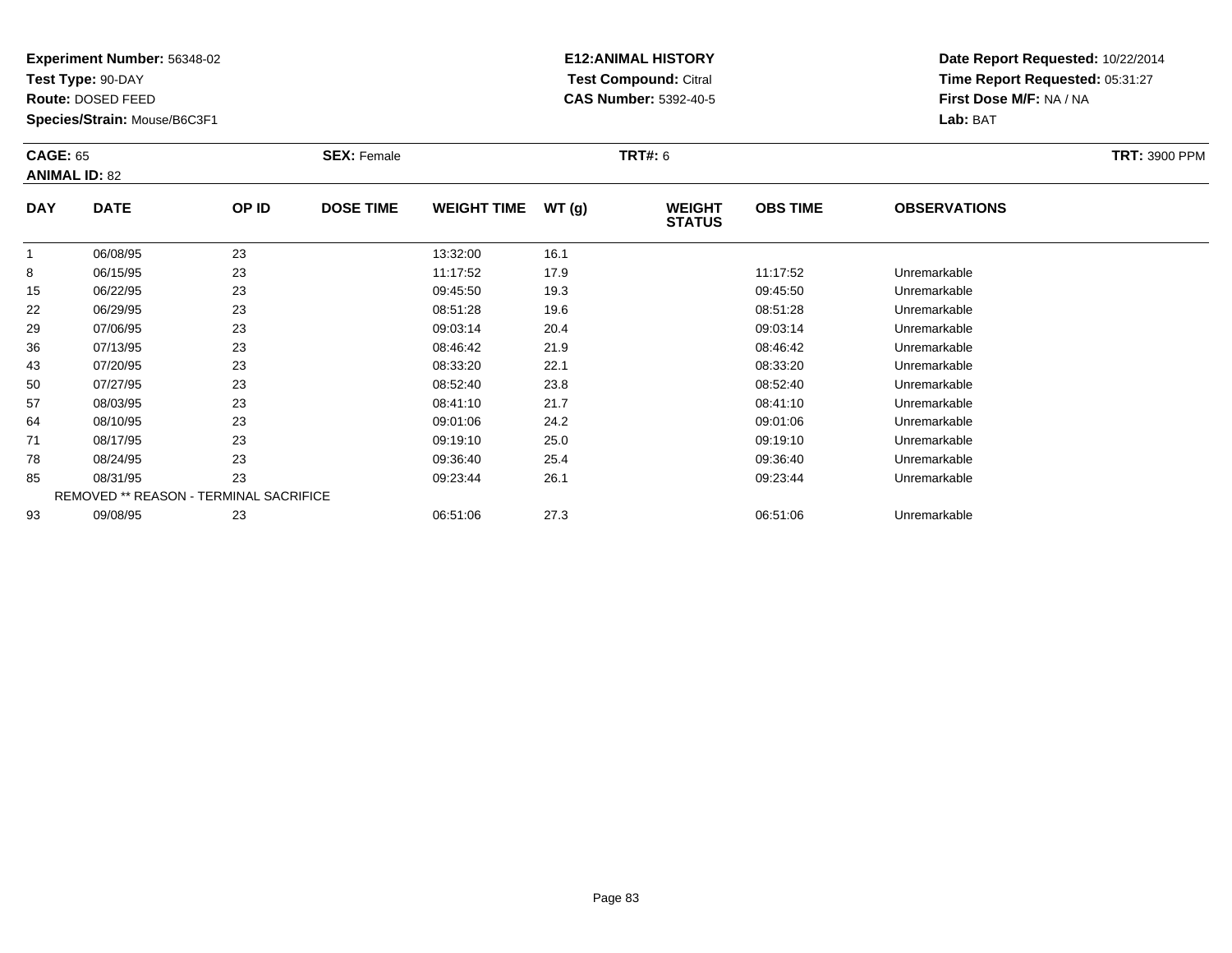**Test Type:** 90-DAY

**Route:** DOSED FEED

**Species/Strain:** Mouse/B6C3F1

# **E12:ANIMAL HISTORY Test Compound:** Citral **CAS Number:** 5392-40-5

|              | <b>CAGE: 65</b><br><b>ANIMAL ID: 83</b> |       | <b>SEX: Female</b> |                    |       |                                | <b>TRT#: 6</b>  |                     |  |  |
|--------------|-----------------------------------------|-------|--------------------|--------------------|-------|--------------------------------|-----------------|---------------------|--|--|
| <b>DAY</b>   | <b>DATE</b>                             | OP ID | <b>DOSE TIME</b>   | <b>WEIGHT TIME</b> | WT(g) | <b>WEIGHT</b><br><b>STATUS</b> | <b>OBS TIME</b> | <b>OBSERVATIONS</b> |  |  |
| $\mathbf{1}$ | 06/08/95                                | 23    |                    | 13:38:00           | 17.9  |                                |                 |                     |  |  |
| 8            | 06/15/95                                | 23    |                    | 11:17:52           | 18.7  |                                | 11:17:52        | Unremarkable        |  |  |
| 15           | 06/22/95                                | 23    |                    | 09:45:50           | 19.6  |                                | 09:45:50        | Unremarkable        |  |  |
| 22           | 06/29/95                                | 23    |                    | 08:51:28           | 20.1  |                                | 08:51:28        | Unremarkable        |  |  |
| 29           | 07/06/95                                | 23    |                    | 09:03:14           | 21.9  |                                | 09:03:14        | Unremarkable        |  |  |
| 36           | 07/13/95                                | 23    |                    | 08:46:42           | 22.2  |                                | 08:46:42        | Unremarkable        |  |  |
| 43           | 07/20/95                                | 23    |                    | 08:33:20           | 22.9  |                                | 08:33:20        | Unremarkable        |  |  |
| 50           | 07/27/95                                | 23    |                    | 08:52:40           | 23.7  |                                | 08:52:40        | Unremarkable        |  |  |
| 57           | 08/03/95                                | 23    |                    | 08:41:10           | 23.7  |                                | 08:41:10        | Unremarkable        |  |  |
| 64           | 08/10/95                                | 23    |                    | 09:01:06           | 25.1  |                                | 09:01:06        | Unremarkable        |  |  |
| 71           | 08/17/95                                | 23    |                    | 09:19:10           | 25.4  |                                | 09:19:10        | Unremarkable        |  |  |
| 78           | 08/24/95                                | 23    |                    | 09:36:40           | 26.6  |                                | 09:36:40        | Unremarkable        |  |  |
| 85           | 08/31/95                                | 23    |                    | 09:23:44           | 28.5  |                                | 09:23:44        | Unremarkable        |  |  |
|              | REMOVED ** REASON - TERMINAL SACRIFICE  |       |                    |                    |       |                                |                 |                     |  |  |
| 93           | 09/08/95                                | 23    |                    | 06:51:06           | 28.7  |                                | 06:51:06        | Unremarkable        |  |  |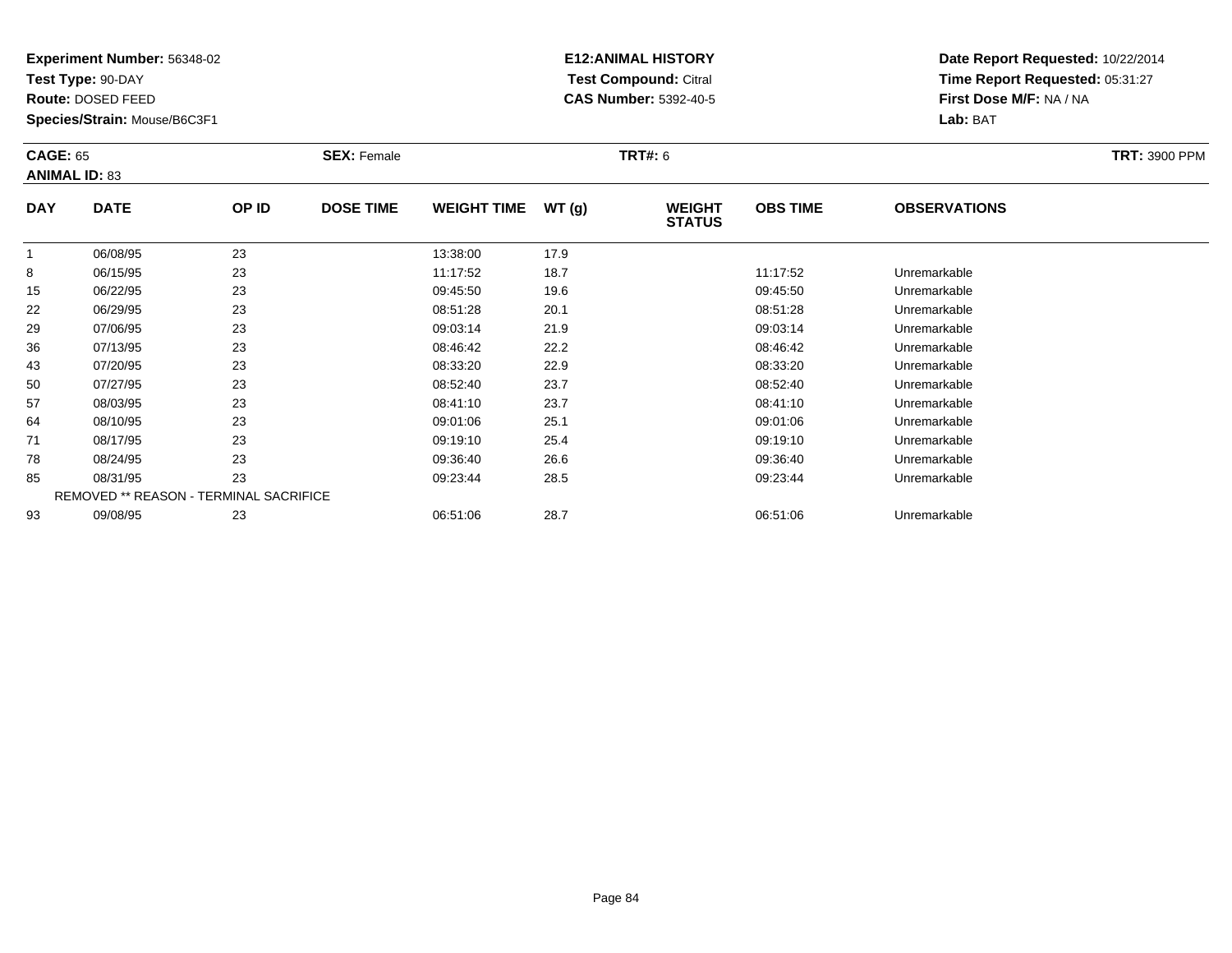**Test Type:** 90-DAY

**Route:** DOSED FEED

**Species/Strain:** Mouse/B6C3F1

# **E12:ANIMAL HISTORY Test Compound:** Citral **CAS Number:** 5392-40-5

|              | <b>CAGE: 65</b><br><b>ANIMAL ID: 84</b> |       | <b>SEX: Female</b> |                    |       | <b>TRT#: 6</b>                 |                 | <b>TRT: 3900 PPM</b> |  |
|--------------|-----------------------------------------|-------|--------------------|--------------------|-------|--------------------------------|-----------------|----------------------|--|
| <b>DAY</b>   | <b>DATE</b>                             | OP ID | <b>DOSE TIME</b>   | <b>WEIGHT TIME</b> | WT(g) | <b>WEIGHT</b><br><b>STATUS</b> | <b>OBS TIME</b> | <b>OBSERVATIONS</b>  |  |
| $\mathbf{1}$ | 06/08/95                                | 23    |                    | 13:36:00           | 16.1  |                                |                 |                      |  |
| 8            | 06/15/95                                | 23    |                    | 11:17:52           | 17.7  |                                | 11:17:52        | Unremarkable         |  |
| 15           | 06/22/95                                | 23    |                    | 09:45:50           | 19.0  |                                | 09:45:50        | Unremarkable         |  |
| 22           | 06/29/95                                | 23    |                    | 08:51:28           | 20.2  |                                | 08:51:28        | Unremarkable         |  |
| 29           | 07/06/95                                | 23    |                    | 09:03:14           | 20.3  |                                | 09:03:14        | Unremarkable         |  |
| 36           | 07/13/95                                | 23    |                    | 08:46:42           | 21.3  |                                | 08:46:42        | Unremarkable         |  |
| 43           | 07/20/95                                | 23    |                    | 08:33:20           | 23.1  |                                | 08:33:20        | Unremarkable         |  |
| 50           | 07/27/95                                | 23    |                    | 08:52:40           | 23.3  |                                | 08:52:40        | Unremarkable         |  |
| 57           | 08/03/95                                | 23    |                    | 08:41:10           | 21.1  |                                | 08:41:10        | Unremarkable         |  |
| 64           | 08/10/95                                | 23    |                    | 09:01:06           | 24.3  |                                | 09:01:06        | Unremarkable         |  |
| 71           | 08/17/95                                | 23    |                    | 09:19:10           | 26.1  |                                | 09:19:10        | Unremarkable         |  |
| 78           | 08/24/95                                | 23    |                    | 09:36:40           | 27.0  |                                | 09:36:40        | Unremarkable         |  |
| 85           | 08/31/95                                | 23    |                    | 09:23:44           | 28.1  |                                | 09:23:44        | Unremarkable         |  |
|              | REMOVED ** REASON - TERMINAL SACRIFICE  |       |                    |                    |       |                                |                 |                      |  |
| 93           | 09/08/95                                | 23    |                    | 06:51:06           | 27.2  |                                | 06:51:06        | Unremarkable         |  |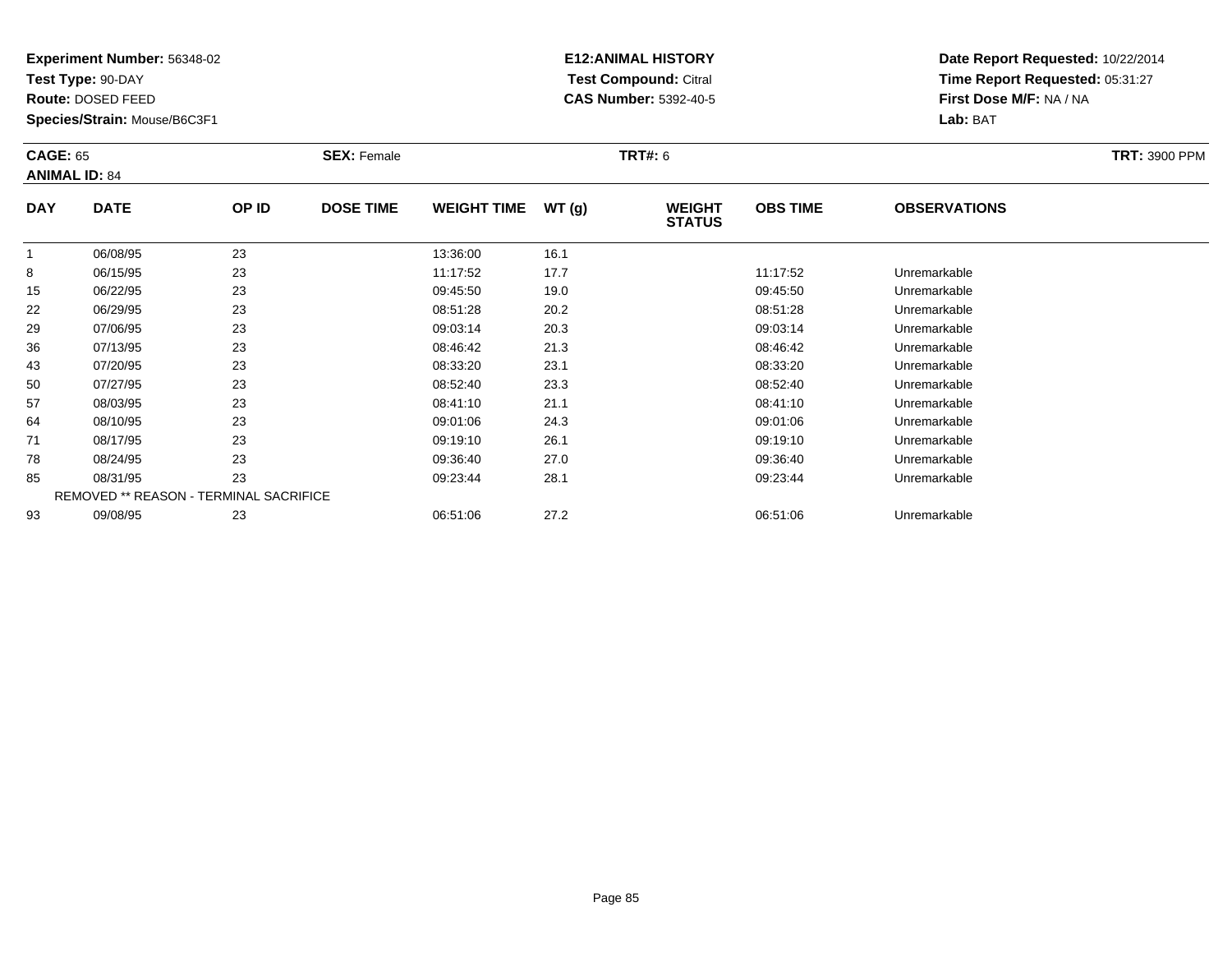**Test Type:** 90-DAY

**Route:** DOSED FEED

**Species/Strain:** Mouse/B6C3F1

# **E12:ANIMAL HISTORY Test Compound:** Citral **CAS Number:** 5392-40-5

|              | <b>CAGE: 65</b><br><b>ANIMAL ID: 85</b> |       | <b>SEX: Female</b> |                    |       | <b>TRT#: 6</b>                 | <b>TRT: 3900 PPM</b> |                     |  |
|--------------|-----------------------------------------|-------|--------------------|--------------------|-------|--------------------------------|----------------------|---------------------|--|
| <b>DAY</b>   | <b>DATE</b>                             | OP ID | <b>DOSE TIME</b>   | <b>WEIGHT TIME</b> | WT(g) | <b>WEIGHT</b><br><b>STATUS</b> | <b>OBS TIME</b>      | <b>OBSERVATIONS</b> |  |
| $\mathbf{1}$ | 06/08/95                                | 23    |                    | 13:35:00           | 16.7  |                                |                      |                     |  |
| 8            | 06/15/95                                | 23    |                    | 11:17:52           | 17.7  |                                | 11:17:52             | Unremarkable        |  |
| 15           | 06/22/95                                | 23    |                    | 09:45:50           | 18.6  |                                | 09:45:50             | Unremarkable        |  |
| 22           | 06/29/95                                | 23    |                    | 08:51:28           | 19.4  |                                | 08:51:28             | Unremarkable        |  |
| 29           | 07/06/95                                | 23    |                    | 09:03:14           | 20.4  |                                | 09:03:14             | Unremarkable        |  |
| 36           | 07/13/95                                | 23    |                    | 08:46:42           | 20.6  |                                | 08:46:42             | Unremarkable        |  |
| 43           | 07/20/95                                | 23    |                    | 08:33:20           | 22.6  |                                | 08:33:20             | Unremarkable        |  |
| 50           | 07/27/95                                | 23    |                    | 08:52:40           | 22.6  |                                | 08:52:40             | Unremarkable        |  |
| 57           | 08/03/95                                | 23    |                    | 08:41:10           | 20.7  |                                | 08:41:10             | Unremarkable        |  |
| 64           | 08/10/95                                | 23    |                    | 09:01:06           | 23.5  |                                | 09:01:06             | Unremarkable        |  |
| 71           | 08/17/95                                | 23    |                    | 09:19:10           | 25.0  |                                | 09:19:10             | Unremarkable        |  |
| 78           | 08/24/95                                | 23    |                    | 09:36:40           | 25.6  |                                | 09:36:40             | Unremarkable        |  |
| 85           | 08/31/95                                | 23    |                    | 09:23:44           | 26.0  |                                | 09:23:44             | Unremarkable        |  |
|              | REMOVED ** REASON - TERMINAL SACRIFICE  |       |                    |                    |       |                                |                      |                     |  |
| 93           | 09/08/95                                | 23    |                    | 06:51:06           | 27.0  |                                | 06:51:06             | Unremarkable        |  |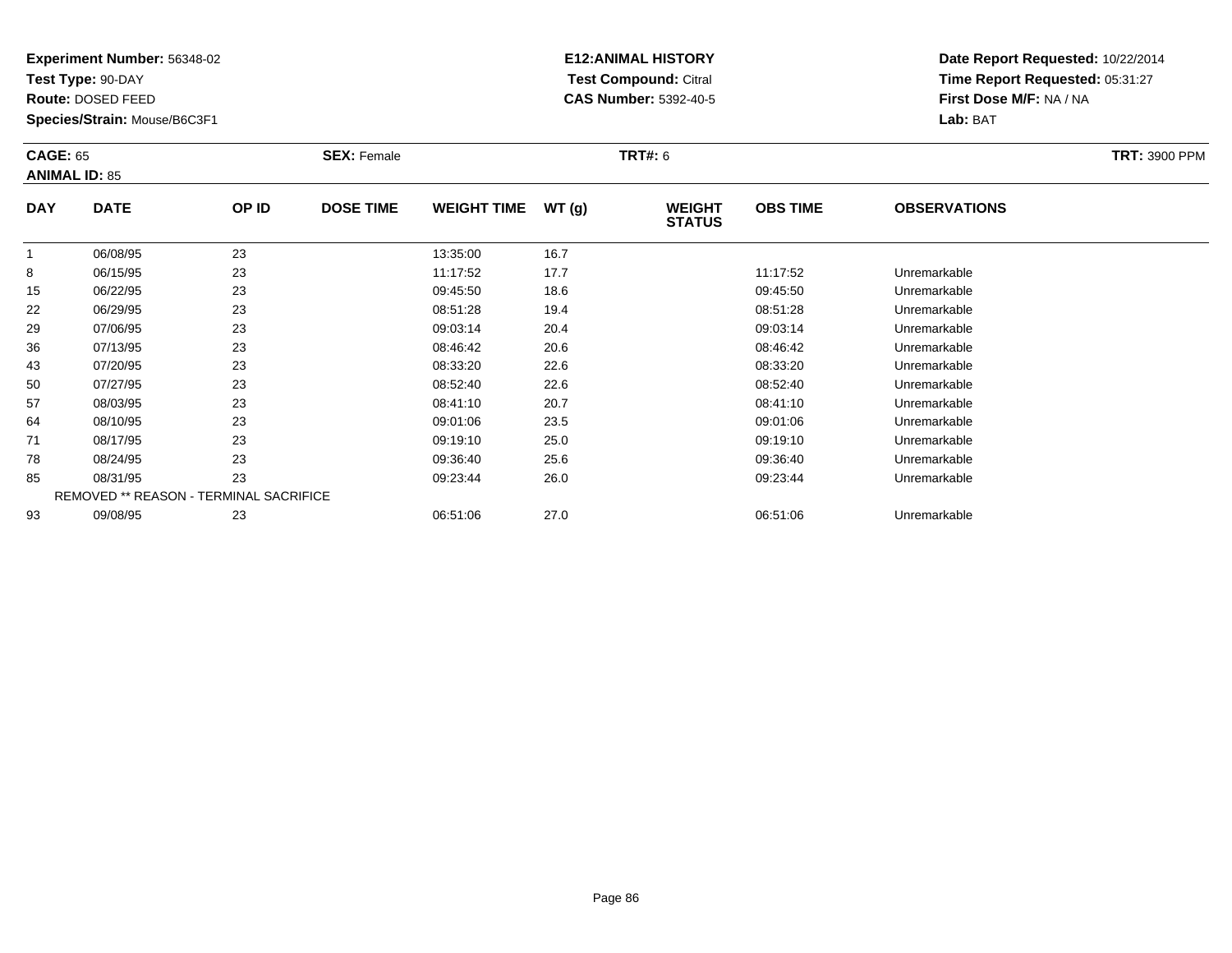**Test Type:** 90-DAY

**Route:** DOSED FEED

**Species/Strain:** Mouse/B6C3F1

# **E12:ANIMAL HISTORY Test Compound:** Citral **CAS Number:** 5392-40-5

| <b>CAGE: 66</b> | <b>ANIMAL ID: 86</b>                   |       | <b>SEX: Female</b> |                    |       | <b>TRT#: 6</b>                 |                 |                     | <b>TRT: 3900 PPM</b> |
|-----------------|----------------------------------------|-------|--------------------|--------------------|-------|--------------------------------|-----------------|---------------------|----------------------|
| <b>DAY</b>      | <b>DATE</b>                            | OP ID | <b>DOSE TIME</b>   | <b>WEIGHT TIME</b> | WT(g) | <b>WEIGHT</b><br><b>STATUS</b> | <b>OBS TIME</b> | <b>OBSERVATIONS</b> |                      |
| 1               | 06/08/95                               | 23    |                    | 07:58:10           | 16.0  |                                |                 |                     |                      |
| 8               | 06/15/95                               | 23    |                    | 11:22:58           | 16.6  |                                | 11:22:58        | Unremarkable        |                      |
| 15              | 06/22/95                               | 23    |                    | 09:40:04           | 18.4  |                                | 09:40:04        | Unremarkable        |                      |
| 22              | 06/29/95                               | 23    |                    | 08:46:50           | 18.2  |                                | 08:46:50        | Unremarkable        |                      |
| 29              | 07/06/95                               | 23    |                    | 09:06:48           | 19.3  |                                | 09:06:48        | Unremarkable        |                      |
| 36              | 07/13/95                               | 23    |                    | 08:50:00           | 20.6  |                                | 08:50:00        | Unremarkable        |                      |
| 43              | 07/20/95                               | 23    |                    | 08:29:42           | 21.5  |                                | 08:29:42        | Unremarkable        |                      |
| 50              | 07/27/95                               | 23    |                    | 08:49:42           | 21.5  |                                | 08:49:42        | Unremarkable        |                      |
| 57              | 08/03/95                               | 23    |                    | 08:44:48           | 23.9  |                                | 08:44:48        | Unremarkable        |                      |
| 64              | 08/10/95                               | 23    |                    | 09:04:42           | 22.7  |                                | 09:04:42        | Unremarkable        |                      |
| 71              | 08/17/95                               | 23    |                    | 09:14:24           | 23.4  |                                | 09:14:24        | Unremarkable        |                      |
| 78              | 08/24/95                               | 23    |                    | 09:32:14           | 24.4  |                                | 09:32:14        | Unremarkable        |                      |
| 85              | 08/31/95                               | 23    |                    | 09:26:46           | 24.2  |                                | 09:26:46        | Unremarkable        |                      |
|                 | REMOVED ** REASON - TERMINAL SACRIFICE |       |                    |                    |       |                                |                 |                     |                      |
| 93              | 09/08/95                               | 23    |                    | 06:55:20           | 24.7  |                                | 06:55:20        | Unremarkable        |                      |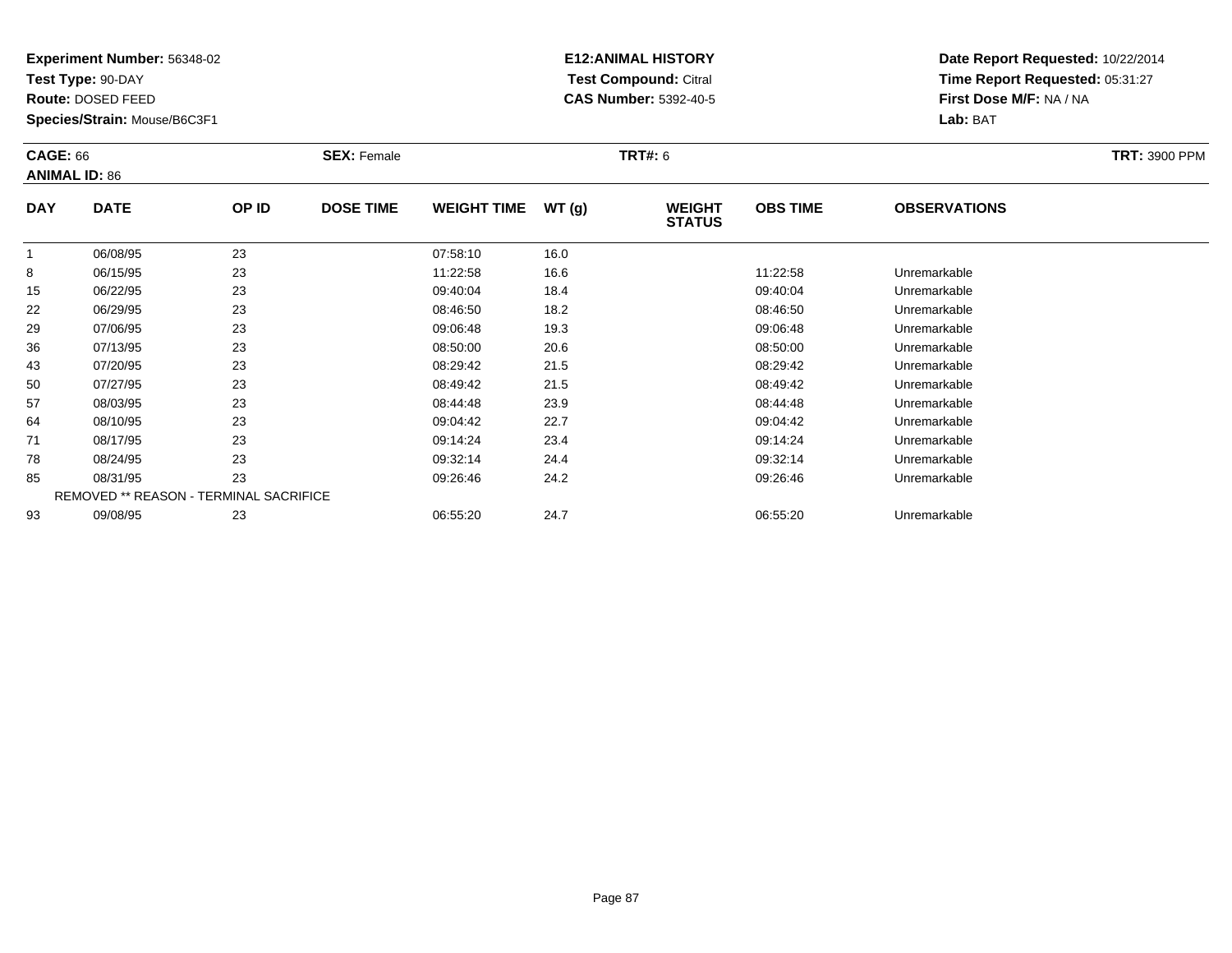**Test Type:** 90-DAY

**Route:** DOSED FEED

**Species/Strain:** Mouse/B6C3F1

# **E12:ANIMAL HISTORY Test Compound:** Citral **CAS Number:** 5392-40-5

|            | <b>CAGE: 66</b><br><b>ANIMAL ID: 87</b>       |       | <b>SEX: Female</b> |                    |       | <b>TRT#: 6</b>                 | <b>TRT: 3900 PPM</b> |                     |  |
|------------|-----------------------------------------------|-------|--------------------|--------------------|-------|--------------------------------|----------------------|---------------------|--|
| <b>DAY</b> | <b>DATE</b>                                   | OP ID | <b>DOSE TIME</b>   | <b>WEIGHT TIME</b> | WT(g) | <b>WEIGHT</b><br><b>STATUS</b> | <b>OBS TIME</b>      | <b>OBSERVATIONS</b> |  |
| -1         | 06/08/95                                      | 23    |                    | 07:58:10           | 16.4  |                                |                      |                     |  |
| 8          | 06/15/95                                      | 23    |                    | 11:22:58           | 16.7  |                                | 11:22:58             | Unremarkable        |  |
| 15         | 06/22/95                                      | 23    |                    | 09:40:04           | 18.5  |                                | 09:40:04             | Unremarkable        |  |
| 22         | 06/29/95                                      | 23    |                    | 08:46:50           | 19.0  |                                | 08:46:50             | Unremarkable        |  |
| 29         | 07/06/95                                      | 23    |                    | 09:06:48           | 19.9  |                                | 09:06:48             | Unremarkable        |  |
| 36         | 07/13/95                                      | 23    |                    | 08:50:00           | 21.5  |                                | 08:50:00             | Unremarkable        |  |
| 43         | 07/20/95                                      | 23    |                    | 08:29:42           | 21.8  |                                | 08:29:42             | Unremarkable        |  |
| 50         | 07/27/95                                      | 23    |                    | 08:49:42           | 22.4  |                                | 08:49:42             | Unremarkable        |  |
| 57         | 08/03/95                                      | 23    |                    | 08:44:48           | 24.5  |                                | 08:44:48             | Unremarkable        |  |
| 64         | 08/10/95                                      | 23    |                    | 09:04:42           | 24.4  |                                | 09:04:42             | Unremarkable        |  |
| 71         | 08/17/95                                      | 23    |                    | 09:14:24           | 25.0  |                                | 09:14:24             | Unremarkable        |  |
| 78         | 08/24/95                                      | 23    |                    | 09:32:14           | 25.2  |                                | 09:32:14             | Unremarkable        |  |
| 85         | 08/31/95                                      | 23    |                    | 09:26:46           | 25.3  |                                | 09:26:46             | Unremarkable        |  |
|            | <b>REMOVED ** REASON - TERMINAL SACRIFICE</b> |       |                    |                    |       |                                |                      |                     |  |
| 93         | 09/08/95                                      | 23    |                    | 06:55:20           | 27.5  |                                | 06:55:20             | Unremarkable        |  |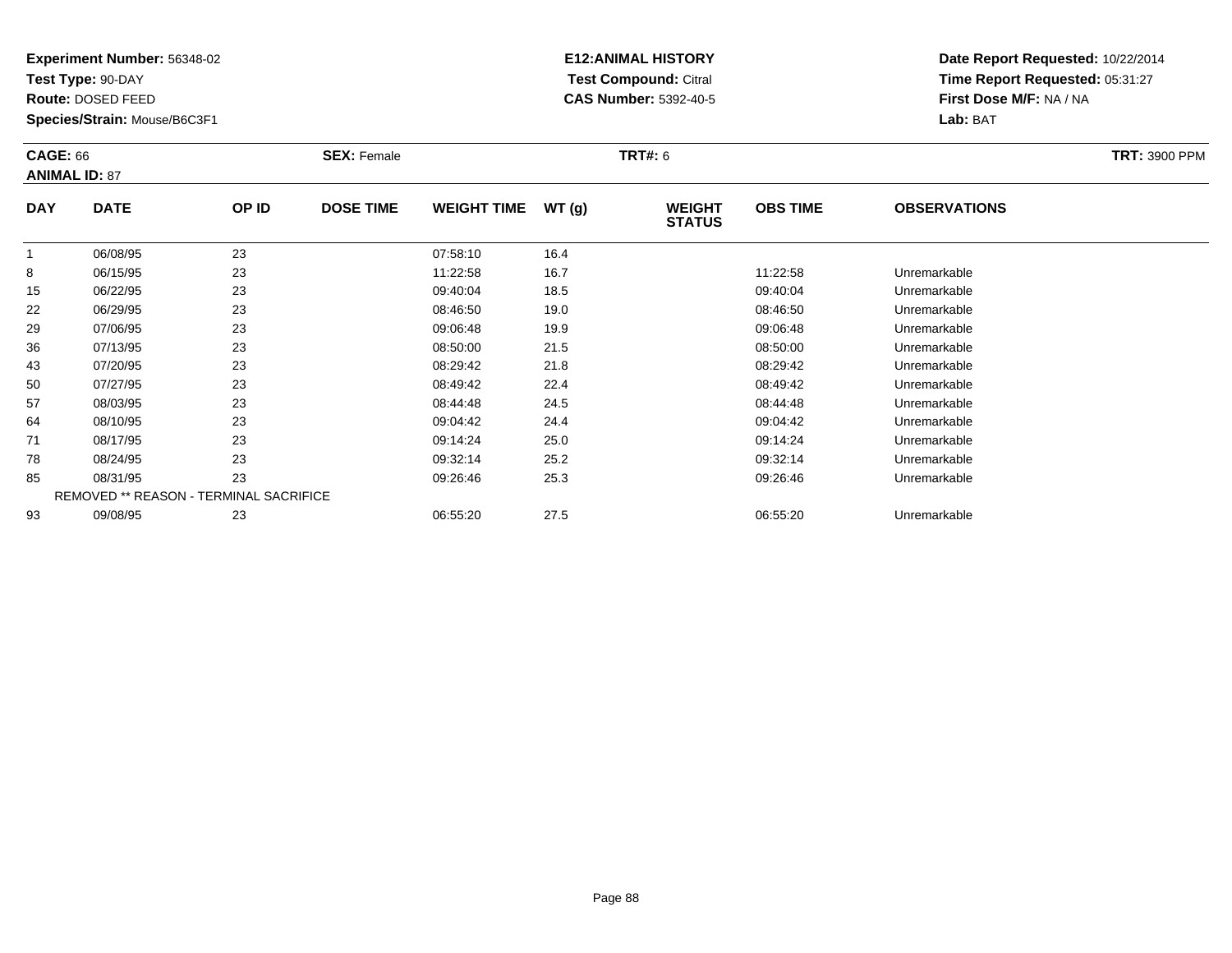**Test Type:** 90-DAY

**Route:** DOSED FEED

**Species/Strain:** Mouse/B6C3F1

# **E12:ANIMAL HISTORY Test Compound:** Citral **CAS Number:** 5392-40-5

| <b>CAGE: 66</b> | <b>ANIMAL ID: 88</b>                   |       | <b>SEX: Female</b> |                    |       | <b>TRT#: 6</b>                 |                 |                     | <b>TRT: 3900 PPM</b> |
|-----------------|----------------------------------------|-------|--------------------|--------------------|-------|--------------------------------|-----------------|---------------------|----------------------|
| <b>DAY</b>      | <b>DATE</b>                            | OP ID | <b>DOSE TIME</b>   | <b>WEIGHT TIME</b> | WT(g) | <b>WEIGHT</b><br><b>STATUS</b> | <b>OBS TIME</b> | <b>OBSERVATIONS</b> |                      |
| 1               | 06/08/95                               | 23    |                    | 13:40:00           | 17.3  |                                |                 |                     |                      |
| 8               | 06/15/95                               | 23    |                    | 11:22:58           | 18.0  |                                | 11:22:58        | Unremarkable        |                      |
| 15              | 06/22/95                               | 23    |                    | 09:40:04           | 19.3  |                                | 09:40:04        | Unremarkable        |                      |
| 22              | 06/29/95                               | 23    |                    | 08:46:50           | 19.7  |                                | 08:46:50        | Unremarkable        |                      |
| 29              | 07/06/95                               | 23    |                    | 09:06:48           | 20.7  |                                | 09:06:48        | Unremarkable        |                      |
| 36              | 07/13/95                               | 23    |                    | 08:50:00           | 21.3  |                                | 08:50:00        | Unremarkable        |                      |
| 43              | 07/20/95                               | 23    |                    | 08:29:42           | 21.5  |                                | 08:29:42        | Unremarkable        |                      |
| 50              | 07/27/95                               | 23    |                    | 08:49:42           | 22.3  |                                | 08:49:42        | Unremarkable        |                      |
| 57              | 08/03/95                               | 23    |                    | 08:44:48           | 23.9  |                                | 08:44:48        | Unremarkable        |                      |
| 64              | 08/10/95                               | 23    |                    | 09:04:42           | 24.2  |                                | 09:04:42        | Unremarkable        |                      |
| 71              | 08/17/95                               | 23    |                    | 09:14:24           | 23.9  |                                | 09:14:24        | Unremarkable        |                      |
| 78              | 08/24/95                               | 23    |                    | 09:32:14           | 25.1  |                                | 09:32:14        | Unremarkable        |                      |
| 85              | 08/31/95                               | 23    |                    | 09:26:46           | 25.8  |                                | 09:26:46        | Unremarkable        |                      |
|                 | REMOVED ** REASON - TERMINAL SACRIFICE |       |                    |                    |       |                                |                 |                     |                      |
| 93              | 09/08/95                               | 23    |                    | 06:55:20           | 27.7  |                                | 06:55:20        | Unremarkable        |                      |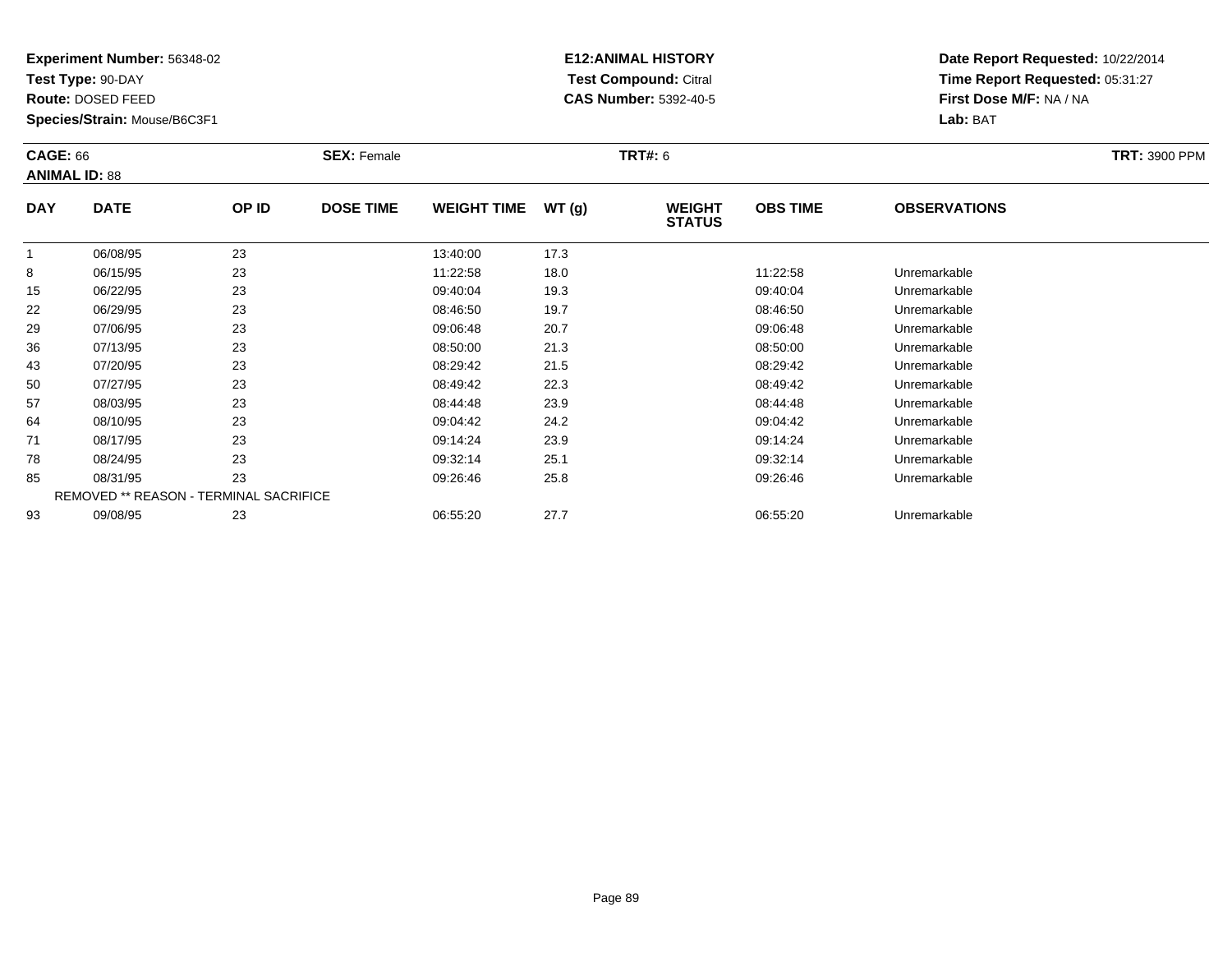**Test Type:** 90-DAY

**Route:** DOSED FEED

**Species/Strain:** Mouse/B6C3F1

# **E12:ANIMAL HISTORY Test Compound:** Citral **CAS Number:** 5392-40-5

| <b>CAGE: 66</b> | <b>ANIMAL ID: 89</b>                   |       | <b>SEX: Female</b> |                    |       | TRT#: 6                        |                 |                     | <b>TRT: 3900 PPM</b> |
|-----------------|----------------------------------------|-------|--------------------|--------------------|-------|--------------------------------|-----------------|---------------------|----------------------|
| <b>DAY</b>      | <b>DATE</b>                            | OP ID | <b>DOSE TIME</b>   | <b>WEIGHT TIME</b> | WT(g) | <b>WEIGHT</b><br><b>STATUS</b> | <b>OBS TIME</b> | <b>OBSERVATIONS</b> |                      |
| $\mathbf{1}$    | 06/08/95                               | 23    |                    | 13:35:00           | 16.0  |                                |                 |                     |                      |
| 8               | 06/15/95                               | 23    |                    | 11:22:58           | 17.7  |                                | 11:22:58        | Unremarkable        |                      |
| 15              | 06/22/95                               | 23    |                    | 09:40:04           | 19.5  |                                | 09:40:04        | Unremarkable        |                      |
| 22              | 06/29/95                               | 23    |                    | 08:46:50           | 19.2  |                                | 08:46:50        | Unremarkable        |                      |
| 29              | 07/06/95                               | 23    |                    | 09:06:48           | 20.2  |                                | 09:06:48        | Unremarkable        |                      |
| 36              | 07/13/95                               | 23    |                    | 08:50:00           | 22.2  |                                | 08:50:00        | Unremarkable        |                      |
| 43              | 07/20/95                               | 23    |                    | 08:29:42           | 22.1  |                                | 08:29:42        | Unremarkable        |                      |
| 50              | 07/27/95                               | 23    |                    | 08:49:42           | 22.6  |                                | 08:49:42        | Unremarkable        |                      |
| 57              | 08/03/95                               | 23    |                    | 08:44:48           | 22.8  |                                | 08:44:48        | Unremarkable        |                      |
| 64              | 08/10/95                               | 23    |                    | 09:04:42           | 23.8  |                                | 09:04:42        | Unremarkable        |                      |
| 71              | 08/17/95                               | 23    |                    | 09:14:24           | 24.3  |                                | 09:14:24        | Unremarkable        |                      |
| 78              | 08/24/95                               | 23    |                    | 09:32:14           | 25.1  |                                | 09:32:14        | Unremarkable        |                      |
| 85              | 08/31/95                               | 23    |                    | 09:26:46           | 25.3  |                                | 09:26:46        | Unremarkable        |                      |
|                 | REMOVED ** REASON - TERMINAL SACRIFICE |       |                    |                    |       |                                |                 |                     |                      |
| 93              | 09/08/95                               | 23    |                    | 06:55:20           | 25.8  |                                | 06:55:20        | Unremarkable        |                      |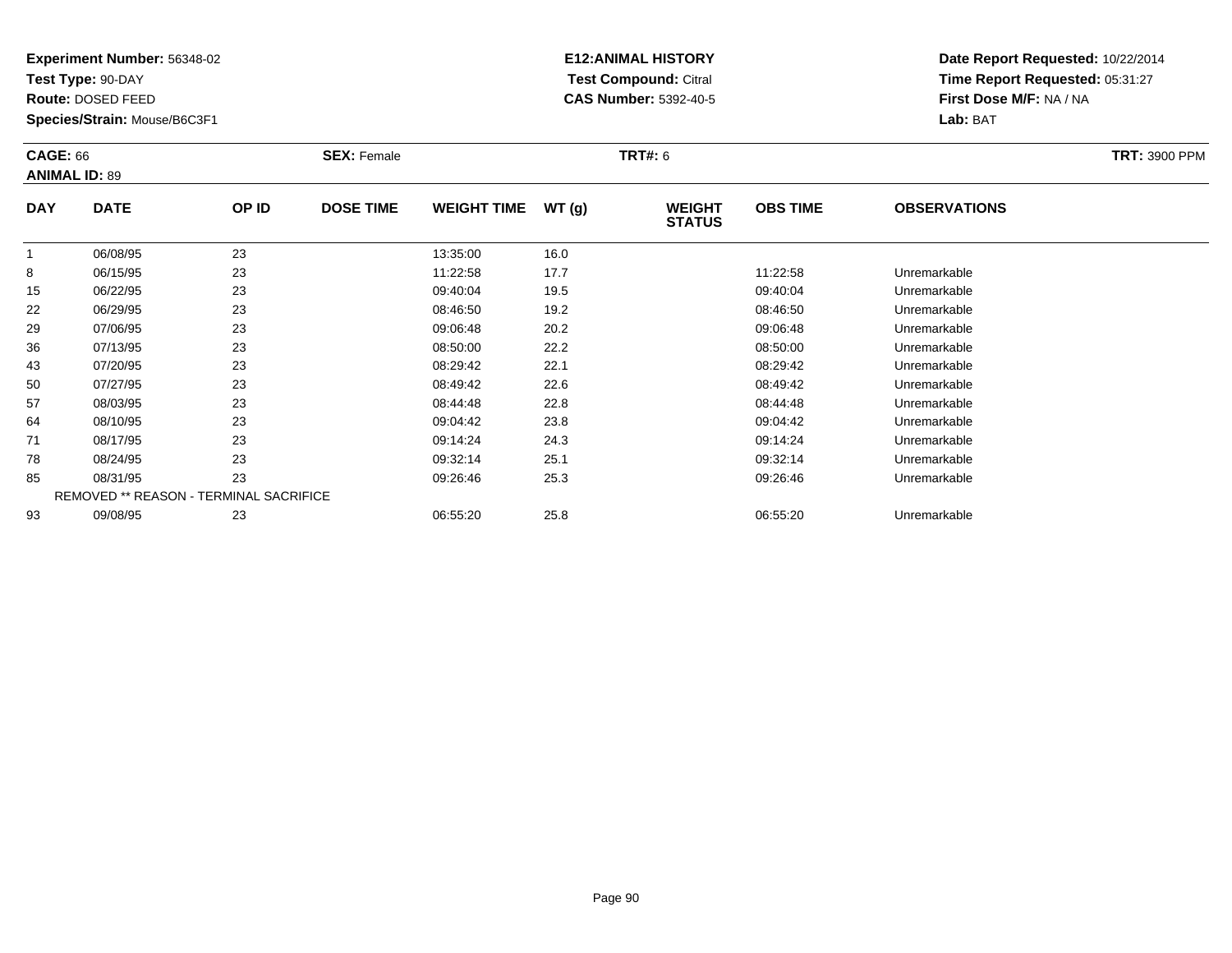**Test Type:** 90-DAY

**Route:** DOSED FEED

**Species/Strain:** Mouse/B6C3F1

# **E12:ANIMAL HISTORY Test Compound:** Citral **CAS Number:** 5392-40-5

| <b>CAGE: 66</b> | <b>ANIMAL ID: 90</b>                   |       | <b>SEX: Female</b> |                    |       | <b>TRT#: 6</b>                 |                 |                     | <b>TRT: 3900 PPM</b> |
|-----------------|----------------------------------------|-------|--------------------|--------------------|-------|--------------------------------|-----------------|---------------------|----------------------|
| <b>DAY</b>      | <b>DATE</b>                            | OP ID | <b>DOSE TIME</b>   | <b>WEIGHT TIME</b> | WT(g) | <b>WEIGHT</b><br><b>STATUS</b> | <b>OBS TIME</b> | <b>OBSERVATIONS</b> |                      |
| 1               | 06/08/95                               | 23    |                    | 07:58:10           | 16.1  |                                |                 |                     |                      |
| 8               | 06/15/95                               | 23    |                    | 11:22:58           | 16.9  |                                | 11:22:58        | Unremarkable        |                      |
| 15              | 06/22/95                               | 23    |                    | 09:40:04           | 18.9  |                                | 09:40:04        | Unremarkable        |                      |
| 22              | 06/29/95                               | 23    |                    | 08:46:50           | 19.0  |                                | 08:46:50        | Unremarkable        |                      |
| 29              | 07/06/95                               | 23    |                    | 09:06:48           | 19.7  |                                | 09:06:48        | Unremarkable        |                      |
| 36              | 07/13/95                               | 23    |                    | 08:50:00           | 20.8  |                                | 08:50:00        | Unremarkable        |                      |
| 43              | 07/20/95                               | 23    |                    | 08:29:42           | 22.0  |                                | 08:29:42        | Unremarkable        |                      |
| 50              | 07/27/95                               | 23    |                    | 08:49:42           | 22.0  |                                | 08:49:42        | Unremarkable        |                      |
| 57              | 08/03/95                               | 23    |                    | 08:44:48           | 22.8  |                                | 08:44:48        | Unremarkable        |                      |
| 64              | 08/10/95                               | 23    |                    | 09:04:42           | 24.2  |                                | 09:04:42        | Unremarkable        |                      |
| 71              | 08/17/95                               | 23    |                    | 09:14:24           | 24.5  |                                | 09:14:24        | Unremarkable        |                      |
| 78              | 08/24/95                               | 23    |                    | 09:32:14           | 24.7  |                                | 09:32:14        | Unremarkable        |                      |
| 85              | 08/31/95                               | 23    |                    | 09:26:46           | 25.4  |                                | 09:26:46        | Unremarkable        |                      |
|                 | REMOVED ** REASON - TERMINAL SACRIFICE |       |                    |                    |       |                                |                 |                     |                      |
| 93              | 09/08/95                               | 23    |                    | 06:55:20           | 26.1  |                                | 06:55:20        | Unremarkable        |                      |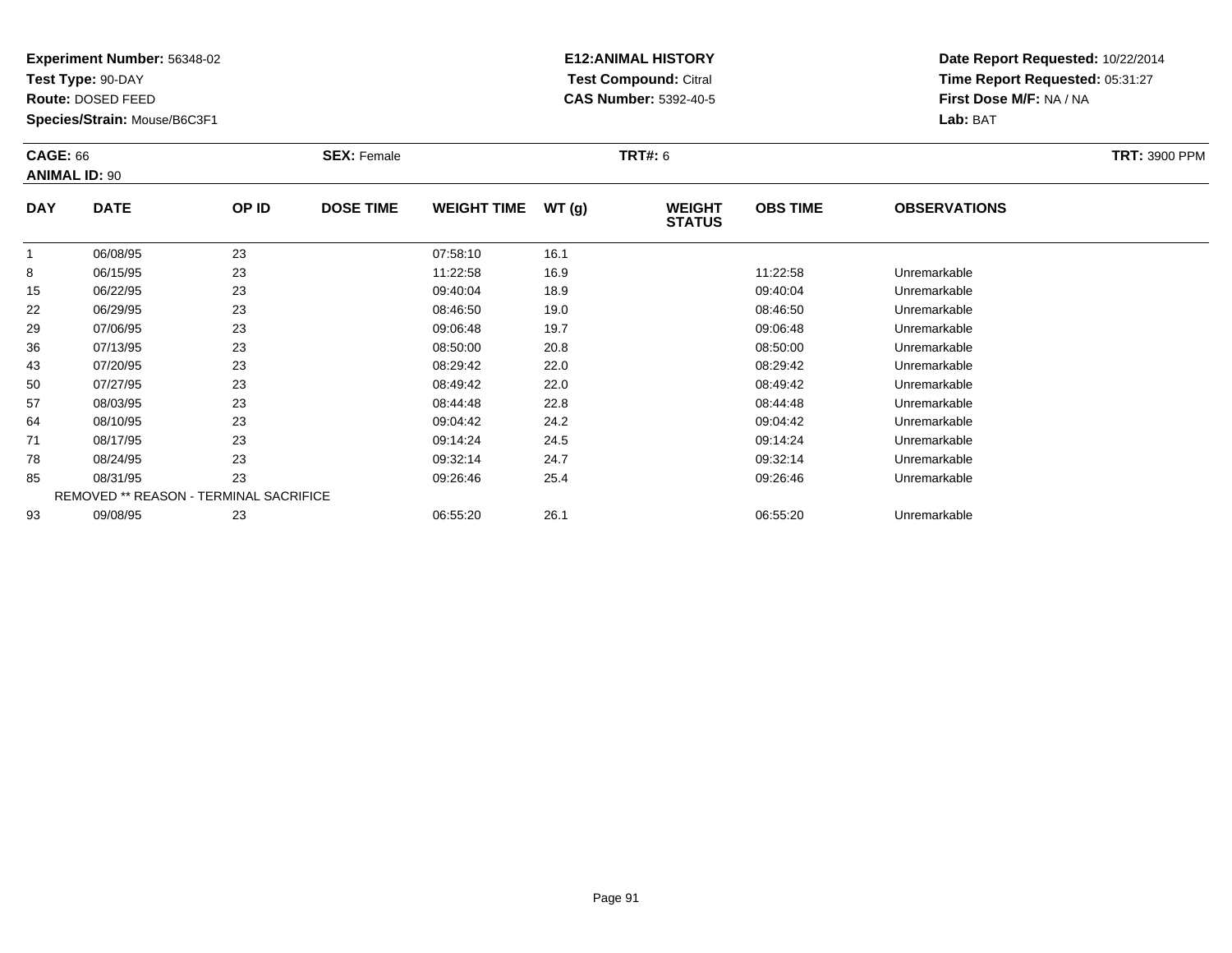**Test Type:** 90-DAY

**Route:** DOSED FEED

**Species/Strain:** Mouse/B6C3F1

# **E12:ANIMAL HISTORY Test Compound:** Citral **CAS Number:** 5392-40-5

|            | <b>CAGE: 67</b><br><b>ANIMAL ID: 91</b>       |       | <b>SEX: Female</b> |                    |       | <b>TRT#: 8</b>                 | <b>TRT: 7800 PPM</b> |                     |  |
|------------|-----------------------------------------------|-------|--------------------|--------------------|-------|--------------------------------|----------------------|---------------------|--|
| <b>DAY</b> | <b>DATE</b>                                   | OP ID | <b>DOSE TIME</b>   | <b>WEIGHT TIME</b> | WT(g) | <b>WEIGHT</b><br><b>STATUS</b> | <b>OBS TIME</b>      | <b>OBSERVATIONS</b> |  |
| -1         | 06/08/95                                      | 23    |                    | 07:47:20           | 18.0  |                                |                      |                     |  |
| 8          | 06/15/95                                      | 23    |                    | 11:26:58           | 16.4  |                                | 11:26:58             | Unremarkable        |  |
| 15         | 06/22/95                                      | 23    |                    | 09:54:40           | 17.5  |                                | 09:54:40             | Unremarkable        |  |
| 22         | 06/29/95                                      | 23    |                    | 08:42:16           | 17.4  |                                | 08:42:16             | Unremarkable        |  |
| 29         | 07/06/95                                      | 23    |                    | 09:10:32           | 18.3  |                                | 09:10:32             | Unremarkable        |  |
| 36         | 07/13/95                                      | 23    |                    | 08:53:50           | 17.6  |                                | 08:53:50             | Unremarkable        |  |
| 43         | 07/20/95                                      | 23    |                    | 08:39:58           | 18.1  |                                | 08:39:58             | Unremarkable        |  |
| 50         | 07/27/95                                      | 23    |                    | 08:59:58           | 18.6  |                                | 08:59:58             | Unremarkable        |  |
| 57         | 08/03/95                                      | 23    |                    | 08:48:34           | 19.0  |                                | 08:48:34             | Unremarkable        |  |
| 64         | 08/10/95                                      | 23    |                    | 09:08:18           | 19.4  |                                | 09:08:18             | Unremarkable        |  |
| 71         | 08/17/95                                      | 23    |                    | 09:28:04           | 18.9  |                                | 09:28:04             | Unremarkable        |  |
| 78         | 08/24/95                                      | 23    |                    | 09:44:04           | 19.4  |                                | 09:44:04             | Unremarkable        |  |
| 85         | 08/31/95                                      | 23    |                    | 09:30:22           | 20.3  |                                | 09:30:22             | Unremarkable        |  |
|            | <b>REMOVED ** REASON - TERMINAL SACRIFICE</b> |       |                    |                    |       |                                |                      |                     |  |
| 93         | 09/08/95                                      | 23    |                    | 06:59:56           | 23.3  |                                | 06:59:56             | Unremarkable        |  |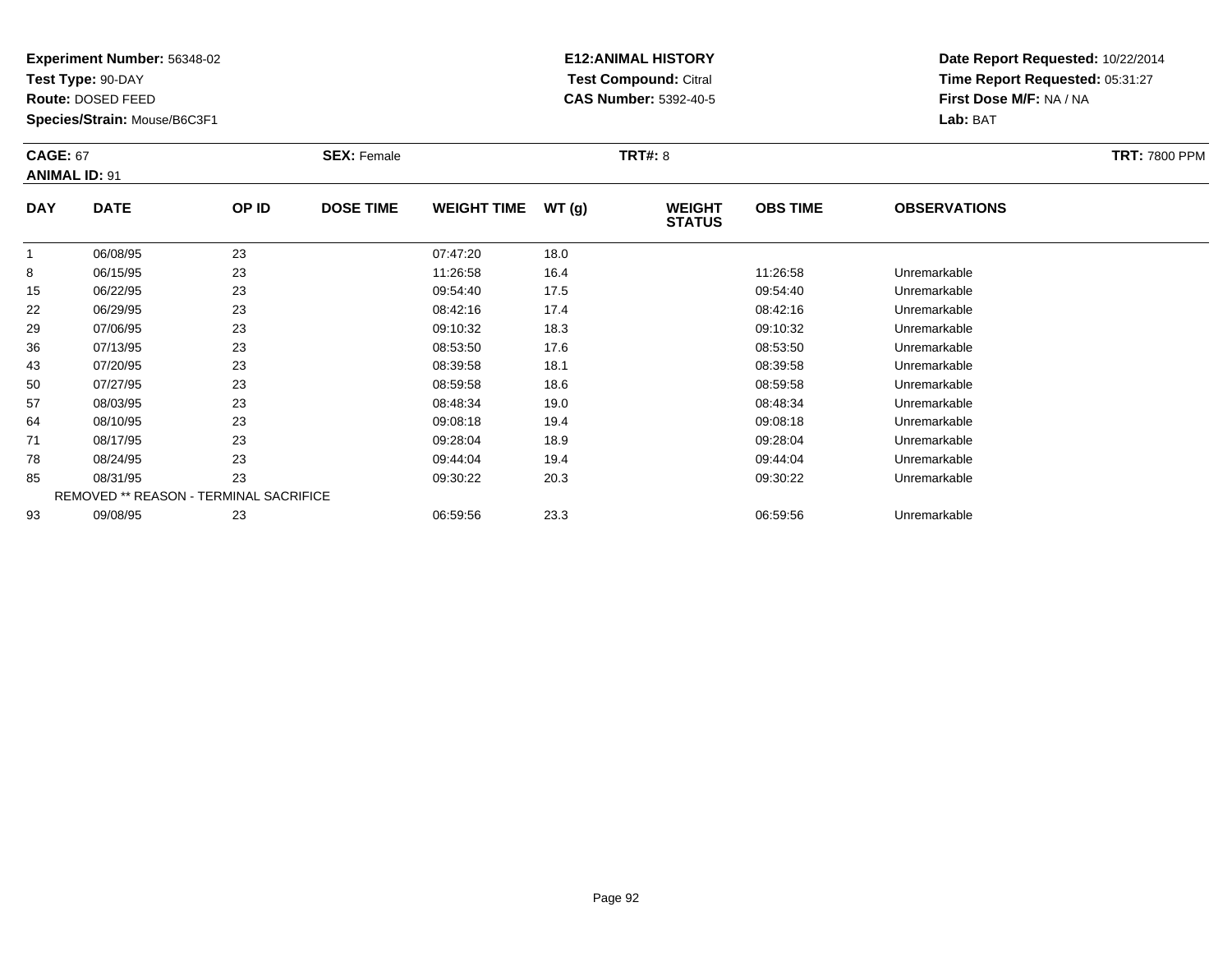**Test Type:** 90-DAY

**Route:** DOSED FEED

**Species/Strain:** Mouse/B6C3F1

# **E12:ANIMAL HISTORY Test Compound:** Citral **CAS Number:** 5392-40-5

|            | <b>CAGE: 67</b><br><b>ANIMAL ID: 92</b>       |       | <b>SEX: Female</b> |                    |       | <b>TRT#: 8</b>                 | <b>TRT: 7800 PPM</b> |                     |  |
|------------|-----------------------------------------------|-------|--------------------|--------------------|-------|--------------------------------|----------------------|---------------------|--|
| <b>DAY</b> | <b>DATE</b>                                   | OP ID | <b>DOSE TIME</b>   | <b>WEIGHT TIME</b> | WT(g) | <b>WEIGHT</b><br><b>STATUS</b> | <b>OBS TIME</b>      | <b>OBSERVATIONS</b> |  |
| -1         | 06/08/95                                      | 23    |                    | 07:47:20           | 16.4  |                                |                      |                     |  |
| 8          | 06/15/95                                      | 23    |                    | 11:26:58           | 15.4  |                                | 11:26:58             | Unremarkable        |  |
| 15         | 06/22/95                                      | 23    |                    | 09:54:40           | 16.6  |                                | 09:54:40             | Unremarkable        |  |
| 22         | 06/29/95                                      | 23    |                    | 08:42:16           | 15.9  |                                | 08:42:16             | Unremarkable        |  |
| 29         | 07/06/95                                      | 23    |                    | 09:10:32           | 17.3  |                                | 09:10:32             | Unremarkable        |  |
| 36         | 07/13/95                                      | 23    |                    | 08:53:50           | 16.7  |                                | 08:53:50             | Unremarkable        |  |
| 43         | 07/20/95                                      | 23    |                    | 08:39:58           | 17.5  |                                | 08:39:58             | Unremarkable        |  |
| 50         | 07/27/95                                      | 23    |                    | 08:59:58           | 17.7  |                                | 08:59:58             | Unremarkable        |  |
| 57         | 08/03/95                                      | 23    |                    | 08:48:34           | 17.6  |                                | 08:48:34             | Unremarkable        |  |
| 64         | 08/10/95                                      | 23    |                    | 09:08:18           | 18.5  |                                | 09:08:18             | Unremarkable        |  |
| 71         | 08/17/95                                      | 23    |                    | 09:28:04           | 18.5  |                                | 09:28:04             | Unremarkable        |  |
| 78         | 08/24/95                                      | 23    |                    | 09:44:04           | 18.8  |                                | 09:44:04             | Unremarkable        |  |
| 85         | 08/31/95                                      | 23    |                    | 09:30:22           | 19.2  |                                | 09:30:22             | Unremarkable        |  |
|            | <b>REMOVED ** REASON - TERMINAL SACRIFICE</b> |       |                    |                    |       |                                |                      |                     |  |
| 93         | 09/08/95                                      | 23    |                    | 06:59:56           | 20.5  |                                | 06:59:56             | Unremarkable        |  |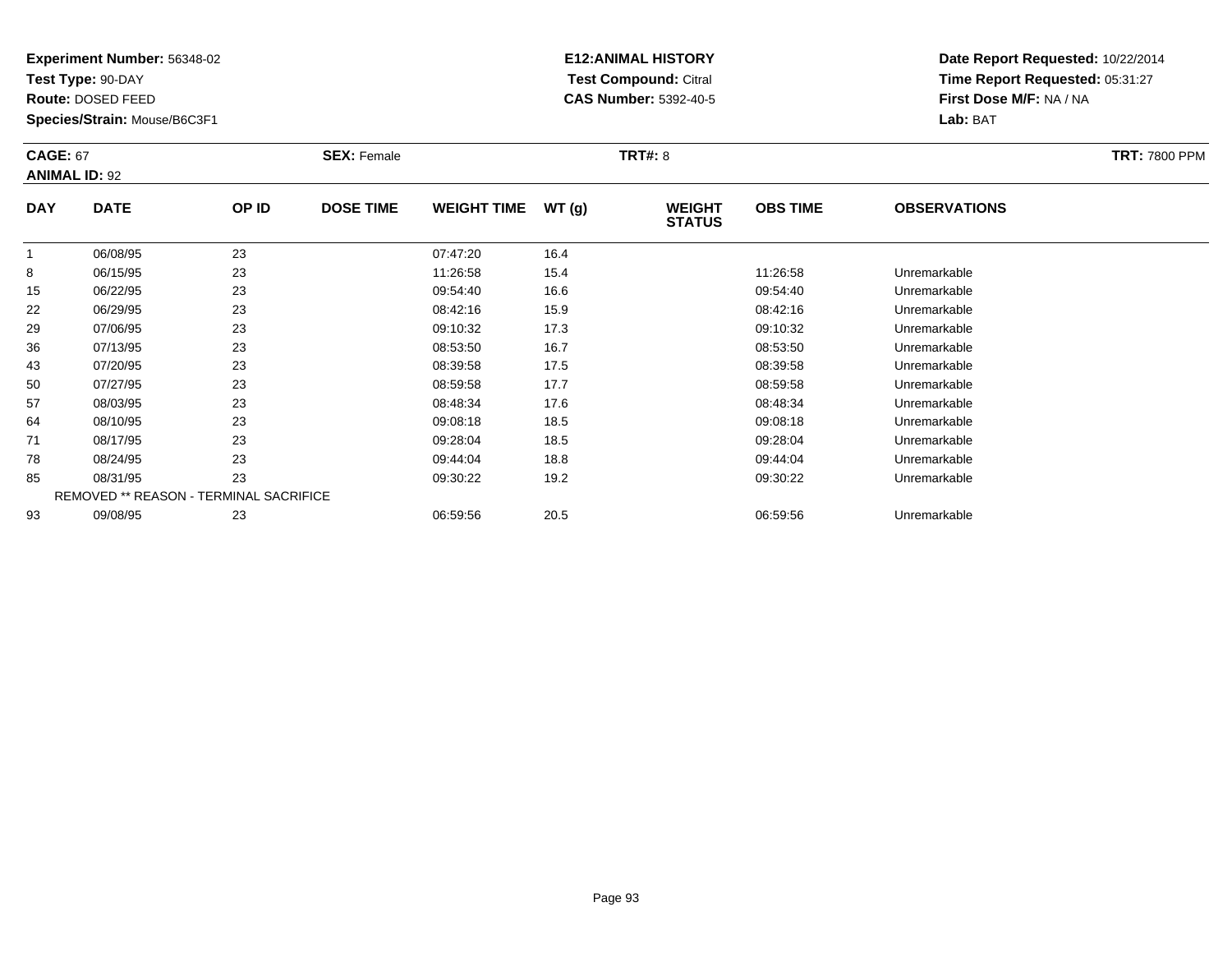**Test Type:** 90-DAY

**Route:** DOSED FEED

**Species/Strain:** Mouse/B6C3F1

# **E12:ANIMAL HISTORY Test Compound:** Citral **CAS Number:** 5392-40-5

|            | <b>CAGE: 67</b><br><b>ANIMAL ID: 93</b> |       | <b>SEX: Female</b> |                    |       | <b>TRT#: 8</b>                 | <b>TRT: 7800 PPM</b> |                     |  |
|------------|-----------------------------------------|-------|--------------------|--------------------|-------|--------------------------------|----------------------|---------------------|--|
| <b>DAY</b> | <b>DATE</b>                             | OP ID | <b>DOSE TIME</b>   | <b>WEIGHT TIME</b> | WT(g) | <b>WEIGHT</b><br><b>STATUS</b> | <b>OBS TIME</b>      | <b>OBSERVATIONS</b> |  |
|            | 06/08/95                                | 23    |                    | 07:47:20           | 17.0  |                                |                      |                     |  |
| 8          | 06/15/95                                | 23    |                    | 11:26:58           | 16.6  |                                | 11:26:58             | Unremarkable        |  |
| 15         | 06/22/95                                | 23    |                    | 09:54:40           | 17.8  |                                | 09:54:40             | Unremarkable        |  |
| 22         | 06/29/95                                | 23    |                    | 08:42:16           | 17.8  |                                | 08:42:16             | Unremarkable        |  |
| 29         | 07/06/95                                | 23    |                    | 09:10:32           | 19.0  |                                | 09:10:32             | Unremarkable        |  |
| 36         | 07/13/95                                | 23    |                    | 08:53:50           | 17.9  |                                | 08:53:50             | Unremarkable        |  |
| 43         | 07/20/95                                | 23    |                    | 08:39:58           | 18.3  |                                | 08:39:58             | Unremarkable        |  |
| 50         | 07/27/95                                | 23    |                    | 08:59:58           | 19.1  |                                | 08:59:58             | Unremarkable        |  |
| 57         | 08/03/95                                | 23    |                    | 08:48:34           | 19.9  |                                | 08:48:34             | Unremarkable        |  |
| 64         | 08/10/95                                | 23    |                    | 09:08:18           | 20.5  |                                | 09:08:18             | Unremarkable        |  |
| 71         | 08/17/95                                | 23    |                    | 09:28:04           | 20.1  |                                | 09:28:04             | Unremarkable        |  |
| 78         | 08/24/95                                | 23    |                    | 09:44:04           | 20.4  |                                | 09:44:04             | Unremarkable        |  |
| 85         | 08/31/95                                | 23    |                    | 09:30:22           | 21.0  |                                | 09:30:22             | Unremarkable        |  |
|            | REMOVED ** REASON - TERMINAL SACRIFICE  |       |                    |                    |       |                                |                      |                     |  |
| 93         | 09/08/95                                | 23    |                    | 06:59:56           | 21.8  |                                | 06:59:56             | Unremarkable        |  |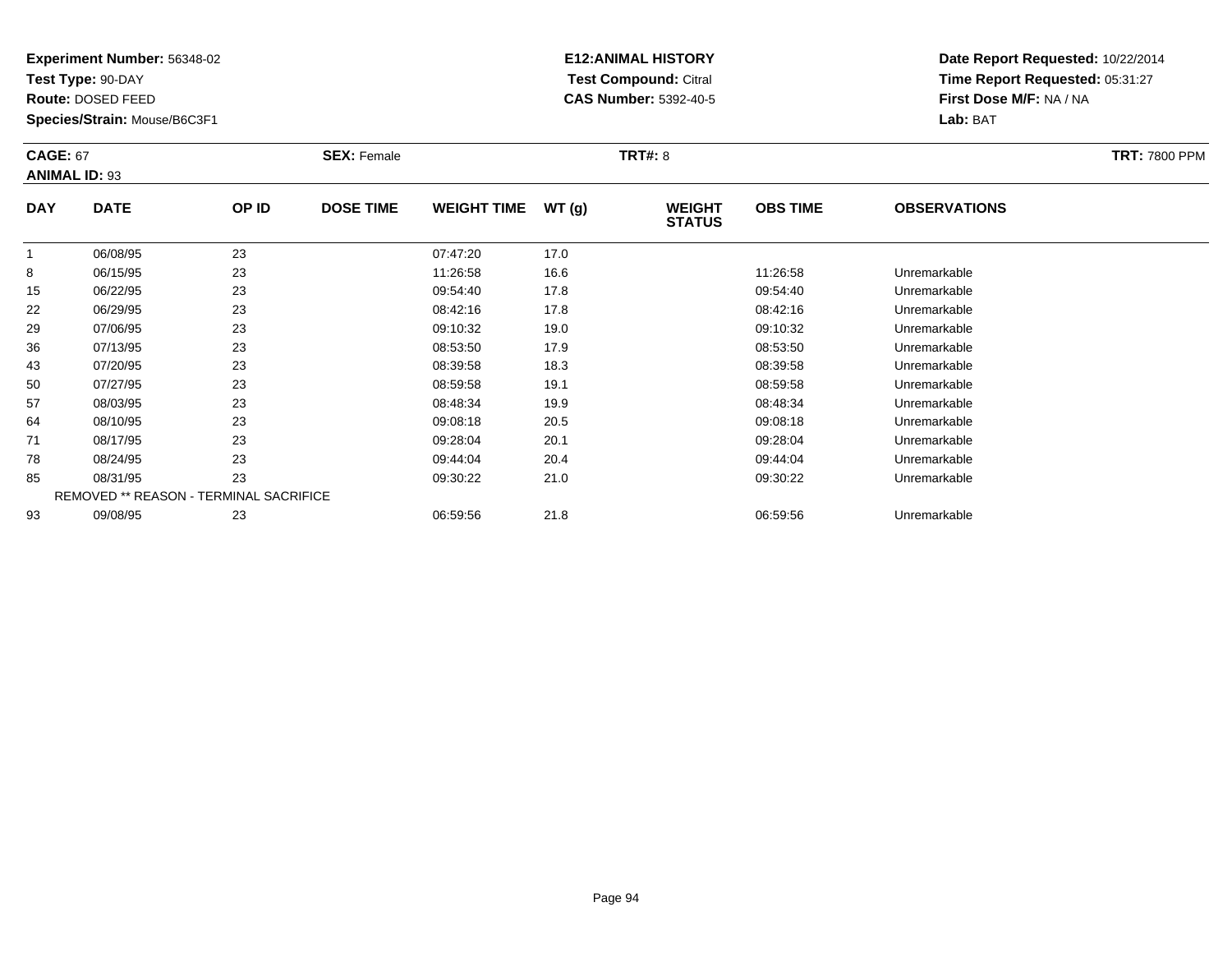**Test Type:** 90-DAY

**Route:** DOSED FEED

**Species/Strain:** Mouse/B6C3F1

# **E12:ANIMAL HISTORY Test Compound:** Citral **CAS Number:** 5392-40-5

| <b>CAGE: 67</b><br><b>ANIMAL ID: 94</b> |                                        |       | <b>SEX: Female</b> |                    |       | <b>TRT#: 8</b>                 |                 |                     | <b>TRT: 7800 PPM</b> |
|-----------------------------------------|----------------------------------------|-------|--------------------|--------------------|-------|--------------------------------|-----------------|---------------------|----------------------|
| <b>DAY</b>                              | <b>DATE</b>                            | OP ID | <b>DOSE TIME</b>   | <b>WEIGHT TIME</b> | WT(g) | <b>WEIGHT</b><br><b>STATUS</b> | <b>OBS TIME</b> | <b>OBSERVATIONS</b> |                      |
| $\overline{1}$                          | 06/08/95                               | 23    |                    | 07:47:20           | 16.8  |                                |                 |                     |                      |
| 8                                       | 06/15/95                               | 23    |                    | 11:26:58           | 15.7  |                                | 11:26:58        | Unremarkable        |                      |
| 15                                      | 06/22/95                               | 23    |                    | 09:54:40           | 16.4  |                                | 09:54:40        | Unremarkable        |                      |
| 22                                      | 06/29/95                               | 23    |                    | 08:42:16           | 16.6  |                                | 08:42:16        | Unremarkable        |                      |
| 29                                      | 07/06/95                               | 23    |                    | 09:10:32           | 17.6  |                                | 09:10:32        | Unremarkable        |                      |
| 36                                      | 07/13/95                               | 23    |                    | 08:53:50           | 17.0  |                                | 08:53:50        | Unremarkable        |                      |
| 43                                      | 07/20/95                               | 23    |                    | 08:39:58           | 18.2  |                                | 08:39:58        | Unremarkable        |                      |
| 50                                      | 07/27/95                               | 23    |                    | 08:59:58           | 18.3  |                                | 08:59:58        | Unremarkable        |                      |
| 57                                      | 08/03/95                               | 23    |                    | 08:48:34           | 19.3  |                                | 08:48:34        | Unremarkable        |                      |
| 64                                      | 08/10/95                               | 23    |                    | 09:08:18           | 20.0  |                                | 09:08:18        | Unremarkable        |                      |
| 71                                      | 08/17/95                               | 23    |                    | 09:28:04           | 19.8  |                                | 09:28:04        | Unremarkable        |                      |
| 78                                      | 08/24/95                               | 23    |                    | 09:44:04           | 20.4  |                                | 09:44:04        | Unremarkable        |                      |
| 85                                      | 08/31/95                               | 23    |                    | 09:30:22           | 21.3  |                                | 09:30:22        | Unremarkable        |                      |
|                                         | REMOVED ** REASON - TERMINAL SACRIFICE |       |                    |                    |       |                                |                 |                     |                      |
| 93                                      | 09/08/95                               | 23    |                    | 06:59:56           | 21.9  |                                | 06:59:56        | Unremarkable        |                      |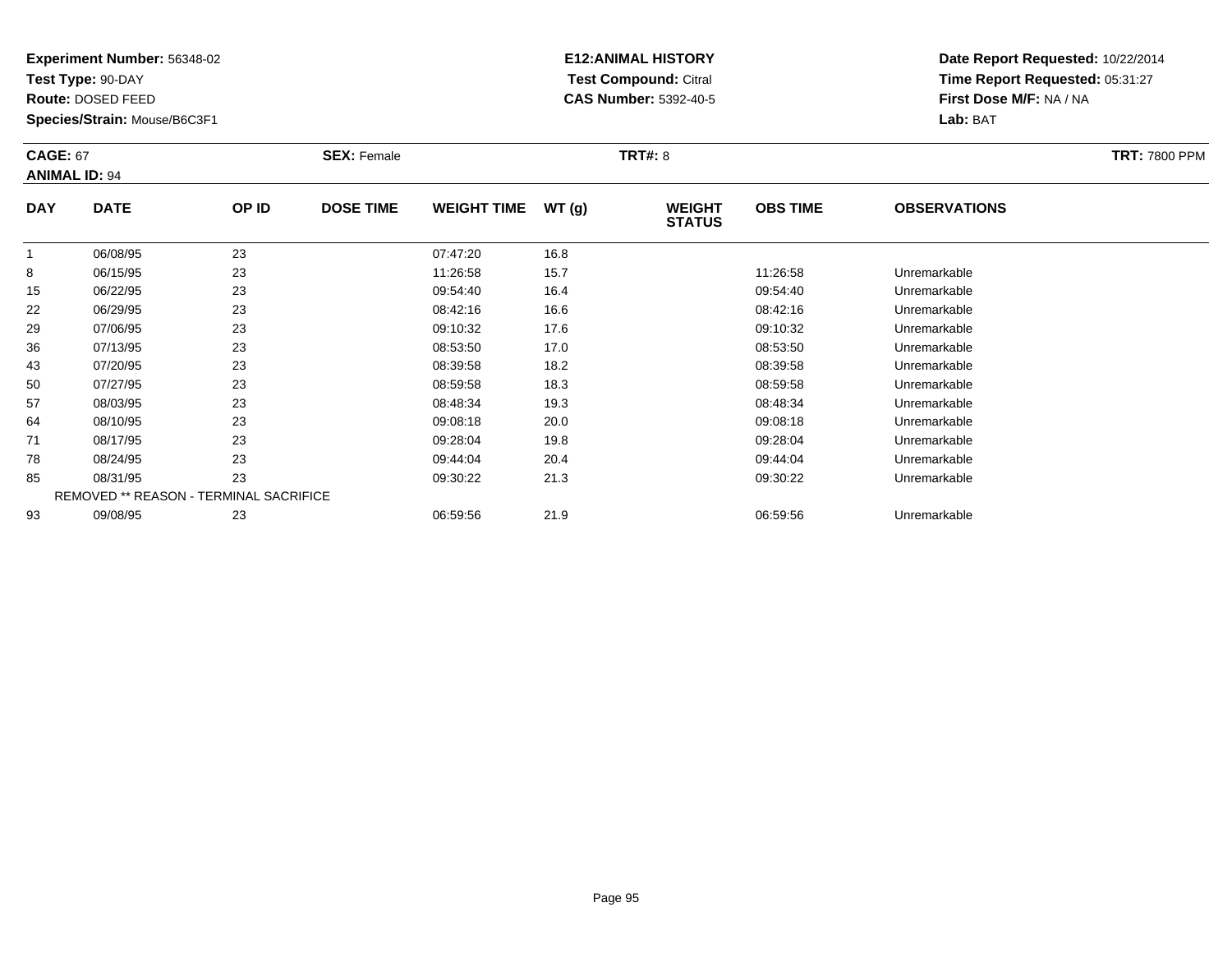**Test Type:** 90-DAY

**Route:** DOSED FEED

**Species/Strain:** Mouse/B6C3F1

# **E12:ANIMAL HISTORY Test Compound:** Citral **CAS Number:** 5392-40-5

|            | <b>CAGE: 67</b><br><b>ANIMAL ID: 95</b> |       | <b>SEX: Female</b> |                    |       | <b>TRT#: 8</b>                 | <b>TRT: 7800 PPM</b> |                     |  |
|------------|-----------------------------------------|-------|--------------------|--------------------|-------|--------------------------------|----------------------|---------------------|--|
| <b>DAY</b> | <b>DATE</b>                             | OP ID | <b>DOSE TIME</b>   | <b>WEIGHT TIME</b> | WT(g) | <b>WEIGHT</b><br><b>STATUS</b> | <b>OBS TIME</b>      | <b>OBSERVATIONS</b> |  |
| 1          | 06/08/95                                | 23    |                    | 07:47:20           | 16.3  |                                |                      |                     |  |
| 8          | 06/15/95                                | 23    |                    | 11:26:58           | 15.1  |                                | 11:26:58             | Unremarkable        |  |
| 15         | 06/22/95                                | 23    |                    | 09:54:40           | 16.6  |                                | 09:54:40             | Unremarkable        |  |
| 22         | 06/29/95                                | 23    |                    | 08:42:16           | 16.6  |                                | 08:42:16             | Unremarkable        |  |
| 29         | 07/06/95                                | 23    |                    | 09:10:32           | 17.7  |                                | 09:10:32             | Unremarkable        |  |
| 36         | 07/13/95                                | 23    |                    | 08:53:50           | 17.6  |                                | 08:53:50             | Unremarkable        |  |
| 43         | 07/20/95                                | 23    |                    | 08:39:58           | 18.0  |                                | 08:39:58             | Unremarkable        |  |
| 50         | 07/27/95                                | 23    |                    | 08:59:58           | 18.2  |                                | 08:59:58             | Unremarkable        |  |
| 57         | 08/03/95                                | 23    |                    | 08:48:34           | 19.4  |                                | 08:48:34             | Unremarkable        |  |
| 64         | 08/10/95                                | 23    |                    | 09:08:18           | 19.3  |                                | 09:08:18             | Unremarkable        |  |
| 71         | 08/17/95                                | 23    |                    | 09:28:04           | 18.9  |                                | 09:28:04             | Unremarkable        |  |
| 78         | 08/24/95                                | 23    |                    | 09:44:04           | 19.7  |                                | 09:44:04             | Unremarkable        |  |
| 85         | 08/31/95                                | 23    |                    | 09:30:22           | 19.8  |                                | 09:30:22             | Unremarkable        |  |
|            | REMOVED ** REASON - TERMINAL SACRIFICE  |       |                    |                    |       |                                |                      |                     |  |
| 93         | 09/08/95                                | 23    |                    | 06:59:56           | 20.7  |                                | 06:59:56             | Unremarkable        |  |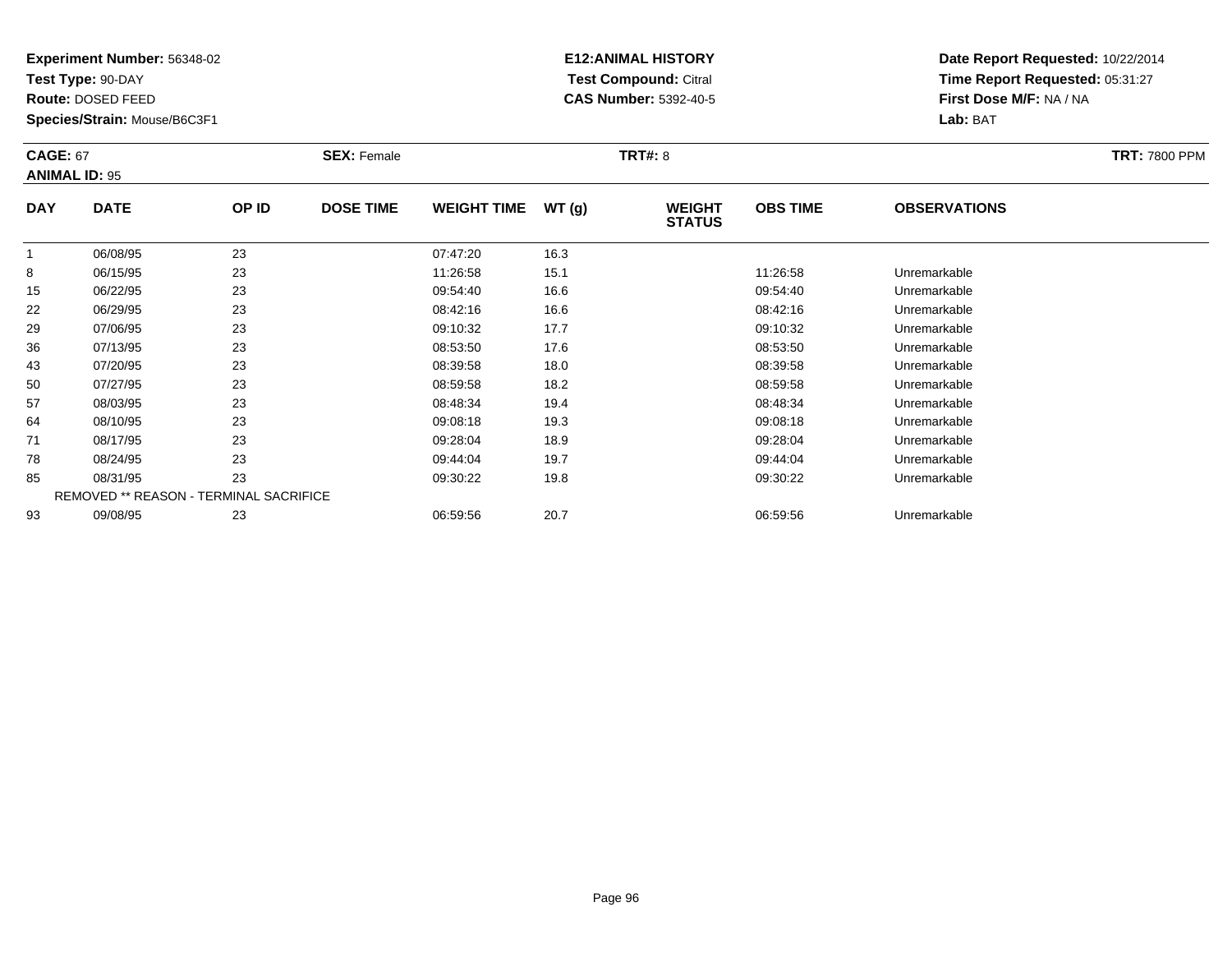**Test Type:** 90-DAY

**Route:** DOSED FEED

**Species/Strain:** Mouse/B6C3F1

# **E12:ANIMAL HISTORY Test Compound:** Citral **CAS Number:** 5392-40-5

| <b>CAGE: 68</b> | <b>ANIMAL ID: 96</b>                   |       | <b>SEX: Female</b> |                    |       | <b>TRT#: 8</b>                 |                 |                     | <b>TRT: 7800 PPM</b> |
|-----------------|----------------------------------------|-------|--------------------|--------------------|-------|--------------------------------|-----------------|---------------------|----------------------|
| <b>DAY</b>      | <b>DATE</b>                            | OP ID | <b>DOSE TIME</b>   | <b>WEIGHT TIME</b> | WT(g) | <b>WEIGHT</b><br><b>STATUS</b> | <b>OBS TIME</b> | <b>OBSERVATIONS</b> |                      |
|                 | 06/08/95                               | 23    |                    | 07:49:48           | 17.5  |                                |                 |                     |                      |
| 8               | 06/15/95                               | 23    |                    | 11:31:30           | 16.1  |                                | 11:31:30        | Unremarkable        |                      |
| 15              | 06/22/95                               | 23    |                    | 09:51:18           | 17.6  |                                | 09:51:18        | Unremarkable        |                      |
| 22              | 06/29/95                               | 23    |                    | 08:37:54           | 18.7  |                                | 08:37:54        | Unremarkable        |                      |
| 29              | 07/06/95                               | 23    |                    | 09:14:08           | 19.2  |                                | 09:14:08        | Unremarkable        |                      |
| 36              | 07/13/95                               | 23    |                    | 08:58:18           | 19.1  |                                | 08:58:18        | Unremarkable        |                      |
| 43              | 07/20/95                               | 23    |                    | 08:36:28           | 20.3  |                                | 08:36:28        | Unremarkable        |                      |
| 50              | 07/27/95                               | 23    |                    | 08:56:24           | 21.6  |                                | 08:56:24        | Unremarkable        |                      |
| 57              | 08/03/95                               | 23    |                    | 08:52:24           | 20.9  |                                | 08:52:24        | Unremarkable        |                      |
| 64              | 08/10/95                               | 23    |                    | 09:11:44           | 20.6  |                                | 09:11:44        | Unremarkable        |                      |
| 71              | 08/17/95                               | 23    |                    | 09:24:02           | 22.6  |                                | 09:24:02        | Unremarkable        |                      |
| 78              | 08/24/95                               | 23    |                    | 09:40:32           | 21.8  |                                | 09:40:32        | Unremarkable        |                      |
| 85              | 08/31/95                               | 23    |                    | 09:33:44           | 23.1  |                                | 09:33:44        | Unremarkable        |                      |
|                 | REMOVED ** REASON - TERMINAL SACRIFICE |       |                    |                    |       |                                |                 |                     |                      |
| 93              | 09/08/95                               | 23    |                    | 07:04:18           | 24.0  |                                | 07:04:18        | Unremarkable        |                      |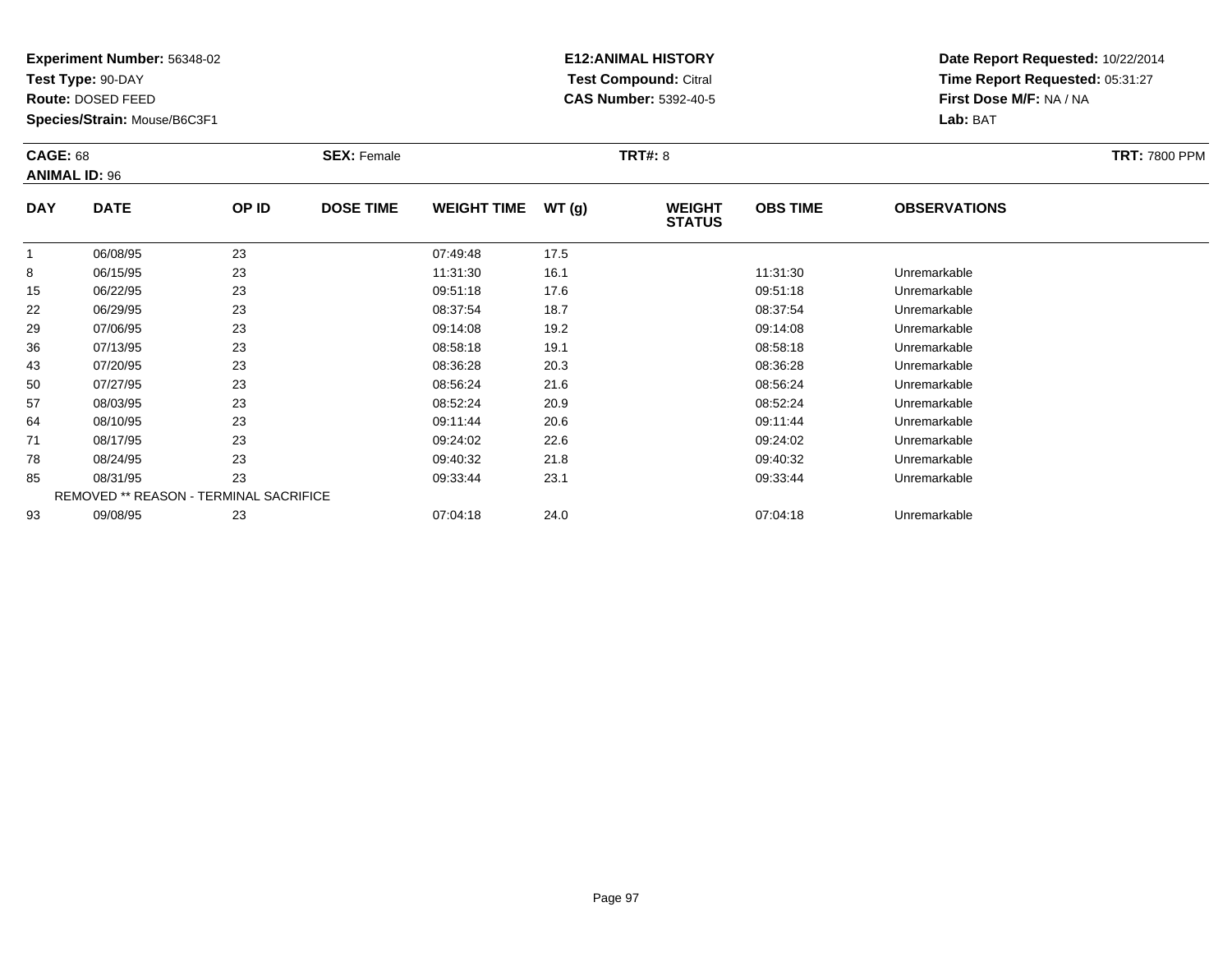**Test Type:** 90-DAY

**Route:** DOSED FEED

**Species/Strain:** Mouse/B6C3F1

# **E12:ANIMAL HISTORY Test Compound:** Citral **CAS Number:** 5392-40-5

| <b>CAGE: 68</b><br><b>ANIMAL ID: 97</b> |             |                                        | <b>SEX: Female</b> |                    |       | <b>TRT#: 8</b>                 |                 |                     | <b>TRT: 7800 PPM</b> |
|-----------------------------------------|-------------|----------------------------------------|--------------------|--------------------|-------|--------------------------------|-----------------|---------------------|----------------------|
| <b>DAY</b>                              | <b>DATE</b> | OP ID                                  | <b>DOSE TIME</b>   | <b>WEIGHT TIME</b> | WT(g) | <b>WEIGHT</b><br><b>STATUS</b> | <b>OBS TIME</b> | <b>OBSERVATIONS</b> |                      |
|                                         | 06/08/95    | 23                                     |                    | 07:49:48           | 18.4  |                                |                 |                     |                      |
| 8                                       | 06/15/95    | 23                                     |                    | 11:31:30           | 17.2  |                                | 11:31:30        | Unremarkable        |                      |
| 15                                      | 06/22/95    | 23                                     |                    | 09:51:18           | 18.4  |                                | 09:51:18        | Unremarkable        |                      |
| 22                                      | 06/29/95    | 23                                     |                    | 08:37:54           | 18.5  |                                | 08:37:54        | Unremarkable        |                      |
| 29                                      | 07/06/95    | 23                                     |                    | 09:14:08           | 20.0  |                                | 09:14:08        | Unremarkable        |                      |
| 36                                      | 07/13/95    | 23                                     |                    | 08:58:18           | 20.3  |                                | 08:58:18        | Unremarkable        |                      |
| 43                                      | 07/20/95    | 23                                     |                    | 08:36:28           | 21.2  |                                | 08:36:28        | Unremarkable        |                      |
| 50                                      | 07/27/95    | 23                                     |                    | 08:56:24           | 21.9  |                                | 08:56:24        | Unremarkable        |                      |
| 57                                      | 08/03/95    | 23                                     |                    | 08:52:24           | 21.6  |                                | 08:52:24        | Unremarkable        |                      |
| 64                                      | 08/10/95    | 23                                     |                    | 09:11:44           | 20.4  |                                | 09:11:44        | Unremarkable        |                      |
| 71                                      | 08/17/95    | 23                                     |                    | 09:24:02           | 23.2  |                                | 09:24:02        | Unremarkable        |                      |
| 78                                      | 08/24/95    | 23                                     |                    | 09:40:32           | 22.7  |                                | 09:40:32        | Unremarkable        |                      |
| 85                                      | 08/31/95    | 23                                     |                    | 09:33:44           | 23.1  |                                | 09:33:44        | Unremarkable        |                      |
|                                         |             | REMOVED ** REASON - TERMINAL SACRIFICE |                    |                    |       |                                |                 |                     |                      |
| 93                                      | 09/08/95    | 23                                     |                    | 07:04:18           | 24.6  |                                | 07:04:18        | Unremarkable        |                      |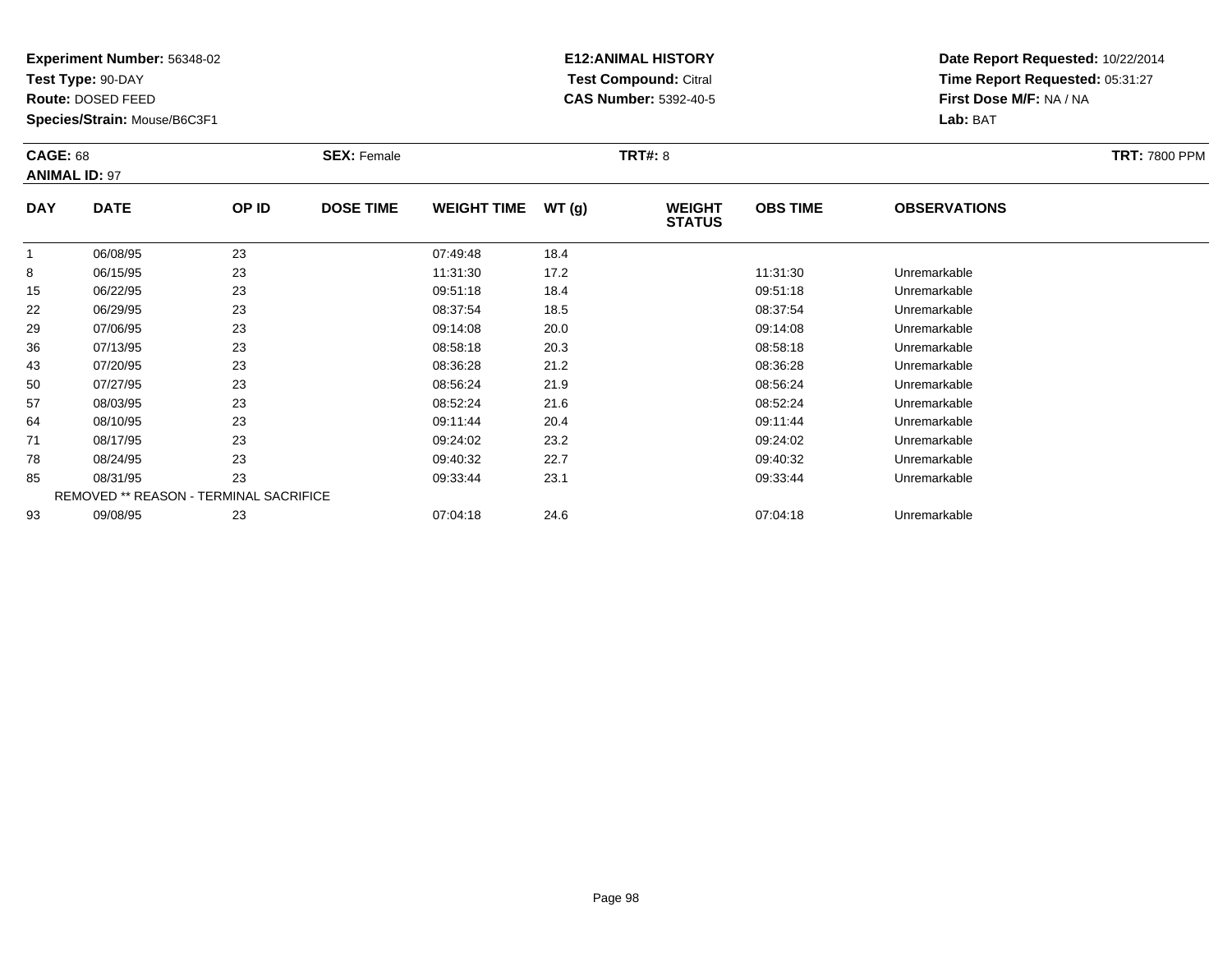**Test Type:** 90-DAY

**Route:** DOSED FEED

**Species/Strain:** Mouse/B6C3F1

# **E12:ANIMAL HISTORY Test Compound:** Citral **CAS Number:** 5392-40-5

| <b>CAGE: 68</b> |                                        |       | <b>SEX: Female</b> |                    |       | <b>TRT#: 8</b>                 |                 |                     | <b>TRT: 7800 PPM</b> |
|-----------------|----------------------------------------|-------|--------------------|--------------------|-------|--------------------------------|-----------------|---------------------|----------------------|
|                 | <b>ANIMAL ID: 98</b>                   |       |                    |                    |       |                                |                 |                     |                      |
| <b>DAY</b>      | <b>DATE</b>                            | OP ID | <b>DOSE TIME</b>   | <b>WEIGHT TIME</b> | WT(g) | <b>WEIGHT</b><br><b>STATUS</b> | <b>OBS TIME</b> | <b>OBSERVATIONS</b> |                      |
| $\mathbf{1}$    | 06/08/95                               | 23    |                    | 07:49:48           | 17.2  |                                |                 |                     |                      |
| 8               | 06/15/95                               | 23    |                    | 11:31:30           | 15.1  |                                | 11:31:30        | Unremarkable        |                      |
| 15              | 06/22/95                               | 23    |                    | 09:51:18           | 16.2  |                                | 09:51:18        | Unremarkable        |                      |
| 22              | 06/29/95                               | 23    |                    | 08:37:54           | 17.2  |                                | 08:37:54        | Unremarkable        |                      |
| 29              | 07/06/95                               | 23    |                    | 09:14:08           | 17.8  |                                | 09:14:08        | Unremarkable        |                      |
| 36              | 07/13/95                               | 23    |                    | 08:58:18           | 18.1  |                                | 08:58:18        | Unremarkable        |                      |
| 43              | 07/20/95                               | 23    |                    | 08:36:28           | 18.9  |                                | 08:36:28        | Unremarkable        |                      |
| 50              | 07/27/95                               | 23    |                    | 08:56:24           | 20.5  |                                | 08:56:24        | Unremarkable        |                      |
| 57              | 08/03/95                               | 23    |                    | 08:52:24           | 20.0  |                                | 08:52:24        | Unremarkable        |                      |
| 64              | 08/10/95                               | 23    |                    | 09:11:44           | 19.3  |                                | 09:11:44        | Unremarkable        |                      |
| 71              | 08/17/95                               | 23    |                    | 09:24:02           | 20.4  |                                | 09:24:02        | Unremarkable        |                      |
| 78              | 08/24/95                               | 23    |                    | 09:40:32           | 20.5  |                                | 09:40:32        | Unremarkable        |                      |
| 85              | 08/31/95                               | 23    |                    | 09:33:44           | 20.9  |                                | 09:33:44        | Unremarkable        |                      |
|                 | REMOVED ** REASON - TERMINAL SACRIFICE |       |                    |                    |       |                                |                 |                     |                      |
| 93              | 09/08/95                               | 23    |                    | 07:04:18           | 22.4  |                                | 07:04:18        | Unremarkable        |                      |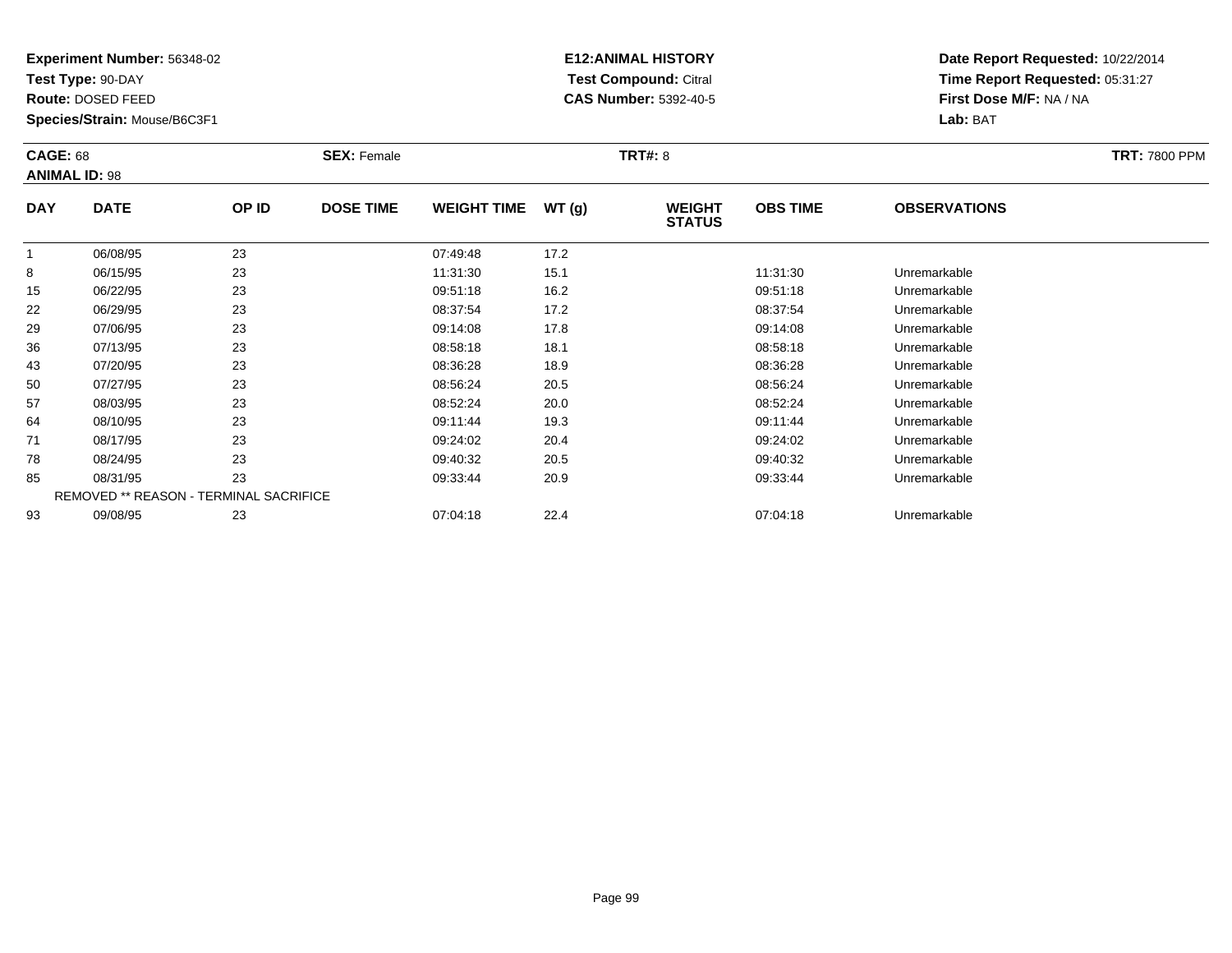**Test Type:** 90-DAY

**Route:** DOSED FEED

**Species/Strain:** Mouse/B6C3F1

# **E12:ANIMAL HISTORY Test Compound:** Citral **CAS Number:** 5392-40-5

| <b>CAGE: 68</b> | <b>ANIMAL ID: 99</b>                   |       | <b>SEX: Female</b> |                    |       | <b>TRT#: 8</b>                 |                 |                     | <b>TRT: 7800 PPM</b> |
|-----------------|----------------------------------------|-------|--------------------|--------------------|-------|--------------------------------|-----------------|---------------------|----------------------|
| <b>DAY</b>      | <b>DATE</b>                            | OP ID | <b>DOSE TIME</b>   | <b>WEIGHT TIME</b> | WT(g) | <b>WEIGHT</b><br><b>STATUS</b> | <b>OBS TIME</b> | <b>OBSERVATIONS</b> |                      |
| $\mathbf{1}$    | 06/08/95                               | 23    |                    | 07:49:48           | 16.4  |                                |                 |                     |                      |
| 8               | 06/15/95                               | 23    |                    | 11:31:30           | 15.9  |                                | 11:31:30        | Unremarkable        |                      |
| 15              | 06/22/95                               | 23    |                    | 09:51:18           | 16.9  |                                | 09:51:18        | Unremarkable        |                      |
| 22              | 06/29/95                               | 23    |                    | 08:37:54           | 18.5  |                                | 08:37:54        | Unremarkable        |                      |
| 29              | 07/06/95                               | 23    |                    | 09:14:08           | 18.2  |                                | 09:14:08        | Unremarkable        |                      |
| 36              | 07/13/95                               | 23    |                    | 08:58:18           | 19.1  |                                | 08:58:18        | Unremarkable        |                      |
| 43              | 07/20/95                               | 23    |                    | 08:36:28           | 19.7  |                                | 08:36:28        | Unremarkable        |                      |
| 50              | 07/27/95                               | 23    |                    | 08:56:24           | 21.3  |                                | 08:56:24        | Unremarkable        |                      |
| 57              | 08/03/95                               | 23    |                    | 08:52:24           | 20.3  |                                | 08:52:24        | Unremarkable        |                      |
| 64              | 08/10/95                               | 23    |                    | 09:11:44           | 20.4  |                                | 09:11:44        | Unremarkable        |                      |
| 71              | 08/17/95                               | 23    |                    | 09:24:02           | 22.7  |                                | 09:24:02        | Unremarkable        |                      |
| 78              | 08/24/95                               | 23    |                    | 09:40:32           | 21.1  |                                | 09:40:32        | Unremarkable        |                      |
| 85              | 08/31/95                               | 23    |                    | 09:33:44           | 21.7  |                                | 09:33:44        | Unremarkable        |                      |
|                 | REMOVED ** REASON - TERMINAL SACRIFICE |       |                    |                    |       |                                |                 |                     |                      |
| 93              | 09/08/95                               | 23    |                    | 07:04:18           | 23.7  |                                | 07:04:18        | Unremarkable        |                      |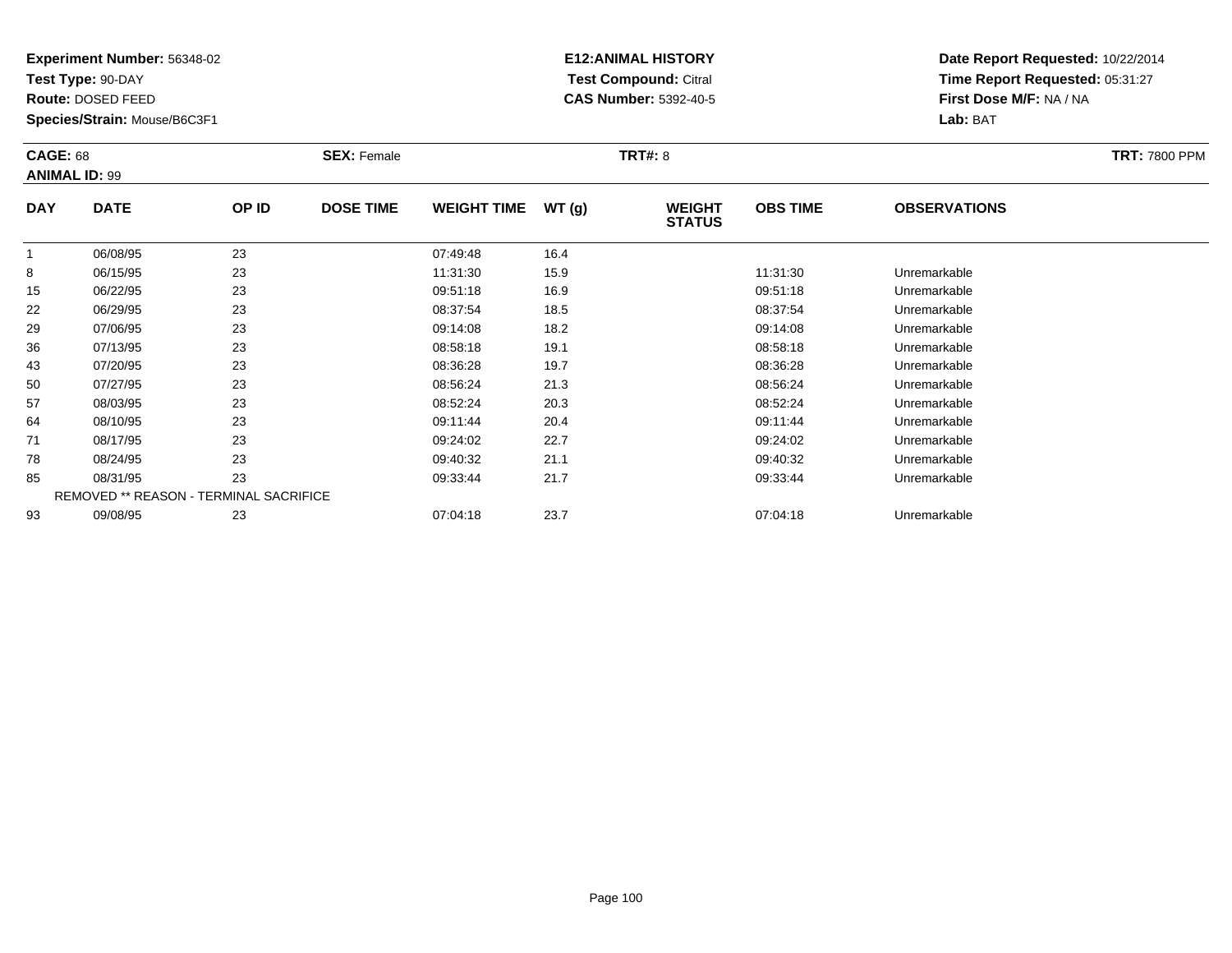**Test Type:** 90-DAY

**Route:** DOSED FEED

**Species/Strain:** Mouse/B6C3F1

# **E12:ANIMAL HISTORY Test Compound:** Citral **CAS Number:** 5392-40-5

| <b>CAGE: 68</b> | <b>ANIMAL ID: 100</b>                  |       | <b>SEX: Female</b> |                    |       | <b>TRT#: 8</b>                 |                 |                     | <b>TRT: 7800 PPM</b> |
|-----------------|----------------------------------------|-------|--------------------|--------------------|-------|--------------------------------|-----------------|---------------------|----------------------|
| <b>DAY</b>      | <b>DATE</b>                            | OP ID | <b>DOSE TIME</b>   | <b>WEIGHT TIME</b> | WT(g) | <b>WEIGHT</b><br><b>STATUS</b> | <b>OBS TIME</b> | <b>OBSERVATIONS</b> |                      |
| $\mathbf{1}$    | 06/08/95                               | 23    |                    | 07:49:48           | 15.9  |                                |                 |                     |                      |
| 8               | 06/15/95                               | 23    |                    | 11:31:30           | 15.3  |                                | 11:31:30        | Unremarkable        |                      |
| 15              | 06/22/95                               | 23    |                    | 09:51:18           | 16.2  |                                | 09:51:18        | Unremarkable        |                      |
| 22              | 06/29/95                               | 23    |                    | 08:37:54           | 17.2  |                                | 08:37:54        | Unremarkable        |                      |
| 29              | 07/06/95                               | 23    |                    | 09:14:08           | 18.6  |                                | 09:14:08        | Unremarkable        |                      |
| 36              | 07/13/95                               | 23    |                    | 08:58:18           | 19.0  |                                | 08:58:18        | Unremarkable        |                      |
| 43              | 07/20/95                               | 23    |                    | 08:36:28           | 19.8  |                                | 08:36:28        | Unremarkable        |                      |
| 50              | 07/27/95                               | 23    |                    | 08:56:24           | 20.6  |                                | 08:56:24        | Unremarkable        |                      |
| 57              | 08/03/95                               | 23    |                    | 08:52:24           | 20.6  |                                | 08:52:24        | Unremarkable        |                      |
| 64              | 08/10/95                               | 23    |                    | 09:11:44           | 19.9  |                                | 09:11:44        | Unremarkable        |                      |
| 71              | 08/17/95                               | 23    |                    | 09:24:02           | 22.1  |                                | 09:24:02        | Unremarkable        |                      |
| 78              | 08/24/95                               | 23    |                    | 09:40:32           | 21.4  |                                | 09:40:32        | Unremarkable        |                      |
| 85              | 08/31/95                               | 23    |                    | 09:33:44           | 21.4  |                                | 09:33:44        | Unremarkable        |                      |
|                 | REMOVED ** REASON - TERMINAL SACRIFICE |       |                    |                    |       |                                |                 |                     |                      |
| 93              | 09/08/95                               | 23    |                    | 07:04:18           | 22.2  |                                | 07:04:18        | Unremarkable        |                      |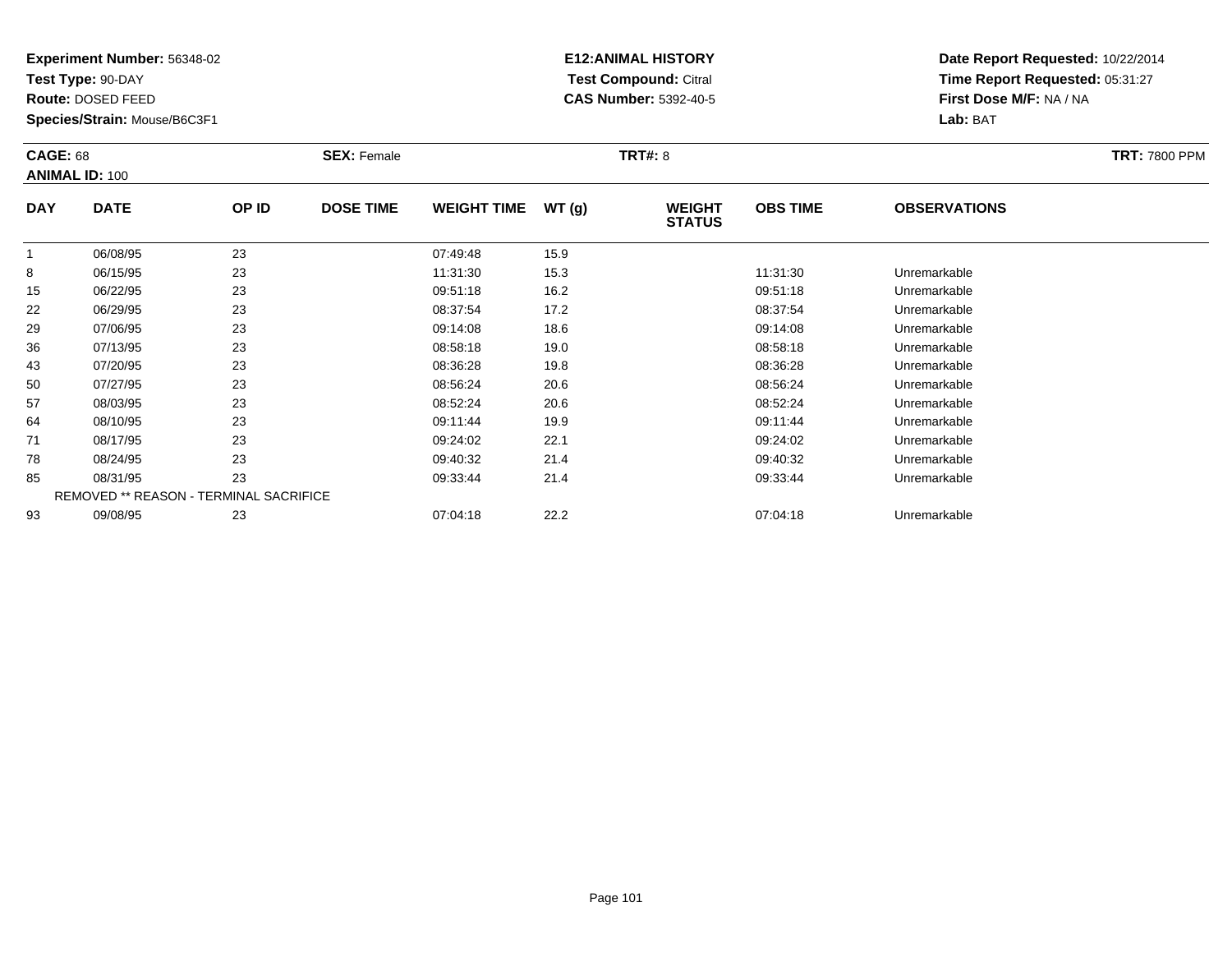**Test Type:** 90-DAY

**Route:** DOSED FEED

**Species/Strain:** Mouse/B6C3F1

# **E12:ANIMAL HISTORY Test Compound:** Citral **CAS Number:** 5392-40-5

| <b>CAGE: 69</b> | <b>ANIMAL ID: 101</b>                  |       | <b>SEX: Female</b> |                    |       | <b>TRT#: 10</b>                |                 |                     | TRT: 15600 PPM |
|-----------------|----------------------------------------|-------|--------------------|--------------------|-------|--------------------------------|-----------------|---------------------|----------------|
| <b>DAY</b>      | <b>DATE</b>                            | OP ID | <b>DOSE TIME</b>   | <b>WEIGHT TIME</b> | WT(g) | <b>WEIGHT</b><br><b>STATUS</b> | <b>OBS TIME</b> | <b>OBSERVATIONS</b> |                |
|                 | 06/08/95                               | 23    |                    | 08:01:30           | 17.3  |                                |                 |                     |                |
| 8               | 06/15/95                               | 23    |                    | 13:11:10           | 13.5  |                                | 13:11:10        | Thin                |                |
| 15              | 06/22/95                               | 23    |                    | 10:05:12           | 14.0  |                                | 10:05:12        | Unremarkable        |                |
| 22              | 06/29/95                               | 23    |                    | 09:05:42           | 14.2  |                                | 09:05:42        | Thin                |                |
| 29              | 07/06/95                               | 23    |                    | 08:49:08           | 15.0  |                                | 08:49:08        | Thin                |                |
| 36              | 07/13/95                               | 23    |                    | 09:03:32           | 14.8  |                                | 09:03:32        | Thin                |                |
| 43              | 07/20/95                               | 23    |                    | 08:48:52           | 15.0  |                                | 08:48:52        | Thin                |                |
| 50              | 07/27/95                               | 23    |                    | 09:11:22           | 16.1  |                                | 09:11:22        | Thin                |                |
| 57              | 08/03/95                               | 23    |                    | 08:56:06           | 15.9  |                                | 08:56:06        | Thin                |                |
| 64              | 08/10/95                               | 23    |                    | 09:16:00           | 16.5  |                                | 09:16:00        | Thin                |                |
| 71              | 08/17/95                               | 23    |                    | 09:41:52           | 17.1  |                                | 09:41:52        | Thin                |                |
| 78              | 08/24/95                               | 23    |                    | 10:49:14           | 16.8  |                                | 10:49:14        | Thin                |                |
| 85              | 08/31/95                               | 23    |                    | 09:37:24           | 17.5  |                                | 09:37:24        | Thin                |                |
|                 | REMOVED ** REASON - TERMINAL SACRIFICE |       |                    |                    |       |                                |                 |                     |                |
| 93              | 09/08/95                               | 23    |                    | 07:09:32           | 18.1  |                                | 07:09:32        | Unremarkable        |                |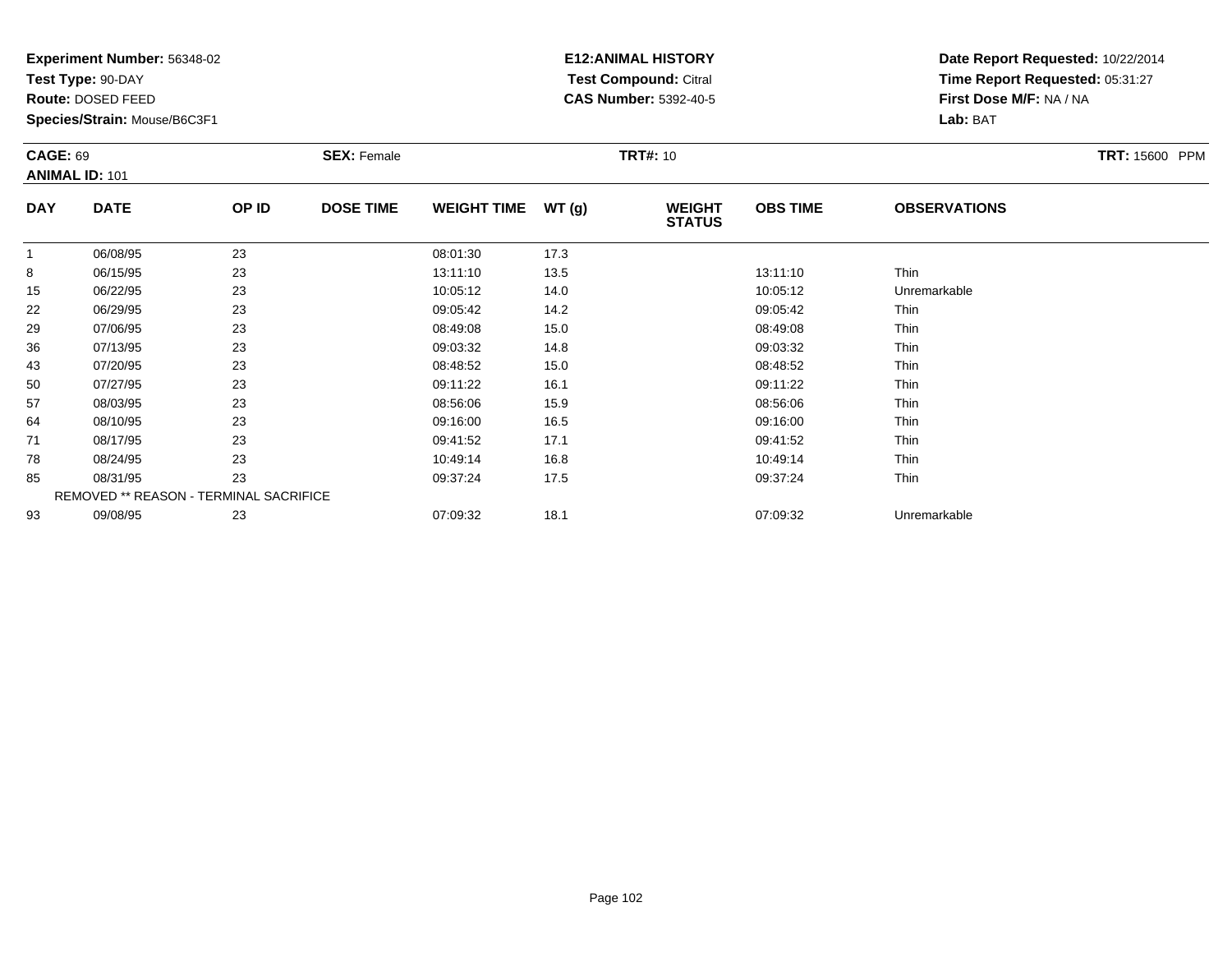**Test Type:** 90-DAY

**Route:** DOSED FEED

**Species/Strain:** Mouse/B6C3F1

# **E12:ANIMAL HISTORY Test Compound:** Citral **CAS Number:** 5392-40-5

| <b>CAGE: 69</b> | <b>ANIMAL ID: 102</b>                  |       | <b>SEX: Female</b> |                    |       | <b>TRT#: 10</b>                |                 |                     | <b>TRT: 15600 PPM</b> |
|-----------------|----------------------------------------|-------|--------------------|--------------------|-------|--------------------------------|-----------------|---------------------|-----------------------|
| <b>DAY</b>      | <b>DATE</b>                            | OP ID | <b>DOSE TIME</b>   | <b>WEIGHT TIME</b> | WT(g) | <b>WEIGHT</b><br><b>STATUS</b> | <b>OBS TIME</b> | <b>OBSERVATIONS</b> |                       |
|                 | 06/08/95                               | 23    |                    | 08:01:30           | 16.8  |                                |                 |                     |                       |
| 8               | 06/15/95                               | 23    |                    | 13:11:10           | 13.2  |                                | 13:11:10        | Thin                |                       |
| 15              | 06/22/95                               | 23    |                    | 10:05:12           | 13.3  |                                | 10:05:12        | Unremarkable        |                       |
| 22              | 06/29/95                               | 23    |                    | 09:05:42           | 14.0  |                                | 09:05:42        | Thin                |                       |
| 29              | 07/06/95                               | 23    |                    | 08:49:08           | 14.6  |                                | 08:49:08        | Thin                |                       |
| 36              | 07/13/95                               | 23    |                    | 09:03:32           | 14.2  |                                | 09:03:32        | Thin                |                       |
| 43              | 07/20/95                               | 23    |                    | 08:48:52           | 14.9  |                                | 08:48:52        | Thin                |                       |
| 50              | 07/27/95                               | 23    |                    | 09:11:22           | 15.1  |                                | 09:11:22        | Thin                |                       |
| 57              | 08/03/95                               | 23    |                    | 08:56:06           | 15.8  |                                | 08:56:06        | Thin                |                       |
| 64              | 08/10/95                               | 23    |                    | 09:16:00           | 16.1  |                                | 09:16:00        | Thin                |                       |
| 71              | 08/17/95                               | 23    |                    | 09:41:52           | 16.1  |                                | 09:41:52        | Thin                |                       |
| 78              | 08/24/95                               | 23    |                    | 10:49:14           | 16.8  |                                | 10:49:14        | Thin                |                       |
| 85              | 08/31/95                               | 23    |                    | 09:37:24           | 17.8  |                                | 09:37:24        | Thin                |                       |
|                 | REMOVED ** REASON - TERMINAL SACRIFICE |       |                    |                    |       |                                |                 |                     |                       |
| 93              | 09/08/95                               | 23    |                    | 07:09:32           | 18.1  |                                | 07:09:32        | Unremarkable        |                       |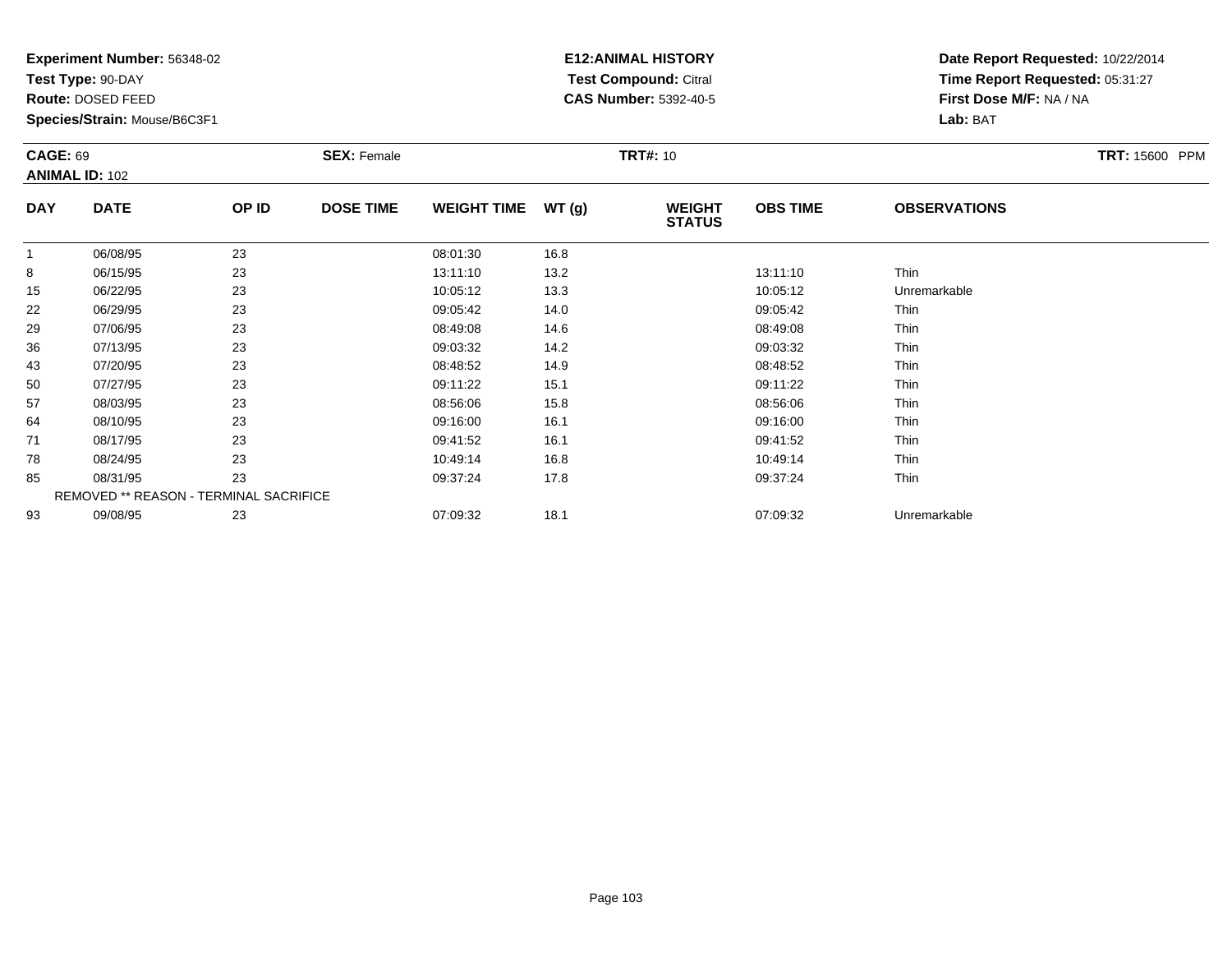**Test Type:** 90-DAY

**Route:** DOSED FEED

**Species/Strain:** Mouse/B6C3F1

# **E12:ANIMAL HISTORY Test Compound:** Citral **CAS Number:** 5392-40-5

| <b>CAGE: 69</b> | <b>ANIMAL ID: 103</b>                  |       | <b>SEX: Female</b> |                    |       | <b>TRT#: 10</b>                |                 |                     | <b>TRT: 15600 PPM</b> |
|-----------------|----------------------------------------|-------|--------------------|--------------------|-------|--------------------------------|-----------------|---------------------|-----------------------|
| <b>DAY</b>      | <b>DATE</b>                            | OP ID | <b>DOSE TIME</b>   | <b>WEIGHT TIME</b> | WT(g) | <b>WEIGHT</b><br><b>STATUS</b> | <b>OBS TIME</b> | <b>OBSERVATIONS</b> |                       |
|                 | 06/08/95                               | 23    |                    | 08:01:30           | 16.8  |                                |                 |                     |                       |
| 8               | 06/15/95                               | 23    |                    | 13:11:10           | 13.5  |                                | 13:11:10        | Thin                |                       |
| 15              | 06/22/95                               | 23    |                    | 10:05:12           | 14.4  |                                | 10:05:12        | Unremarkable        |                       |
| 22              | 06/29/95                               | 23    |                    | 09:05:42           | 14.8  |                                | 09:05:42        | Thin                |                       |
| 29              | 07/06/95                               | 23    |                    | 08:49:08           | 15.6  |                                | 08:49:08        | Thin                |                       |
| 36              | 07/13/95                               | 23    |                    | 09:03:32           | 16.0  |                                | 09:03:32        | Unremarkable        |                       |
| 43              | 07/20/95                               | 23    |                    | 08:48:52           | 16.2  |                                | 08:48:52        | Thin                |                       |
| 50              | 07/27/95                               | 23    |                    | 09:11:22           | 16.1  |                                | 09:11:22        | Thin                |                       |
| 57              | 08/03/95                               | 23    |                    | 08:56:06           | 16.4  |                                | 08:56:06        | Thin                |                       |
| 64              | 08/10/95                               | 23    |                    | 09:16:00           | 16.5  |                                | 09:16:00        | Thin                |                       |
| 71              | 08/17/95                               | 23    |                    | 09:41:52           | 16.8  |                                | 09:41:52        | Thin                |                       |
| 78              | 08/24/95                               | 23    |                    | 10:49:14           | 16.8  |                                | 10:49:14        | Thin                |                       |
| 85              | 08/31/95                               | 23    |                    | 09:37:24           | 17.9  |                                | 09:37:24        | Thin                |                       |
|                 | REMOVED ** REASON - TERMINAL SACRIFICE |       |                    |                    |       |                                |                 |                     |                       |
| 93              | 09/08/95                               | 23    |                    | 07:09:32           | 19.1  |                                | 07:09:32        | Unremarkable        |                       |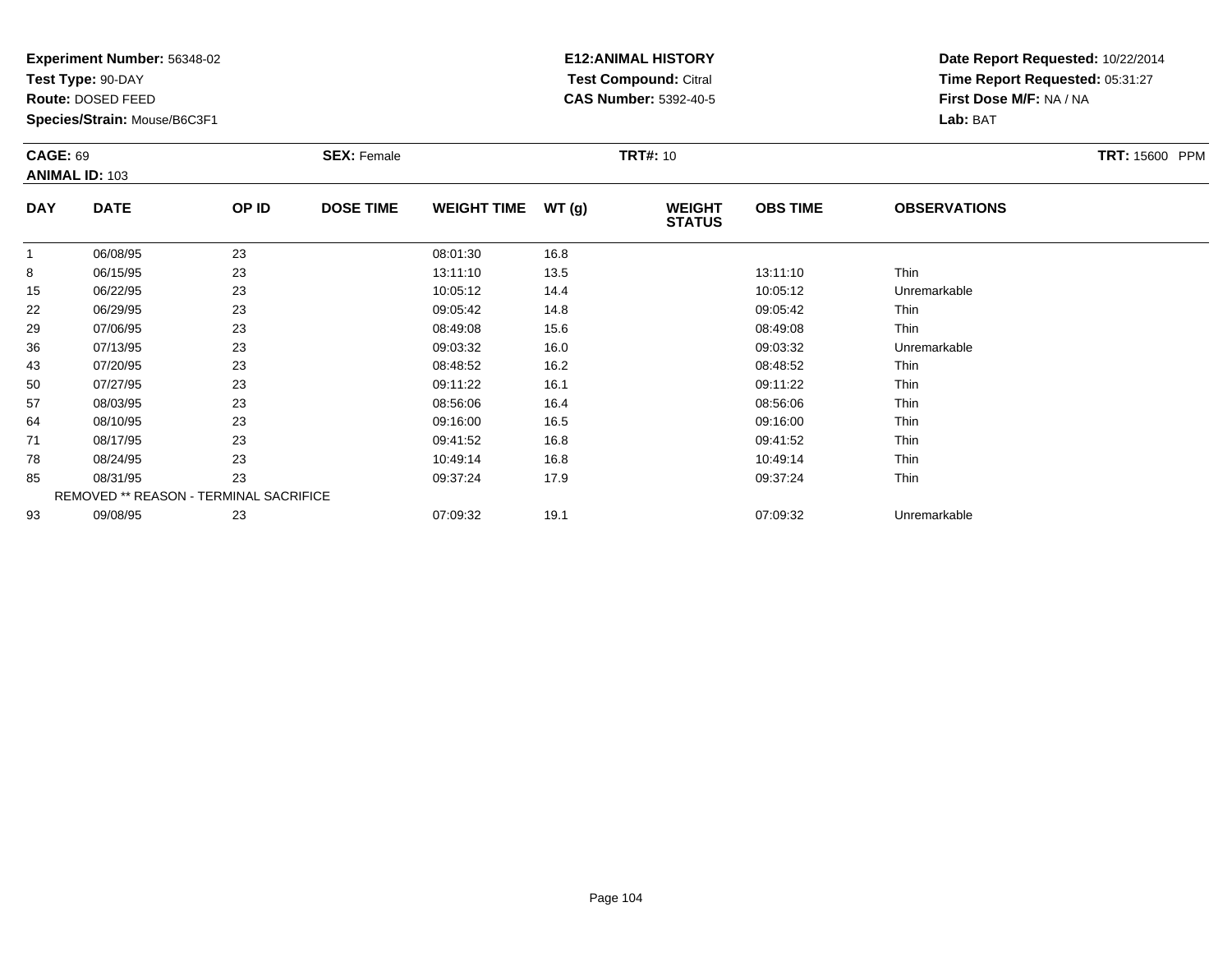**Test Type:** 90-DAY

**Route:** DOSED FEED

**Species/Strain:** Mouse/B6C3F1

# **E12:ANIMAL HISTORY Test Compound:** Citral **CAS Number:** 5392-40-5

| <b>CAGE: 69</b> |                       |                                        | <b>SEX: Female</b> |                    |       | <b>TRT#: 10</b>                |                 |                     | <b>TRT: 15600 PPM</b> |
|-----------------|-----------------------|----------------------------------------|--------------------|--------------------|-------|--------------------------------|-----------------|---------------------|-----------------------|
|                 | <b>ANIMAL ID: 104</b> |                                        |                    |                    |       |                                |                 |                     |                       |
| <b>DAY</b>      | <b>DATE</b>           | OP ID                                  | <b>DOSE TIME</b>   | <b>WEIGHT TIME</b> | WT(g) | <b>WEIGHT</b><br><b>STATUS</b> | <b>OBS TIME</b> | <b>OBSERVATIONS</b> |                       |
| $\mathbf{1}$    | 06/08/95              | 23                                     |                    | 08:01:30           | 17.0  |                                |                 |                     |                       |
| 8               | 06/15/95              | 23                                     |                    | 13:11:10           | 13.9  |                                | 13:11:10        | Thin                |                       |
| 15              | 06/22/95              | 23                                     |                    | 10:05:12           | 14.7  |                                | 10:05:12        | Unremarkable        |                       |
| 22              | 06/29/95              | 23                                     |                    | 09:05:42           | 14.7  |                                | 09:05:42        | Thin                |                       |
| 29              | 07/06/95              | 23                                     |                    | 08:49:08           | 15.2  |                                | 08:49:08        | Thin                |                       |
| 36              | 07/13/95              | 23                                     |                    | 09:03:32           | 15.9  |                                | 09:03:32        | Unremarkable        |                       |
| 43              | 07/20/95              | 23                                     |                    | 08:48:52           | 15.7  |                                | 08:48:52        | Thin                |                       |
| 50              | 07/27/95              | 23                                     |                    | 09:11:22           | 16.6  |                                | 09:11:22        | Thin                |                       |
| 57              | 08/03/95              | 23                                     |                    | 08:56:06           | 16.7  |                                | 08.56.06        | Thin                |                       |
| 64              | 08/10/95              | 23                                     |                    | 09:16:00           | 17.5  |                                | 09:16:00        | Thin                |                       |
| 71              | 08/17/95              | 23                                     |                    | 09:41:52           | 18.4  |                                | 09:41:52        | Unremarkable        |                       |
| 78              | 08/24/95              | 23                                     |                    | 10:49:14           | 18.5  |                                | 10:49:14        | Unremarkable        |                       |
| 85              | 08/31/95              | 23                                     |                    | 09:37:24           | 19.4  |                                | 09:37:24        | Unremarkable        |                       |
|                 |                       | REMOVED ** REASON - TERMINAL SACRIFICE |                    |                    |       |                                |                 |                     |                       |
| 93              | 09/08/95              | 23                                     |                    | 07:09:32           | 19.0  |                                | 07:09:32        | Unremarkable        |                       |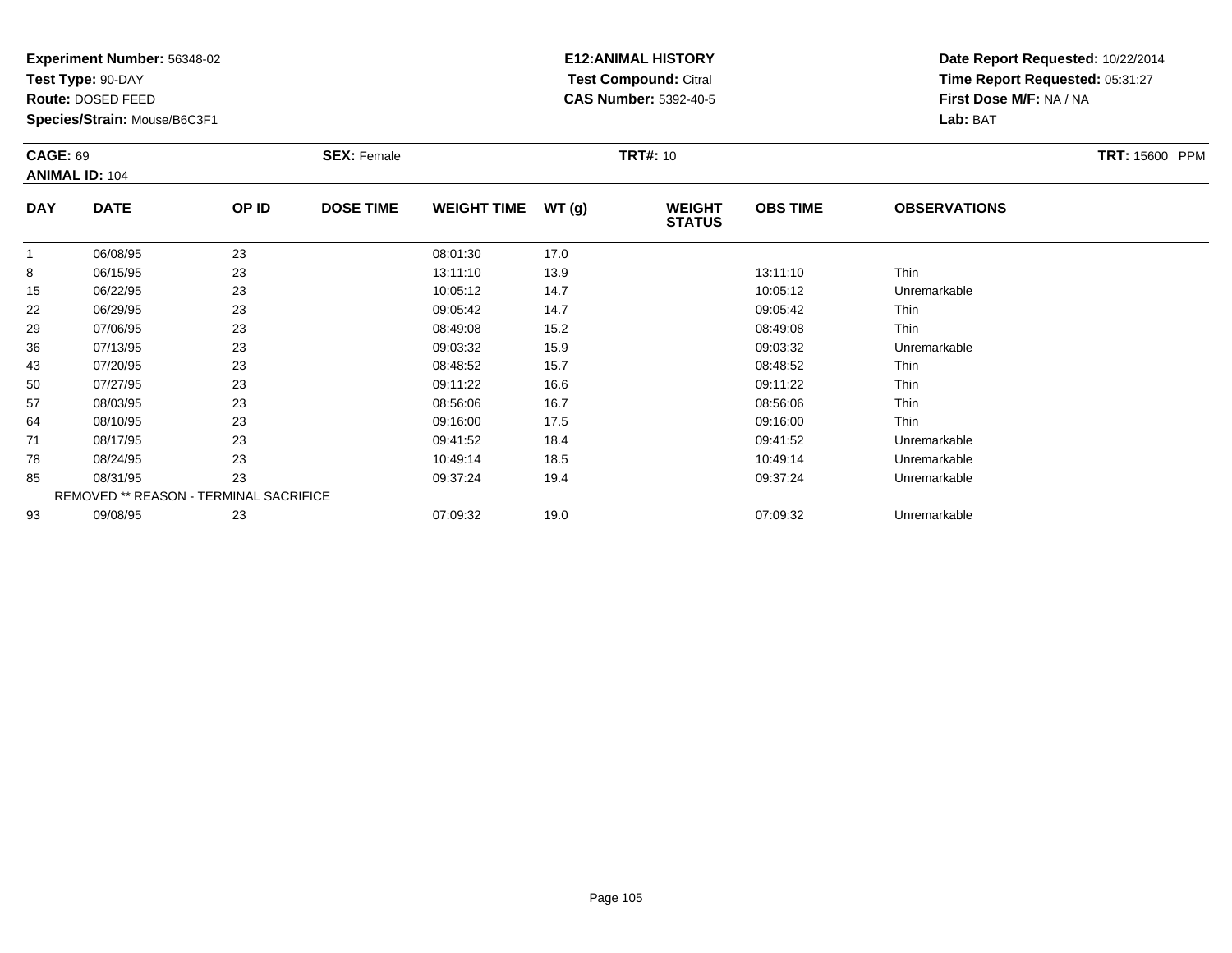**Test Type:** 90-DAY

**Route:** DOSED FEED

**Species/Strain:** Mouse/B6C3F1

# **E12:ANIMAL HISTORY Test Compound:** Citral **CAS Number:** 5392-40-5

| <b>CAGE: 69</b> | <b>ANIMAL ID: 105</b>                  |       | <b>SEX: Female</b> |                    |       | <b>TRT#: 10</b>                |                 |                     | TRT: 15600 PPM |
|-----------------|----------------------------------------|-------|--------------------|--------------------|-------|--------------------------------|-----------------|---------------------|----------------|
| <b>DAY</b>      | <b>DATE</b>                            | OP ID | <b>DOSE TIME</b>   | <b>WEIGHT TIME</b> | WT(g) | <b>WEIGHT</b><br><b>STATUS</b> | <b>OBS TIME</b> | <b>OBSERVATIONS</b> |                |
| $\mathbf{1}$    | 06/08/95                               | 23    |                    | 08:01:30           | 17.0  |                                |                 |                     |                |
| 8               | 06/15/95                               | 23    |                    | 13:11:10           | 13.7  |                                | 13:11:10        | Thin                |                |
| 15              | 06/22/95                               | 23    |                    | 10:05:12           | 14.2  |                                | 10:05:12        | Unremarkable        |                |
| 22              | 06/29/95                               | 23    |                    | 09:05:42           | 14.0  |                                | 09:05:42        | Thin                |                |
| 29              | 07/06/95                               | 23    |                    | 08:49:08           | 14.5  |                                | 08:49:08        | Thin                |                |
| 36              | 07/13/95                               | 23    |                    | 09:03:32           | 14.4  |                                | 09:03:32        | Thin                |                |
| 43              | 07/20/95                               | 23    |                    | 08:48:52           | 15.5  |                                | 08:48:52        | Thin                |                |
| 50              | 07/27/95                               | 23    |                    | 09:11:22           | 15.8  |                                | 09:11:22        | Thin                |                |
| 57              | 08/03/95                               | 23    |                    | 08:56:06           | 15.4  |                                | 08:56:06        | Thin                |                |
| 64              | 08/10/95                               | 23    |                    | 09:16:00           | 16.1  |                                | 09:16:00        | Thin                |                |
| 71              | 08/17/95                               | 23    |                    | 09:41:52           | 16.7  |                                | 09:41:52        | Thin                |                |
| 78              | 08/24/95                               | 23    |                    | 10:49:14           | 16.8  |                                | 10:49:14        | Thin                |                |
| 85              | 08/31/95                               | 23    |                    | 09:37:24           | 17.6  |                                | 09:37:24        | Thin                |                |
|                 | REMOVED ** REASON - TERMINAL SACRIFICE |       |                    |                    |       |                                |                 |                     |                |
| 93              | 09/08/95                               | 23    |                    | 07:09:32           | 18.3  |                                | 07:09:32        | Unremarkable        |                |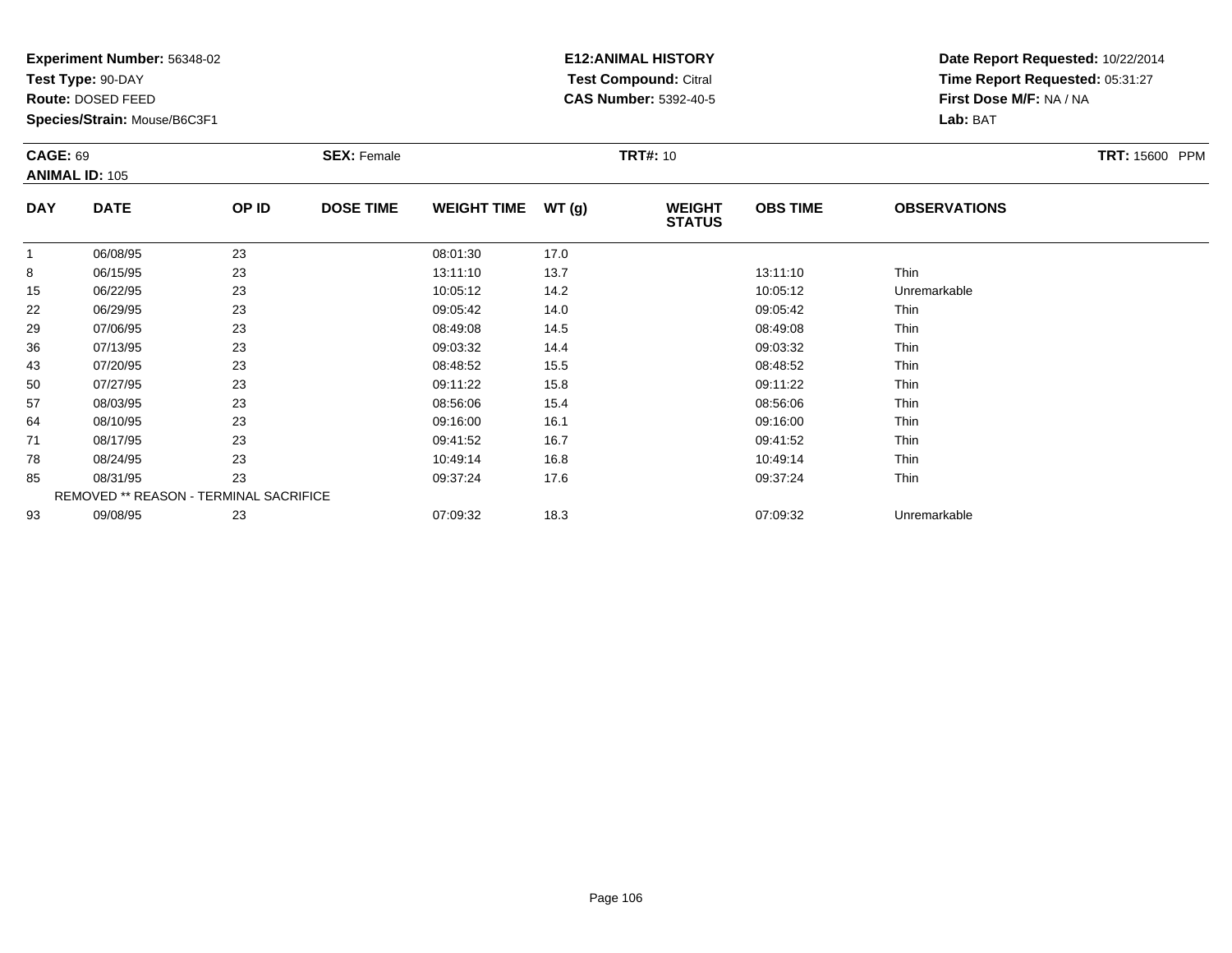**Test Type:** 90-DAY

**Route:** DOSED FEED

**Species/Strain:** Mouse/B6C3F1

# **E12:ANIMAL HISTORY Test Compound:** Citral **CAS Number:** 5392-40-5

| <b>CAGE: 70</b> | <b>ANIMAL ID: 106</b>                  |       | <b>SEX: Female</b> |                    |       | <b>TRT#: 10</b>                |                 |                     | TRT: 15600 PPM |
|-----------------|----------------------------------------|-------|--------------------|--------------------|-------|--------------------------------|-----------------|---------------------|----------------|
| <b>DAY</b>      | <b>DATE</b>                            | OP ID | <b>DOSE TIME</b>   | <b>WEIGHT TIME</b> | WT(g) | <b>WEIGHT</b><br><b>STATUS</b> | <b>OBS TIME</b> | <b>OBSERVATIONS</b> |                |
|                 | 06/08/95                               | 23    |                    | 13:41:00           | 17.4  |                                |                 |                     |                |
| 8               | 06/15/95                               | 23    |                    | 13:19:58           | 14.5  |                                | 13:19:58        | Thin                |                |
| 15              | 06/22/95                               | 23    |                    | 09:58:14           | 15.0  |                                | 09:58:14        | Unremarkable        |                |
| 22              | 06/29/95                               | 23    |                    | 08:58:08           | 15.9  |                                | 08:58:08        | Unremarkable        |                |
| 29              | 07/06/95                               | 23    |                    | 08:54:20           | 16.0  |                                | 08:54:20        | Unremarkable        |                |
| 36              | 07/13/95                               | 23    |                    | 09:09:26           | 15.3  |                                | 09:09:26        | Thin                |                |
| 43              | 07/20/95                               | 23    |                    | 08:44:16           | 16.5  |                                | 08:44:16        | Thin                |                |
| 50              | 07/27/95                               | 23    |                    | 09:04:50           | 16.2  |                                | 09:04:50        | Thin                |                |
| 57              | 08/03/95                               | 23    |                    | 09:00:06           | 16.5  |                                | 09:00:06        | Thin                |                |
| 64              | 08/10/95                               | 23    |                    | 09:20:46           | 17.7  |                                | 09:20:46        | Thin                |                |
| 71              | 08/17/95                               | 23    |                    | 09:32:50           | 17.0  |                                | 09:32:50        | Thin                |                |
| 78              | 08/24/95                               | 23    |                    | 09:48:30           | 17.4  |                                | 09:48:30        | Thin                |                |
| 85              | 08/31/95                               | 23    |                    | 09:41:18           | 19.0  |                                | 09:41:18        | Unremarkable        |                |
|                 | REMOVED ** REASON - TERMINAL SACRIFICE |       |                    |                    |       |                                |                 |                     |                |
| 93              | 09/08/95                               | 23    |                    | 07:20:30           | 19.6  |                                | 07:20:30        | Unremarkable        |                |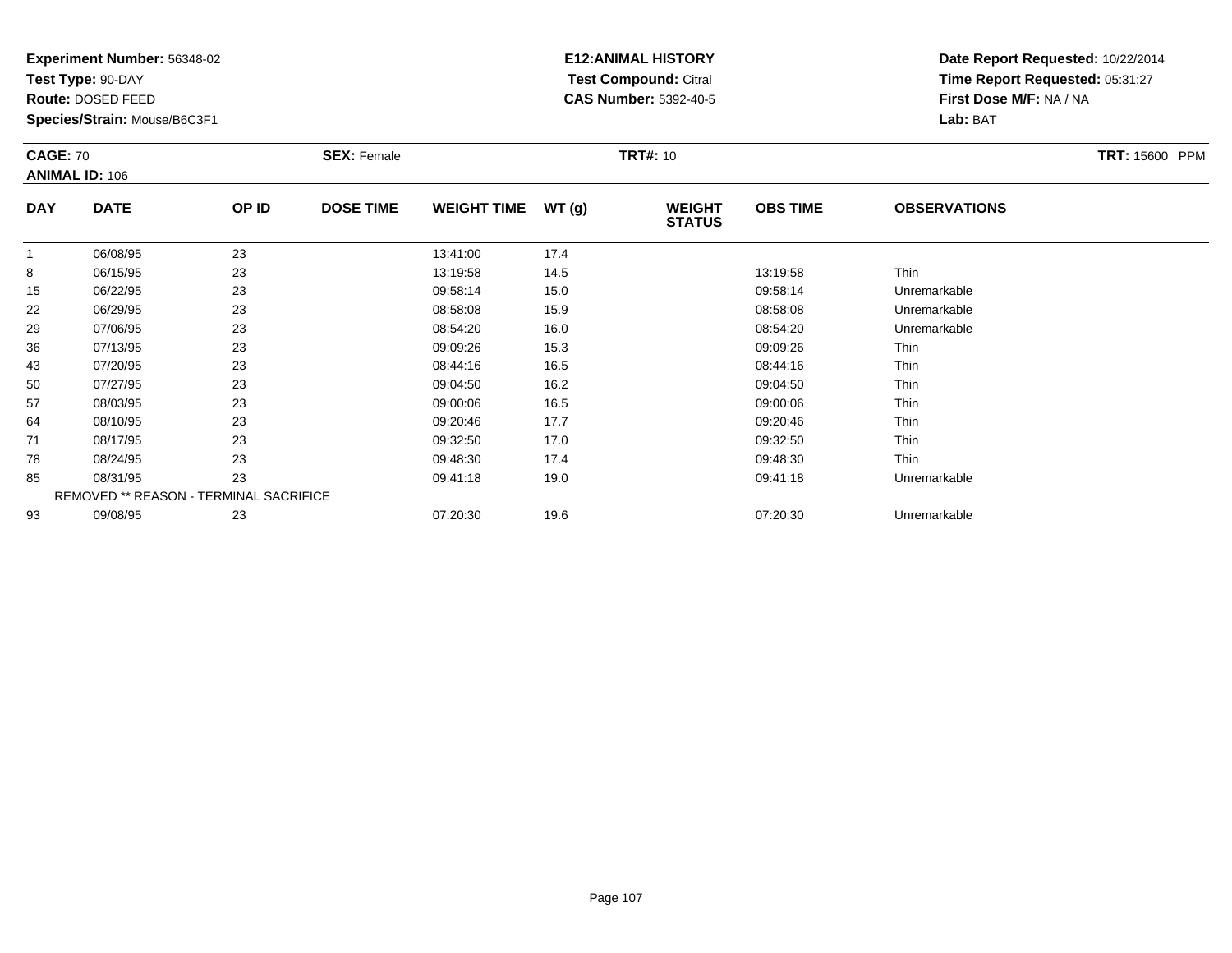**Test Type:** 90-DAY

**Route:** DOSED FEED

**Species/Strain:** Mouse/B6C3F1

# **E12:ANIMAL HISTORY Test Compound:** Citral **CAS Number:** 5392-40-5

| <b>CAGE: 70</b> | <b>ANIMAL ID: 107</b>                  |       | <b>SEX: Female</b> |                    |       | <b>TRT#: 10</b>                |                 |                     | <b>TRT: 15600 PPM</b> |
|-----------------|----------------------------------------|-------|--------------------|--------------------|-------|--------------------------------|-----------------|---------------------|-----------------------|
| <b>DAY</b>      | <b>DATE</b>                            | OP ID | <b>DOSE TIME</b>   | <b>WEIGHT TIME</b> | WT(g) | <b>WEIGHT</b><br><b>STATUS</b> | <b>OBS TIME</b> | <b>OBSERVATIONS</b> |                       |
| $\mathbf{1}$    | 06/08/95                               | 23    |                    | 08:04:24           | 16.9  |                                |                 |                     |                       |
| 8               | 06/15/95                               | 23    |                    | 13:19:58           | 13.3  |                                | 13:19:58        | Thin                |                       |
| 15              | 06/22/95                               | 23    |                    | 09:58:14           | 14.0  |                                | 09:58:14        | Unremarkable        |                       |
| 22              | 06/29/95                               | 23    |                    | 08:58:08           | 14.7  |                                | 08:58:08        | Thin                |                       |
| 29              | 07/06/95                               | 23    |                    | 08:54:20           | 14.2  |                                | 08:54:20        | Thin                |                       |
| 36              | 07/13/95                               | 23    |                    | 09:09:26           | 15.0  |                                | 09:09:26        | Thin                |                       |
| 43              | 07/20/95                               | 23    |                    | 08:44:16           | 14.2  |                                | 08:44:16        | Thin                |                       |
| 50              | 07/27/95                               | 23    |                    | 09:04:50           | 14.4  |                                | 09:04:50        | Thin                |                       |
| 57              | 08/03/95                               | 23    |                    | 09:00:06           | 15.7  |                                | 09:00:06        | Thin                |                       |
| 64              | 08/10/95                               | 23    |                    | 09:20:46           | 16.8  |                                | 09:20:46        | Thin                |                       |
| 71              | 08/17/95                               | 23    |                    | 09:32:50           | 15.5  |                                | 09:32:50        | Thin                |                       |
| 78              | 08/24/95                               | 23    |                    | 09:48:30           | 16.6  |                                | 09:48:30        | Thin                |                       |
| 85              | 08/31/95                               | 23    |                    | 09:41:18           | 17.8  |                                | 09:41:18        | Thin                |                       |
|                 | REMOVED ** REASON - TERMINAL SACRIFICE |       |                    |                    |       |                                |                 |                     |                       |
| 93              | 09/08/95                               | 23    |                    | 07:20:30           | 18.7  |                                | 07:20:30        | Unremarkable        |                       |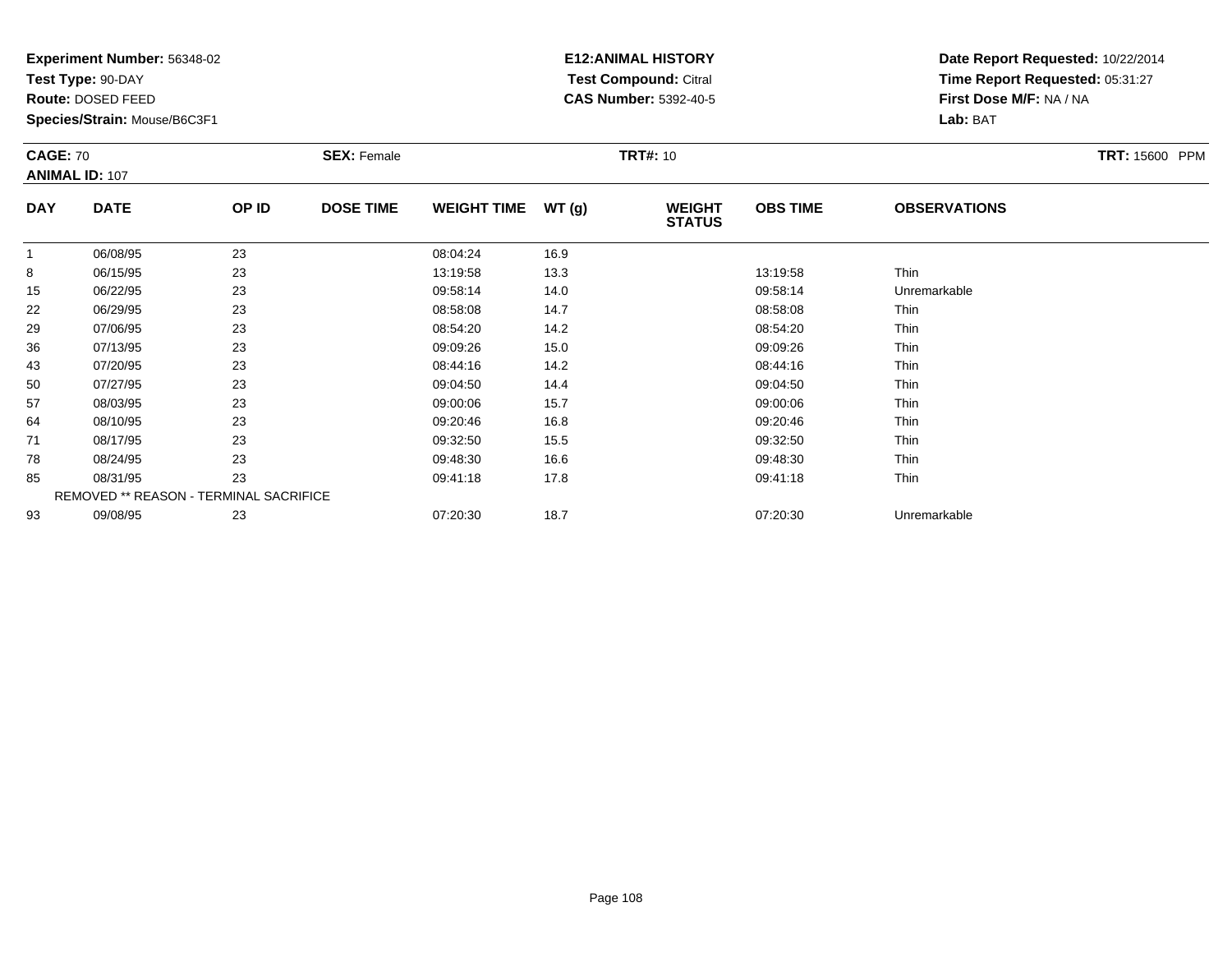**Test Type:** 90-DAY

**Route:** DOSED FEED

**Species/Strain:** Mouse/B6C3F1

# **E12:ANIMAL HISTORY Test Compound:** Citral **CAS Number:** 5392-40-5

| <b>CAGE: 70</b> |                       |                                        | <b>SEX: Female</b> |                    |       | <b>TRT#: 10</b>                |                 |                     | TRT: 15600 PPM |
|-----------------|-----------------------|----------------------------------------|--------------------|--------------------|-------|--------------------------------|-----------------|---------------------|----------------|
|                 | <b>ANIMAL ID: 108</b> |                                        |                    |                    |       |                                |                 |                     |                |
| <b>DAY</b>      | <b>DATE</b>           | OP ID                                  | <b>DOSE TIME</b>   | <b>WEIGHT TIME</b> | WT(g) | <b>WEIGHT</b><br><b>STATUS</b> | <b>OBS TIME</b> | <b>OBSERVATIONS</b> |                |
| $\mathbf{1}$    | 06/08/95              | 23                                     |                    | 08:04:24           | 17.0  |                                |                 |                     |                |
| 8               | 06/15/95              | 23                                     |                    | 13:19:58           | 13.9  |                                | 13:19:58        | Thin                |                |
| 15              | 06/22/95              | 23                                     |                    | 09:58:14           | 15.1  |                                | 09:58:14        | Unremarkable        |                |
| 22              | 06/29/95              | 23                                     |                    | 08:58:08           | 16.0  |                                | 08:58:08        | Unremarkable        |                |
| 29              | 07/06/95              | 23                                     |                    | 08:54:20           | 15.4  |                                | 08:54:20        | Thin                |                |
| 36              | 07/13/95              | 23                                     |                    | 09:09:26           | 16.1  |                                | 09:09:26        | Unremarkable        |                |
| 43              | 07/20/95              | 23                                     |                    | 08:44:16           | 14.9  |                                | 08:44:16        | Thin                |                |
| 50              | 07/27/95              | 23                                     |                    | 09:04:50           | 14.4  |                                | 09:04:50        | Thin                |                |
| 57              | 08/03/95              | 23                                     |                    | 09:00:06           | 15.8  |                                | 09:00:06        | Thin                |                |
| 64              | 08/10/95              | 23                                     |                    | 09:20:46           | 17.2  |                                | 09:20:46        | Thin                |                |
| 71              | 08/17/95              | 23                                     |                    | 09:32:50           | 17.2  |                                | 09:32:50        | Thin                |                |
| 78              | 08/24/95              | 23                                     |                    | 09:48:30           | 17.3  |                                | 09:48:30        | Thin                |                |
| 85              | 08/31/95              | 23                                     |                    | 09:41:18           | 18.3  |                                | 09:41:18        | Unremarkable        |                |
|                 |                       | REMOVED ** REASON - TERMINAL SACRIFICE |                    |                    |       |                                |                 |                     |                |
| 93              | 09/08/95              | 23                                     |                    | 07:20:30           | 18.8  |                                | 07:20:30        | Unremarkable        |                |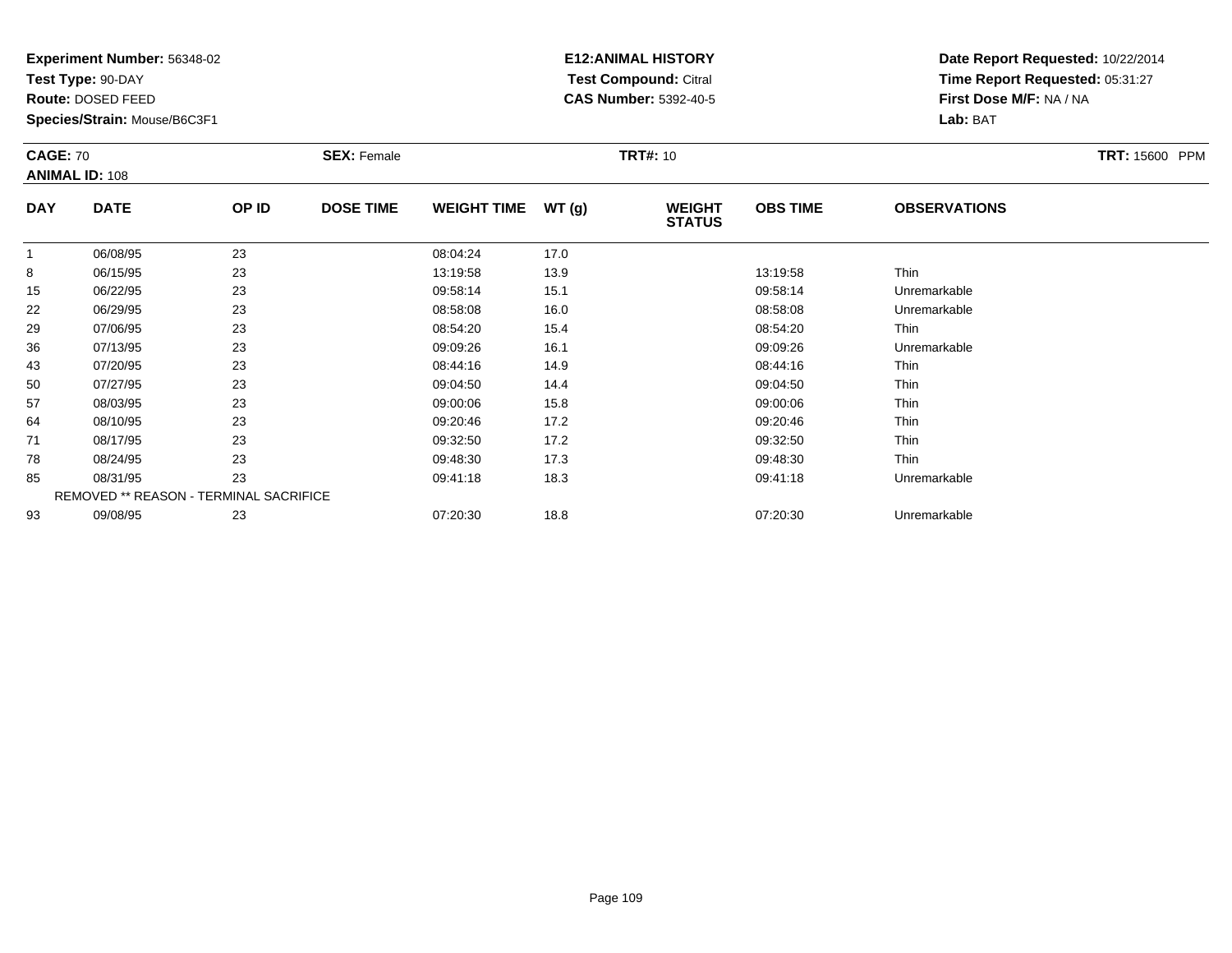**Test Type:** 90-DAY

**Route:** DOSED FEED

**Species/Strain:** Mouse/B6C3F1

# **E12:ANIMAL HISTORY Test Compound:** Citral **CAS Number:** 5392-40-5

| <b>CAGE: 70</b> |                       |                                        | <b>SEX: Female</b> |                    |       | <b>TRT#: 10</b>                |                 |                     | TRT: 15600 PPM |
|-----------------|-----------------------|----------------------------------------|--------------------|--------------------|-------|--------------------------------|-----------------|---------------------|----------------|
|                 | <b>ANIMAL ID: 109</b> |                                        |                    |                    |       |                                |                 |                     |                |
| <b>DAY</b>      | <b>DATE</b>           | OP ID                                  | <b>DOSE TIME</b>   | <b>WEIGHT TIME</b> | WT(g) | <b>WEIGHT</b><br><b>STATUS</b> | <b>OBS TIME</b> | <b>OBSERVATIONS</b> |                |
| $\mathbf{1}$    | 06/08/95              | 23                                     |                    | 08:04:24           | 15.8  |                                |                 |                     |                |
| 8               | 06/15/95              | 23                                     |                    | 13:19:58           | 13.2  |                                | 13:19:58        | Thin                |                |
| 15              | 06/22/95              | 23                                     |                    | 09:58:14           | 14.3  |                                | 09:58:14        | Unremarkable        |                |
| 22              | 06/29/95              | 23                                     |                    | 08:58:08           | 14.5  |                                | 08:58:08        | Thin                |                |
| 29              | 07/06/95              | 23                                     |                    | 08:54:20           | 15.3  |                                | 08:54:20        | Thin                |                |
| 36              | 07/13/95              | 23                                     |                    | 09:09:26           | 15.4  |                                | 09:09:26        | Thin                |                |
| 43              | 07/20/95              | 23                                     |                    | 08:44:16           | 15.7  |                                | 08:44:16        | Thin                |                |
| 50              | 07/27/95              | 23                                     |                    | 09:04:50           | 16.2  |                                | 09:04:50        | Thin                |                |
| 57              | 08/03/95              | 23                                     |                    | 09:00:06           | 16.8  |                                | 09:00:06        | Unremarkable        |                |
| 64              | 08/10/95              | 23                                     |                    | 09:20:46           | 17.9  |                                | 09:20:46        | Unremarkable        |                |
| 71              | 08/17/95              | 23                                     |                    | 09:32:50           | 17.7  |                                | 09:32:50        | Thin                |                |
| 78              | 08/24/95              | 23                                     |                    | 09:48:30           | 17.7  |                                | 09:48:30        | Thin                |                |
| 85              | 08/31/95              | 23                                     |                    | 09:41:18           | 19.1  |                                | 09:41:18        | Unremarkable        |                |
|                 |                       | REMOVED ** REASON - TERMINAL SACRIFICE |                    |                    |       |                                |                 |                     |                |
| 93              | 09/08/95              | 23                                     |                    | 07:20:30           | 19.7  |                                | 07:20:30        | Unremarkable        |                |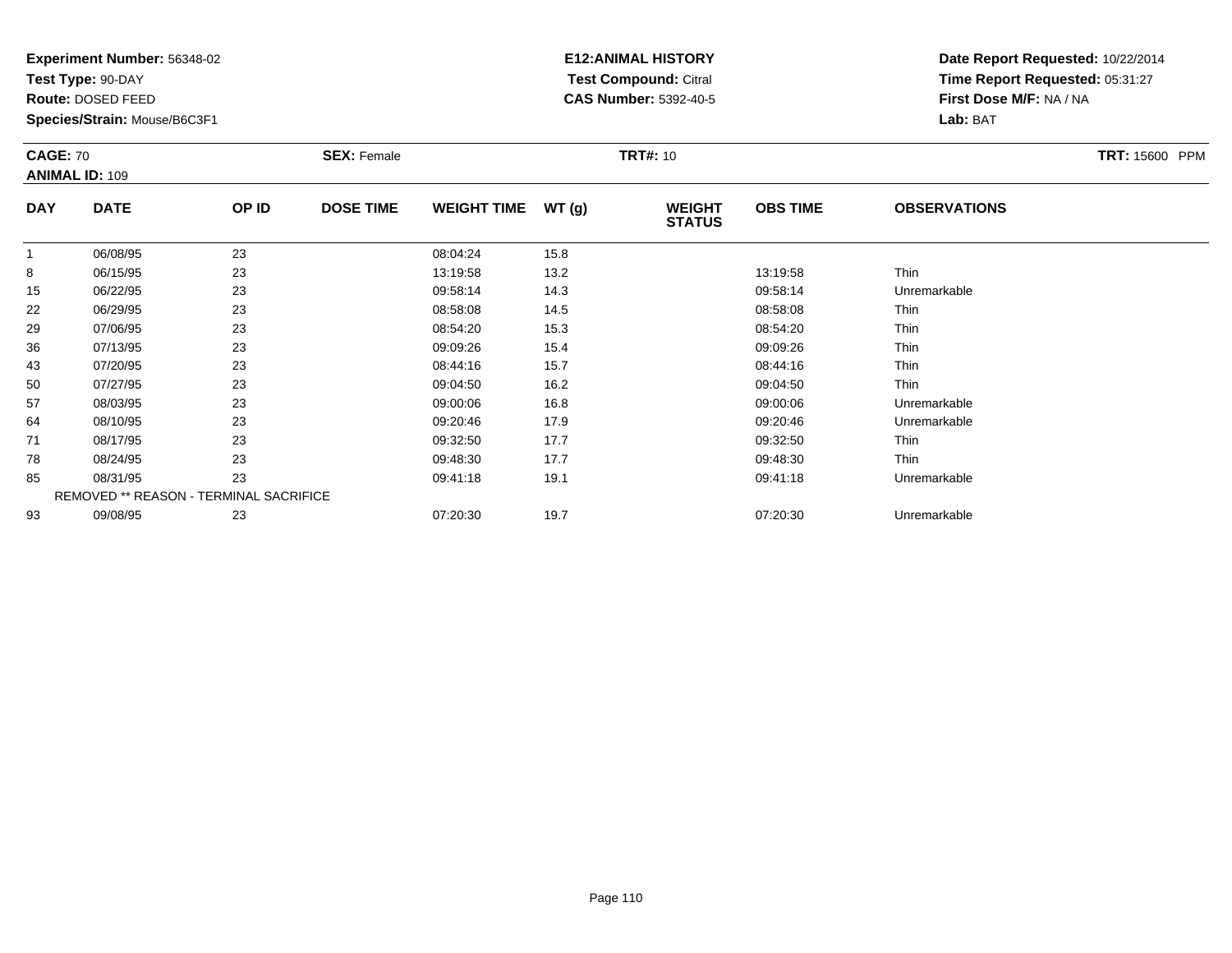**Test Type:** 90-DAY

**Route:** DOSED FEED

**Species/Strain:** Mouse/B6C3F1

# **E12:ANIMAL HISTORY Test Compound:** Citral **CAS Number:** 5392-40-5

| <b>CAGE: 70</b> | <b>ANIMAL ID: 110</b>                  |       | <b>SEX: Female</b> |                    |       | <b>TRT#: 10</b>                |                 |                     | <b>TRT: 15600 PPM</b> |
|-----------------|----------------------------------------|-------|--------------------|--------------------|-------|--------------------------------|-----------------|---------------------|-----------------------|
| <b>DAY</b>      | <b>DATE</b>                            | OP ID | <b>DOSE TIME</b>   | <b>WEIGHT TIME</b> | WT(g) | <b>WEIGHT</b><br><b>STATUS</b> | <b>OBS TIME</b> | <b>OBSERVATIONS</b> |                       |
| $\mathbf{1}$    | 06/08/95                               | 23    |                    | 08:04:24           | 15.8  |                                |                 |                     |                       |
| 8               | 06/15/95                               | 23    |                    | 13:19:58           | 12.6  |                                | 13:19:58        | Thin                |                       |
| 15              | 06/22/95                               | 23    |                    | 09:58:14           | 13.5  |                                | 09:58:14        | Unremarkable        |                       |
| 22              | 06/29/95                               | 23    |                    | 08:58:08           | 14.2  |                                | 08:58:08        | Thin                |                       |
| 29              | 07/06/95                               | 23    |                    | 08:54:20           | 14.6  |                                | 08:54:20        | Thin                |                       |
| 36              | 07/13/95                               | 23    |                    | 09:09:26           | 15.1  |                                | 09:09:26        | Thin                |                       |
| 43              | 07/20/95                               | 23    |                    | 08:44:16           | 14.4  |                                | 08:44:16        | Thin                |                       |
| 50              | 07/27/95                               | 23    |                    | 09:04:50           | 14.7  |                                | 09:04:50        | Thin                |                       |
| 57              | 08/03/95                               | 23    |                    | 09:00:06           | 16.0  |                                | 09:00:06        | Thin                |                       |
| 64              | 08/10/95                               | 23    |                    | 09:20:46           | 16.5  |                                | 09:20:46        | Thin                |                       |
| 71              | 08/17/95                               | 23    |                    | 09:32:50           | 16.1  |                                | 09:32:50        | Thin                |                       |
| 78              | 08/24/95                               | 23    |                    | 09:48:30           | 16.3  |                                | 09:48:30        | Thin                |                       |
| 85              | 08/31/95                               | 23    |                    | 09:41:18           | 17.7  |                                | 09:41:18        | Thin                |                       |
|                 | REMOVED ** REASON - TERMINAL SACRIFICE |       |                    |                    |       |                                |                 |                     |                       |
| 93              | 09/08/95                               | 23    |                    | 07:20:30           | 18.2  |                                | 07:20:30        | Unremarkable        |                       |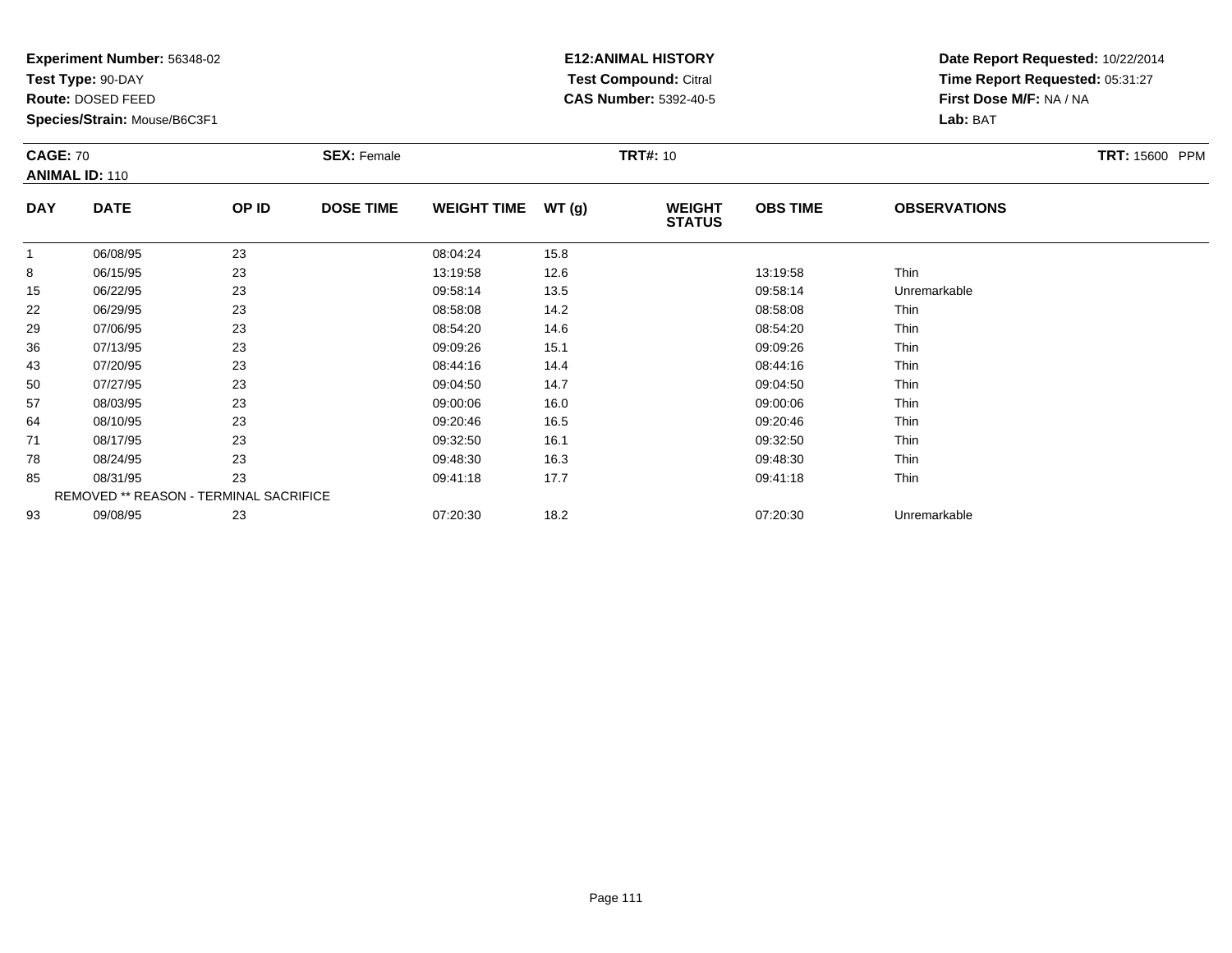**Test Type:** 90-DAY

**Route:** DOSED FEED

93

**Species/Strain:** Mouse/B6C3F1

REMOVED \*\* REASON - TERMINAL SACRIFICE

### **E12:ANIMAL HISTORY Test Compound:** Citral **CAS Number:** 5392-40-5

**Date Report Requested:** 10/22/2014**Time Report Requested:** 05:31:27**First Dose M/F:** NA / NA**Lab:** BAT

| <b>CAGE: 71</b> | <b>ANIMAL ID: 111</b> |       | <b>SEX: Female</b> |                    |       | <b>TRT#: 12</b>                |                 |                     | TRT: 31300 PPM |
|-----------------|-----------------------|-------|--------------------|--------------------|-------|--------------------------------|-----------------|---------------------|----------------|
| <b>DAY</b>      | <b>DATE</b>           | OP ID | <b>DOSE TIME</b>   | <b>WEIGHT TIME</b> | WT(g) | <b>WEIGHT</b><br><b>STATUS</b> | <b>OBS TIME</b> | <b>OBSERVATIONS</b> |                |
| 1               | 06/08/95              | 23    |                    | 07:42:10           | 16.5  |                                |                 |                     |                |
| 8               | 06/15/95              | 23    |                    | 13:30:06           | 12.2  |                                | 13:30:06        | Thin                |                |
| 15              | 06/22/95              | 23    |                    | 10:15:36           | 14.0  |                                | 10:15:36        | Thin                |                |
| 22              | 06/29/95              | 23    |                    | 08:31:30           | 15.2  |                                | 08:31:30        | Thin                |                |
| 29              | 07/06/95              | 23    |                    | 09:19:52           | 13.9  |                                | 09:19:52        | Thin                |                |
| 36              | 07/13/95              | 23    |                    | 09:14:30           | 13.1  |                                | 09:14:30        | Thin                |                |
| 43              | 07/20/95              | 23    |                    | 08:59:06           | 13.5  |                                | 08:59:06        | Thin                |                |
| 50              | 07/27/95              | 23    |                    | 09:20:28           | 13.4  |                                | 09:20:28        | Thin                |                |
| 57              | 08/03/95              | 23    |                    | 09:06:16           | 13.8  |                                | 09:06:16        | Thin                |                |
| 64              | 08/10/95              | 23    |                    | 09:29:08           | 14.0  |                                | 09:29:08        | Thin                |                |
| 71              | 08/17/95              | 23    |                    | 09:50:08           | 14.2  |                                | 09:50:08        | Thin                |                |
| 78              | 08/24/95              | 23    |                    | 10:58:54           | 14.7  |                                | 10:58:54        | Thin                |                |
| 85              | 08/31/95              | 23    |                    | 09:46:32           | 16.5  |                                | 09:46:32        | Thin                |                |

09/08/95 <sup>23</sup> 07:27:06 18.1 07:27:06 Thin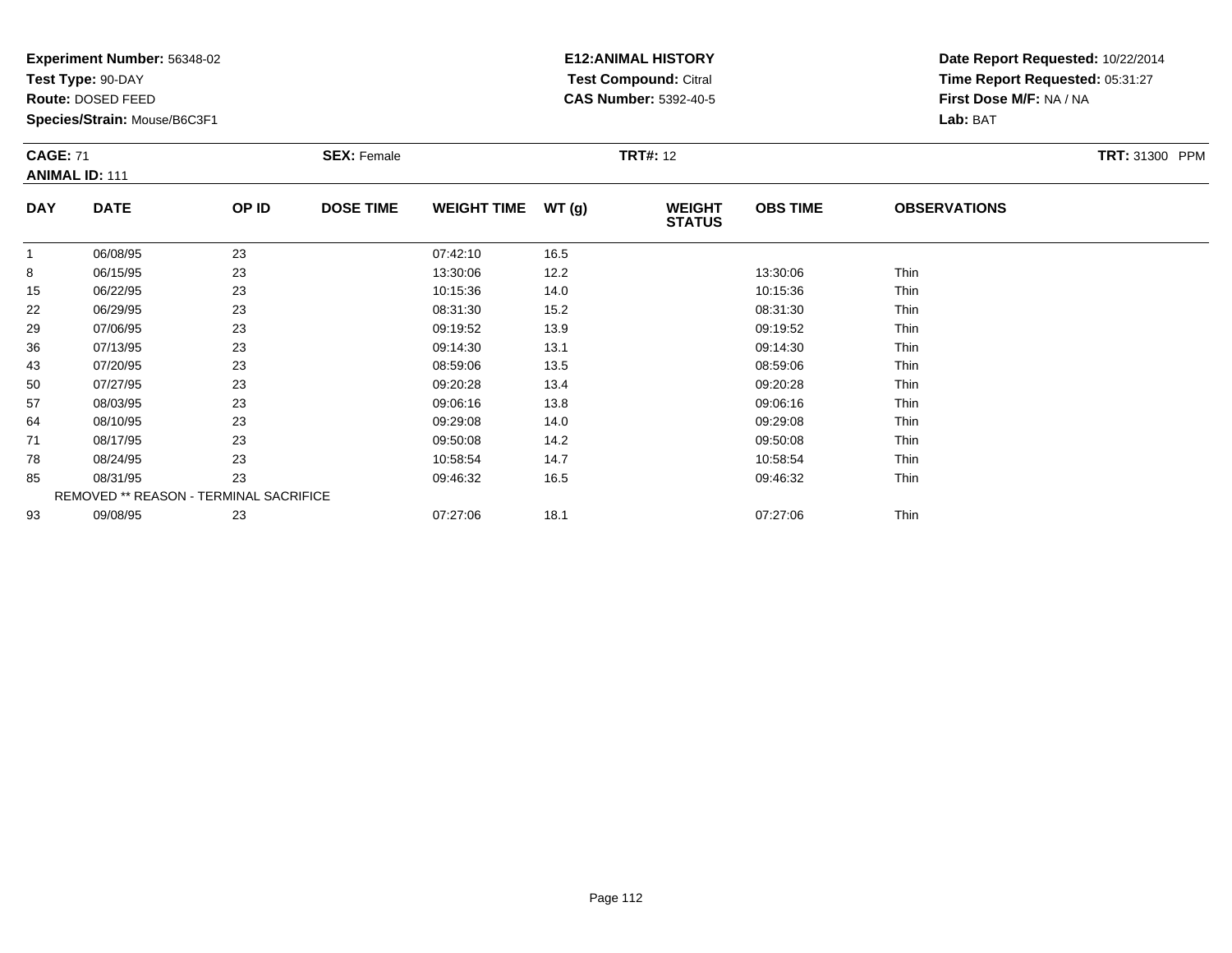**Test Type:** 90-DAY

**Route:** DOSED FEED

93

**Species/Strain:** Mouse/B6C3F1

REMOVED \*\* REASON - TERMINAL SACRIFICE

### **E12:ANIMAL HISTORY Test Compound:** Citral **CAS Number:** 5392-40-5

**Date Report Requested:** 10/22/2014**Time Report Requested:** 05:31:27**First Dose M/F:** NA / NA**Lab:** BAT

|            | <b>CAGE: 71</b><br><b>ANIMAL ID: 112</b> |       | <b>SEX: Female</b> |                    |       | <b>TRT#: 12</b>                | <b>TRT: 31300 PPM</b> |                     |  |
|------------|------------------------------------------|-------|--------------------|--------------------|-------|--------------------------------|-----------------------|---------------------|--|
| <b>DAY</b> | <b>DATE</b>                              | OP ID | <b>DOSE TIME</b>   | <b>WEIGHT TIME</b> | WT(g) | <b>WEIGHT</b><br><b>STATUS</b> | <b>OBS TIME</b>       | <b>OBSERVATIONS</b> |  |
|            | 06/08/95                                 | 23    |                    | 07:42:10           | 17.4  |                                |                       |                     |  |
| 8          | 06/15/95                                 | 23    |                    | 13:30:06           | 12.8  |                                | 13:30:06              | Thin                |  |
| 15         | 06/22/95                                 | 23    |                    | 10:15:36           | 14.2  |                                | 10:15:36              | Thin                |  |
| 22         | 06/29/95                                 | 23    |                    | 08:31:30           | 15.0  |                                | 08:31:30              | Thin                |  |
| 29         | 07/06/95                                 | 23    |                    | 09:19:52           | 14.3  |                                | 09:19:52              | Thin                |  |
| 36         | 07/13/95                                 | 23    |                    | 09:14:30           | 13.8  |                                | 09:14:30              | Thin                |  |
| 43         | 07/20/95                                 | 23    |                    | 08:59:06           | 13.9  |                                | 08:59:06              | Thin                |  |
| 50         | 07/27/95                                 | 23    |                    | 09:20:28           | 14.5  |                                | 09:20:28              | Thin                |  |
| 57         | 08/03/95                                 | 23    |                    | 09:06:16           | 14.4  |                                | 09:06:16              | Thin                |  |
| 64         | 08/10/95                                 | 23    |                    | 09:29:08           | 14.7  |                                | 09:29:08              | Thin                |  |
| 71         | 08/17/95                                 | 23    |                    | 09:50:08           | 14.6  |                                | 09:50:08              | Thin                |  |
| 78         | 08/24/95                                 | 23    |                    | 10:58:54           | 15.0  |                                | 10:58:54              | Thin                |  |
| 85         | 08/31/95                                 | 23    |                    | 09:46:32           | 16.9  |                                | 09:46:32              | Thin                |  |

08/31/95 <sup>23</sup> 09:46:32 16.9 09:46:32 Thin

3 09/08/95 23 23 07:27:06 17.4 20 07:27:06 17.4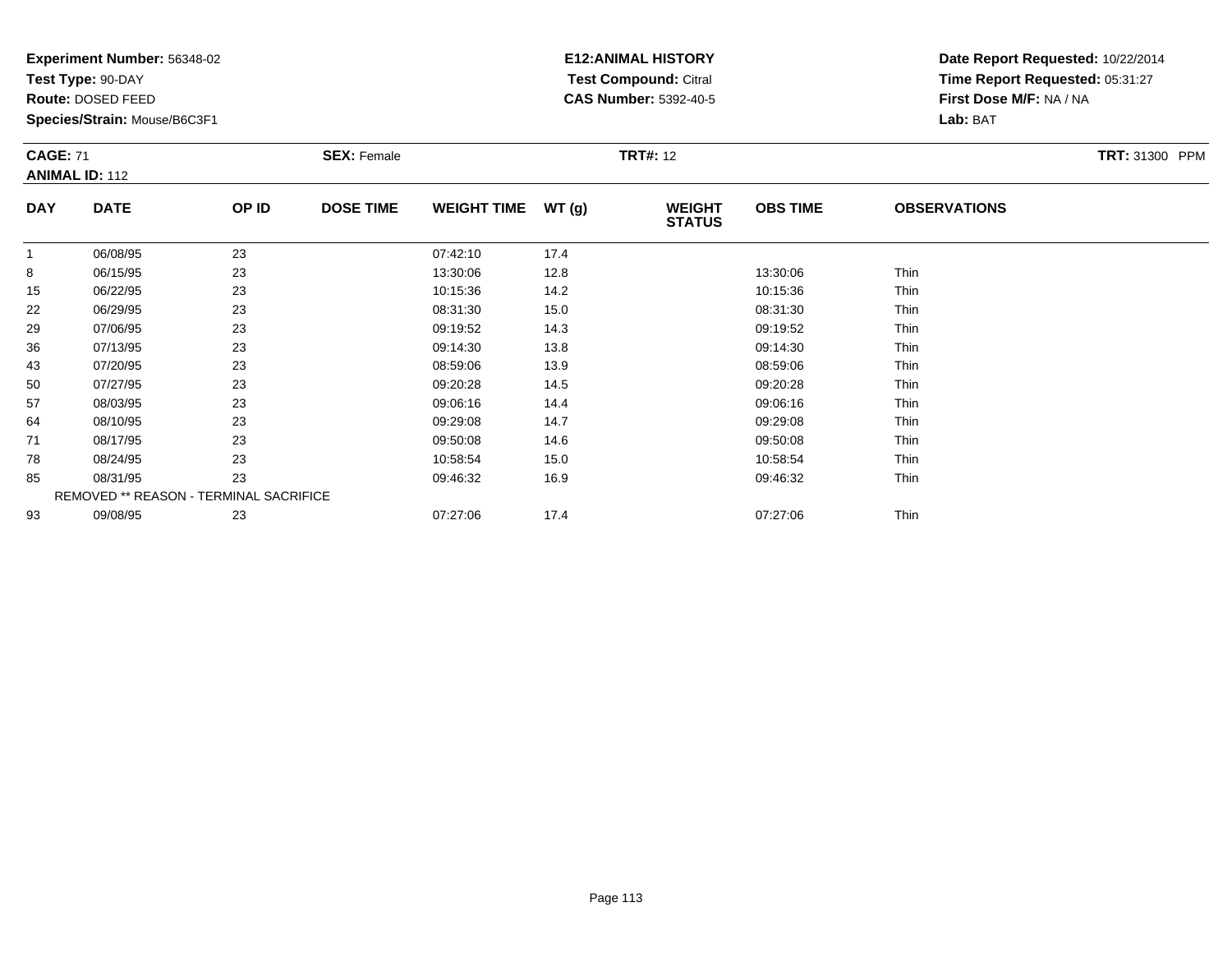**Test Type:** 90-DAY

**Route:** DOSED FEED

93

**Species/Strain:** Mouse/B6C3F1

REMOVED \*\* REASON - TERMINAL SACRIFICE

# **E12:ANIMAL HISTORY Test Compound:** Citral **CAS Number:** 5392-40-5

**Date Report Requested:** 10/22/2014**Time Report Requested:** 05:31:27**First Dose M/F:** NA / NA**Lab:** BAT

| <b>CAGE: 71</b> | <b>ANIMAL ID: 113</b> |       | <b>SEX: Female</b> |                    |       | <b>TRT#: 12</b>                |                 |                     | <b>TRT: 31300 PPM</b> |
|-----------------|-----------------------|-------|--------------------|--------------------|-------|--------------------------------|-----------------|---------------------|-----------------------|
| <b>DAY</b>      | <b>DATE</b>           | OP ID | <b>DOSE TIME</b>   | <b>WEIGHT TIME</b> | WT(g) | <b>WEIGHT</b><br><b>STATUS</b> | <b>OBS TIME</b> | <b>OBSERVATIONS</b> |                       |
| 1               | 06/08/95              | 23    |                    | 07:42:10           | 16.6  |                                |                 |                     |                       |
| 8               | 06/15/95              | 23    |                    | 13:30:06           | 13.1  |                                | 13:30:06        | Thin                |                       |
| 15              | 06/22/95              | 23    |                    | 10:15:36           | 14.2  |                                | 10:15:36        | Thin                |                       |
| 22              | 06/29/95              | 23    |                    | 08:31:30           | 14.5  |                                | 08:31:30        | Thin                |                       |
| 29              | 07/06/95              | 23    |                    | 09:19:52           | 14.0  |                                | 09:19:52        | Thin                |                       |
| 36              | 07/13/95              | 23    |                    | 09:14:30           | 13.0  |                                | 09:14:30        | Thin                |                       |
| 43              | 07/20/95              | 23    |                    | 08:59:06           | 14.2  |                                | 08:59:06        | Thin                |                       |
| 50              | 07/27/95              | 23    |                    | 09:20:28           | 14.4  |                                | 09:20:28        | Thin                |                       |
| 57              | 08/03/95              | 23    |                    | 09:06:16           | 15.0  |                                | 09:06:16        | Thin                |                       |
| 64              | 08/10/95              | 23    |                    | 09:29:08           | 14.7  |                                | 09:29:08        | Thin                |                       |
| 71              | 08/17/95              | 23    |                    | 09:50:08           | 14.7  |                                | 09:50:08        | Thin                |                       |
| 78              | 08/24/95              | 23    |                    | 10:58:54           | 15.0  |                                | 10:58:54        | Thin                |                       |
| 85              | 08/31/95              | 23    |                    | 09:46:32           | 16.7  |                                | 09:46:32        | Thin                |                       |

09/08/95 <sup>23</sup> 07:27:06 17.8 07:27:06 Thin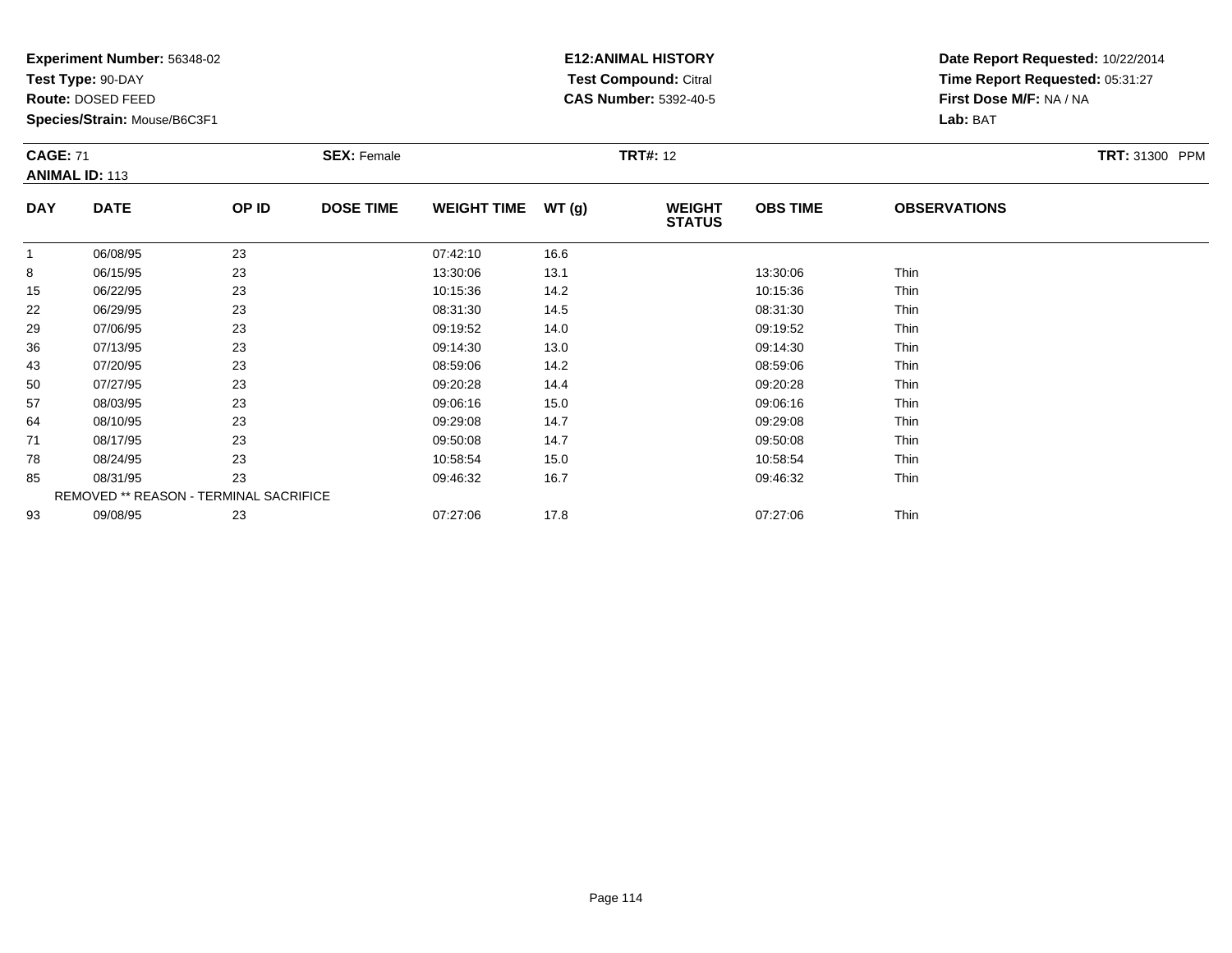**Test Type:** 90-DAY

**Route:** DOSED FEED

**Species/Strain:** Mouse/B6C3F1

# **E12:ANIMAL HISTORY Test Compound:** Citral **CAS Number:** 5392-40-5

| <b>CAGE: 71</b> | <b>ANIMAL ID: 114</b>                  |       | <b>SEX: Female</b> |                    |       | <b>TRT#: 12</b>                |                 |                     | TRT: 31300 PPM |
|-----------------|----------------------------------------|-------|--------------------|--------------------|-------|--------------------------------|-----------------|---------------------|----------------|
| <b>DAY</b>      | <b>DATE</b>                            | OP ID | <b>DOSE TIME</b>   | <b>WEIGHT TIME</b> | WT(g) | <b>WEIGHT</b><br><b>STATUS</b> | <b>OBS TIME</b> | <b>OBSERVATIONS</b> |                |
| 1               | 06/08/95                               | 23    |                    | 07:42:10           | 16.2  |                                |                 |                     |                |
| 8               | 06/15/95                               | 23    |                    | 13:30:06           | 11.9  |                                | 13:30:06        | Thin                |                |
| 15              | 06/22/95                               | 23    |                    | 10:15:36           | 13.1  |                                | 10:15:36        | Thin                |                |
| 22              | 06/29/95                               | 23    |                    | 08:31:30           | 13.7  |                                | 08:31:30        | Thin                |                |
| 29              | 07/06/95                               | 23    |                    | 09:19:52           | 12.9  |                                | 09:19:52        | Thin                |                |
| 36              | 07/13/95                               | 23    |                    | 09:14:30           | 12.7  |                                | 09:14:30        | Thin                |                |
| 43              | 07/20/95                               | 23    |                    | 08:59:06           | 11.8  |                                | 08:59:06        | Thin                |                |
| 50              | 07/27/95                               | 23    |                    | 09:20:28           | 12.6  |                                | 09:20:28        | Thin                |                |
| 57              | 08/03/95                               | 23    |                    | 09:06:16           | 12.5  |                                | 09:06:16        | Thin                |                |
| 64              | 08/10/95                               | 23    |                    | 09:29:08           | 13.0  |                                | 09:29:08        | Thin                |                |
| 71              | 08/17/95                               | 23    |                    | 09:50:08           | 12.8  |                                | 09:50:08        | Thin                |                |
| 78              | 08/24/95                               | 23    |                    | 10:58:54           | 13.7  |                                | 10:58:54        | Thin                |                |
| 85              | 08/31/95                               | 23    |                    | 09:46:32           | 15.3  |                                | 09:46:32        | Thin                |                |
|                 | REMOVED ** REASON - TERMINAL SACRIFICE |       |                    |                    |       |                                |                 |                     |                |
| 93              | 09/08/95                               | 23    |                    | 07:27:06           | 16.7  |                                | 07:27:06        | Thin                |                |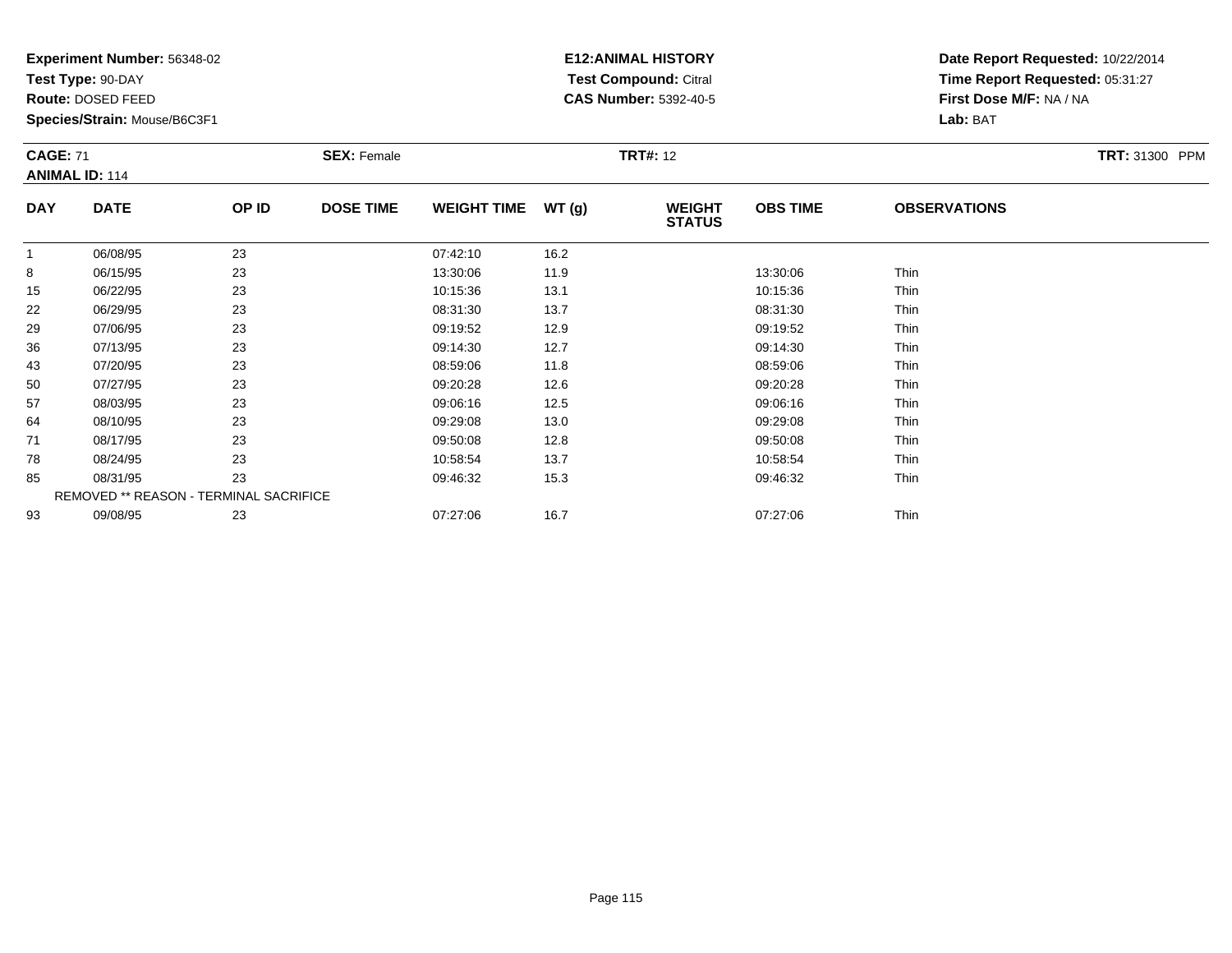**Test Type:** 90-DAY

**Route:** DOSED FEED

**Species/Strain:** Mouse/B6C3F1

# **E12:ANIMAL HISTORY Test Compound:** Citral **CAS Number:** 5392-40-5

**Date Report Requested:** 10/22/2014**Time Report Requested:** 05:31:27**First Dose M/F:** NA / NA**Lab:** BAT

| <b>CAGE: 71</b> | <b>ANIMAL ID: 115</b>                  |       | <b>SEX: Female</b> |                    |       | <b>TRT#: 12</b>                |                 |                     | <b>TRT: 31300 PPM</b> |
|-----------------|----------------------------------------|-------|--------------------|--------------------|-------|--------------------------------|-----------------|---------------------|-----------------------|
| <b>DAY</b>      | <b>DATE</b>                            | OP ID | <b>DOSE TIME</b>   | <b>WEIGHT TIME</b> | WT(g) | <b>WEIGHT</b><br><b>STATUS</b> | <b>OBS TIME</b> | <b>OBSERVATIONS</b> |                       |
| $\mathbf{1}$    | 06/08/95                               | 23    |                    | 07:42:10           | 16.0  |                                |                 |                     |                       |
| 8               | 06/15/95                               | 23    |                    | 13:30:06           | 11.8  |                                | 13:30:06        | Thin                |                       |
| 15              | 06/22/95                               | 23    |                    | 10:15:36           | 13.2  |                                | 10:15:36        | Thin                |                       |
| 22              | 06/29/95                               | 23    |                    | 08:31:30           | 13.7  |                                | 08:31:30        | Thin                |                       |
| 29              | 07/06/95                               | 23    |                    | 09:19:52           | 13.2  |                                | 09:19:52        | Thin                |                       |
| 36              | 07/13/95                               | 23    |                    | 09:14:30           | 12.6  |                                | 09:14:30        | Thin                |                       |
| 43              | 07/20/95                               | 23    |                    | 08:59:06           | 12.6  |                                | 08:59:06        | Thin                |                       |
| 50              | 07/27/95                               | 23    |                    | 09:20:28           | 12.9  |                                | 09:20:28        | Thin                |                       |
| 57              | 08/03/95                               | 23    |                    | 09:06:16           | 13.3  |                                | 09:06:16        | Thin                |                       |
| 64              | 08/10/95                               | 23    |                    | 09:29:08           | 13.4  |                                | 09:29:08        | Thin                |                       |
| 71              | 08/17/95                               | 23    |                    | 09:50:08           | 13.7  |                                | 09:50:08        | Thin                |                       |
| 78              | 08/24/95                               | 23    |                    | 10:58:54           | 13.7  |                                | 10:58:54        | Thin                |                       |
| 85              | 08/31/95                               | 23    |                    | 09:46:32           | 15.7  |                                | 09:46:32        | Thin                |                       |
|                 | REMOVED ** REASON - TERMINAL SACRIFICE |       |                    |                    |       |                                |                 |                     |                       |
| 93              | 09/08/95                               | 23    |                    | 07:27:06           | 16.8  |                                | 07:27:06        | Thin                |                       |

09/08/95 <sup>23</sup> 07:27:06 16.8 07:27:06 Thin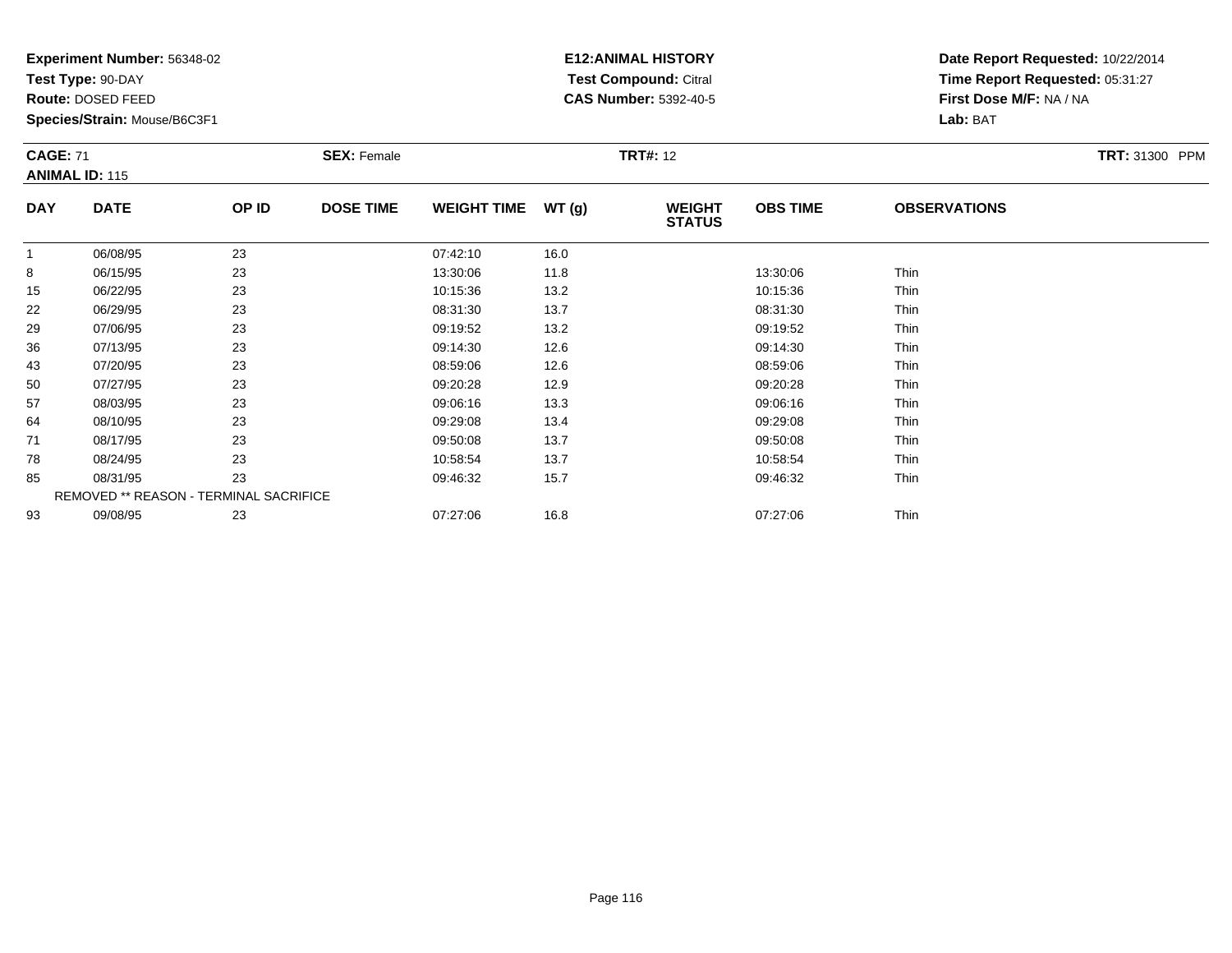**Test Type:** 90-DAY

**Route:** DOSED FEED

93

**Species/Strain:** Mouse/B6C3F1

# **E12:ANIMAL HISTORY Test Compound:** Citral **CAS Number:** 5392-40-5

**Date Report Requested:** 10/22/2014**Time Report Requested:** 05:31:27**First Dose M/F:** NA / NA**Lab:** BAT

| <b>CAGE: 72</b> | <b>ANIMAL ID: 116</b>                  |       | <b>SEX: Female</b> |                    |       | <b>TRT#: 12</b>                |                 |                     | <b>TRT: 31300 PPM</b> |
|-----------------|----------------------------------------|-------|--------------------|--------------------|-------|--------------------------------|-----------------|---------------------|-----------------------|
| <b>DAY</b>      | <b>DATE</b>                            | OP ID | <b>DOSE TIME</b>   | <b>WEIGHT TIME</b> | WT(g) | <b>WEIGHT</b><br><b>STATUS</b> | <b>OBS TIME</b> | <b>OBSERVATIONS</b> |                       |
| $\mathbf{1}$    | 06/08/95                               | 23    |                    | 07:44:40           | 16.0  |                                |                 |                     |                       |
| 8               | 06/15/95                               | 23    |                    | 13:38:20           | 12.5  |                                | 13:38:20        | Thin                |                       |
| 15              | 06/22/95                               | 23    |                    | 10:09:08           | 13.6  |                                | 10:09:08        | Thin                |                       |
| 22              | 06/29/95                               | 23    |                    | 08:25:28           | 14.2  |                                | 08:25:28        | Thin                |                       |
| 29              | 07/06/95                               | 23    |                    | 09:25:00           | 13.3  |                                | 09:25:00        | Thin                |                       |
| 36              | 07/13/95                               | 23    |                    | 09:20:00           | 13.0  |                                | 09:20:00        | Thin                |                       |
| 43              | 07/20/95                               | 23    |                    | 08:54:24           | 13.0  |                                | 08:54:24        | Thin                |                       |
| 50              | 07/27/95                               | 23    |                    | 09:15:54           | 14.0  |                                | 09:15:54        | Thin                |                       |
| 57              | 08/03/95                               | 23    |                    | 09:10:24           | 13.5  |                                | 09:10:24        | Thin                |                       |
| 64              | 08/10/95                               | 23    |                    | 09:33:32           | 14.2  |                                | 09:33:32        | Thin                |                       |
| 71              | 08/17/95                               | 23    |                    | 09:46:38           | 14.1  |                                | 09:46:38        | Thin                |                       |
| 78              | 08/24/95                               | 23    |                    | 10:53:20           | 14.5  |                                | 10:53:20        | Thin                |                       |
| 85              | 08/31/95                               | 23    |                    | 09:50:10           | 16.3  |                                | 09:50:10        | Thin                |                       |
|                 | REMOVED ** REASON - TERMINAL SACRIFICE |       |                    |                    |       |                                |                 |                     |                       |

09/08/95 <sup>23</sup> 07:32:52 17.3 07:32:52 Thin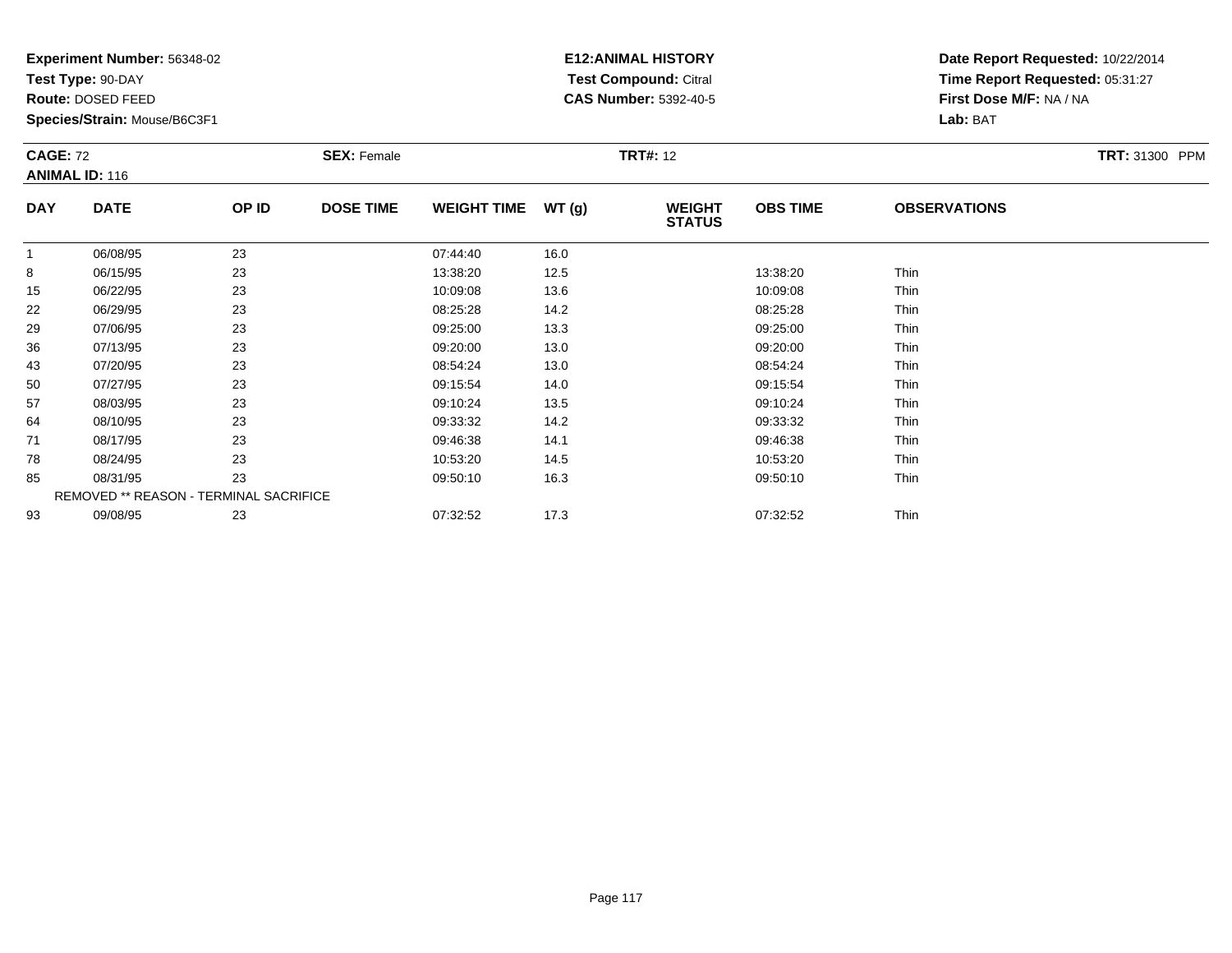**Test Type:** 90-DAY

**Route:** DOSED FEED

93

**Species/Strain:** Mouse/B6C3F1

REMOVED \*\* REASON - TERMINAL SACRIFICE

### **E12:ANIMAL HISTORY Test Compound:** Citral **CAS Number:** 5392-40-5

**Date Report Requested:** 10/22/2014**Time Report Requested:** 05:31:27**First Dose M/F:** NA / NA**Lab:** BAT

| <b>CAGE: 72</b> | <b>ANIMAL ID: 117</b> |       | <b>SEX: Female</b> |                    |       | <b>TRT#: 12</b>                |                 |                     | TRT: 31300 PPM |
|-----------------|-----------------------|-------|--------------------|--------------------|-------|--------------------------------|-----------------|---------------------|----------------|
| <b>DAY</b>      | <b>DATE</b>           | OP ID | <b>DOSE TIME</b>   | <b>WEIGHT TIME</b> | WT(g) | <b>WEIGHT</b><br><b>STATUS</b> | <b>OBS TIME</b> | <b>OBSERVATIONS</b> |                |
|                 | 06/08/95              | 23    |                    | 07:44:40           | 15.9  |                                |                 |                     |                |
| 8               | 06/15/95              | 23    |                    | 13:38:20           | 13.0  |                                | 13:38:20        | Thin                |                |
| 15              | 06/22/95              | 23    |                    | 10:09:08           | 13.8  |                                | 10:09:08        | Thin                |                |
| 22              | 06/29/95              | 23    |                    | 08:25:28           | 14.1  |                                | 08:25:28        | Thin                |                |
| 29              | 07/06/95              | 23    |                    | 09:25:00           | 13.9  |                                | 09:25:00        | Thin                |                |
| 36              | 07/13/95              | 23    |                    | 09:20:00           | 14.0  |                                | 09:20:00        | Thin                |                |
| 43              | 07/20/95              | 23    |                    | 08:54:24           | 13.8  |                                | 08:54:24        | Thin                |                |
| 50              | 07/27/95              | 23    |                    | 09:15:54           | 14.2  |                                | 09:15:54        | Thin                |                |
| 57              | 08/03/95              | 23    |                    | 09:10:24           | 14.1  |                                | 09:10:24        | Thin                |                |
| 64              | 08/10/95              | 23    |                    | 09:33:32           | 13.3  |                                | 09:33:32        | Thin                |                |
| 71              | 08/17/95              | 23    |                    | 09:46:38           | 13.9  |                                | 09:46:38        | Thin                |                |
| 78              | 08/24/95              | 23    |                    | 10:53:20           | 14.7  |                                | 10:53:20        | Thin                |                |
| 85              | 08/31/95              | 23    |                    | 09:50:10           | 16.7  |                                | 09:50:10        | Thin                |                |

09/08/95 <sup>23</sup> 07:32:52 17.3 07:32:52 Thin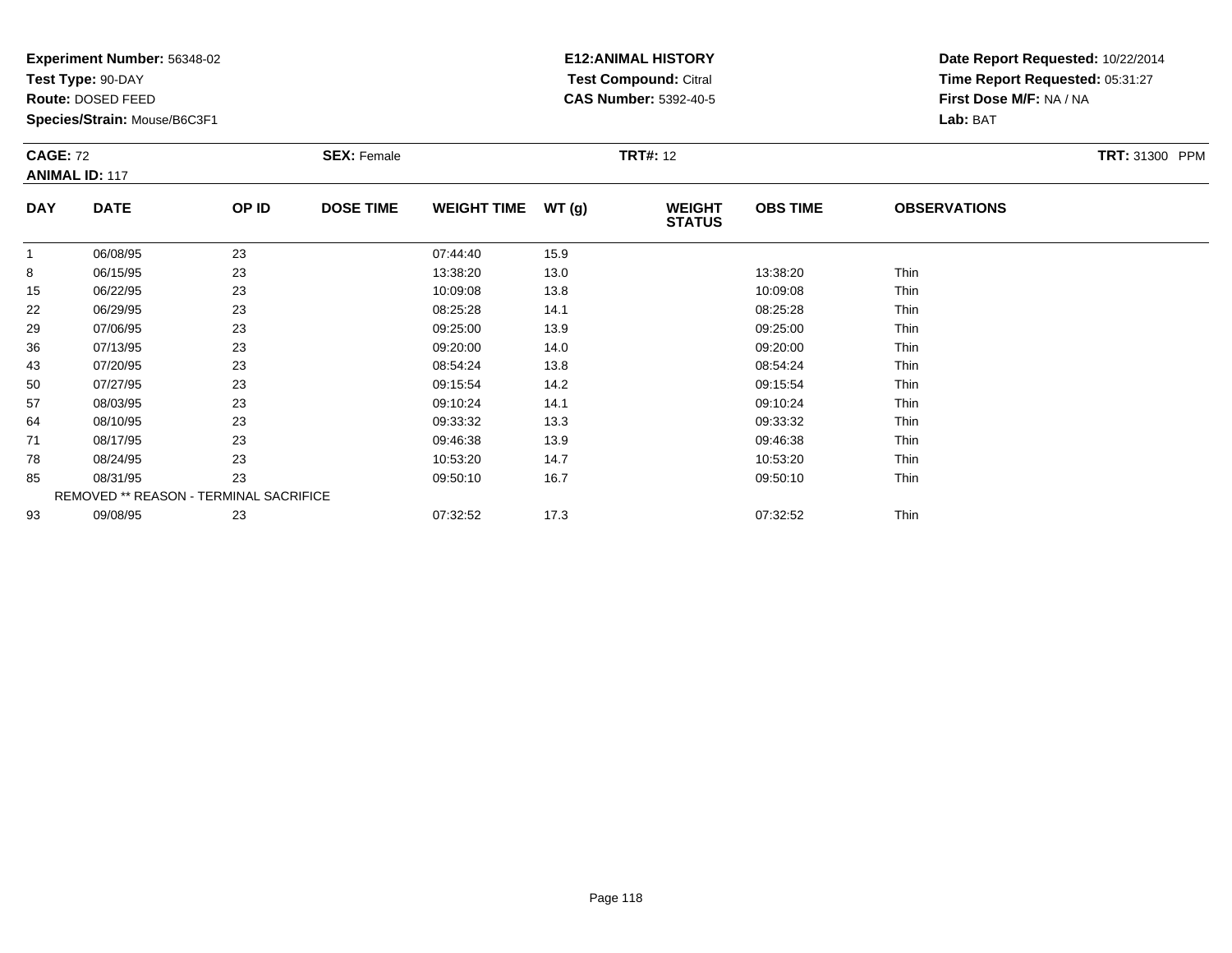**Test Type:** 90-DAY

**Route:** DOSED FEED

**Species/Strain:** Mouse/B6C3F1

# **E12:ANIMAL HISTORY Test Compound:** Citral **CAS Number:** 5392-40-5

| <b>CAGE: 72</b> | <b>ANIMAL ID: 118</b>                  |       | <b>SEX: Female</b> |                    |       | <b>TRT#: 12</b>                |                 |                     | <b>TRT: 31300 PPM</b> |
|-----------------|----------------------------------------|-------|--------------------|--------------------|-------|--------------------------------|-----------------|---------------------|-----------------------|
| <b>DAY</b>      | <b>DATE</b>                            | OP ID | <b>DOSE TIME</b>   | <b>WEIGHT TIME</b> | WT(g) | <b>WEIGHT</b><br><b>STATUS</b> | <b>OBS TIME</b> | <b>OBSERVATIONS</b> |                       |
|                 | 06/08/95                               | 23    |                    | 07:44:40           | 16.4  |                                |                 |                     |                       |
| 8               | 06/15/95                               | 23    |                    | 13:38:20           | 11.9  |                                | 13:38:20        | Thin                |                       |
| 15              | 06/22/95                               | 23    |                    | 10:09:08           | 13.1  |                                | 10:09:08        | Thin                |                       |
| 22              | 06/29/95                               | 23    |                    | 08:25:28           | 14.6  |                                | 08:25:28        | Thin                |                       |
| 29              | 07/06/95                               | 23    |                    | 09:25:00           | 13.6  |                                | 09:25:00        | Thin                |                       |
| 36              | 07/13/95                               | 23    |                    | 09:20:00           | 13.4  |                                | 09:20:00        | Thin                |                       |
| 43              | 07/20/95                               | 23    |                    | 08:54:24           | 13.5  |                                | 08:54:24        | Thin                |                       |
| 50              | 07/27/95                               | 23    |                    | 09:15:54           | 14.0  |                                | 09:15:54        | Thin                |                       |
| 57              | 08/03/95                               | 23    |                    | 09:10:24           | 13.9  |                                | 09:10:24        | Thin                |                       |
| 64              | 08/10/95                               | 23    |                    | 09:33:32           | 13.6  |                                | 09:33:32        | Thin                |                       |
| 71              | 08/17/95                               | 23    |                    | 09:46:38           | 14.6  |                                | 09:46:38        | Thin                |                       |
| 78              | 08/24/95                               | 23    |                    | 10:53:20           | 14.8  |                                | 10:53:20        | Thin                |                       |
| 85              | 08/31/95                               | 23    |                    | 09:50:10           | 15.8  |                                | 09:50:10        | Thin                |                       |
|                 | REMOVED ** REASON - TERMINAL SACRIFICE |       |                    |                    |       |                                |                 |                     |                       |
| 93              | 09/08/95                               | 23    |                    | 07:32:52           | 17.3  |                                | 07:32:52        | Thin                |                       |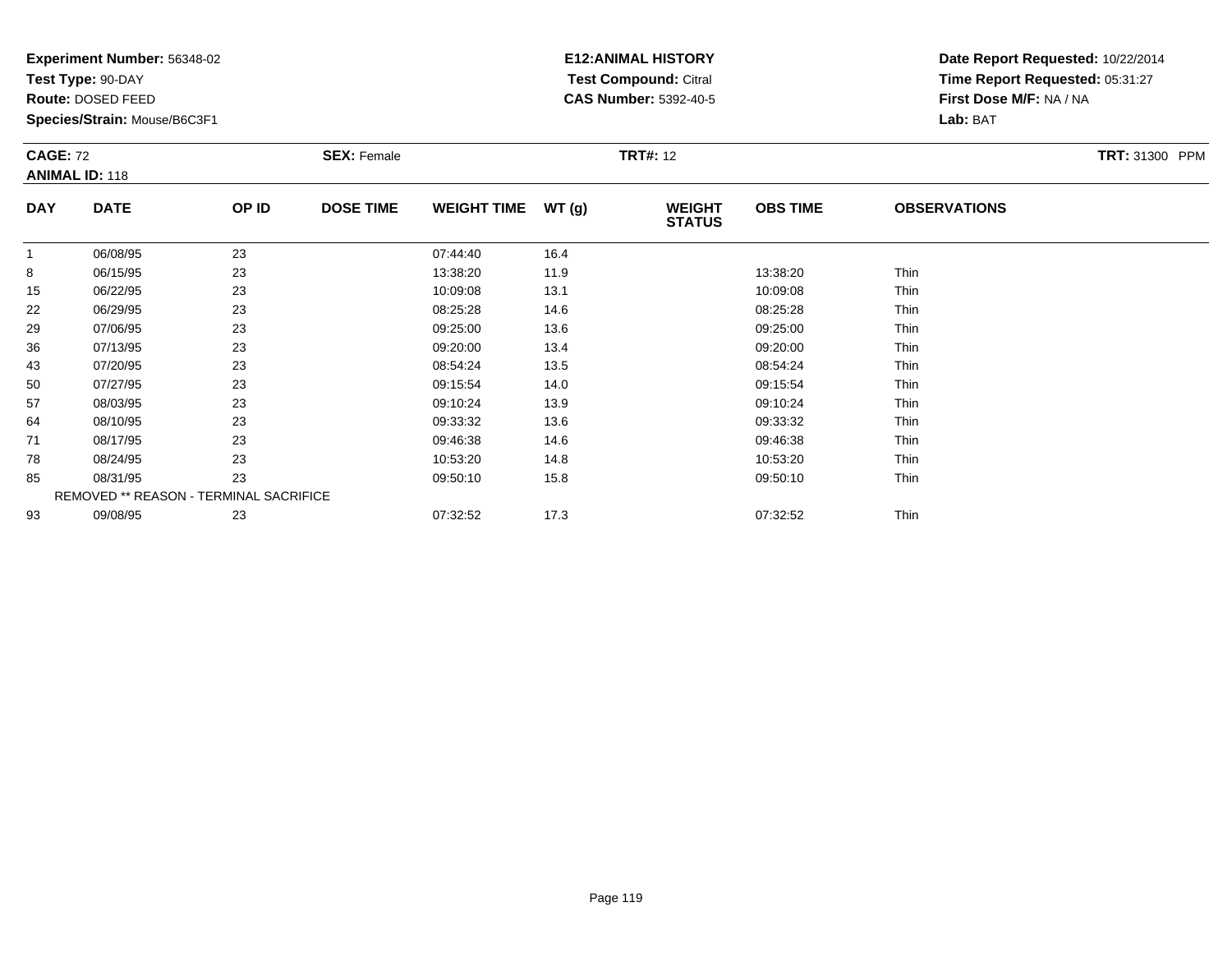**Test Type:** 90-DAY

**Route:** DOSED FEED

93

**Species/Strain:** Mouse/B6C3F1

# **E12:ANIMAL HISTORY Test Compound:** Citral **CAS Number:** 5392-40-5

**Date Report Requested:** 10/22/2014**Time Report Requested:** 05:31:27**First Dose M/F:** NA / NA**Lab:** BAT

| <b>CAGE: 72</b> | <b>ANIMAL ID: 119</b> |                                        | <b>SEX: Female</b> |                    |       | <b>TRT#: 12</b>                |                 |                     | TRT: 31300 PPM |
|-----------------|-----------------------|----------------------------------------|--------------------|--------------------|-------|--------------------------------|-----------------|---------------------|----------------|
| <b>DAY</b>      | <b>DATE</b>           | OP ID                                  | <b>DOSE TIME</b>   | <b>WEIGHT TIME</b> | WT(g) | <b>WEIGHT</b><br><b>STATUS</b> | <b>OBS TIME</b> | <b>OBSERVATIONS</b> |                |
|                 | 06/08/95              | 23                                     |                    | 07:44:40           | 17.6  |                                |                 |                     |                |
| 8               | 06/15/95              | 23                                     |                    | 13:38:20           | 12.3  |                                | 13:38:20        | Thin                |                |
| 15              | 06/22/95              | 23                                     |                    | 10:09:08           | 13.5  |                                | 10:09:08        | Thin                |                |
| 22              | 06/29/95              | 23                                     |                    | 08:25:28           | 15.0  |                                | 08:25:28        | Thin                |                |
| 29              | 07/06/95              | 23                                     |                    | 09:25:00           | 14.7  |                                | 09:25:00        | Thin                |                |
| 36              | 07/13/95              | 23                                     |                    | 09:20:00           | 14.7  |                                | 09:20:00        | Thin                |                |
| 43              | 07/20/95              | 23                                     |                    | 08:54:24           | 14.4  |                                | 08:54:24        | Thin                |                |
| 50              | 07/27/95              | 23                                     |                    | 09:15:54           | 14.4  |                                | 09:15:54        | Thin                |                |
| 57              | 08/03/95              | 23                                     |                    | 09:10:24           | 14.2  |                                | 09:10:24        | Thin                |                |
| 64              | 08/10/95              | 23                                     |                    | 09:33:32           | 13.9  |                                | 09:33:32        | Thin                |                |
| 71              | 08/17/95              | 23                                     |                    | 09:46:38           | 14.3  |                                | 09:46:38        | Thin                |                |
| 78              | 08/24/95              | 23                                     |                    | 10:53:20           | 15.2  |                                | 10:53:20        | Thin                |                |
| 85              | 08/31/95              | 23                                     |                    | 09:50:10           | 16.8  |                                | 09:50:10        | Thin                |                |
|                 |                       | REMOVED ** REASON - TERMINAL SACRIFICE |                    |                    |       |                                |                 |                     |                |

09/08/95 <sup>23</sup> 07:32:52 17.8 07:32:52 Thin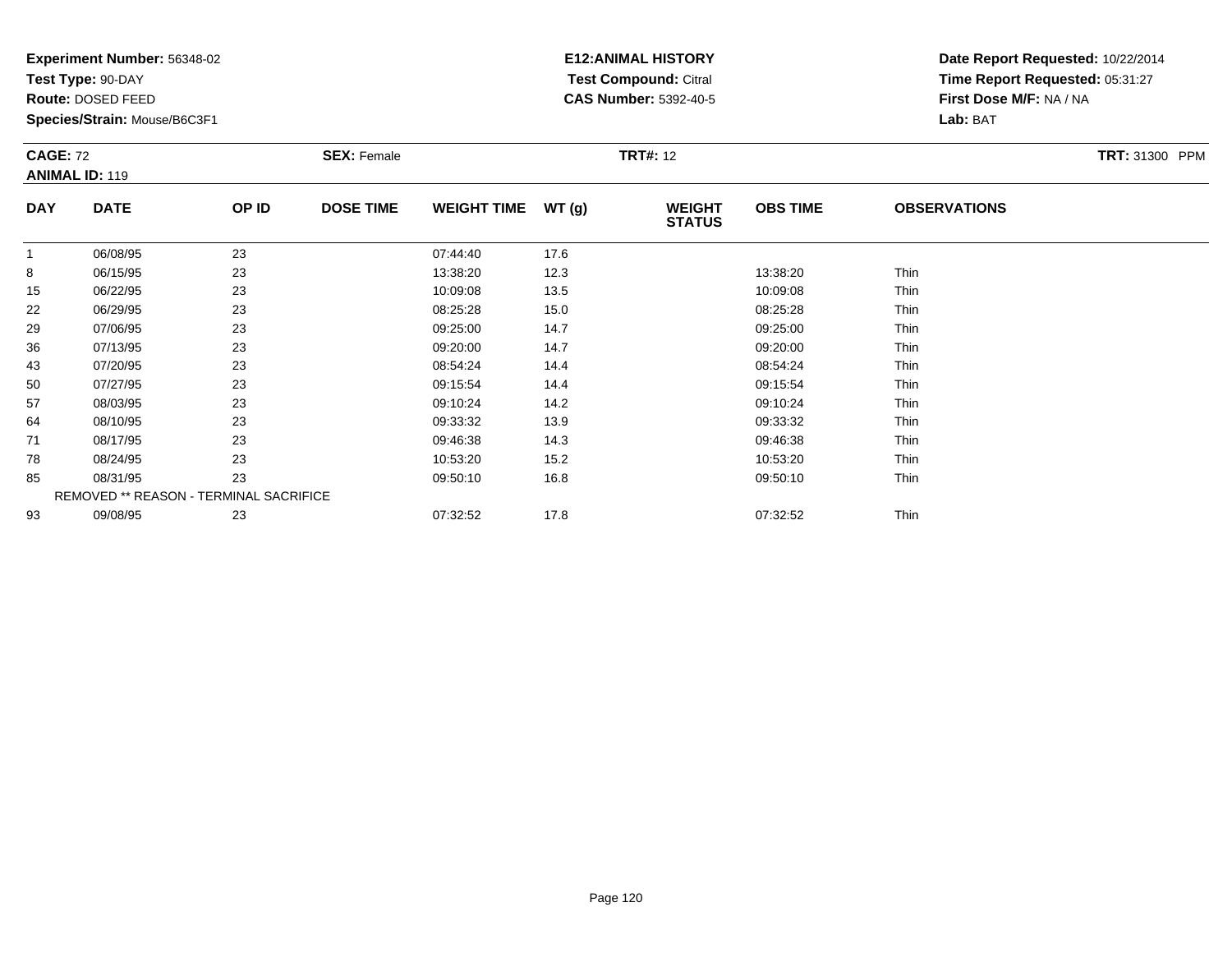**Test Type:** 90-DAY

**Route:** DOSED FEED

**Species/Strain:** Mouse/B6C3F1

# **E12:ANIMAL HISTORY Test Compound:** Citral **CAS Number:** 5392-40-5

| <b>CAGE: 72</b><br><b>ANIMAL ID: 120</b> |                                        |       | <b>SEX: Female</b> | <b>TRT#: 12</b>    |       |                                |                 |                     | <b>TRT: 31300 PPM</b> |
|------------------------------------------|----------------------------------------|-------|--------------------|--------------------|-------|--------------------------------|-----------------|---------------------|-----------------------|
| <b>DAY</b>                               | <b>DATE</b>                            | OP ID | <b>DOSE TIME</b>   | <b>WEIGHT TIME</b> | WT(g) | <b>WEIGHT</b><br><b>STATUS</b> | <b>OBS TIME</b> | <b>OBSERVATIONS</b> |                       |
|                                          | 06/08/95                               | 23    |                    | 07:44:40           | 15.9  |                                |                 |                     |                       |
| 8                                        | 06/15/95                               | 23    |                    | 13:38:20           | 12.1  |                                | 13:38:20        | Thin                |                       |
| 15                                       | 06/22/95                               | 23    |                    | 10:09:08           | 12.5  |                                | 10:09:08        | Thin                |                       |
| 22                                       | 06/29/95                               | 23    |                    | 08:25:28           | 13.4  |                                | 08:25:28        | Thin                |                       |
| 29                                       | 07/06/95                               | 23    |                    | 09:25:00           | 13.4  |                                | 09:25:00        | Thin                |                       |
| 36                                       | 07/13/95                               | 23    |                    | 09:20:00           | 13.7  |                                | 09:20:00        | Thin                |                       |
| 43                                       | 07/20/95                               | 23    |                    | 08:54:24           | 13.9  |                                | 08:54:24        | Thin                |                       |
| 50                                       | 07/27/95                               | 23    |                    | 09:15:54           | 14.2  |                                | 09:15:54        | Thin                |                       |
| 57                                       | 08/03/95                               | 23    |                    | 09:10:24           | 13.6  |                                | 09:10:24        | Thin                |                       |
| 64                                       | 08/10/95                               | 23    |                    | 09:33:32           | 13.4  |                                | 09:33:32        | Thin                |                       |
| 71                                       | 08/17/95                               | 23    |                    | 09:46:38           | 13.9  |                                | 09:46:38        | Thin                |                       |
| 78                                       | 08/24/95                               | 23    |                    | 10:53:20           | 14.8  |                                | 10:53:20        | Thin                |                       |
| 85                                       | 08/31/95                               | 23    |                    | 09:50:10           | 15.7  |                                | 09:50:10        | Thin                |                       |
|                                          | REMOVED ** REASON - TERMINAL SACRIFICE |       |                    |                    |       |                                |                 |                     |                       |
| 93                                       | 09/08/95                               | 23    |                    | 07:32:52           | 17.0  |                                | 07:32:52        | Thin                |                       |